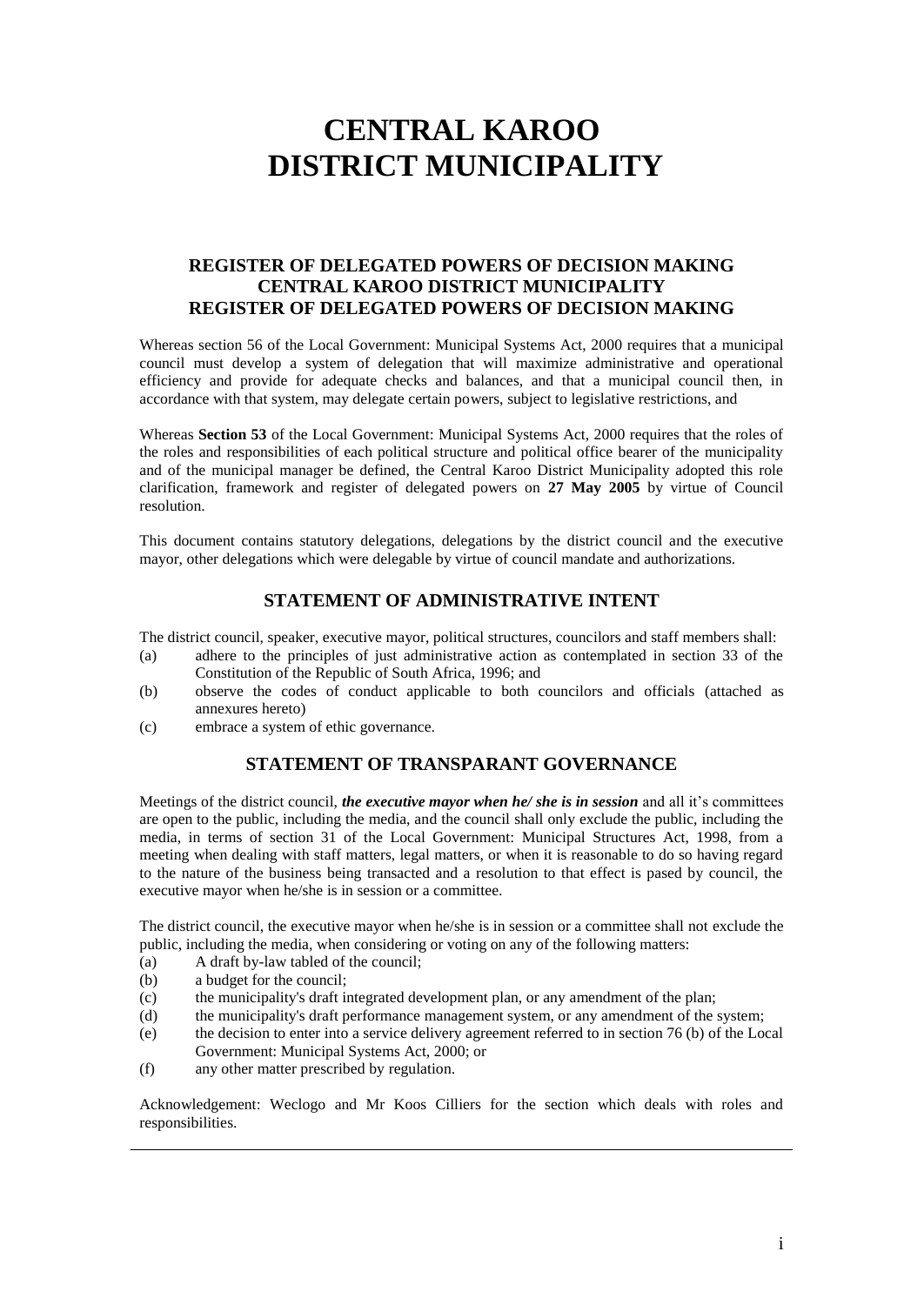#### **TABLE OF CONTENTS**

| A.     | <b>DISTRICT COUNCIL</b>                                          | $\mathbf{1}$            |  |  |  |
|--------|------------------------------------------------------------------|-------------------------|--|--|--|
| A.1    | Definition                                                       | $\mathbf{1}$            |  |  |  |
| A.2    | Delegations                                                      | $\mathbf 1$             |  |  |  |
| A.2.1  | Decisionmaking                                                   | $\mathbf 1$             |  |  |  |
| A.2.2  | By-laws                                                          | $\mathbf{1}$            |  |  |  |
| A.2.3  | <b>Budget</b>                                                    | $\,1\,$                 |  |  |  |
| A.2.4  | Rates, taxes, levies and duties                                  | $\overline{c}$          |  |  |  |
| A.2.5  | Loans                                                            | $\overline{c}$          |  |  |  |
| A.2.6  | Tariffs                                                          | $\overline{c}$          |  |  |  |
| A.2.7  | Levying and recovery of fees, charges and tariffs                | $\overline{c}$          |  |  |  |
| A.2.8  | Recovering of collection charges                                 | $\overline{\mathbf{c}}$ |  |  |  |
| A.2.9  | Service delivery plans                                           | $\overline{c}$          |  |  |  |
| A.2.10 | Integrated development plan                                      | $\frac{2}{3}$           |  |  |  |
|        | A.2.11 Section 79 committees                                     |                         |  |  |  |
|        | A.2.12 Section 80 committees                                     | 3                       |  |  |  |
|        | A.2.13 Designation of functions: executive mayor                 | 3                       |  |  |  |
|        | A.2.14 Review of decisions                                       | 3                       |  |  |  |
|        | A.2.15 Requesting the review of decisions to the executive mayor |                         |  |  |  |
|        | A.2.16 Approval of sub-delegations                               | 3<br>3                  |  |  |  |
|        | A.2.17 Appointment of appeal committee                           | $\overline{4}$          |  |  |  |
|        | A.2.18 Breach of code of conduct                                 | $\overline{4}$          |  |  |  |
|        | $\overline{4}$<br>A.2.19 Financial interests                     |                         |  |  |  |
|        | A.2.20 Appointment, dismissal and suspension: managers           | $\overline{4}$          |  |  |  |
|        | A.2.21 Conditions of service: managers                           | $\overline{4}$          |  |  |  |
| A.2.22 | Appointment: acting manager                                      | $\overline{4}$          |  |  |  |
| A.2.23 | Appointment delegates                                            | $\overline{4}$          |  |  |  |
| A.2.24 | Designation of councillor to act as executive mayor              | $\overline{4}$          |  |  |  |
| A.2.25 | Delegating authority                                             | $\overline{4}$          |  |  |  |
|        | A.2.26 Expropriate immovable property or rights                  |                         |  |  |  |
|        | A.2.27 Remuneration of municipal manager and managers            | $\frac{5}{5}$           |  |  |  |
|        | A.2.28 Priority allocations                                      | $\overline{5}$          |  |  |  |
|        | A.2.29 Local labour forum                                        | 5                       |  |  |  |
|        | A.2.30 Draft Portfolio                                           | 5                       |  |  |  |
|        | A.2.31 Staff budget                                              | 5                       |  |  |  |
|        | A.2.32 Appointment sub-committees                                | 6                       |  |  |  |
| A.2.33 | Terms of reference                                               | 6                       |  |  |  |
|        |                                                                  |                         |  |  |  |

# **[B.SPEAKER](#page-15-2) 6**

| B.1           | Definition                                       | Error! Bookmark not defined. |
|---------------|--------------------------------------------------|------------------------------|
| B.2           | Delegations                                      | 6                            |
| B.2.1         | Annual report                                    | 6                            |
| <b>B.2.2</b>  | Meetings: district council                       | 6                            |
| <b>B.2.3</b>  | Meetings: district council: changed composition  | 6                            |
| <b>B.2.4</b>  | Presiding at district council meetings           | 7                            |
| <b>B.2.5</b>  | Frequency of ordinary district council meetings  | $\tau$                       |
| B.2.6         | Order at district council meetings               | 7                            |
| <b>B.2.7</b>  | Compliance: code of conduct                      | 7                            |
| <b>B.2.8</b>  | Compliance: Rules of order                       | 7                            |
| <b>B.2.9</b>  | Reported matters in terms of code of conduct     | $\tau$                       |
| <b>B.2.10</b> | Investigation: Breach of the code of conduct.    | $\tau$                       |
| <b>B.2.11</b> | Report to council: Breach of the code of conduct |                              |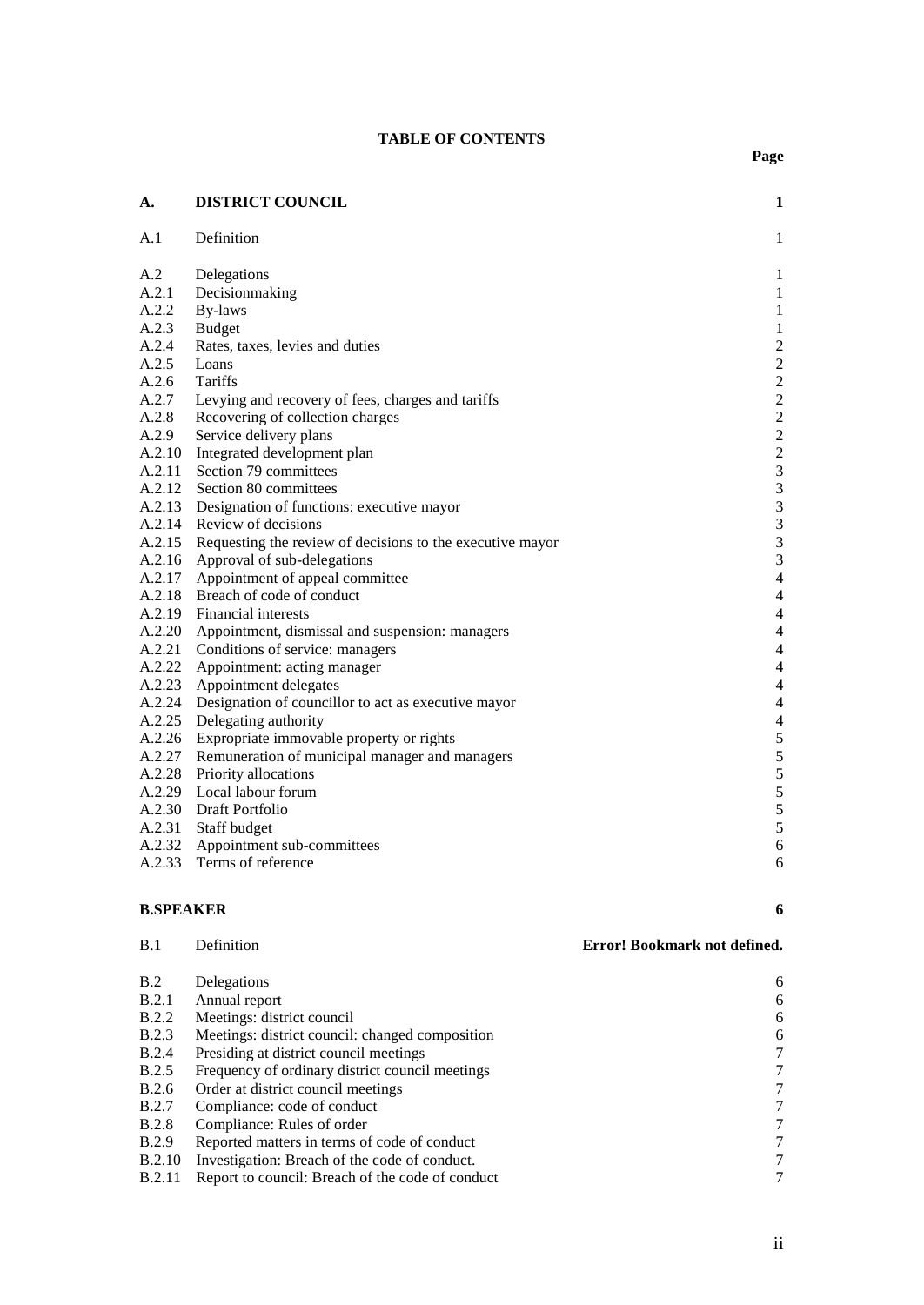| B.2.12           | Recommendation to council: Breach of the code of conduct                  | $\tau$                       |
|------------------|---------------------------------------------------------------------------|------------------------------|
| B.2.13           | Report to MEC: Breach of the code of conduct                              | $\boldsymbol{7}$             |
| <b>B.2.14</b>    | Chairperson of house committee                                            | $\,8\,$                      |
| <b>B.2.15</b>    | Copies: code of conduct                                                   | 8                            |
| <b>B.2.16</b>    | Other                                                                     | Error! Bookmark not defined. |
|                  |                                                                           |                              |
| C.               | <b>EXECUTIVE MAYOR</b>                                                    | 9                            |
| C.1              | Role                                                                      | 9                            |
| C.2              | Delegations                                                               | 9                            |
| C.2.1            | Ceremonial role                                                           | 9                            |
| C.2.2            | Reports: committees                                                       | 9                            |
| C.2.3            | Identify needs                                                            | 9                            |
| C.2.4            | Strategies: recommendation                                                | 10                           |
| C.2.5            | Strategies: recommendation of implementation                              | 10                           |
| C.2.6            | Strategies: develop criteria to measure progress                          | 10                           |
| C.2.7            | Strategies: measure progress                                              | 10                           |
| C.2.8            | Review of performance of municipality                                     | 10                           |
| C.2.9            | Monitor management of administration                                      | 10                           |
| C.2.10           | Service delivery                                                          | 10                           |
| C.2.11           | Report annually on involvement of communities                             | 10                           |
| C.2.12           | Consultation with public                                                  | 10                           |
| C.2.13           | Report on decisions                                                       | 10                           |
| C.2.14           | Mayoral committee: appointment                                            | 10                           |
| C.2.15           | Mayoral committee: dismissal                                              | 10                           |
| C.2.16           | Mayoral committee: delegation of specific responsibilities                | 10                           |
| C.2.17           | Mayoral committee: delegation of powers                                   | 11                           |
| C.2.18           | Integrated development plan                                               | 11                           |
| C.2.19           | Integrated development plan                                               | 11                           |
| C.2.20           | Integrated development plan                                               | 11                           |
| C.2.21           | Development of performance management systems                             | 11                           |
| C.2.22           | Development of performance management systems                             | $11\,$                       |
| C.2.23           | Development of performance management systems                             | 11                           |
| C.2.24           | Supervisory authority: credit control (implementation)                    | 11                           |
| C.2.25           | Supervisory authority: credit control (monitor)                           | 11                           |
| C.2.26           | Supervisory authority: credit control (evaluation)                        | 11                           |
| C.2.27           | Supervisory authority: credit control (reporting)                         | 12                           |
| C.2.28           | Appeal authority                                                          | 12                           |
| C.2.29           | Expropriate immovable property or rights                                  | 12                           |
| C.2.30           | Remuneration of municipal manager and managers                            | 12                           |
| C.2.31<br>C.2.32 | Priority allocations                                                      | 12                           |
| C.2.33           | Assignment of portfolios                                                  | 12<br>12                     |
| C.2.34           | Approval: attendance councillors                                          |                              |
| C.2.35           | Approval: attendance municipal manager                                    | 13<br>13                     |
| C.2.36           | Approval: attendance Municipal Staff<br><b>Professional Practitioners</b> | 13                           |
| C.2.37           | Delegation to committes                                                   | 13                           |
| C.2.38           | Revision of decisions taken by committees                                 | 13                           |
| C.2.39           | Sub-delegations                                                           | 13                           |
| C.2.40           | <b>Appointment: Bankers</b>                                               | 13                           |
| C.2.41           | Appointment: insurers and brokers                                         | 13                           |
| C.2.42           | Annual report                                                             | 13                           |
|                  | C.2.43 Virementation of Funds                                             | 14                           |
|                  | C.2.44 Commercial Activity                                                | 14                           |
|                  | C.2.45 Legal Action                                                       | 14                           |
|                  | C.2.46 Legal Action                                                       | 14                           |
| C.2.47           | Write Off                                                                 | 14                           |
|                  |                                                                           |                              |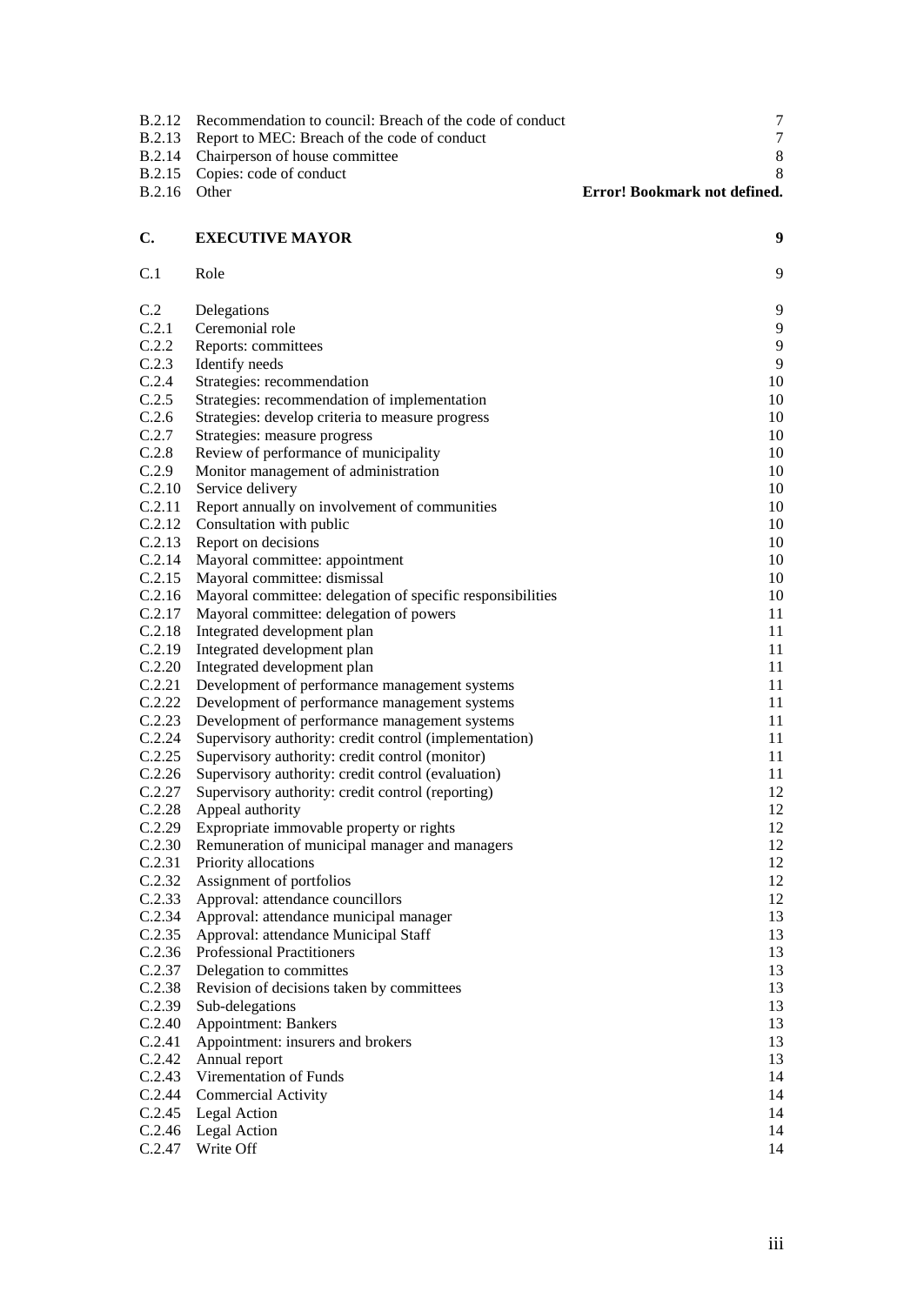| D.                                                                                                                      | <b>EXECUTIVE DEPUTY MAYOR</b>                                                                                                                                                                                                                                                                                                                                                                                 | 15                                                                                                 |
|-------------------------------------------------------------------------------------------------------------------------|---------------------------------------------------------------------------------------------------------------------------------------------------------------------------------------------------------------------------------------------------------------------------------------------------------------------------------------------------------------------------------------------------------------|----------------------------------------------------------------------------------------------------|
| D.1                                                                                                                     | Role                                                                                                                                                                                                                                                                                                                                                                                                          | 15                                                                                                 |
| D.2<br>D.2.1<br>D.2.2<br>D.2.3<br>D.2.4<br>D.2.5<br>D.2.6                                                               | Delegations<br>Perform as executive mayor<br>Portfolio<br>Reporting to the executive mayor<br>Specific responsibilities<br>Specific powers<br>Approval: attendance councillors                                                                                                                                                                                                                                | 15<br>15<br>15<br>15<br>15<br>15<br>15                                                             |
| Е.                                                                                                                      | <b>MAYORAL COMMITTEE</b>                                                                                                                                                                                                                                                                                                                                                                                      | 16                                                                                                 |
| E.1                                                                                                                     | Role                                                                                                                                                                                                                                                                                                                                                                                                          | 16                                                                                                 |
| F.                                                                                                                      | <b>HOUSE COMMITTEE</b>                                                                                                                                                                                                                                                                                                                                                                                        | 17                                                                                                 |
| F <sub>1</sub>                                                                                                          | Role                                                                                                                                                                                                                                                                                                                                                                                                          | 17                                                                                                 |
| F <sub>.2</sub><br>F.2.1<br>F.2.2<br>F.2.3<br>F.2.4                                                                     | Delegations<br>Breach of code of conduct<br>Policies<br>Code of conduct<br>Administration                                                                                                                                                                                                                                                                                                                     | 17<br>17<br>17<br>17<br>17                                                                         |
| G.                                                                                                                      | MEMBER OF COUNCIL RESPONSIBLE FOR ADMIN AND PERSONNEL<br><b>COMMITTEE</b>                                                                                                                                                                                                                                                                                                                                     | 18                                                                                                 |
| G.1                                                                                                                     | Role                                                                                                                                                                                                                                                                                                                                                                                                          | 18                                                                                                 |
| G.2<br>G.2.1<br>G.2.2<br>G.2.3<br>G.2.4<br>G.2.5<br>G.2.6<br>G.2.7<br>G.2.8<br>G.2.9<br>G.2.10<br>G.2.11<br>G.2.16 Pims | Delegations<br>Chairperson<br>Reporting to the executive mayor<br>Specific responsibilities<br>Specific powers<br>Identify needs<br>Strategies: Recommendation<br>Strategies: recommendation of implementation<br>Report on involvement of communities<br>Consultation with public<br>Liasion<br>Appointment<br>G.2.12 Complaints<br>G.2.13 Representative<br>G.2.14 Representative<br>G.2.15 Ceremonial Role | 18<br>18<br>18<br>18<br>18<br>18<br>18<br>18<br>19<br>19<br>19<br>19<br>19<br>19<br>19<br>19<br>19 |
| Н.                                                                                                                      | ADMIN AND PERSONEL COMMITTEE                                                                                                                                                                                                                                                                                                                                                                                  | 20                                                                                                 |
| H.1                                                                                                                     | Role                                                                                                                                                                                                                                                                                                                                                                                                          | 20                                                                                                 |
| H.2<br>H.2.1<br>H.2.2<br>H.2.3<br>H.2.4                                                                                 | Delegations<br>Report to executive mayor<br>Policies staff matters<br>Exemption: bargaining council<br>Conditions of service: local                                                                                                                                                                                                                                                                           | 20<br>20<br>20<br>20<br>20                                                                         |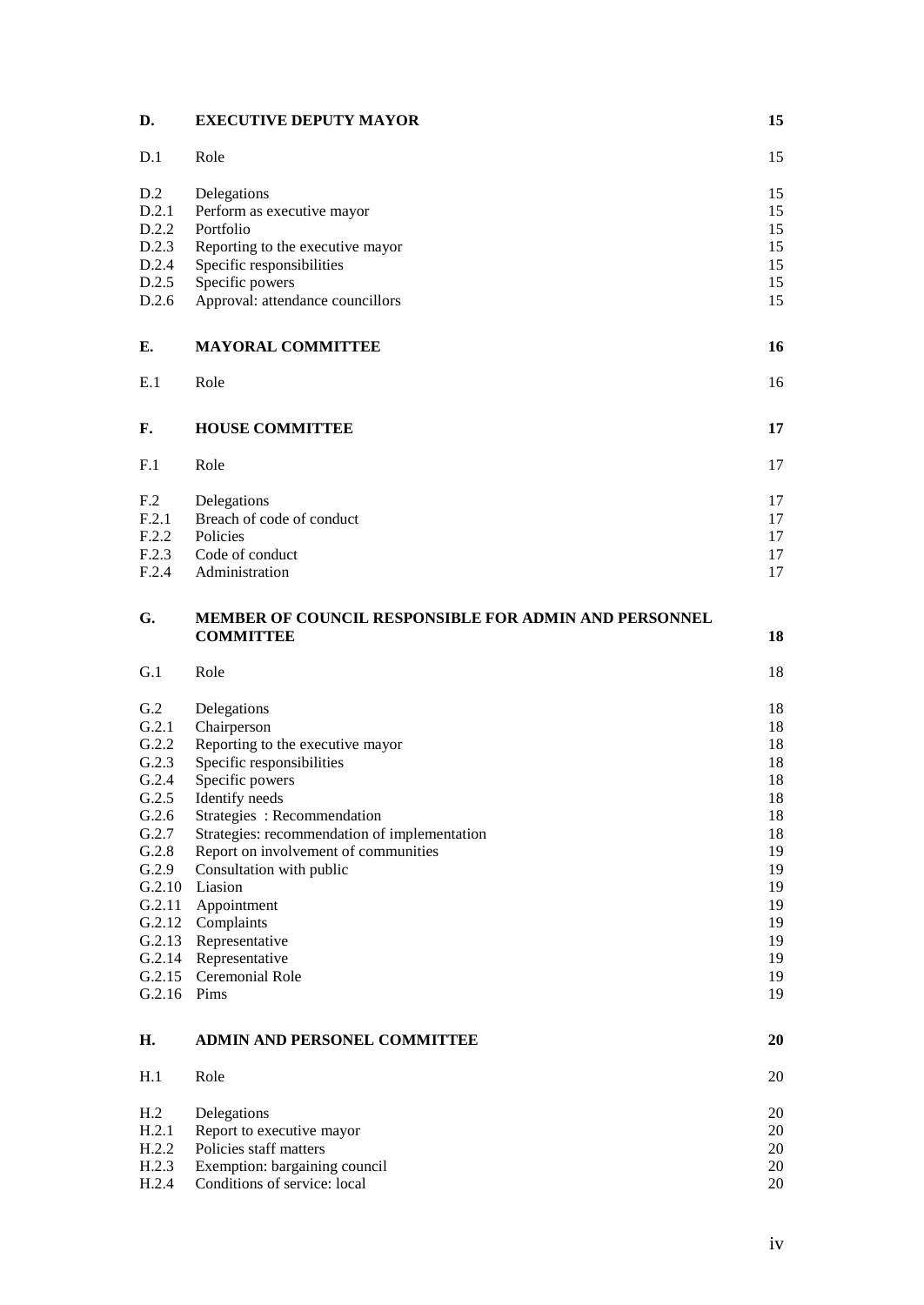| H.2.5          | Ad Hoc Tenders                                                 | 20 |
|----------------|----------------------------------------------------------------|----|
| H.2.6          | <b>Staff matters: Training</b>                                 | 20 |
| H.2.7          | <b>Staff matters: Vacancies</b>                                | 20 |
| Ι.             | <b>MEMBER OF COUNCIL RESPONSIBLE FOR THE FINANCE COMMITTEE</b> | 21 |
| I.1            | Role                                                           | 21 |
| 1.2            | Delegations                                                    | 21 |
| I.2.1          | Chairperson                                                    | 21 |
| I.2.2          | Reporting to the executive mayor                               | 21 |
| I.2.3          | Specific responsibilities                                      | 21 |
| I.2.4          | Specific powers                                                | 21 |
| I.2.5          | Identify needs                                                 | 21 |
| I.2.6          | Strategies: Recommendation                                     | 21 |
| I.2.7          | Strategies: recommendation of implementation                   | 22 |
| I.2.8          | Report on involvement of communities                           | 22 |
| I.2.9          | Consultation with public                                       | 22 |
| I.2.10         | Liaison                                                        | 22 |
| I.2.11         | Complaints                                                     | 22 |
| I.2.12         | Representative                                                 | 22 |
| I.2.13         | Representative                                                 | 22 |
| I.2.14         | Ceremonial Role                                                | 22 |
| J.             | <b>FINANCE COMMITTEE</b>                                       | 23 |
| J.1            | Role                                                           | 23 |
| J.2            | Delegations                                                    | 23 |
| J.2.1          | Report to executive mayor                                      | 23 |
| J.2.2          | Draft Municipal Budget                                         | 23 |
| J.2.3          | Priority allocations                                           | 23 |
| J.2.4          | Ad Hoc Tenders                                                 | 24 |
| J.2.5          | <b>Appointment: Bankers</b>                                    | 24 |
| J.2.6          | Appointment: insurers and brokers                              | 24 |
| J.2.7          | Supervision of financial activities                            | 24 |
| J.2.8          | Policies: formulation                                          | 24 |
| J.2.9          | Policies: Implementation                                       | 24 |
| J.2.10         | <b>Staff matters: Training</b>                                 | 24 |
| J.2.11         | <b>Staff matters: Vacancies</b>                                | 24 |
| К.             | <b>MEMBER OF COUNCIL RESPONSIBLE FOR THE DMA COMMITTEE</b>     | 25 |
| K <sub>1</sub> | Role                                                           | 25 |
| K.2            | Delegations                                                    | 25 |
| K.2.1          | Chairperson                                                    | 25 |
| K.2.2          | Reporting to the executive mayor                               | 25 |
| K.2.3          | Specific responsibilities                                      | 25 |
| K.2.4          | Specific powers                                                | 25 |
| K.2.5          | Identify needs                                                 | 25 |
| K.2.6          | Strategies: Recommendation                                     | 25 |
| K.2.7          | Strategies: recommendation of implementation                   | 26 |
| K.2.8          | Report on involvement of communities                           | 26 |
| K.2.9          | Consultation with public                                       | 26 |
| K.2.10         | Liasion                                                        | 26 |
| K.2.11         | Complaints                                                     | 26 |
| K.2.12         | Representative                                                 | 26 |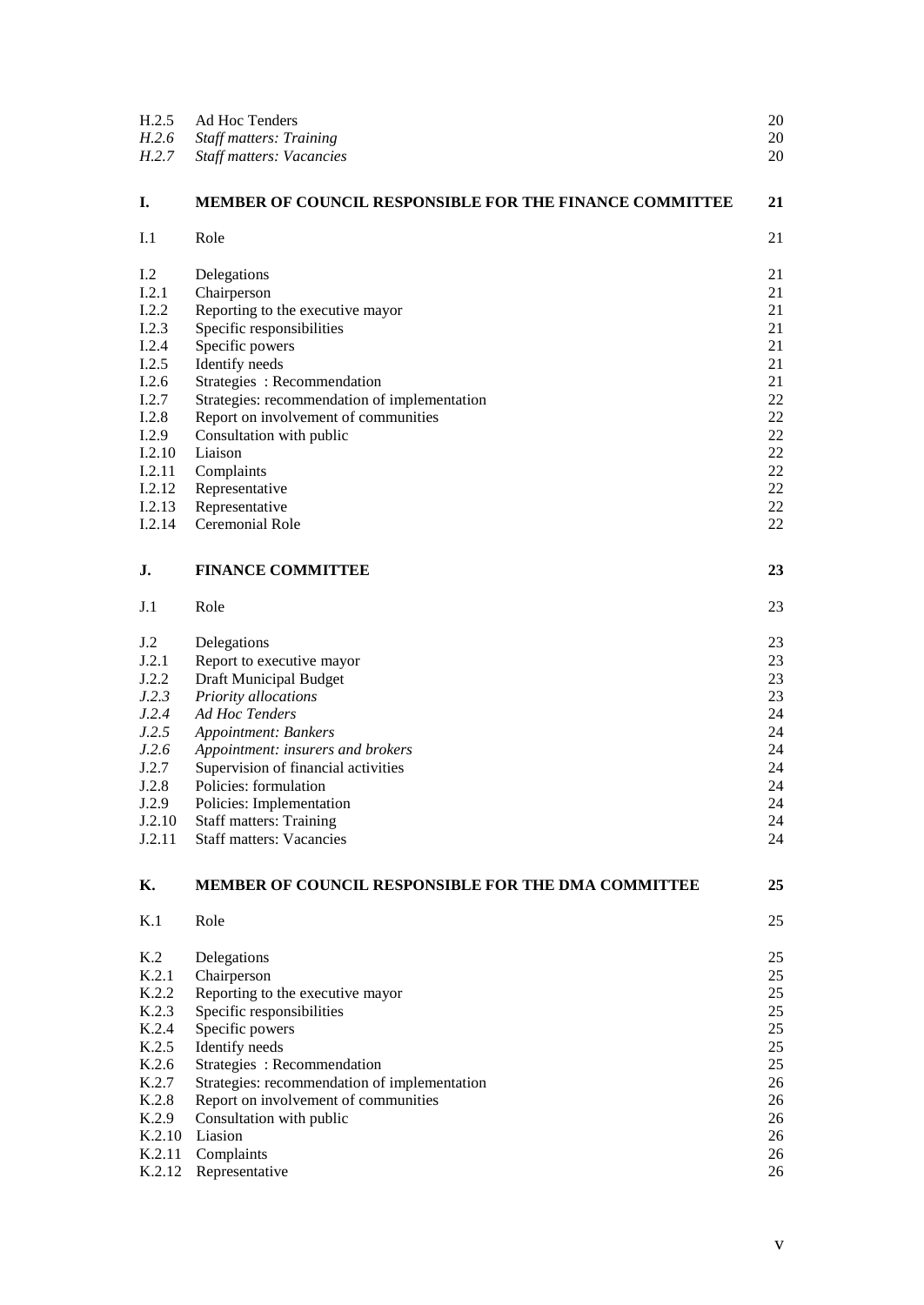| K.2.13         | Representative<br>K.2.14 Ceremonial Role                                     | 26<br>26 |
|----------------|------------------------------------------------------------------------------|----------|
| L.             | <b>DMA COMMITTEE</b>                                                         | 27       |
| L.1            | Role                                                                         | 27       |
| L.2            | Delegations                                                                  | 27       |
| L.2.1          | Report to executive mayor                                                    | 27       |
| L.2.2          | Draft Portfolio Budget                                                       | 27       |
| L.2.3          | Projects                                                                     | 27       |
| L.2.4          | <b>Staff matters: Training</b>                                               | 27       |
| L.2.5          | <b>Staff matters: Vacancies</b>                                              | 27       |
| L.2.6          | Ad Hoc Tenders                                                               | 27       |
| М.             | MEMBER OF COUNCIL RESPONSIBLE FOR THE HEALTH SERVICES                        |          |
|                | PORTFOLIO COMMITTEE                                                          | 28       |
| M.1            | Role                                                                         | 28       |
| M.2            | Delegations                                                                  | 28       |
| M.2.1          | Chairperson                                                                  | 28       |
| M.2.2          | Reporting to the executive mayor                                             | 28       |
| M.2.3          | Specific responsibilities                                                    | 28       |
| M.2.4<br>M.2.5 | Specific powers<br>Identify needs                                            | 28<br>28 |
| M.2.6          | Strategies: Recommendation                                                   | 28       |
| M.2.7          | Strategies: recommendation of implementation                                 | 28       |
| M.2.8          | Report on involvement of communities                                         | 28       |
| M.2.9          | Consultation with public                                                     | 29       |
|                | M.2.10 Liasion                                                               | 29       |
|                | M.2.11 Complaints                                                            | 29       |
|                | M.2.12 Representative                                                        | 29       |
|                | M.2.13 Representative                                                        | 29       |
|                | M.2.14 Ceremonial Role                                                       | 29       |
| N.             | <b>HEALTH SERVICES COMMITTEE</b>                                             | 30       |
| N.1            | Role                                                                         | 30       |
| N.2            | Delegations                                                                  | 30       |
| N.2.1          | Report to executive mayor                                                    | 30       |
| N.2.2          | Draft Portfolio Budget                                                       | 30       |
| N.2.3          | Draft Municipal Budget                                                       | 30       |
| N.2.4          | <b>Staff matters</b>                                                         | 30       |
| N.2.5          | <b>DMA</b>                                                                   | 30       |
| N.2.6          | Ad Hoc Tenders                                                               | 30       |
| N.2.7          | <b>Staff matters: Vacancies</b>                                              | 30       |
| О.             | MEMBER OF COUNCIL RESPONSIBLE FOR THE TECHNICAL SERVICES<br><b>COMMITTEE</b> | 31       |
| O.1            | Role                                                                         | 31       |
| O.2            | Delegations                                                                  | 31       |
| 0.2.1          | Chairperson                                                                  | 31       |
| 0.2.2          | Reporting to the executive mayor                                             | 31       |
| 0.2.3          | Specific responsibilities                                                    | 31       |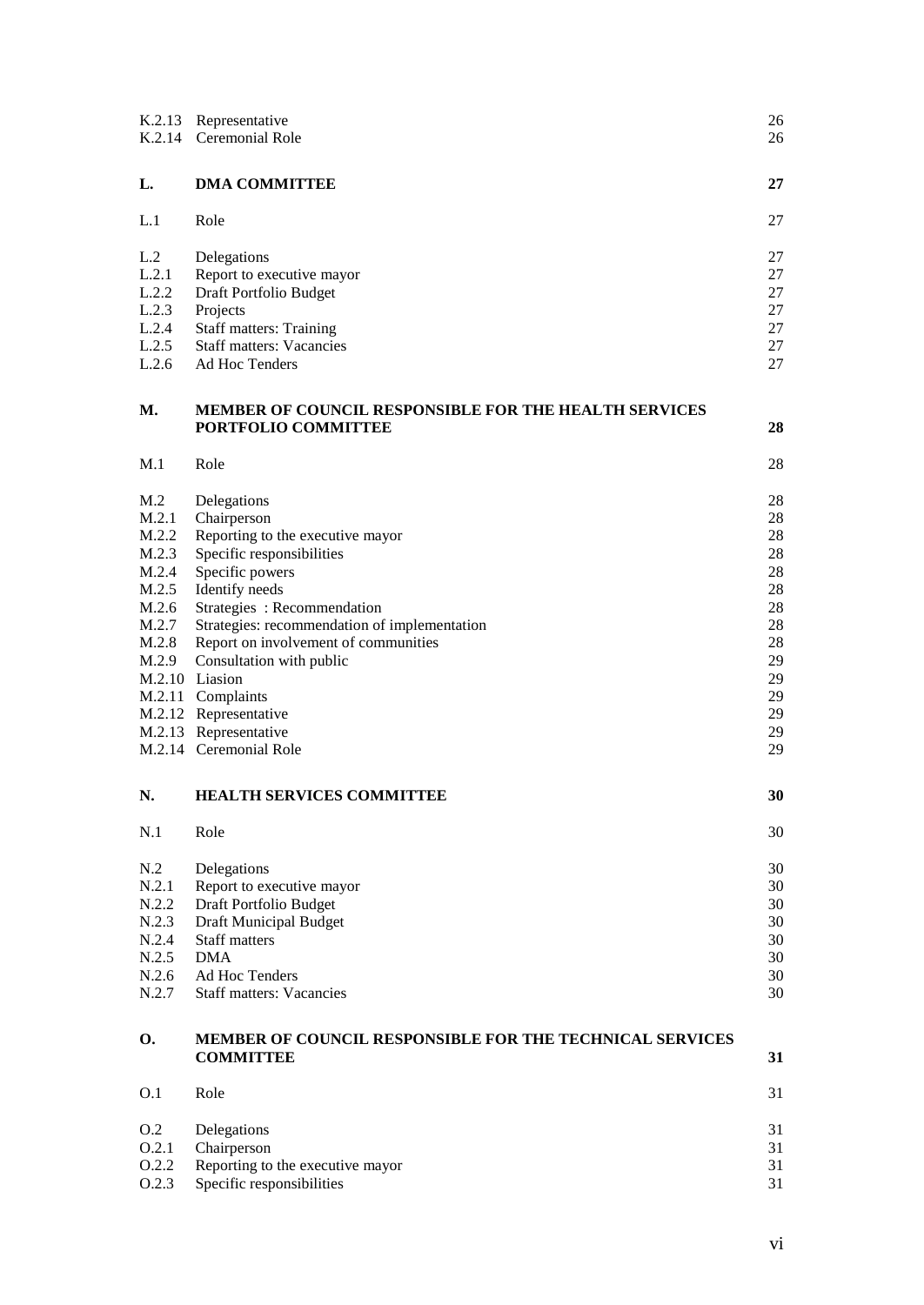| O.2.4<br>0.2.5<br>0.2.6<br>O.2.7<br>O.2.8<br>0.2.9                    | Specific powers<br>Identify needs<br>Strategies: Recommendation<br>Strategies: recommendation of implementation<br>Report on involvement of communities<br>Consultation with public<br>O.2.10 Liasion<br>O.2.11 Complaints<br>O.2.12 Representative<br>O.2.13 Representative<br>O.2.14 Ceremonial Role | 31<br>31<br>31<br>31<br>32<br>32<br>32<br>32<br>32<br>32<br>32 |
|-----------------------------------------------------------------------|--------------------------------------------------------------------------------------------------------------------------------------------------------------------------------------------------------------------------------------------------------------------------------------------------------|----------------------------------------------------------------|
| P.                                                                    | <b>TECHNICAL COMMITTEE</b>                                                                                                                                                                                                                                                                             | 33                                                             |
| P.1                                                                   | Role                                                                                                                                                                                                                                                                                                   | 33                                                             |
| P <sub>.2</sub><br>P.2.1<br>P.2.2<br>P.2.3<br>P.2.4<br>P.2.5<br>P.2.6 | Delegations<br>Report to executive mayor<br><b>Agency Function</b><br><b>Staff matters: Training</b><br>Yearly tenders<br>Ad Hoc Tenders<br><b>Staff matters: Vacancies</b>                                                                                                                            | 33<br>33<br>33<br>33<br>33<br>33<br>33                         |
| Q.                                                                    | <b>EXTERNAL AUDIT COMMITTEE (SECTION 79)</b>                                                                                                                                                                                                                                                           | 34                                                             |
| Q <sub>1</sub>                                                        | <b>CONSTITUTION</b>                                                                                                                                                                                                                                                                                    | 34                                                             |
| Q.2                                                                   | <b>MEMBERSHIP</b>                                                                                                                                                                                                                                                                                      | 34                                                             |
| Q.3<br>Q.3.1<br>Q.3.2<br>Q.3.3<br>Q.3.4                               | RESPONSIBILITIES OF THE COMMITTEE<br>Auditors and external audit<br>Financial statements<br>Internal control and internal audit<br>Ethics                                                                                                                                                              | 34<br>34<br>35<br>36<br>37                                     |
| Q.4                                                                   | REPORTING AND ACCOUNTABILITY                                                                                                                                                                                                                                                                           | 37                                                             |
| Q.5<br>Q.5.1<br>Q.5.2                                                 | <b>ACTIVITIES OF THE COMMITTEE</b><br>Financial statements<br>Internal control and internal audit                                                                                                                                                                                                      | 38<br>38<br>38                                                 |
| Q.6                                                                   | <b>MEETINGS</b>                                                                                                                                                                                                                                                                                        | 39                                                             |
| Q.7                                                                   | <b>PROCEEDINGS</b>                                                                                                                                                                                                                                                                                     | 39                                                             |
| Q.8                                                                   | AUTHORITY OF THE COMMITTEE AND RESOURCES AVAILABLE TO IT                                                                                                                                                                                                                                               | 39                                                             |
| Q.9                                                                   | <b>REMUNERATION</b>                                                                                                                                                                                                                                                                                    | 40                                                             |
| Q.10                                                                  | <b>GENERAL</b>                                                                                                                                                                                                                                                                                         | 40                                                             |
| R.                                                                    | PIMS MANAGEMENT COMMITTEE                                                                                                                                                                                                                                                                              | 41                                                             |
| R.1                                                                   | Establishment                                                                                                                                                                                                                                                                                          | 41                                                             |
| R.2                                                                   | Objectives of the Management Committee                                                                                                                                                                                                                                                                 | 41                                                             |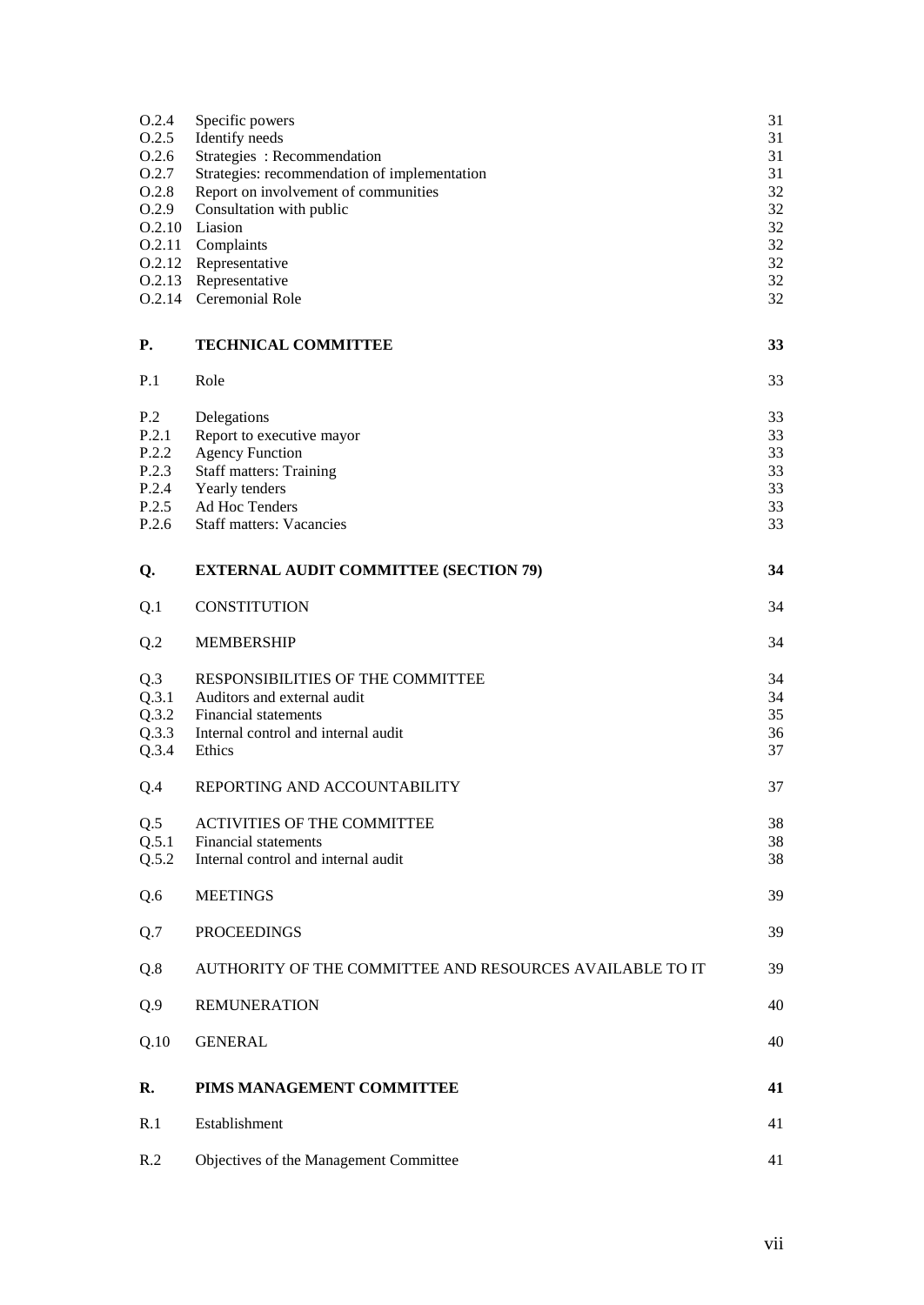| R.3    | Establishment and composition                              | 42       |  |  |
|--------|------------------------------------------------------------|----------|--|--|
| R.4    | Meetings of the Management Committee                       | 42       |  |  |
| R.5    | Delegations                                                |          |  |  |
| R.5.1  | Reporting                                                  | 42<br>42 |  |  |
| S.     | MUNICIPAL MANAGER                                          | 44       |  |  |
| S.1    | Role                                                       | 44       |  |  |
| S.2    | Delegations                                                | 44       |  |  |
| S.2.1  | First meeting                                              | 44       |  |  |
| S.2.2  | Election of speaker                                        | 44       |  |  |
| S.2.3  | Vacancy as councillor                                      | 44       |  |  |
| S.2.4  | Integrated development plan                                | 44       |  |  |
| S.2.5  | Annual report                                              | 44       |  |  |
| S.2.6  | Annual report                                              | 46       |  |  |
| S.2.7  | Approval of powers of signature                            | 46       |  |  |
| S.2.8  | Performance of administration                              | 47       |  |  |
| S.2.9  | Accountability: administration                             | 47       |  |  |
| S.2.10 | Accountability: management of administration               | 47       |  |  |
| S.2.11 | Integrated development plan                                | 47       |  |  |
|        | S.2.12 Provision of services                               | 47       |  |  |
| S.2.13 | Appointment of staff                                       | 48       |  |  |
| S.2.14 | Management, effective utilisation and training of staff    | 48       |  |  |
| S.2.15 | Discipline of staff                                        | 48       |  |  |
| S.2.16 | Labour relations                                           | 48       |  |  |
| S.2.17 | Advise councillors                                         | 48       |  |  |
| S.2.18 | Communications                                             | 48       |  |  |
| S.2.19 | Decisions                                                  | 48       |  |  |
| S.2.20 | By-laws                                                    | 49       |  |  |
| S.2.21 | Delegated duties                                           | 49       |  |  |
| S.2.22 | Community participation                                    | 49       |  |  |
| S.2.23 | Municipal services                                         | 49       |  |  |
| S.2.24 | National legislation                                       | 49       |  |  |
| S.2.25 | Other functions                                            | 49       |  |  |
| S.2.26 | Accounting officer                                         | 50       |  |  |
| S.2.27 | Appeals: submission                                        | 50       |  |  |
| S.2.28 | Appeal authority                                           | 50       |  |  |
| S.2.29 | Review of delegations                                      | 50       |  |  |
| S.2.30 | Approval of staff establishment                            | 51       |  |  |
| S.2.31 | Job describtions                                           | 51       |  |  |
| S.2.32 | Determination of remuneration and conditions of service    | 51       |  |  |
| S.2.33 | Evaluation of staff remuneration and conditions of service | 53       |  |  |
| S.2.34 | Availability of staff systems                              | 53       |  |  |
| S.2.35 | Copies of code of conduct                                  | 53       |  |  |
| S.2.36 | Resolutions rates and levies                               | 55       |  |  |
| S.2.37 | Implementing authority                                     | 55       |  |  |
| S.2.38 | Applications for leave: managers                           | 55       |  |  |
| S.2.39 | Overtime, loans and travel expences                        | 55       |  |  |
| S.2.40 | Relocation expences                                        | 55       |  |  |
| S.2.41 | Tenders and<br>quotes                                      | 55       |  |  |
| S.2.42 | Power of signature                                         | 56       |  |  |
| S.2.43 | Ex gratia pensions                                         | 56       |  |  |
| S.2.44 | Disaster management                                        | 56       |  |  |
| S.2.45 | Press statements                                           | 56       |  |  |
| S.2.46 | Acting managers                                            | 56       |  |  |
| S.2.47 | Movement of funds                                          | 56       |  |  |
|        |                                                            |          |  |  |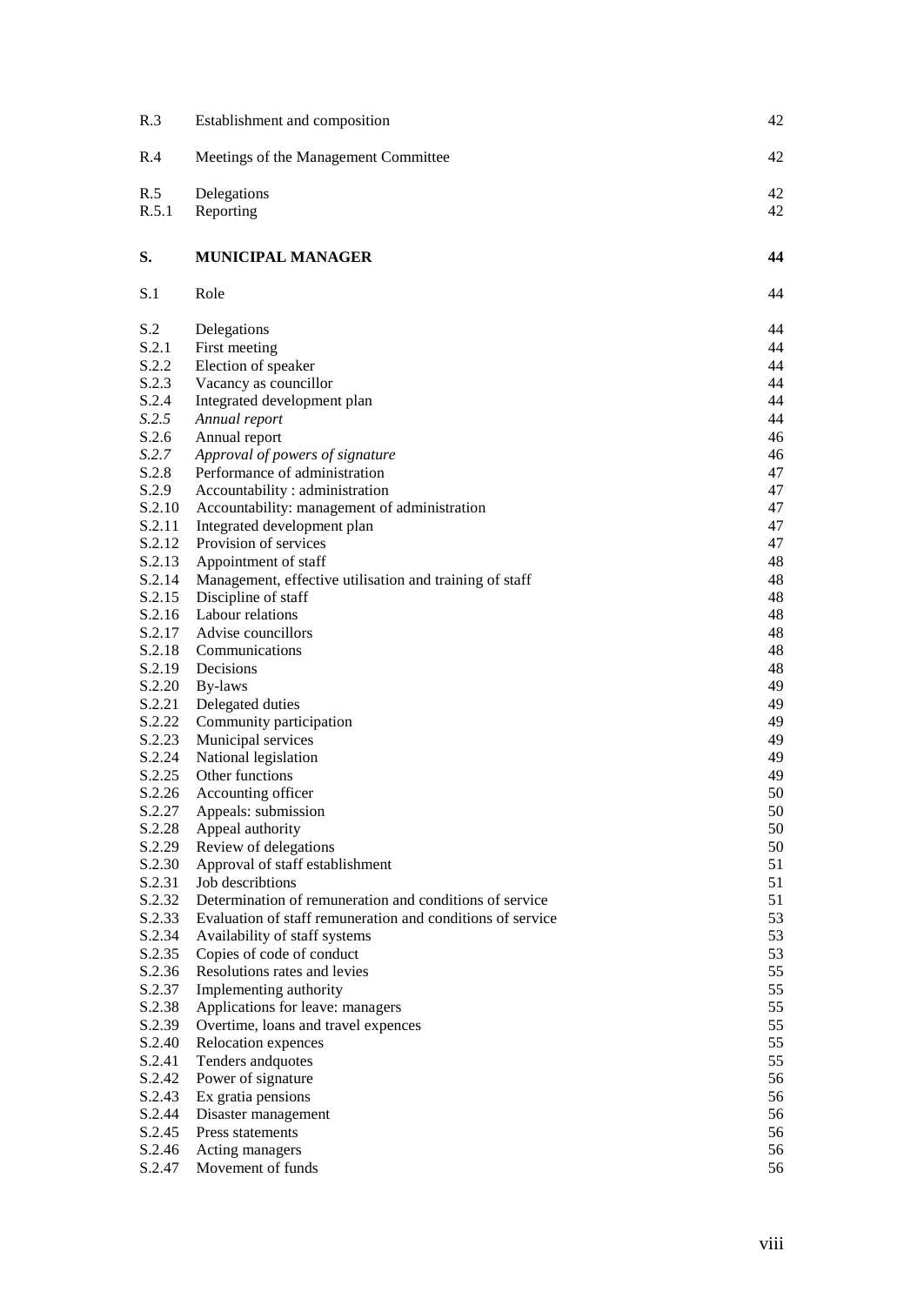| S.2.48<br>S.2.49<br>S.2.50<br>S.2.51 | National Archive Act, 1996<br>Virementation of Funds<br><b>Commercial Activity</b><br>Sub-Delegation | 56<br>56<br>56<br>56 |
|--------------------------------------|------------------------------------------------------------------------------------------------------|----------------------|
| Т.                                   | <b>DIRECTOR: CORPORATE PORTFOLIO</b>                                                                 | 57                   |
| T.1                                  | Role                                                                                                 | 57                   |
| T.2                                  | Delegations                                                                                          | 57                   |
| T.2.1                                | General performance                                                                                  | 57                   |
| T.2.2                                | Applications for leave: managers                                                                     | 57                   |
| T.2.3                                | Overtime, loans and travel expences                                                                  | 57                   |
| T.2.4                                | Relocationexpences                                                                                   | 57                   |
| T.2.5<br>T.2.6                       | Tenders and quotes<br>Power of signature                                                             | 57<br>57             |
| U.                                   | <b>DIRECTOR: FINANCE PORTFOLIO</b>                                                                   | 58                   |
| U.1                                  | Role                                                                                                 | 58                   |
| U.2                                  | Delegations                                                                                          | 58                   |
| U.2.1                                | General performance                                                                                  | 58                   |
| U.2.2                                | Applications for leave: managers                                                                     | 58                   |
| U.2.3                                | Overtime, loans and travel expences                                                                  | 58                   |
| U.2.4                                | Relocation<br>expences                                                                               | 58                   |
| U.2.5                                | Tenders and<br>quotes                                                                                | 58                   |
| U.2.6                                | Power of signature                                                                                   | 58                   |
| U.2.7                                | Payment of Levies                                                                                    | 59                   |
| U.2.8                                | Asset registers                                                                                      | 59                   |
| U.2.9<br>U.2.10                      | Insurance<br>Advances                                                                                | 59<br>59             |
| U.2.11                               | Long service bonusses                                                                                | 59                   |
| V.                                   | <b>DIRECTOR: HEALTH COMMITTEE</b>                                                                    | 60                   |
| V.1                                  | Role                                                                                                 | 60                   |
| V <sub>.2</sub>                      | Delegations                                                                                          | 60                   |
| V.2.1                                | General performance                                                                                  | 60                   |
| V.2.2                                | Applications for leave: managers                                                                     | 60                   |
| V.2.3                                | Overtime, loans and travel expences                                                                  | 60                   |
| V.2.4                                | Relocationexpences                                                                                   | 60                   |
| V.2.5                                | Tenders and<br>quotes                                                                                | 60                   |
| V.2.6                                | Power of signature                                                                                   | 60                   |
| W.                                   | DIRECTOR: TECHNICAL SERVICES PORTIFOLIO                                                              | 61                   |
| W.1                                  | Role                                                                                                 | 61                   |
| W.2                                  | Delegations                                                                                          | 61                   |
| W.2.1                                | General performance                                                                                  | 61                   |
| W.2.2                                | Applications for leave: managers                                                                     | 61                   |
| W.2.3                                | Overtime, loans and travel expences                                                                  | 61                   |
| W.2.4                                | Relocationexpences                                                                                   | 61                   |
| W.2.5                                | Tenders and<br>quotes                                                                                | 61                   |
| W.2.6                                | Power of signature                                                                                   | 61                   |
| W.2.7                                | Road signs                                                                                           | 61                   |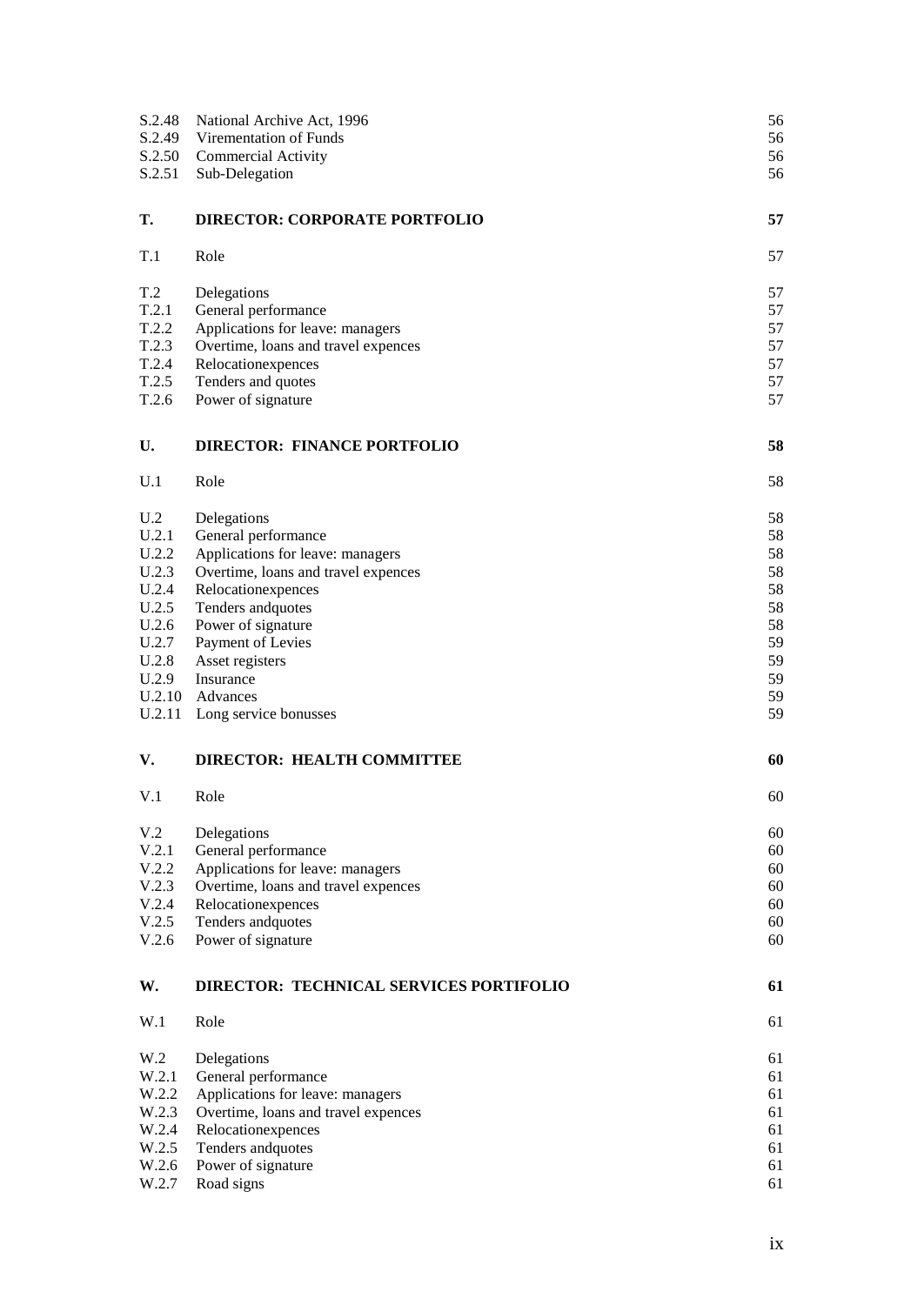|    | W.2.8 Rental of fleet<br>W.2.9 Emergency Funds          | 61<br>62 |
|----|---------------------------------------------------------|----------|
| X. | ANNEXURE A: CODE OF CONDUCT FOR COUNCILLORS             | 63       |
| Y. | ANNEXURE B: CODE OF CONDUCT FOR MUNICIPAL STAFF MEMBERS | 71       |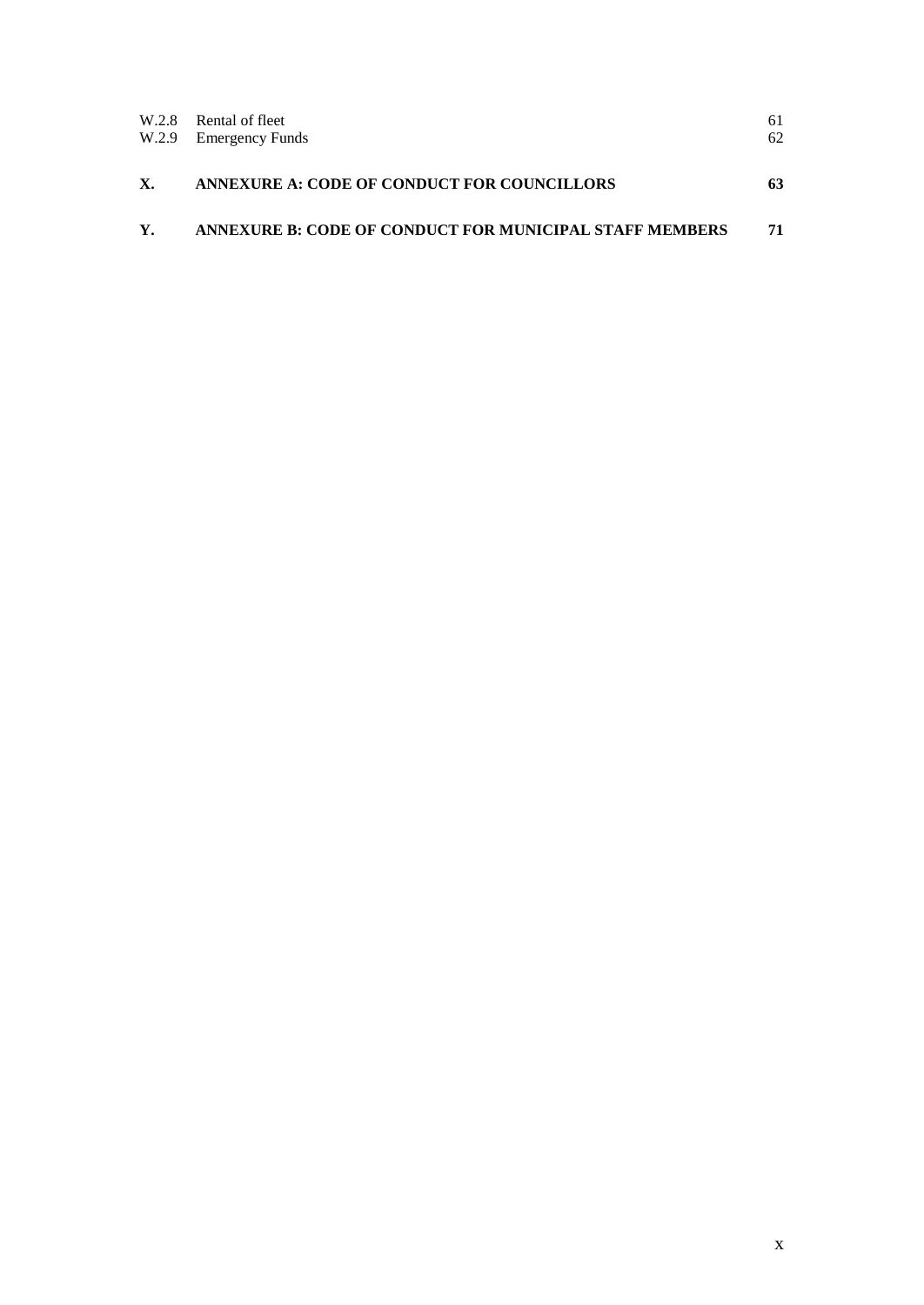#### **A. DISTRICT COUNCIL**

#### **A.1 Definition**

District council means the municipal council of a district municipality which is a municipality with municipal executive and legislative authority in an area that includes more than one municipality, and which is described in section 155 (1) of the Constitution of the Republic of South Africa, 1996 as a category C municipality.

The district council is the focal point of the district governance system. It is ultimately responsible for the performance and activities of the municipality. It, in itself, takes responsibility for adherance by the district municipality to section 152 of the Constitution of the Republic of South Africa, 1996. Delegating authority to the executive mayor, committees, councillors, political structures or staff members, does not in any way mitigate or dissipate the discharge by the district council and it's members of their duties and responsibilities. The district council is the quintessence of the legislative auhority of the district municipality and has the final sanction on all matters in which Central Karoo has municipal executive and legislative authority. (Adapted from the King Code, 2002)

As an organ of state, the district council shall comply with the principles of co-operative governance and intergovernmental relations as contained in section 41 of the Constitution of the Republic of South Africa, 1996.

<span id="page-10-5"></span><span id="page-10-4"></span><span id="page-10-3"></span><span id="page-10-2"></span><span id="page-10-1"></span><span id="page-10-0"></span>

| $\mathbf{A.2}$ | <b>Delegations</b>    | <b>Item</b>                                                                         | Origin                                 | <b>Delegable</b> |
|----------------|-----------------------|-------------------------------------------------------------------------------------|----------------------------------------|------------------|
| A.2.1          | <b>Decisionmaking</b> | To take all the decisions of the municipality except those which it has delegated,  | Section 160 of the Constitution of the | <b>NA</b>        |
|                |                       | and those that has been conferred by statute on political office bearers, political | Republic of South Africa, 1996 and     |                  |
|                |                       | structures or officials                                                             | section 11 of the Local Government     |                  |
|                |                       |                                                                                     | Systems Act, 2000                      |                  |
| A.2.2          | <b>By-laws</b>        | To pass by-laws in respect of which the district municipality has executive and     | Section 160 of the Constitution of the | N <sub>0</sub>   |
|                |                       | legislative authority, after it has received a report and recommendation on the     | Republic of South Africa, 1996         |                  |
|                |                       | matter from the Executive Mayor in terms of section 30(5) of the Local              |                                        |                  |
|                |                       | Government: Municipal Structures Act, 1998 and subject thereto that such an         |                                        |                  |
|                |                       | resolution must be passed by the municipal council with a supporting vote of a      |                                        |                  |
|                |                       | majority of its members.                                                            |                                        |                  |
| A.2.3          | <b>Budget</b>         | To approve the yearly budget of the municipality, after it has received a report    | Section 160 of the Constitution of the | N <sub>0</sub>   |
|                |                       | and recommendation on the matter from the Executive Mayor in terms of section       | Republic of South Africa, 1996         |                  |
|                |                       | 30(5) of the Local Government: Municipal Structures Act, 1998 and subject           |                                        |                  |
|                |                       | thereto that such an resolution must be passed by the municipal council with a      |                                        |                  |
|                |                       | supporting vote of a majority of its members.                                       |                                        |                  |

Meetings of the district council will take place in terms of the Standard Rules of Order as published in the Provincial Gazette 6197 dated 20 May 2003.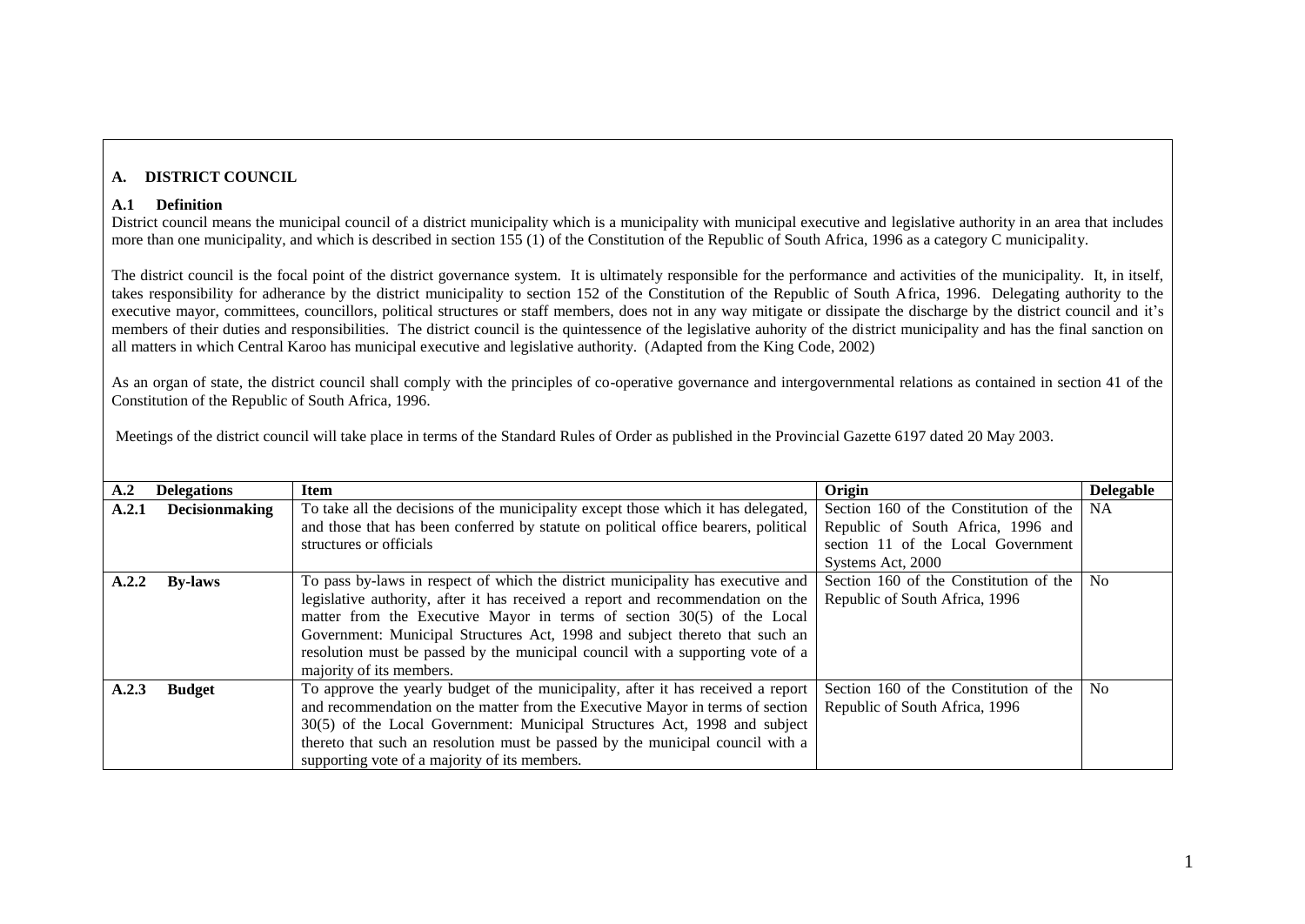<span id="page-11-6"></span><span id="page-11-5"></span><span id="page-11-4"></span><span id="page-11-3"></span><span id="page-11-2"></span><span id="page-11-1"></span><span id="page-11-0"></span>

| A.2.4  | Rates, taxes,           | To impose rates and other taxes, levies and duties, after it has received a report | Section 160 of the Constitution of the    | N <sub>o</sub> |
|--------|-------------------------|------------------------------------------------------------------------------------|-------------------------------------------|----------------|
|        | levies and duties       | and recommendation on the matter from the Executive Mayor in terms of section      | Republic of South Africa, 1996            |                |
|        |                         | 30(5) of the Local Government: Municipal Structures Act, 1998 and subject          |                                           |                |
|        |                         | thereto that such an resolution must be passed by the municipal council with a     |                                           |                |
|        |                         | supporting vote of a majority of its members.                                      |                                           |                |
| A.2.5  | Loans                   | To raise loans, after it has received a report and recommendation on the matter    | Section 160 of the Constitution of the    | N <sub>o</sub> |
|        |                         | in terms from the Executive Mayor of section $30(5)$ of the Local Government:      | Republic of South Africa, 1996            |                |
|        |                         | Municipal Structures Act, 1998 and subject thereto that such a resolution must be  |                                           |                |
|        |                         | passed by the municipal council with a supporting vote of a majority of its        |                                           |                |
|        |                         | members.                                                                           |                                           |                |
| A.2.6  | <b>Tariffs</b>          | To set tariffs for municipal services based on a policy as contemplated in section | Section<br>of<br>59(1)(a)<br>the<br>Local | N <sub>o</sub> |
|        |                         | 74 of the Local Government: Municipal Systems Act, 2000, after it has received     | Government: Municipal Systems Act,        |                |
|        |                         | a report and recommendation on the matter from the Executive Mayor and             | 2000                                      |                |
|        |                         | subject thereto that such a resolution must be passed by the municipal council     |                                           |                |
|        |                         | with a supporting vote of a majority of its members.                               |                                           |                |
| A.2.7  | Levying and             | To levy and recover fees, charges or tariffs in respect of any function or service | Section 75A of the Local Government:      | N <sub>o</sub> |
|        | recovery of fees,       | of the municipality after it has received a report and recommendation on the       | Municipal Systems Act, 2000               |                |
|        | charges and             | matter from the Executive Mayor.                                                   |                                           |                |
|        | tariffs                 |                                                                                    |                                           |                |
| A.2.8  | <b>Recovering of</b>    | To recover collection charges and interest on any outstanding amount, after it has | Section 75A of the Local Government:      | N <sub>o</sub> |
|        | collection              | received a report and recommendation on the matter from the Executive Mayor.       | Municipal Systems Act, 2000               |                |
|        | charges                 |                                                                                    |                                           |                |
| A.2.9  | <b>Service delivery</b> | To enter into a service delivery agreement in terms of section 76 (b) of the Local | Section<br>59(1)(a)<br>of<br>the<br>Local | N <sub>o</sub> |
|        | plans                   | Government: Municipal Systems Act, 2000, after it has received a report and        | Government: Municipal Systems Act,        |                |
|        |                         | recommendation on the matter from the Executive Mayor and subject thereto that     | 2000                                      |                |
|        |                         | such a resolution must be passed by the municipal council with a supporting vote   |                                           |                |
|        |                         | of a majority of its members.                                                      |                                           |                |
| A.2.10 | <b>Integrated</b>       | To approve or amend the council's Integrated Development Plan, after it has        | Section<br>of<br>59(1)(a)<br>the<br>Local | N <sub>o</sub> |
|        | development             | received a report and recommendation from the executive mayor on the matter in     | Government: Municipal Systems Act,        |                |
|        | plan                    | terms of section 30(5) of the Local Government: Municipal Structures Act, 1998.    | 2000                                      |                |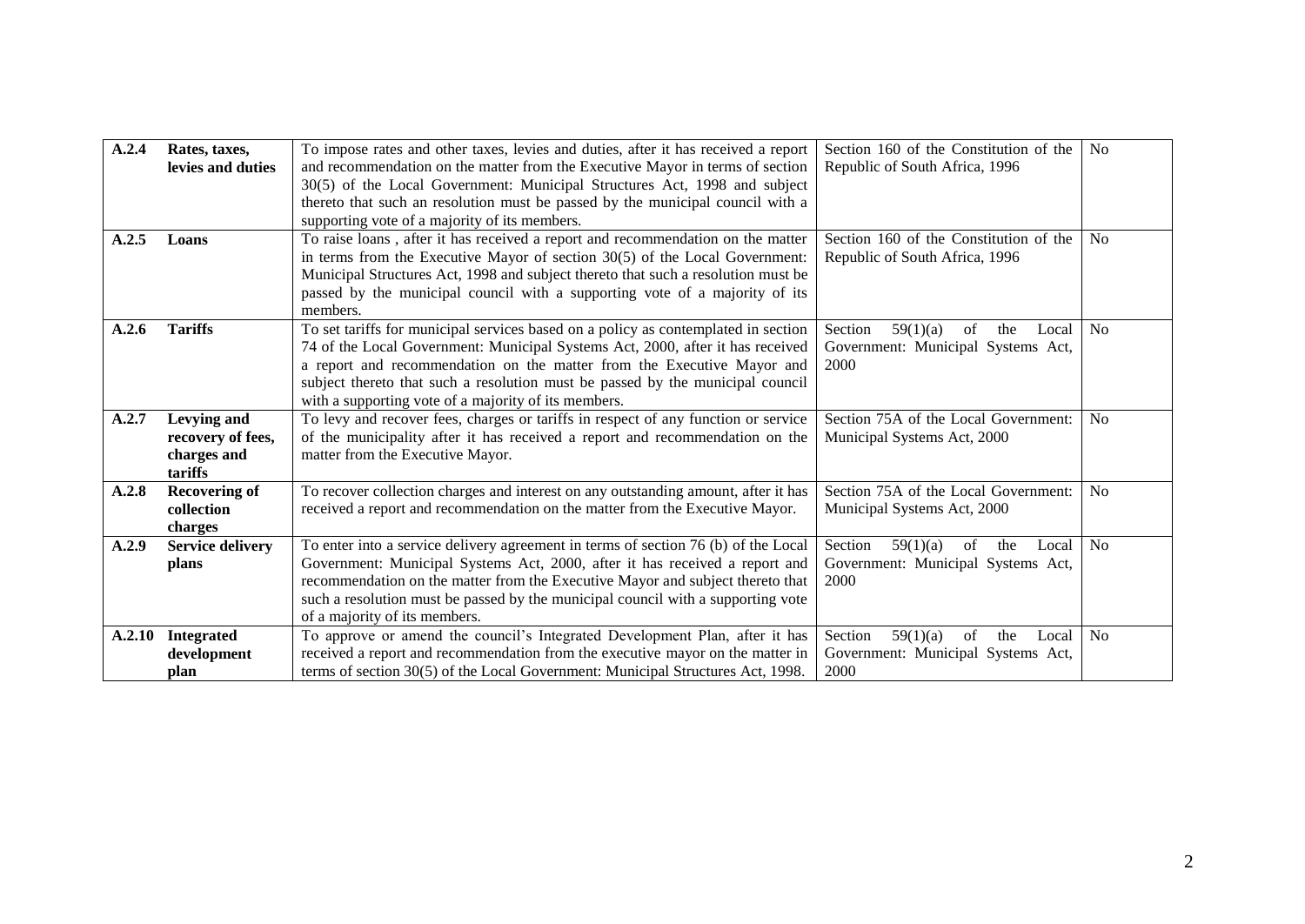<span id="page-12-5"></span><span id="page-12-4"></span><span id="page-12-3"></span><span id="page-12-2"></span><span id="page-12-1"></span><span id="page-12-0"></span>

|        | A.2.11 Section 79 committees | To establish one or more committees necessary for the effective and efficient      | 79(1)(a)<br>$(c)$ of<br>the Local      | N <sub>o</sub> |
|--------|------------------------------|------------------------------------------------------------------------------------|----------------------------------------|----------------|
|        |                              |                                                                                    | to                                     |                |
|        |                              | performance of any of its functions or the exercise of any of its powers and       | Government: Municipal Structures       |                |
|        |                              | as such:                                                                           | Act, 1998                              |                |
|        |                              | Appoint the members of such a committee from among its members;                    |                                        |                |
|        |                              | and                                                                                |                                        |                |
|        |                              | Dissolve a committee at any time.                                                  |                                        |                |
|        |                              | Determine the functions of a committee<br>3.                                       |                                        |                |
|        |                              | Delegate duties and powers to it in terms of section 60 of the Local<br>4.         |                                        |                |
|        |                              | Government: Municipal Systems Act, 2000;                                           |                                        |                |
|        |                              | Appoint the chairperson;                                                           |                                        |                |
|        |                              | Authorise a committee to co-opt advisory members who are not<br>6.                 |                                        |                |
|        |                              | members of the council within the limits determined by the council;                |                                        |                |
|        |                              | Remove a member of a committee at any time; and                                    |                                        |                |
|        |                              | Determine a committee's procedure.<br>8.                                           |                                        |                |
| A.2.12 | <b>Section 80 committees</b> | To appoint, in terms of section 79 of the Local Government: Municipal              | Section 80 of the Local Government:    | N <sub>o</sub> |
|        |                              |                                                                                    |                                        |                |
|        |                              | Structures Act, 1998, committees of councillors to assist the executive            | Municipal Structures Act, 1998         |                |
|        |                              | mayor, provided that such committees may not in number exceed the                  |                                        |                |
|        |                              | number of members of the executive mayoral committee.                              |                                        |                |
|        |                              | (See the delegated powers of the executive mayor in determining the                |                                        |                |
|        |                              | delegations of these committees)                                                   |                                        |                |
| A.2.13 | <b>Designation of</b>        | To designate those of the executive mayor's powers and functions which             | 60(3)<br>of<br>Section<br>the<br>Local | N <sub>o</sub> |
|        | functions: executive         | must be exercised and performed by the executive mayor together with the           | Government: Municipal Structures       |                |
|        | mayor                        | other members of the mayoral committee.                                            | Act, 1998                              |                |
| A.2.14 | <b>Review of decisions</b>   | To, in accordance with procedures in its rules and orders, on it's own             | Section $59(3)(a)$ of the Local        | N <sub>o</sub> |
|        |                              | descretion, or at the request in writing of at least one quarter of the            | Municipal<br>Government:<br>Systems    |                |
|        |                              | councillors in which case it is oblidged, to review any decision taken by          | Act, 2000.                             |                |
|        |                              | such a political structure, political office bearer, councillor or staff member    |                                        |                |
|        |                              | in consequence of a delegation or instruction, and either confirm, vary or         |                                        |                |
|        |                              | revoke the decision, subject to any rights that may have accrued to a person.      |                                        |                |
| A.2.15 | <b>Requesting the review</b> | To instruct the executive mayor to review any decision taken by a political        | 59(3)(b)<br>of the Local<br>Section    | N <sub>o</sub> |
|        | of decisions to the          | structure, political office bearer, councillor or staff member as a result of a    | Government: Municipal Municipal        |                |
|        | executive mayor              | delegation or instruction.                                                         | Systems Act, 2000.                     |                |
| A.2.16 | Approval of sub-             | To approve in accordance with the system of delegation referred to in subsection   | Section<br>59(4)<br>of<br>the<br>Local | Yes            |
|        | delegations                  | Section 59(1) of the Local Government: Municipal Structures Act, 1998, any         | Government: Municipal Municipal        | Yearly         |
|        |                              | delegation or sub-delegation to a staff member of a power conferred on a municipal | Municipal Systems Act, 2000.           |                |
|        |                              | manager.                                                                           |                                        |                |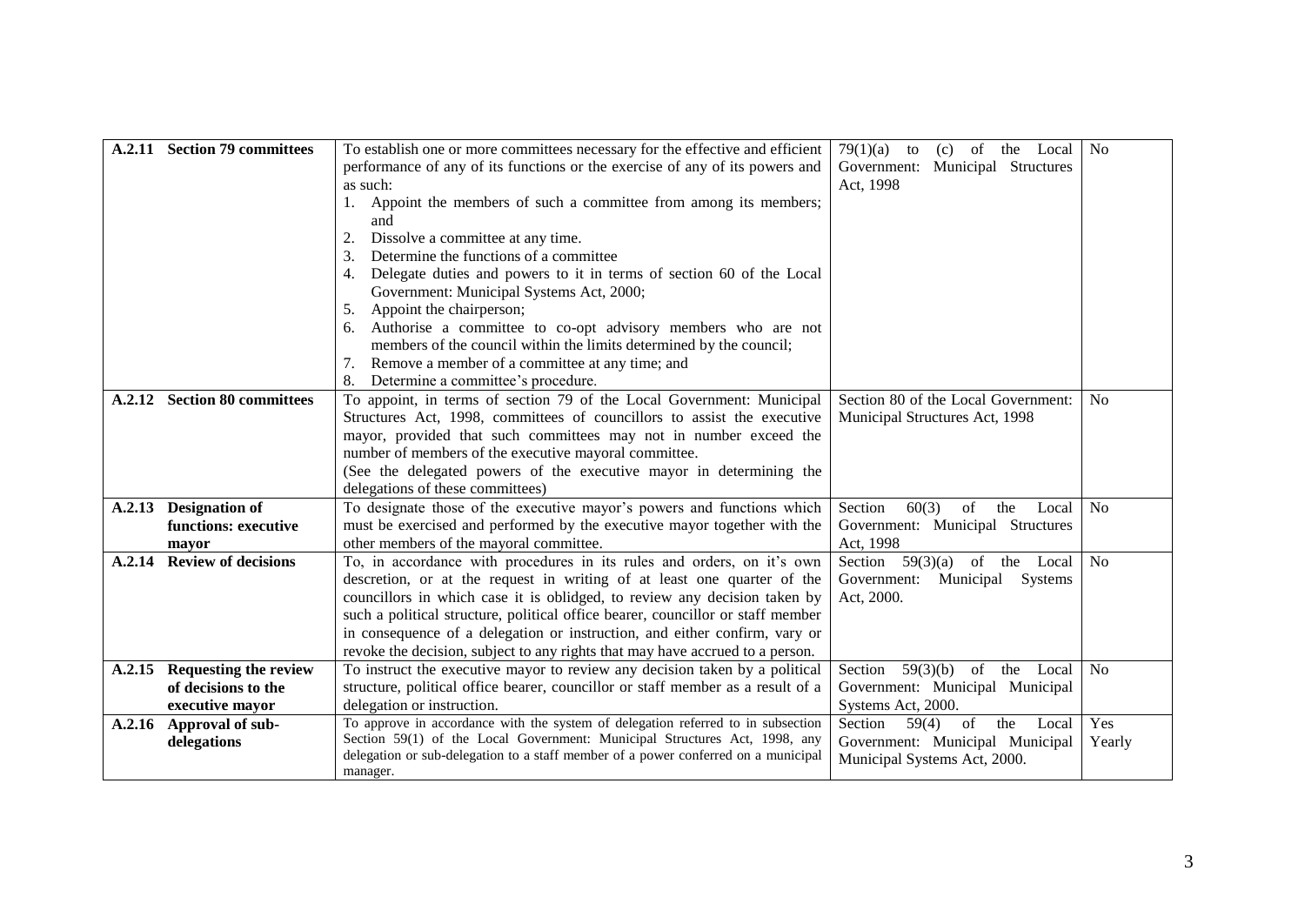<span id="page-13-8"></span><span id="page-13-7"></span><span id="page-13-6"></span><span id="page-13-5"></span><span id="page-13-4"></span><span id="page-13-3"></span><span id="page-13-2"></span><span id="page-13-1"></span><span id="page-13-0"></span>

| A.2.17 | <b>Appointment of appeal</b><br>committee | To appoint a committee of councillors who were not involved in the original<br>decision, to act as authority in an appeal submitted in terms of Local<br>Government: Municipal Systems Act, 2000 against a decision taken by a<br>political structure or political office bearer, or a councillor and confirm, vary<br>or revoke the decision, subjest thereto that any variation or revocation of a<br>decision may not detract from any rights that may have accrued as a result of<br>the decision. | Section $61(4)(c)$ of the Local<br>Government: Municipal<br>Systems<br>Act, 2000 | N <sub>o</sub>           |
|--------|-------------------------------------------|--------------------------------------------------------------------------------------------------------------------------------------------------------------------------------------------------------------------------------------------------------------------------------------------------------------------------------------------------------------------------------------------------------------------------------------------------------------------------------------------------------|----------------------------------------------------------------------------------|--------------------------|
| A.2.18 | <b>Breach of code of</b><br>conduct       | To either investigate and make a finding on any alleged breach of a<br>provision of this Code; or establish a special committee to investigate and                                                                                                                                                                                                                                                                                                                                                     | Section 14 of the code of conduct for<br>councillors                             | Yes: House<br>Committee. |
|        |                                           | make a finding on any alleged breach of this Code; and to make appropriate<br>recommendations to the council.                                                                                                                                                                                                                                                                                                                                                                                          |                                                                                  |                          |
| A.2.19 | <b>Financial interests</b>                | To determine which of the financial interests referred in item $14(1)$ of the<br>code of conduct for councillors must be made public having regard to the<br>need for confidentiality and the public interest for disclosure.                                                                                                                                                                                                                                                                          | Section 14 of the code of conduct for<br>councillors                             | <b>No</b>                |
| A.2.20 | Appointment, dismissal                    | To appoint, dismis and suspend the Municipal Manager and Directors after it                                                                                                                                                                                                                                                                                                                                                                                                                            | Section 82 of the Local Government:                                              | N <sub>o</sub>           |
|        | and suspension:<br>managers               | has received a report and recommendation on the matter from the Executive<br>Mayor in terms of section 30(5) of the Local Government: Municipal                                                                                                                                                                                                                                                                                                                                                        | Municipal Structures Act, 1998 and<br>Section 56 of of the Local                 |                          |
|        |                                           | Structures Act, 1998, subject to the procedures as contained in the relevant<br>agreements of appointment                                                                                                                                                                                                                                                                                                                                                                                              | Government:<br>Municipal Systems<br>Act, 2000                                    |                          |
| A.2.21 | <b>Conditions of service:</b>             | To determine the conditions of service of the Municipal Manager and                                                                                                                                                                                                                                                                                                                                                                                                                                    | Section 82 of the Local Government:                                              | Yes                      |
|        | managers                                  | Directors after it has received a report and recommendation on the matter<br>from the Executive Mayor in terms of section 30(5) of the Local                                                                                                                                                                                                                                                                                                                                                           | Municipal Structures Act, 1998 and<br>Section 56 of of the Local                 |                          |
|        |                                           | Government: Municipal Structures Act, 1998.                                                                                                                                                                                                                                                                                                                                                                                                                                                            | Government:<br>Municipal Systems<br>Act, 2000                                    |                          |
| A.2.22 | <b>Appointment: acting</b><br>manager     | To appoint an acting municipal manager.                                                                                                                                                                                                                                                                                                                                                                                                                                                                | Section $82(1)(b)$ of the Local<br>Government: Municipal Structures<br>Act, 1998 | Yes                      |
| A.2.23 | <b>Appointment delegates</b>              | To appoint councillors to serve on a permanent basis as delegates or                                                                                                                                                                                                                                                                                                                                                                                                                                   | Retained delegation                                                              | Yes                      |
|        |                                           | representatives on organisastions and institutions within the municipal<br>context, subject to yearly revision.                                                                                                                                                                                                                                                                                                                                                                                        |                                                                                  |                          |
| A.2.24 | <b>Designation of</b>                     | To designate a councillor to act as executive mayor if the executive mayor is                                                                                                                                                                                                                                                                                                                                                                                                                          | Section<br>56(7)<br>of<br>the<br>Local                                           | No                       |
|        | councillor to act as<br>executive mayor   | absent or not available and the deputy executive mayor is also absent or not<br>available.                                                                                                                                                                                                                                                                                                                                                                                                             | Government:<br>Municipal<br>Systems<br>Act, 2000                                 |                          |
| A.2.25 | <b>Delegating authority</b>               | To delegate any decision making authority, except those restricted by law.                                                                                                                                                                                                                                                                                                                                                                                                                             | Section 59 of the Local Government:<br>Municipal Systems Act, 2000               |                          |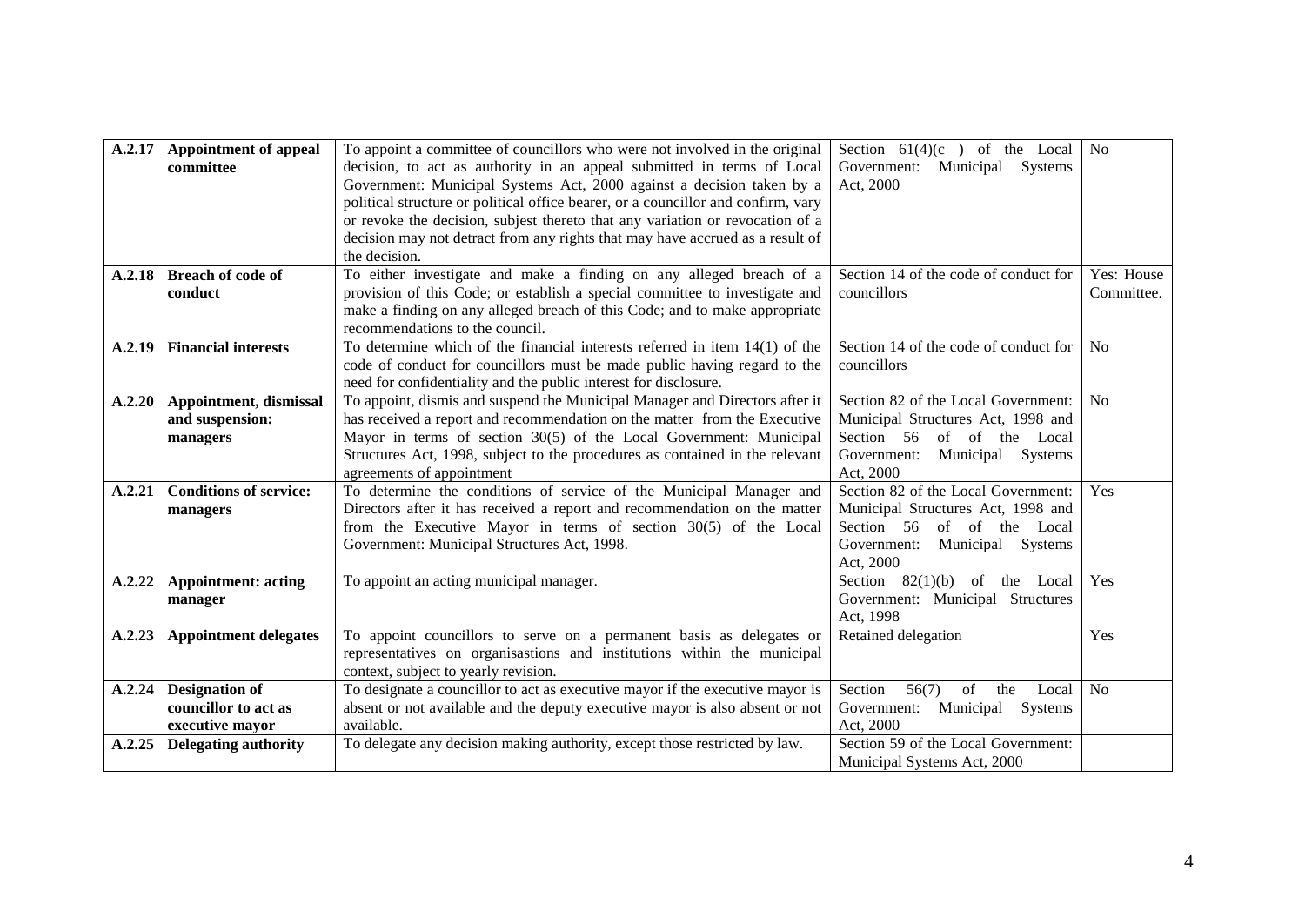<span id="page-14-5"></span><span id="page-14-4"></span><span id="page-14-3"></span><span id="page-14-2"></span><span id="page-14-1"></span><span id="page-14-0"></span>

| A.2.26 | <b>Expropriate immovable</b><br>property or rights          | To decide to expropriate immovable property or rights in or to immovable<br>property, within a policy framework determined by the municipal council.                                                                                        |                                                                                     | 60(1)(a)<br>Section<br>Government: Municipal<br>Act, 2000 | of the<br>Systems                 | Local<br>N <sub>o</sub>                                                                        |
|--------|-------------------------------------------------------------|---------------------------------------------------------------------------------------------------------------------------------------------------------------------------------------------------------------------------------------------|-------------------------------------------------------------------------------------|-----------------------------------------------------------|-----------------------------------|------------------------------------------------------------------------------------------------|
| A.2.27 | <b>Remuneration of</b><br>municipal manager and<br>managers | To determine or alter the remuneration, benefits or other conditions of<br>service of the municipal manager or directors directly responsible to the<br>municipal manager within a policy framework determined by the municipal<br>council. |                                                                                     | Section<br>60(1)(b)<br>Government:<br>Act, 2000           | of<br>the<br>Municipal<br>Systems | Local<br>N <sub>o</sub>                                                                        |
| A.2.28 | <b>Priority allocations</b>                                 | To allocate funds in terms of section 83 of the Local Government: Municipal<br>Structures Act, 1998 on recommendation from the Executive Mayor within<br>a policy framework determined by the municipal council.                            |                                                                                     | Section<br>59(1)<br>Government:<br>Act, 2000              | of<br>the<br>Municipal<br>Systems | Local<br>N <sub>o</sub>                                                                        |
| A.2.29 | <b>Local labour forum</b>                                   | To appoint members as the employers'<br>representatives on the Eden local labour<br>forum                                                                                                                                                   | Section $80(3)(b)$ of the Local<br>Government:<br>Municipal<br>Structures Act, 1998 |                                                           | N <sub>0</sub>                    | determined<br>As<br>by the executive<br>mayor                                                  |
|        | A.2.30 Draft Portfolio Budget                               | To annually manage the compilation of the<br>draft portfolio budget prior to 1 November<br>every year.                                                                                                                                      | Section $80(3)(b)$ of the Local<br>Government:<br>Municipal<br>Structures Act, 1998 |                                                           | N <sub>o</sub>                    | determined<br>As<br>by the executive<br>mayor                                                  |
| A.2.31 | <b>Staff budget:</b><br>municipality                        | To annually integrate the draft staff budget<br>for the district municipality and to make<br>recommendations to the executive mayor                                                                                                         | Section $80(3)(b)$ of the Local<br>Government:<br>Municipal<br>Structures Act, 1998 |                                                           | No<br>No                          | determined<br>As<br>by the executive<br>mayor<br>determined<br>As<br>by the executive<br>mayor |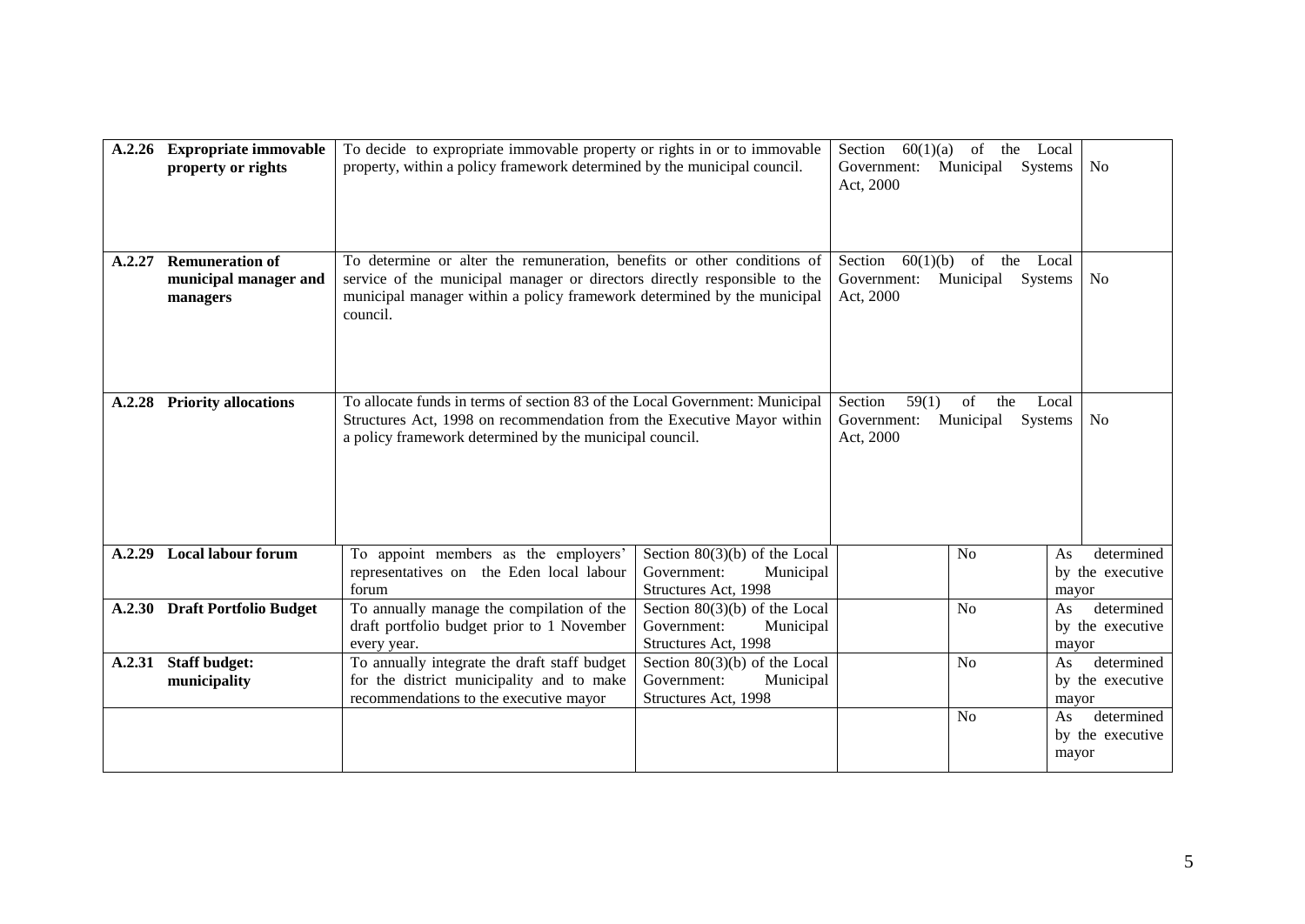| A.2.32 | Appointment sub-<br>committees | To appoint councillors from within it's members<br>to serve on the following sub-committees:<br><b>Restructuring Committee</b><br><b>Employment Equity Committee</b><br>Occupational Health Committee | Section $80(3)(b)$ of the Local<br>Municipal<br>Government:<br>Structures Act, 1998    |                  |                |                                               |
|--------|--------------------------------|-------------------------------------------------------------------------------------------------------------------------------------------------------------------------------------------------------|----------------------------------------------------------------------------------------|------------------|----------------|-----------------------------------------------|
|        |                                | Training and Development Forum                                                                                                                                                                        |                                                                                        |                  |                |                                               |
| A.2.33 | Terms of reference             | To determine the terms of references and<br>mandate of sub-committes                                                                                                                                  | Section $80(3)(b)$ of the Local To<br>Municipal<br>Government:<br>Structures Act, 1998 | be<br>determined | N <sub>o</sub> | determined<br>As<br>by the executive<br>mayor |

#### **B.SPEAKER**

#### **B.1 Definition**

"Speaker" means a councillor elected in terms of section 36 of the Local Government: Municipal Structures Act, 1998 to be the chairperson of the District Council. The speaker presides over the legislative process of the municipality. As chairperson of the council, the speaker is the guardian of the integrity of the council, the councilors public responsibilities, privileges and interests. Councillors privileges and interests include freedom of speech and immunity in the council chambers, as well as the use of council facilities, receipt of allowances, training and support. Similarly, it is also required that the Speaker should guard against the possible abuse of councilors public responsibilities, privileges and interests. In exersizing his or her responsibilities, the speaker must demonstrate impartiality.

The nature of his or her resonsibilities requires that the speaker should be recognized by all parties and interest groups as the legitimate gaurdian of the council"s integrity. The speaker is accountable only to the council within the rules determined by the council. The speaker is not accountable to the executive authority, since the speaker must protect the council"s constitutional control over the executive.

<span id="page-15-6"></span><span id="page-15-5"></span><span id="page-15-4"></span><span id="page-15-3"></span><span id="page-15-2"></span><span id="page-15-1"></span><span id="page-15-0"></span>

| <b>B.2 Delegations</b>                   | <b>Item</b>                                                                | Origin                             | <b>Delegable</b> | <b>Report</b> |
|------------------------------------------|----------------------------------------------------------------------------|------------------------------------|------------------|---------------|
| <b>B.2.1 Annual report</b>               | To compile an annual report to council in respect of matters dealt with    | Council instruction                | N <sub>0</sub>   | Yearly        |
|                                          | by the office of the Speaker and the house committee, inclusive of the     |                                    |                  |               |
|                                          | attendance of members to council and committee meetings.                   |                                    |                  |               |
| <b>B.2.2 Meetings: district council</b>  | To decide when and where the district council meets, subject thereto       | Section 29(1) of the Local $\vert$ | No.              | <b>Not</b>    |
|                                          | that if a majority of the councillors requests the speaker in writing to   | Municipal<br>Government:           |                  | Applicab      |
|                                          | convene a council meeting, the speaker must convene a meeting at a         | Structures Act, 1998.              |                  | -le           |
|                                          | time set out in the request.                                               |                                    |                  |               |
| <b>B.2.3 Meetings: district council:</b> | To convene a meeting of the Council where the composition of the           | Section 29(3) of the Local         | N <sub>0</sub>   | <b>Not</b>    |
| changed composition                      | district council has been changed as a result of the provisions of item 2, | Municipal<br>Government:           |                  | Applicab      |
|                                          | 3 or 7 of Schedule 6A to the Constitution, subject to item 6 (b) of        | Structures Act, 1998.              |                  | -le           |
|                                          | Schedule 6A to the Constitution of the Republic of South Africa, 1996,     |                                    |                  |               |
|                                          | for purposes of dealing, amongst others, with the consequences of such     |                                    |                  |               |
|                                          | a change.                                                                  |                                    |                  |               |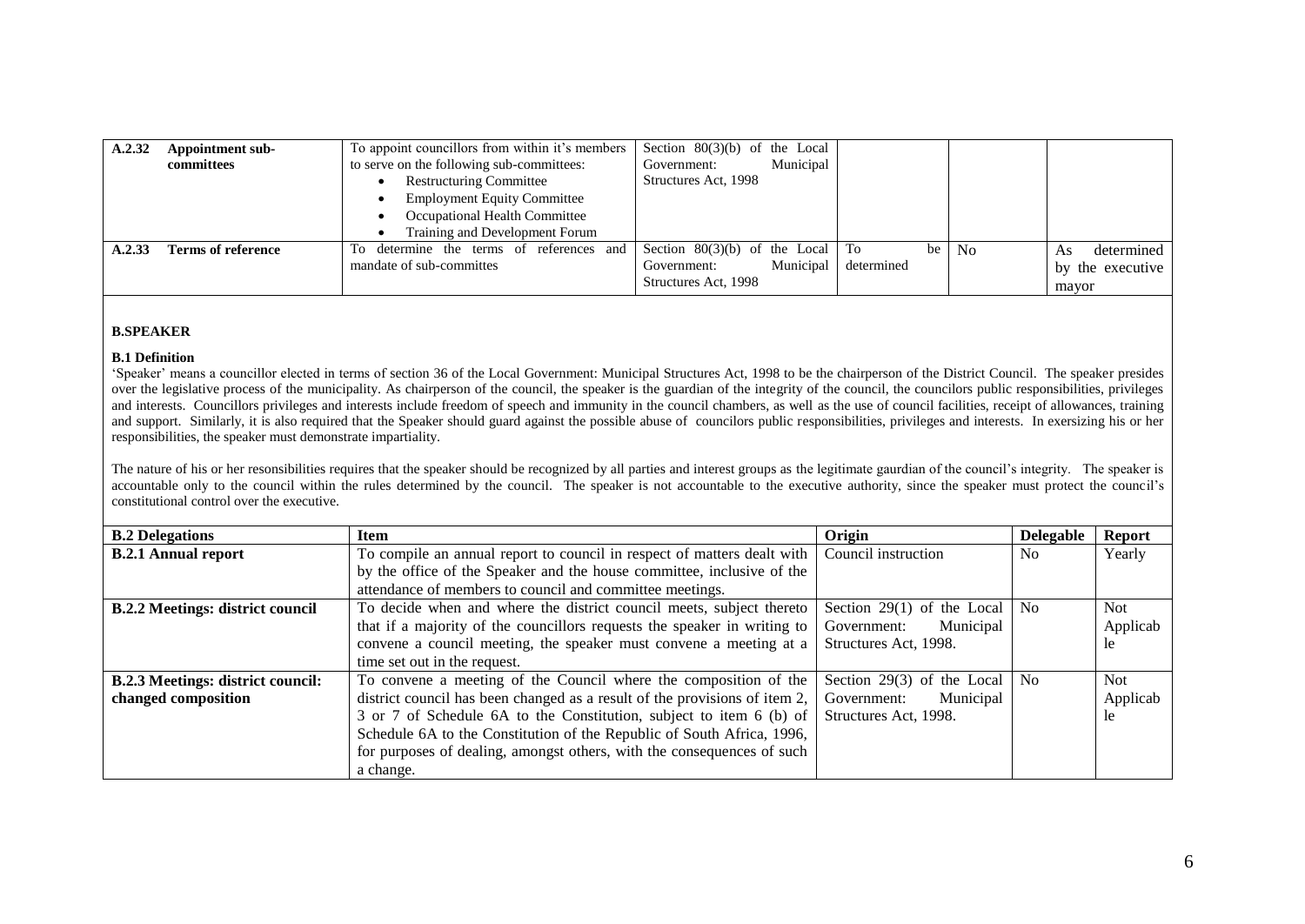<span id="page-16-9"></span><span id="page-16-8"></span><span id="page-16-7"></span><span id="page-16-6"></span><span id="page-16-5"></span><span id="page-16-4"></span><span id="page-16-3"></span><span id="page-16-2"></span><span id="page-16-1"></span><span id="page-16-0"></span>

| <b>B.2.4 Presiding at district council</b><br>meetings                       | To preside at meetings of the council                                                                                                                                                                                                                                                                             | Section $37(a)$ of the Local<br>Government:<br>Municipal<br>Structures Act, 1998.                                                                      | No             | <b>Not</b><br>Applicab<br>le  |
|------------------------------------------------------------------------------|-------------------------------------------------------------------------------------------------------------------------------------------------------------------------------------------------------------------------------------------------------------------------------------------------------------------|--------------------------------------------------------------------------------------------------------------------------------------------------------|----------------|-------------------------------|
| <b>B.2.5 Frequency of ordinary</b><br>district council meetings              | To ensure that the district council meets at least quarterly.                                                                                                                                                                                                                                                     | Section $37(c)$ of the Local<br>Government:<br>Municipal<br>Structures Act, 1998.                                                                      | N <sub>0</sub> | <b>Not</b><br>Applicab<br>le  |
| <b>B.2.6 Order at district council</b><br>meetings                           | To maintain order during formal meetings of the district council and any<br>other formal or informal gatherings of the district council as a whole.                                                                                                                                                               | Section 37(d) of the Local<br>Government:<br>Municipal<br>Structures Act, 1998.                                                                        | N <sub>0</sub> | Not<br>Applicab<br>le         |
| <b>B.2.7 Compliance: code of</b><br>conduct                                  | To ensure compliance in the council and council committees with the<br>Code of Conduct set out in Schedule 1 to the Local Government:<br>Municipal Systems Act, 2000.                                                                                                                                             | Section $37(e)$ of the Local<br>Government:<br>Municipal<br>Structures Act, 1998.                                                                      | N <sub>o</sub> | Not<br>Applicab<br>le         |
| <b>B.2.8 Compliance: Rules of order</b>                                      | To ensure that council meetings are conducted in accordance with the<br>rules and orders of the council.                                                                                                                                                                                                          | Section 37(f) of the Local<br>Government:<br>Municipal<br>Structures Act, 1998.                                                                        | N <sub>o</sub> | <b>Not</b><br>Applicab<br>le  |
| <b>B.2.9 Reported matters in terms</b><br>of code of conduct                 | To deal with matters reported to his/her office that indicates a<br>contravention of the Code of Conduct for Officials.                                                                                                                                                                                           | Paragraph 8 of the Code of<br>Conduct for Officials as<br>contained in Schedule 2 to<br>Local<br>Government:<br>the<br>Municipal Systems Act,<br>2000. | No             | <b>Not</b><br>Applicab<br>le. |
| <b>B.2.10 Investigation: Breach of</b><br>the code of conduct.               | To authorise an investigation of the facts and circumstances of an<br>alleged breach if the speaker, on reasonable suspicion, is of the opinion<br>that a provision of the Code of Conduct for Councillors has been<br>breached, provided that the speaker shall not personally conduct such an<br>investigation. | Section 13 of the code of<br>conduct for councillors.                                                                                                  | Yes            | Yearly                        |
| <b>B.2.11 Report to council: Breach</b><br>of the code of conduct            | To report an alleged breach of the Code of Conduct for Councillors to a<br>meeting of the municipal council after due completion of the<br>investigation.                                                                                                                                                         | Section 13 of the code of<br>conduct for councillors.                                                                                                  | <b>No</b>      | <b>NA</b>                     |
| <b>B.2.12 Recommendation to</b><br>council: Breach of the code<br>of conduct | To make a suitable recommendation to the council in respect of steps to<br>be considered as a result of a report related to an alleged breach of the<br>Code of Conduct for Councillors                                                                                                                           | Section 13 of the code of<br>conduct for councillors.                                                                                                  | <b>No</b>      | <b>NA</b>                     |
| <b>B.2.13 Report to MEC: Breach of</b>                                       | To report the outcome of the investigation related to an alleged breach                                                                                                                                                                                                                                           | Section 13 of the code of $\vert$ No                                                                                                                   |                | <b>NA</b>                     |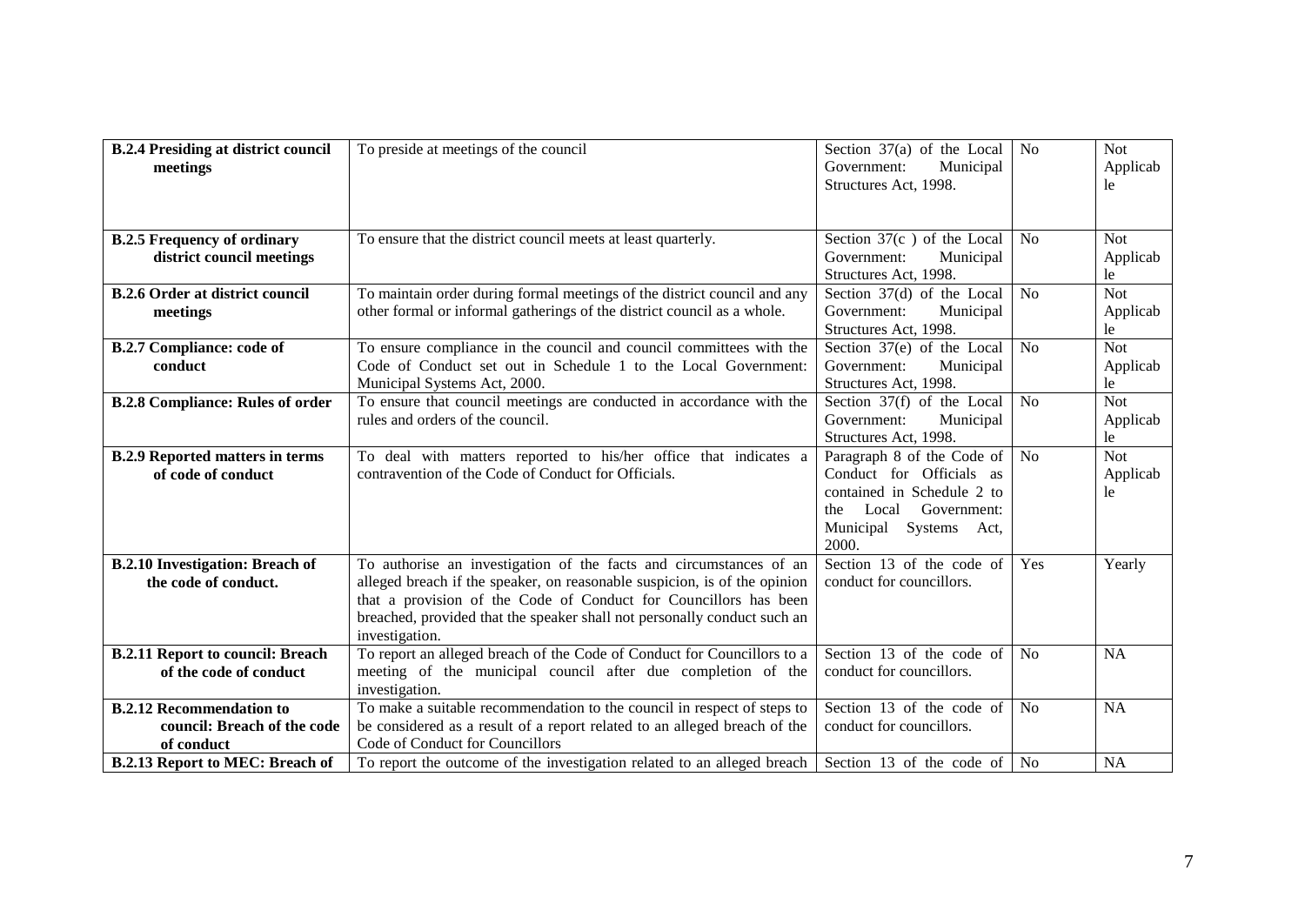<span id="page-17-1"></span><span id="page-17-0"></span>

| the code of conduct                   | of the Code of Conduct for Councillors to the MEC for local               | conduct for councillors.     |                |           |
|---------------------------------------|---------------------------------------------------------------------------|------------------------------|----------------|-----------|
|                                       | government in the Western Cape Province.                                  |                              |                |           |
| <b>B.2.14 Chairperson of house</b>    | To act as chairperson of the House Committee                              | Section 80 of the Local      | None           | Not.      |
| committee                             |                                                                           | Municipal<br>Government:     |                | Applicab  |
|                                       |                                                                           | Structures Act, 1998 and     |                | 1e        |
|                                       |                                                                           | Council Resolution B1/03     |                |           |
|                                       |                                                                           | dated 27 February 2003.      |                |           |
| <b>B.2.15 Copies: code of conduct</b> | To ensure that each councillor when taking office is given a copy of this | Section 13(4) of the code of | N <sub>o</sub> | <b>NA</b> |
|                                       | Code and that a copy of the Code is available in every room or place      | conduct for councillors.     |                |           |
|                                       | where the council meets.                                                  |                              |                |           |
| <b>B.2.16 Other</b>                   | To be responsible for the administrative portfolio/section dealing with   | Section 59 of<br>the Local   |                | Not.      |
|                                       | Councillors Affairs of Eden and thereby ensuring that this portfolio      | Municipal<br>Government:     |                | Applicab  |
|                                       | delivers a service which is conducive to the members of the council       | Systems Act, 2000            |                | 1e        |
|                                       | performing their legislative duties.                                      |                              |                |           |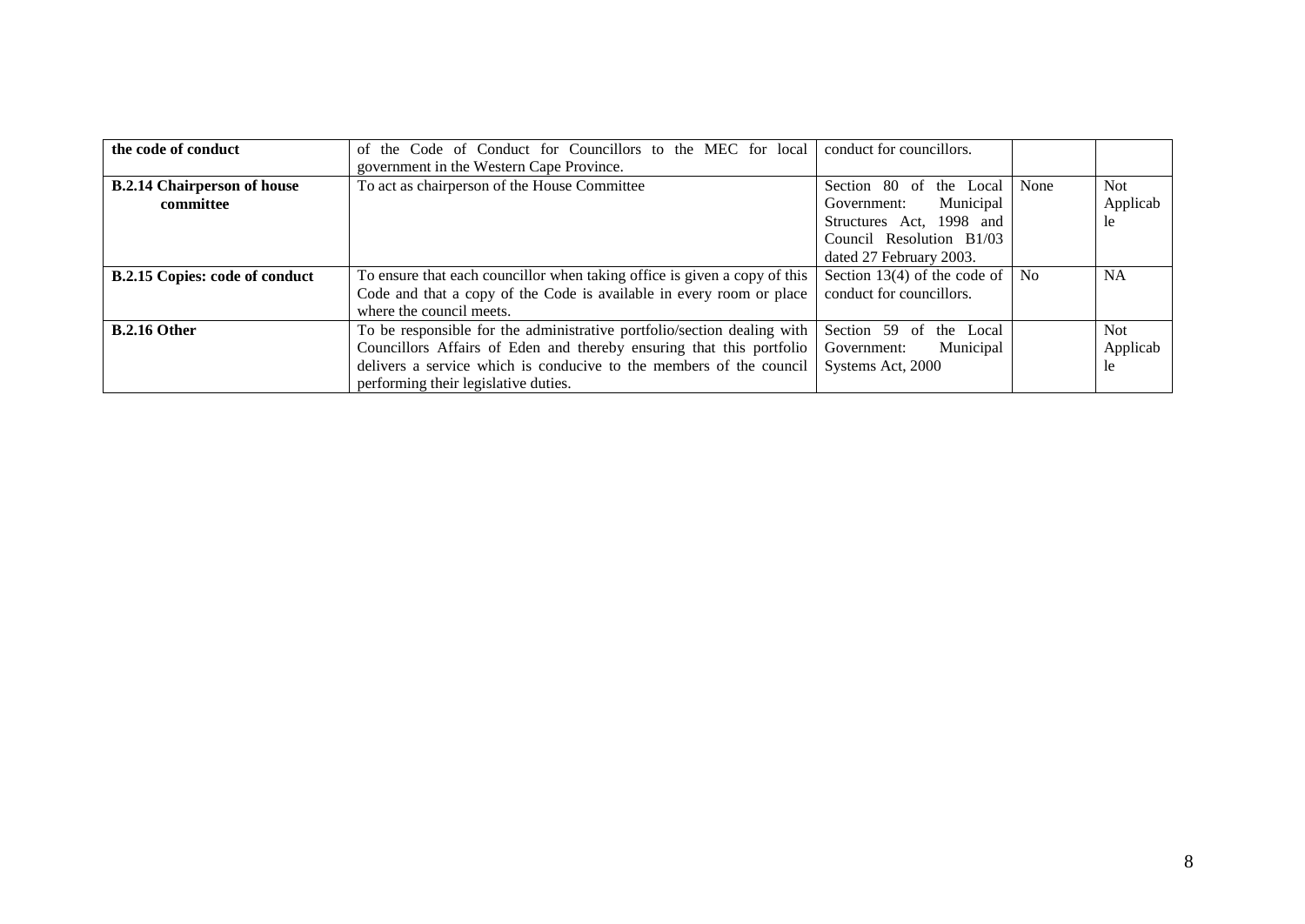# **C. EXECUTIVE MAYOR**

#### **C.1 Role**

"Executive mayor' means a councillor elected in terms of section 55 of the Local Government: Municipal Structures Act, 1998 to the office of executive mayor.

The mayoral executive system allows for the exercise of executive authority through an executive mayor in whom the executive leadership of the municipality is vested and who is assisted by a mayoral committee. The executive mayor heads the executive function of the district municipality. Close contact should exist between the mayor"s office and the administration.

The executive mayor assumes personal responsibility for both statutory and delegated responsibilities. In this regard the executive mayor answers only to the council. Certain delegations to the executive mayor can be "designated" in terms of section 60(3) of the Local Government: Municipal Structures Act, 1998. A designated delegation must be exersized together with the members of the executive mayoral committee. This implies that all members of the executive mayoral committee must concur with the decision of the executive mayor. In the event of any one or more members of the mayoral committee not concurring with the executive mayor, such a matter shall automatically be referred to the district council. In all other non-designated matters, the executive mayor shall act on his own accord, after receiving a recommendation from the relevant portfolio committee or the municipal manager.

<span id="page-18-5"></span><span id="page-18-4"></span><span id="page-18-3"></span><span id="page-18-2"></span><span id="page-18-1"></span><span id="page-18-0"></span>

| C.2   | <b>Delegations</b>         | <b>Item</b>                                                                                  | Origin                                     | <b>Designation</b> |
|-------|----------------------------|----------------------------------------------------------------------------------------------|--------------------------------------------|--------------------|
| C.2.1 | <b>Ceremonial role</b>     | To perform a ceremonial role as the municipal council may                                    | Section $56(4)$ of the Local $\vert$ No    |                    |
|       |                            | determine.                                                                                   | Municipal<br>Government:                   |                    |
|       |                            | (To be determined)                                                                           | Structures Act, 1998                       |                    |
| C.2.2 | <b>Reports: committees</b> | To receive reports from committees of the municipal council and to                           | Section $56(1)$ of the Local $\vert$ No    |                    |
|       |                            | forward these reports together with a recommendation to the council                          | Municipal<br>Government:                   |                    |
|       |                            | when the matter cannot be disposed of by the executive mayor in $\vert$ Structures Act, 1998 |                                            |                    |
|       |                            | terms of the executive mayor's delegated powers.                                             |                                            |                    |
| C.2.3 | <b>Identify needs</b>      | To identify the needs of the municipality and review and evaluate                            | Section 56(2)(a) and (b) of the $\vert$ No |                    |
|       |                            | those needs in order of priority on a yearly base.                                           | Local Government: Municipal                |                    |
|       |                            |                                                                                              | Structures Act, 1998                       |                    |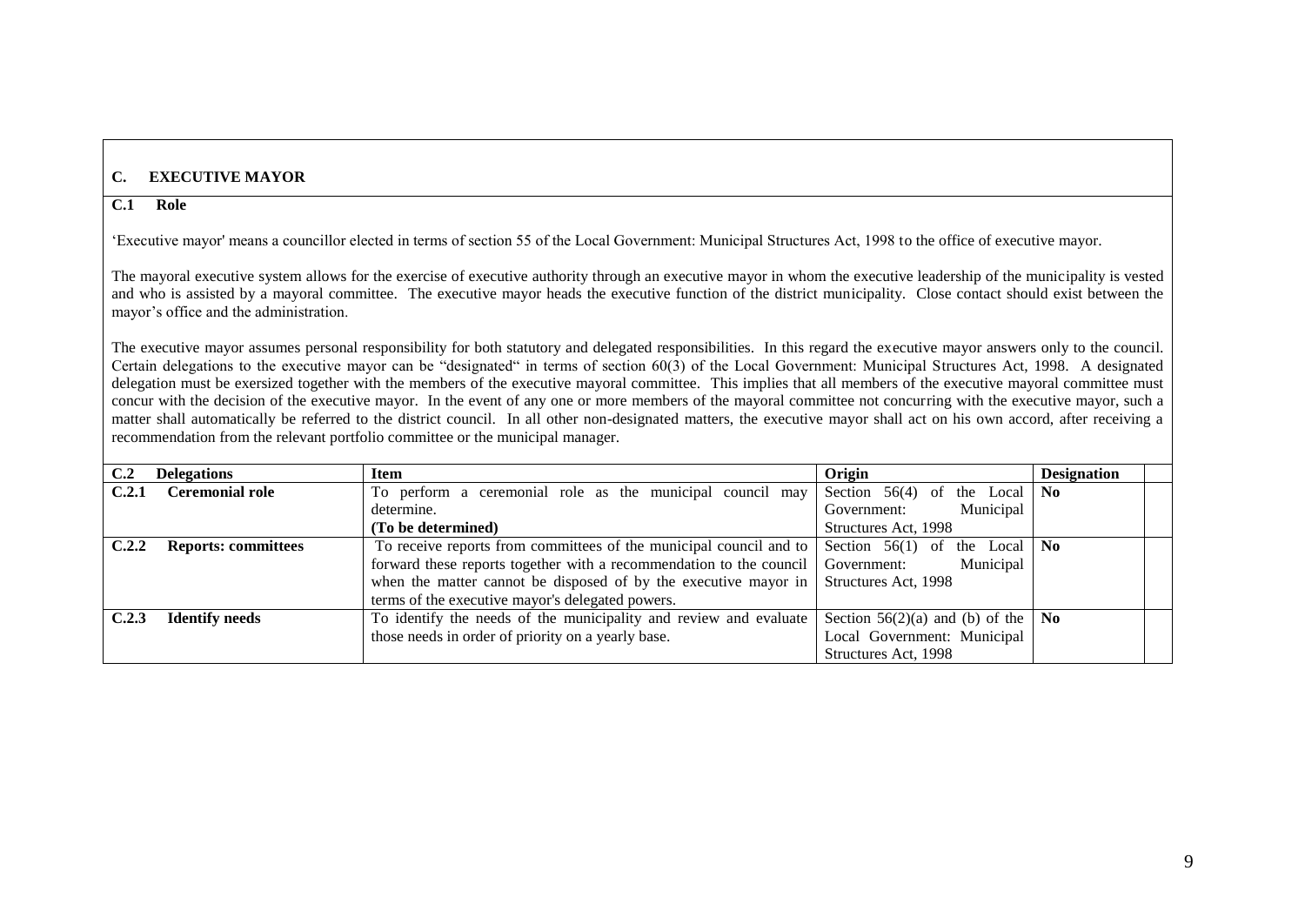<span id="page-19-12"></span><span id="page-19-11"></span><span id="page-19-10"></span><span id="page-19-9"></span><span id="page-19-8"></span><span id="page-19-7"></span><span id="page-19-6"></span><span id="page-19-5"></span><span id="page-19-4"></span><span id="page-19-3"></span><span id="page-19-2"></span><span id="page-19-1"></span><span id="page-19-0"></span>

| C.2.4  | <b>Strategies: recommendation</b>       | To recommend to the municipal council on a yearly base strategies,<br>programmes and services to address priority needs through the integrated | Section $56(2)(c)$ of the Local Government:<br>Municipal Structures Act, 1998 | Yes            |
|--------|-----------------------------------------|------------------------------------------------------------------------------------------------------------------------------------------------|-------------------------------------------------------------------------------|----------------|
|        |                                         | development plan, and the estimates of revenue and expenditure, taking into                                                                    |                                                                               |                |
|        |                                         | account any applicable national and provincial development plans.                                                                              |                                                                               |                |
| C.2.5  | <b>Strategies: recommendation of</b>    | To recommend or determine the best way, including partnership and other                                                                        | Section $56(2)(d)$ of the Local Government:                                   | N <sub>0</sub> |
|        | implementation                          | approaches, to deliver those strategies, programmes and services to the                                                                        | Municipal Structures Act, 1998                                                |                |
|        |                                         | maximum benefit of the community.                                                                                                              |                                                                               |                |
| C.2.6  | Strategies: develop criteria to         | To identify and develop criteria in terms of which progress in the                                                                             | Section $56(3)(a)$ of the Local Government:                                   | Yes            |
|        | measure progress                        | implementation of the strategies, programmes and services referred to in                                                                       | Municipal Structures Act, 1998                                                |                |
|        |                                         | subsection 56(2) of the Local Government: Municipal Structures Act, 1998                                                                       |                                                                               |                |
|        |                                         | can be evaluated, including key performance indicators which are specific to                                                                   |                                                                               |                |
|        |                                         | the municipality and common to local government in general.                                                                                    |                                                                               |                |
| C.2.7  | <b>Strategies: measure progress</b>     | To evaluate progress against the key performance indicators.                                                                                   | Section $56(3)(b)$ of the Local Government:                                   | N <sub>0</sub> |
|        |                                         |                                                                                                                                                | Municipal Structures Act, 1998                                                |                |
|        |                                         |                                                                                                                                                |                                                                               |                |
| C.2.8  | Review of performance of                | To review the performance of the municipality in order to improve-                                                                             | Section $56(3)(c)$ of the Local Government:                                   | N <sub>0</sub> |
|        | municipality                            | the economy, efficiency and effectiveness of the municipality;                                                                                 | Municipal Structures Act, 1998                                                |                |
|        |                                         | the efficiency of credit control and revenue and debt collection services; and                                                                 |                                                                               |                |
|        |                                         | the implementation of the municipality's by-laws.<br>To monitor the management of the municipality's administration in                         |                                                                               |                |
| C.2.9  | Monitor management of<br>administration | accordance with the directions of the municipal council.                                                                                       | Section $56(3)(d)$ of the Local Government:<br>Municipal Structures Act, 1998 | N <sub>0</sub> |
| C.2.10 | <b>Service delivery</b>                 | To oversee the provision of services to communities in the municipality in a                                                                   | Section $56(3)(e)$ of the Local Government:                                   | No             |
|        |                                         | sustainable manner;                                                                                                                            | Municipal Structures Act, 1998                                                |                |
| C.2.11 | Report annually on                      | To annually report on the involvement of communities and community                                                                             | Section $56(3)(g)$ of the Local Government:                                   | N <sub>0</sub> |
|        | involvement of communities              | organisations in the affairs of the municipality; and                                                                                          | Municipal Structures Act, 1998                                                |                |
| C.2.12 | <b>Consultation with public</b>         | To ensure that regard is given to public views and report on the effect of                                                                     | Section $56(3)(h)$ of the Local Government:                                   | N <sub>0</sub> |
|        |                                         | consultation on the decisions of the council.                                                                                                  | Municipal Structures Act, 1998                                                |                |
|        |                                         |                                                                                                                                                |                                                                               |                |
| C.2.13 | <b>Report on decisions</b>              | To report to the municipal council on all decisions taken by the executive                                                                     | Section 56(5) of the Local Government:                                        | N <sub>0</sub> |
|        |                                         | mayor.                                                                                                                                         | Municipal Structures Act, 1998                                                |                |
|        |                                         |                                                                                                                                                |                                                                               |                |
| C.2.14 | <b>Mayoral committee:</b>               | To appoint a mayoral committee from among the councillors to assist the                                                                        | Section 60(a) of the Local Government:                                        | N <sub>0</sub> |
|        | appointment                             | executive mayor;                                                                                                                               | Municipal Structures Act, 1998                                                |                |
| C.2.15 | Mayoral committee: dismissal            | To dismiss a member of the mayoral committee.                                                                                                  | Section $60(d)$ of the Local Government:                                      | N <sub>0</sub> |
|        |                                         |                                                                                                                                                | Municipal Structures Act, 1998                                                |                |
| C.2.16 | <b>Mayoral committee: delegation</b>    | To delegate specific responsibilities to each member of the mayoral                                                                            | Section 60(b) of the Local Government:                                        | N <sub>0</sub> |
|        | of specific responsibilities            | committee.                                                                                                                                     | Municipal Structures Act, 1998                                                |                |
|        |                                         |                                                                                                                                                |                                                                               |                |
|        |                                         |                                                                                                                                                |                                                                               |                |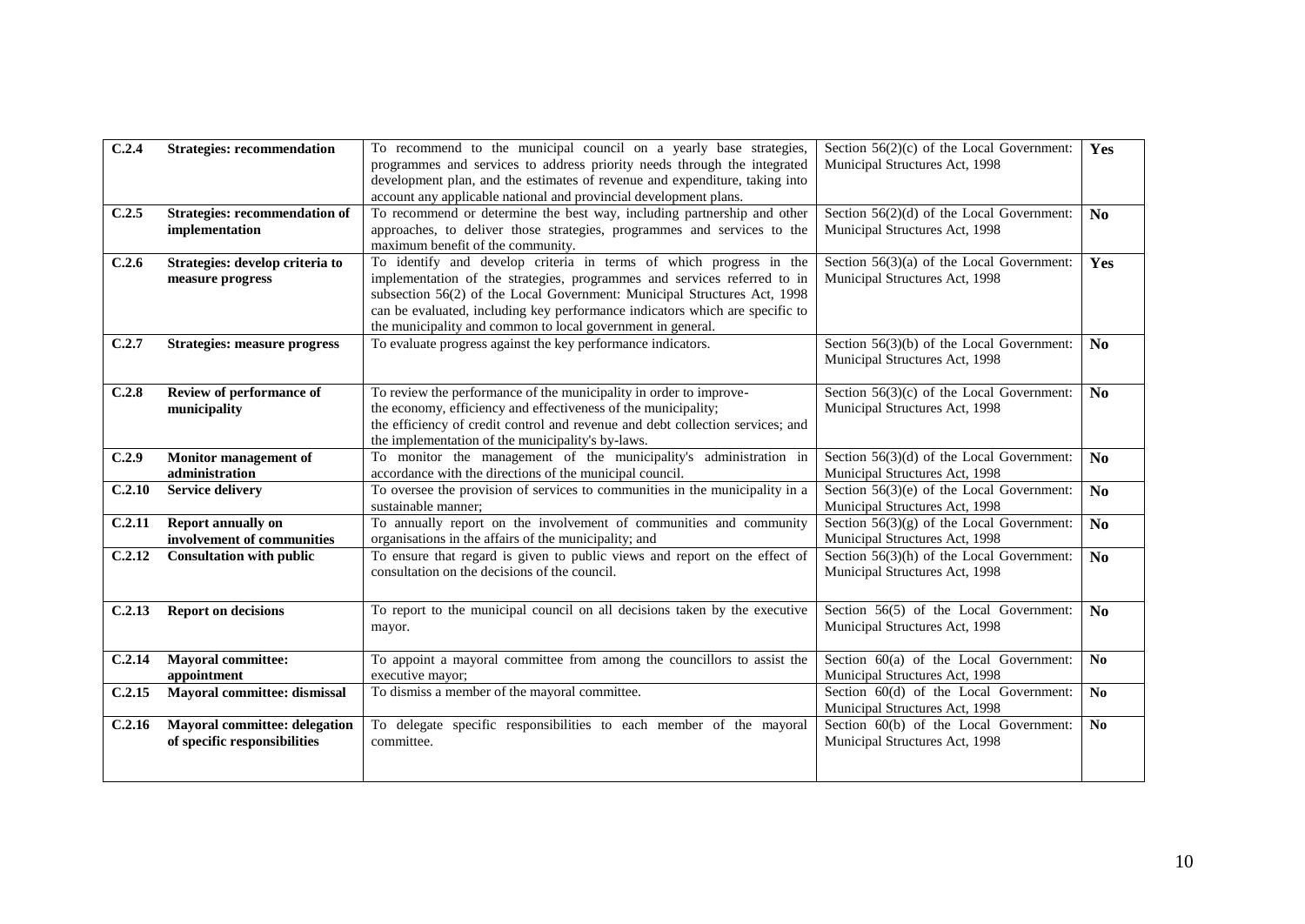<span id="page-20-9"></span><span id="page-20-8"></span><span id="page-20-7"></span><span id="page-20-6"></span><span id="page-20-5"></span><span id="page-20-4"></span><span id="page-20-3"></span><span id="page-20-2"></span><span id="page-20-1"></span><span id="page-20-0"></span>

| C.2.17 | <b>Mayoral committee: delegation</b>                      | To delegate any of the executive mayor's powers to the respective members                                                                                                                                                                                                                         | Section $60(c)$ of the Local Government:                                   | N <sub>0</sub>         |
|--------|-----------------------------------------------------------|---------------------------------------------------------------------------------------------------------------------------------------------------------------------------------------------------------------------------------------------------------------------------------------------------|----------------------------------------------------------------------------|------------------------|
|        | of powers                                                 | of the mayoral committee.                                                                                                                                                                                                                                                                         | Municipal Structures Act, 1998                                             |                        |
| C.2.18 | <b>Integrated development plan</b>                        | To manage the drafting of the municipality's integrated development plan;                                                                                                                                                                                                                         | Section 30 (a) of the Local Government:<br>Municipal Systems Act, 2000     | $\mathbf{N}\mathbf{o}$ |
| C.2.19 | <b>Integrated development plan</b>                        | To assign responsibilities in this regard to the municipal manager                                                                                                                                                                                                                                | Section 30 (b) of the Local Government:<br>Municipal Systems Act, 2000     | No                     |
| C.2.20 | <b>Integrated development plan</b>                        | To submit the draft plan to the municipal council for adoption by the council<br>After adoption by Mayco                                                                                                                                                                                          | Section 30 (c) of the Local Government:<br>Municipal Systems Act, 2000     | Yes                    |
| C.2.21 | <b>Development of performance</b><br>management systems   | Manage the development of the municipality's performance management<br>system                                                                                                                                                                                                                     | Section 39 (a) of the Local Government:<br>Municipal Systems Act, 2000     | N <sub>o</sub>         |
| C.2.22 | <b>Development of performance</b><br>management systems   | Assign responsibilities in this regard to the municipal manger, and                                                                                                                                                                                                                               | Section 39 (b) of the Local Government:<br>Municipal Systems Act, 2000     | $\overline{No}$        |
| C.2.23 | <b>Development of performance</b><br>management systems   | Submit the proposed system to the municipal council for adoption                                                                                                                                                                                                                                  | Section 39 (c) of the Local Government:<br>Municipal Systems Act, 2000     | Yes                    |
| C.2.24 | Supervisory authority: credit<br>control (implementation) | To oversee and monitor the implementation and enforcement of the<br>municipality's credit control and debt collection policy and any by-laws<br>enacted in terms of section 98 of the Local Government: Municipal Systems<br>Act, 2000.                                                           | Section 99 (a)(i) of the Local Government:<br>Municipal Systems Act, 2000  | $\mathbf{N}\mathbf{o}$ |
| C.2.25 | <b>Supervisory authority: credit</b><br>control (monitor) | To oversee and monitor the performance of the municipal manager in<br>implementing the policy and any by-laws                                                                                                                                                                                     | Section 99 (a)(ii) of the Local Government:<br>Municipal Systems Act, 2000 | N <sub>0</sub>         |
| C.2.26 | Supervisory authority: credit<br>control (evaluation)     | when necessary, evaluate or review the policy and any by-laws, or the<br>implementation of the policy and any such by-laws, in order to improve<br>efficiency of its credit control and debt collection mechanisms, processes and<br>procedures; and<br>Mayco adopt by-laws and recomm to council | Section 99 (b) the Local Government:<br>Municipal Systems Act, 2000        | Yes                    |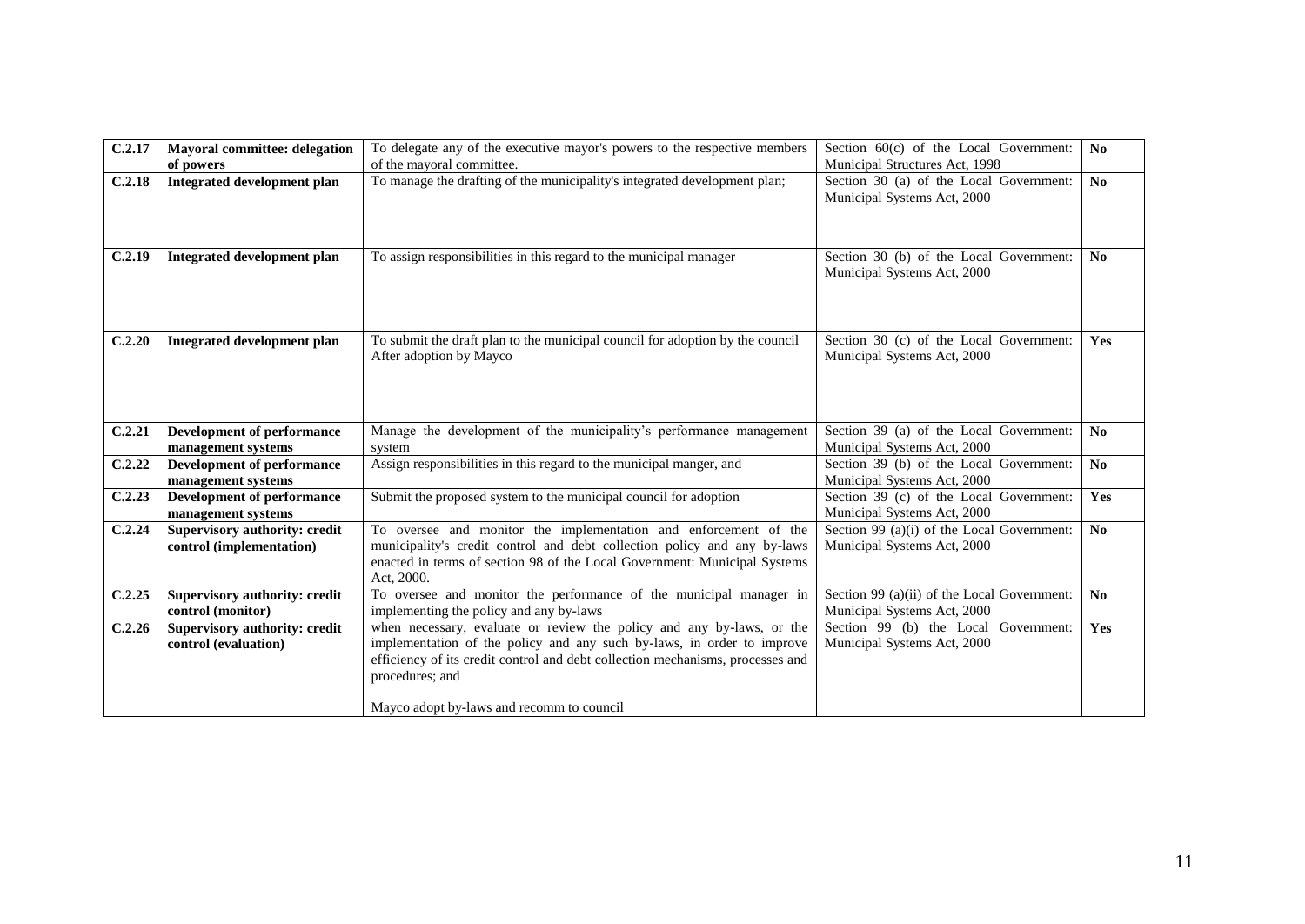<span id="page-21-6"></span><span id="page-21-5"></span><span id="page-21-4"></span><span id="page-21-3"></span><span id="page-21-2"></span><span id="page-21-1"></span><span id="page-21-0"></span>

| C.2.27 | <b>Supervisory authority: credit</b><br>control (reporting) | To, at such intervals as may be determined by the council report to a meeting<br>of the council, except when the council itself performs the duties mentioned<br>in paragraphs (a) and (b).                                                                 | Section 99 (c) of the Local Government:<br>Municipal Systems Act, 2000               | No             |
|--------|-------------------------------------------------------------|-------------------------------------------------------------------------------------------------------------------------------------------------------------------------------------------------------------------------------------------------------------|--------------------------------------------------------------------------------------|----------------|
| C.2.28 | <b>Appeal authority</b>                                     | To act as authority in an appeal submitted in terms of Local Government:<br>Municipal Systems Act, 2000 against a decision taken by the municipal<br>manager and confirm, vary or revoke the decision,                                                      | Section $62(4)(b)$ of the Local Government:<br>Municipal Systems Act, 2000           | No             |
| C.2.29 | <b>Expropriate immovable</b><br>property or rights          | To recommend to Council to expropriate immovable property or rights in or<br>to immovable property, within a policy framework determined by the<br>municipal council.                                                                                       | Section $60(1)(a)$ of the Local Government:<br>Municipal Systems Act, 2000           | Yes            |
| C.2.30 | <b>Remuneration of municipal</b><br>manager and managers    | To recommend to Council to or alter the remuneration, benefits or other<br>conditions of service of the municipal manager or directors directly<br>responsible to the municipal manager within a policy framework determined<br>by the municipal council.   | Section $60(1)(b)$ of the Local Government:<br>Municipal Systems Act, 2000           | Yes            |
| C.2.31 | <b>Priority allocations</b>                                 | To recommend to Council the allocate funds in terms of section 83 of the<br>Local Government: Municipal Structures Act, 1998 on recommendation of<br>the Finance Portfolio Committee within a policy framework determined by<br>the municipal council.      | Section 59(1) of the Local Government:<br>Municipal Systems Act, 2000                | No<br>????     |
| C.2.32 | <b>Assignment of portfolios</b>                             | To assign specific portfolios to members of the executive mayoral committee.                                                                                                                                                                                | Section 59(1) of the Local Government:<br>Municipal Systems Act, 2000                | N <sub>0</sub> |
| C.2.33 | <b>Approval: attendance</b><br>councillors                  | To approve together with the Executive Deputy Mayor , visits and the<br>attendance of meetings, seminars and training of councillors within<br>the Republic of South Africa or abroad, subject to provision on the<br>operating budget of the municipality. | 59(1)<br>Section<br>of<br>the<br>Local<br>Government: Municipal Systems Act,<br>2000 | N <sub>0</sub> |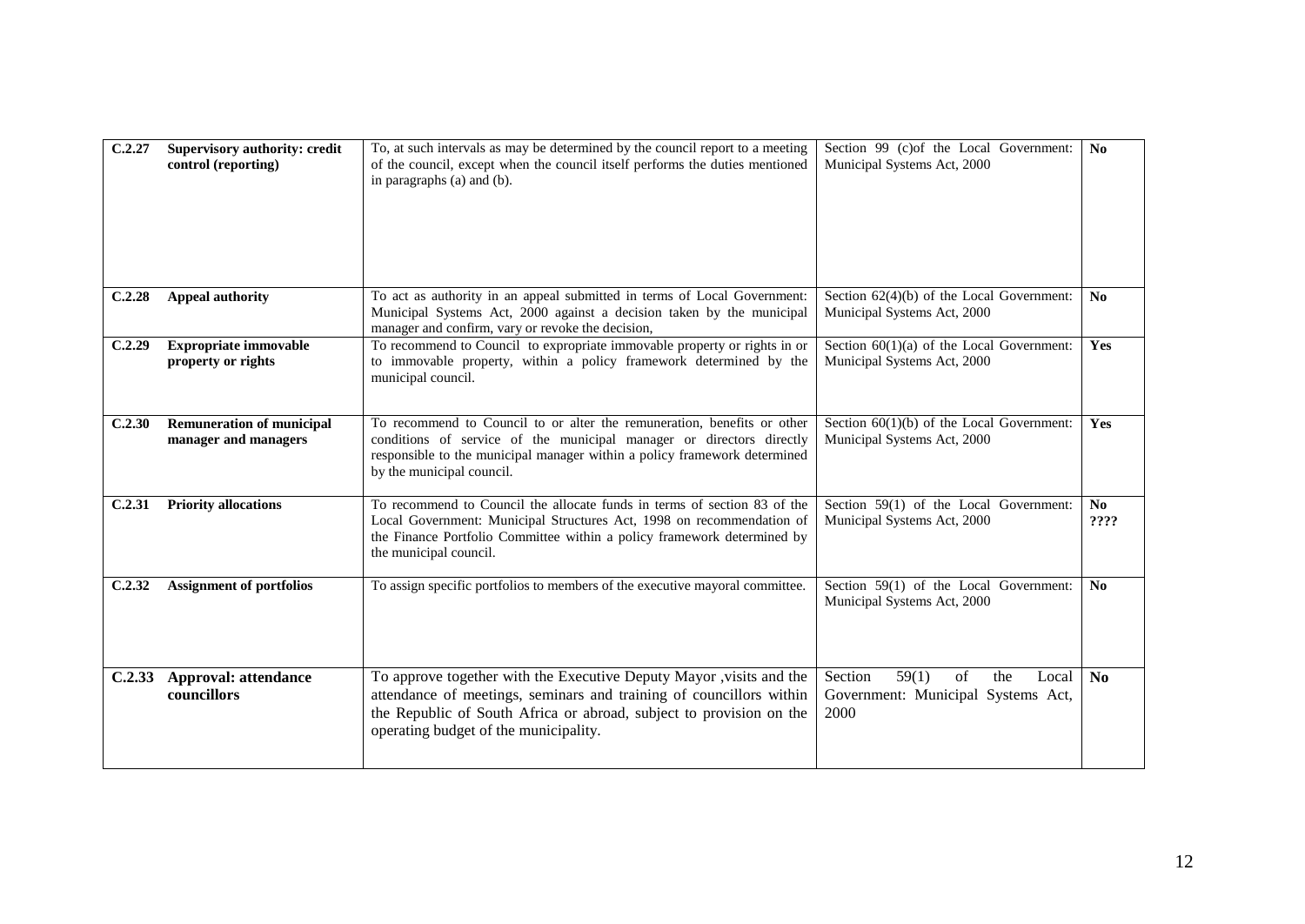<span id="page-22-8"></span><span id="page-22-7"></span><span id="page-22-6"></span><span id="page-22-5"></span><span id="page-22-4"></span><span id="page-22-3"></span><span id="page-22-2"></span><span id="page-22-1"></span><span id="page-22-0"></span>

| C.2.34 | <b>Approval: attendance</b><br>municipal manager   | To approve visits and the attendance of meetings, seminars and training of the<br>municipal manager within the Republic of South Africa or abroad, subject to<br>provision on the operating budget of the municipality.                                                                                                                                                                                                                                                       | Section 59(1) of the Local Government:<br>Municipal Systems Act, 2000                   | N <sub>0</sub> |
|--------|----------------------------------------------------|-------------------------------------------------------------------------------------------------------------------------------------------------------------------------------------------------------------------------------------------------------------------------------------------------------------------------------------------------------------------------------------------------------------------------------------------------------------------------------|-----------------------------------------------------------------------------------------|----------------|
| C.2.35 | Approval: attendance<br><b>Municipal Staff</b>     | To approve visits and the attendance of meetings, seminars and training of the<br>municipal staff outside the Republic of South Africa or abroad on<br>recommendation from the Municipal Manager, subject to provision on the<br>operating budget of the municipality.                                                                                                                                                                                                        | Section 59(1) of the Local Government:<br>Municipal Systems Act, 2000                   | No             |
| C.2.36 | <b>Professional Practitioners</b>                  | To yearly approve and amend a list of proffessional practitioners, who are<br>exempted from the requirements of tender.                                                                                                                                                                                                                                                                                                                                                       | Section 59(1) of the Local Government:<br>Municipal Systems Act, 2000                   | Yes            |
| C.2.37 | <b>Delegation to committes</b>                     | To delegate any powers and duties of the executive mayor to the committees<br>established by the council in terms of section 80 of the Local Government:<br>Municipal Structures Act, 1998, provided that the executive mayor is not<br>divested of the responsibility concerning the exercise of the power or the<br>performance of the duty of the committees established by the council in terms<br>of section 80 of the Local Government: Municipal Structures Act, 1998. | Section $80(1)(b)$ of the Local Government:<br>Municipal Structures Act, 1998           | N <sub>0</sub> |
| C.2.38 | Revision of decisions taken by<br>committees       | To vary or revoke any decision taken by a committee established by the<br>council in terms of section 80 of the Local Government: Municipal Structures<br>Act, 1998, subject to any vested rights.                                                                                                                                                                                                                                                                            | Section $80(3)(d)$ of the Local Government:<br>Municipal Structures Act, 1998           | No             |
| C.2.39 | Sub-delegations                                    | To deal with all matters not included in the councils retained powers of<br>decision making, or in specific delegations to any committee, councillor,<br>political structure or staff member, and to sub-delegate all such matters,<br>subject to the conditions as determined by the executive mayor.                                                                                                                                                                        | Sections $59(1)(b)$ en $(2)(d)$ of the Local<br>Government: Municipal Systems Act, 2000 | Yes            |
| C.2.40 | <b>Appointment: Bankers</b>                        | To appoint a banking institution as the banker of the municipality. (The<br>appointment of bankers shall be for a maximum period of five years.<br>Only banking institution with a AAA rating by the Registrar of Banking may<br>be considered.)                                                                                                                                                                                                                              | Section 59(1) of the Local Government:<br>Municipal Systems Act, 2000                   | Yes            |
| C.2.41 | <b>Appointment: insurers and</b><br><b>brokers</b> | To appoint insurers and brokers for the municipality.                                                                                                                                                                                                                                                                                                                                                                                                                         | Section 59(1) of the Local Government:<br>Municipal Systems Act, 2000                   | Yes            |
| C.2.42 | <b>Annual report</b>                               | To prepare for each financial year an annual report consisting of-<br>$(1)(a)$ a performance report reflecting-                                                                                                                                                                                                                                                                                                                                                               | Section 46 of the Local Government:<br>Municipal Systems Act, 2000                      | No             |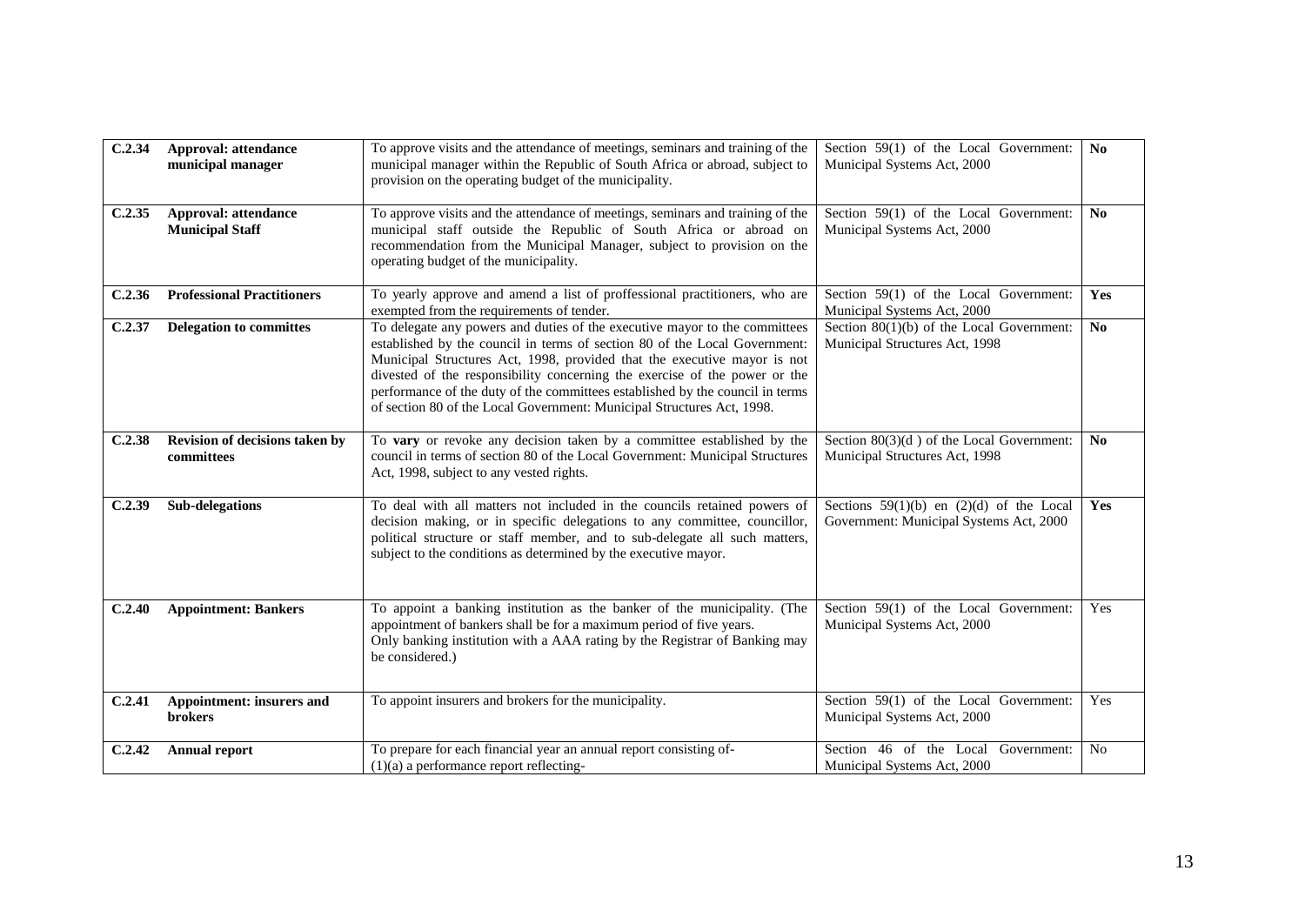<span id="page-23-4"></span><span id="page-23-3"></span><span id="page-23-2"></span><span id="page-23-1"></span><span id="page-23-0"></span>

|        |                               | the municipality's, and any service provider's, performance during<br>(i)<br>that financial year, also in comparison with targets of and with performance<br>in the previous financial year;<br>the development and service delivery priorities and the performance<br>(ii)<br>targets set by the municipality for the following financial year; and<br>measures that were or are to be taken to improve performance;<br>(iii) |                                                                       |                |
|--------|-------------------------------|--------------------------------------------------------------------------------------------------------------------------------------------------------------------------------------------------------------------------------------------------------------------------------------------------------------------------------------------------------------------------------------------------------------------------------|-----------------------------------------------------------------------|----------------|
|        |                               | (b) the financial statements for that financial year prepared in accordance with<br>the standards of generally recognised accounting practice referred to in<br>section 89 of the Public Finance Management Act, 1999 (Act 1 of 1999);                                                                                                                                                                                         |                                                                       |                |
|        |                               | (c) an audit report on the financial statements and the report on the audit<br>performed in terms of section 45 (b); and                                                                                                                                                                                                                                                                                                       |                                                                       |                |
|        |                               | (d) Any other reporting requirements in terms of other applicable legislation.<br>To table its annual audit report within one month of receiving the audit report                                                                                                                                                                                                                                                              |                                                                       |                |
|        |                               | referred to in subsection $(1)$ $(c)$ .                                                                                                                                                                                                                                                                                                                                                                                        |                                                                       |                |
| C.2.43 | <b>Virementation of Funds</b> | To approve the virementation of funds on any budget, where such<br>virementation are between R100 000,00 and R500 000,00 and does not<br>constitute an amendment of council's budget or IDP.                                                                                                                                                                                                                                   | Section 59(1) of the Local Government:<br>Municipal Systems Act, 2000 | N <sub>0</sub> |
| C.2.44 | <b>Commercial Activity</b>    | To decide on any commercial activity of council where the value of such<br>activity is between R200 000,00 and R500 000,00.                                                                                                                                                                                                                                                                                                    | Section 59(1) of the Local Government:<br>Municipal Systems Act, 2000 | No             |
| C.2.45 | <b>Legal Action</b>           | To institute and defend any action, on behalf of Council, in the High Court or<br>any other court of equal seniority and to sign all relevant papers on behalf of<br>Council.                                                                                                                                                                                                                                                  | Section 59(1) of the Local Government:<br>Municipal Systems Act, 2000 | Yes            |
| C.2.46 | <b>Legal Action</b>           | To institute or defend any legal action, on behalf of council, in the High Court<br>of Appeal or the Constitution.                                                                                                                                                                                                                                                                                                             | Section 59(1) of the Local Government:<br>Municipal Systems Act, 2000 | Yes            |
| C.2.47 | <b>Write Off</b>              | To write off bad debts or other assets of Council.                                                                                                                                                                                                                                                                                                                                                                             | Section 59(1) of the Local Government:<br>Municipal Systems Act, 2000 | Yes            |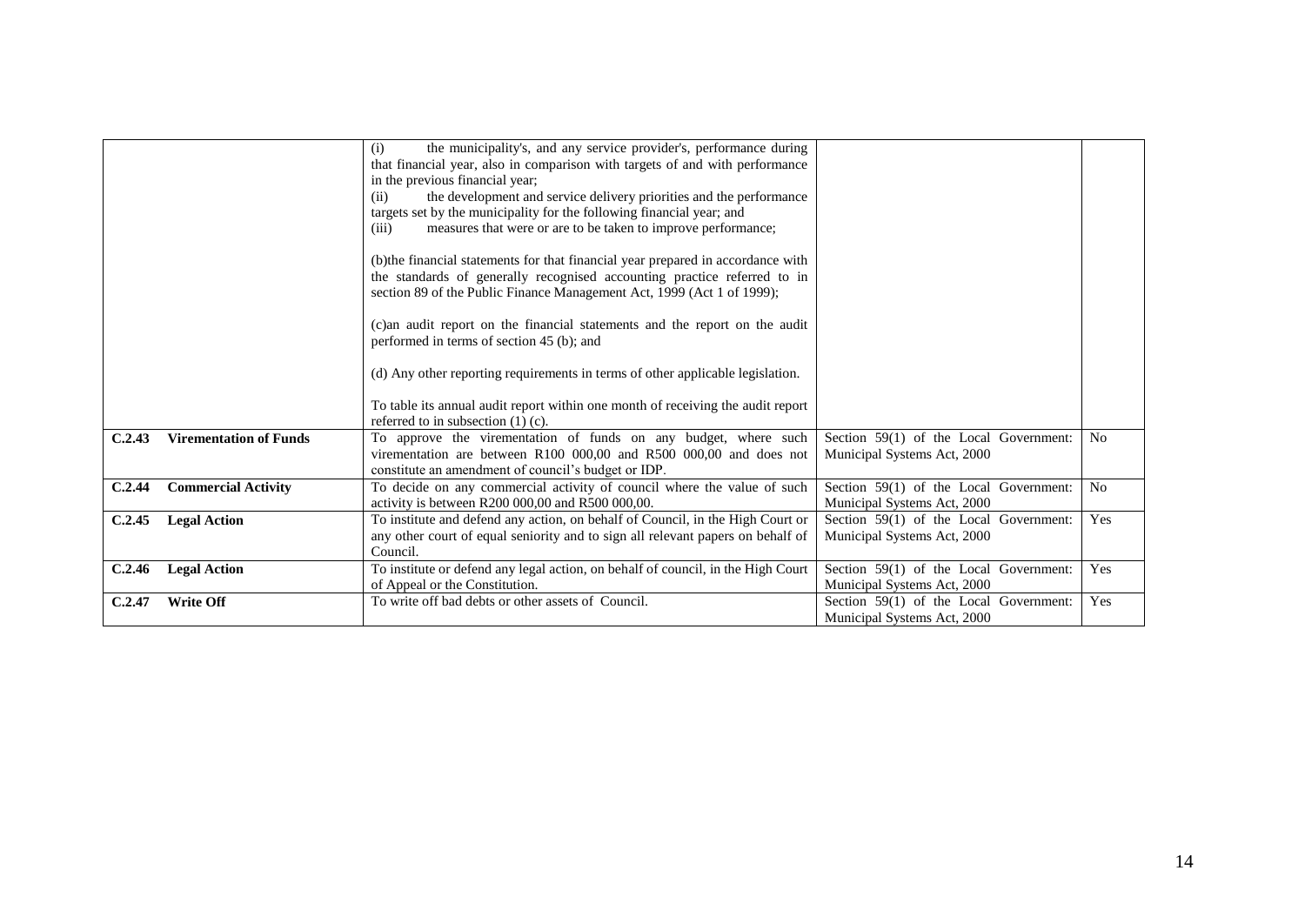## **D. EXECUTIVE DEPUTY MAYOR**

# **D.1 Role**

"Deputy executive mayor' means a councillor elected in terms of section 55 of the Local Government: Municipal Structures Act, 1998 to the office of deputy executive mayor.

The deputy executive mayor must support the executive mayor in dealing with the latter"s office. The role of the deputy executive mayor shall be equal to that of the executive mayor if the deputy executive mayor acts as executive mayor in the latter"s absence.

In terms of section 56(7) of the Local Government: Municipal Systems Act, 2000 the council must designate a councillor to act as executive mayor if the executive mayor is absent or not available and the deputy executive mayor is also absent or not available.

<span id="page-24-8"></span><span id="page-24-7"></span><span id="page-24-6"></span><span id="page-24-5"></span><span id="page-24-4"></span><span id="page-24-3"></span><span id="page-24-2"></span><span id="page-24-1"></span><span id="page-24-0"></span>

| D.2   | <b>Delegations</b>               | <b>Item</b>                                              | Origin                                                                |
|-------|----------------------------------|----------------------------------------------------------|-----------------------------------------------------------------------|
| D.2.1 | <b>Perform as executive</b>      | To perform the powers and performs the duties of the     | Section 56(6) of the Local Government: Municipal Structures Act,      |
|       | mayor                            | executive mayor if the executive mayor is absent or not  | 1998                                                                  |
|       |                                  | available or if the office of the executive mayor is     |                                                                       |
|       |                                  | vacant.                                                  |                                                                       |
| D.2.2 | <b>Portfolio</b>                 | To act as the resonsible member committee for an         | C2.25 of this delegation register.                                    |
|       |                                  | portfolio assigned by the executive mayor.               |                                                                       |
| D.2.3 | <b>Reporting to the</b>          | To report to the executive mayor at meetings of the      | Section 60(1)(b) of the Local Government: Municipal Structures Act,   |
|       | executive mayor                  | mayoral committee in a manner as determined by the       | 1998                                                                  |
|       |                                  | executive mayor.                                         |                                                                       |
| D.2.4 | <b>Specific responsibilities</b> | To perform specific responsibilities of the executive    | Section $60(1)(b)$ of the Local Government: Municipal Structures Act, |
|       |                                  | mayor as delegated by the executive mayor.               | 1998                                                                  |
| D.2.5 | <b>Specific powers</b>           | To perform any of the executive mayor's powers as        | Section $60(1)(c)$ of the Local Government: Municipal Structures Act, |
|       |                                  | delegated by the executive mayor.                        | 1998                                                                  |
| D.2.6 | <b>Approval: attendance</b>      | To approve together with the Executive Mayor , visits    | Section 59(1) of the Local Government: Municipal Systems Act, 2000    |
|       | councillors                      | and the attendance of meetings, seminars and training of |                                                                       |
|       |                                  | councillors within the Republic of South Africa or       |                                                                       |
|       |                                  | abroad, subject to provision on the operating budget of  |                                                                       |
|       |                                  | the municipality.                                        |                                                                       |
|       |                                  |                                                          |                                                                       |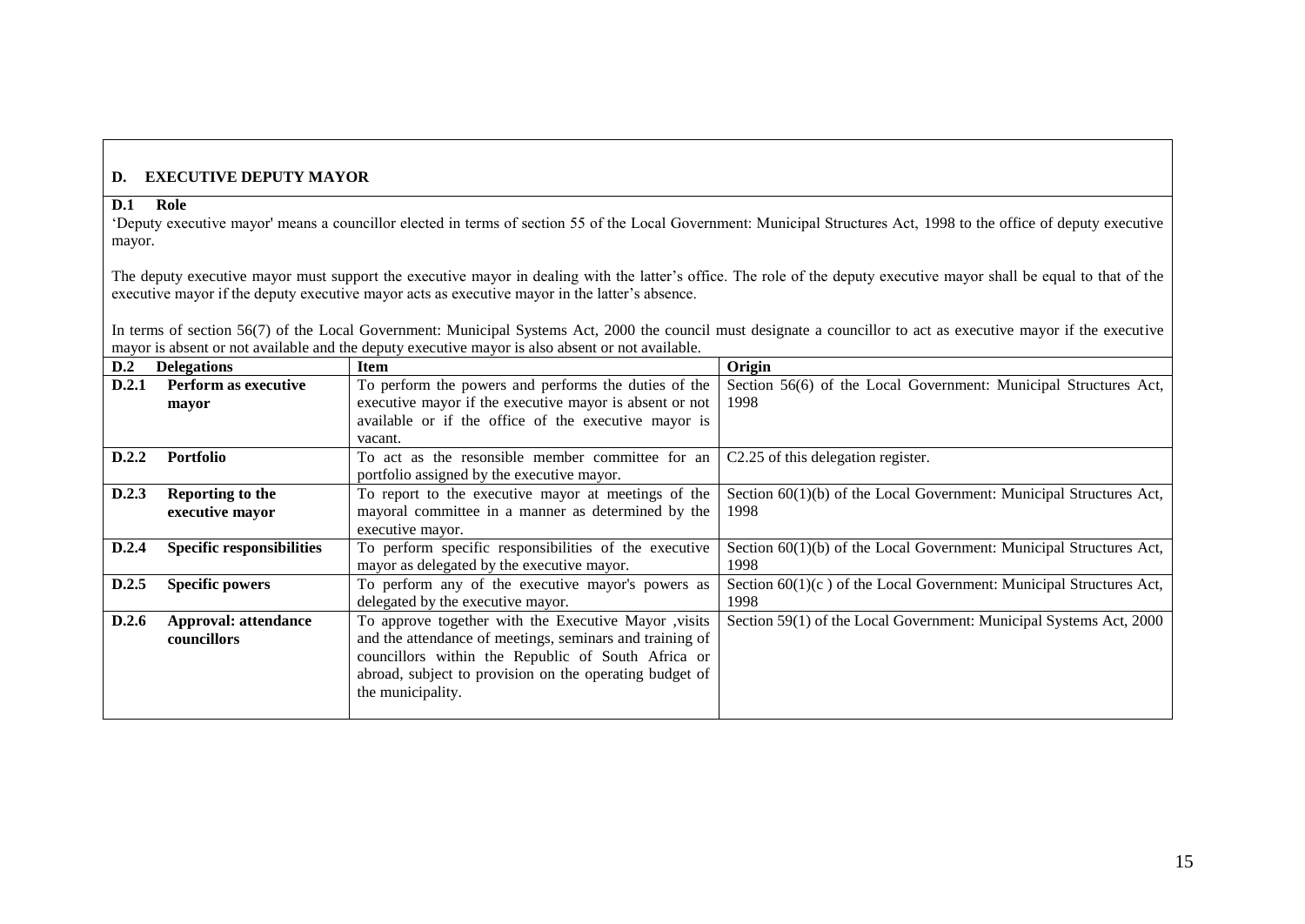#### **E. MAYORAL COMMITTEE**

#### **E.1 Role**

'Mayoral Committee' means a committee appointed by the executive mayor in terms of section 60 of the Local Government: Municipal Structures Act, 1998, from among the councillors to assist the executive mayor.

The mayoral committee consists of the deputy executive mayor and not more than 1 councillor appointed by the executive mayor.

<span id="page-25-1"></span><span id="page-25-0"></span>Those of the executive mayor's powers and functions as may be designated by the municipal council, must be exercised and performed by the executive mayor together with the other members of the mayoral committee. This implies that all members of the executive mayoral committee must concur with the decision of the executive mayor. In the event of any one or more members of the mayoral committee not concurring with the executive mayor, such a matter shall automatically be referred to the district council.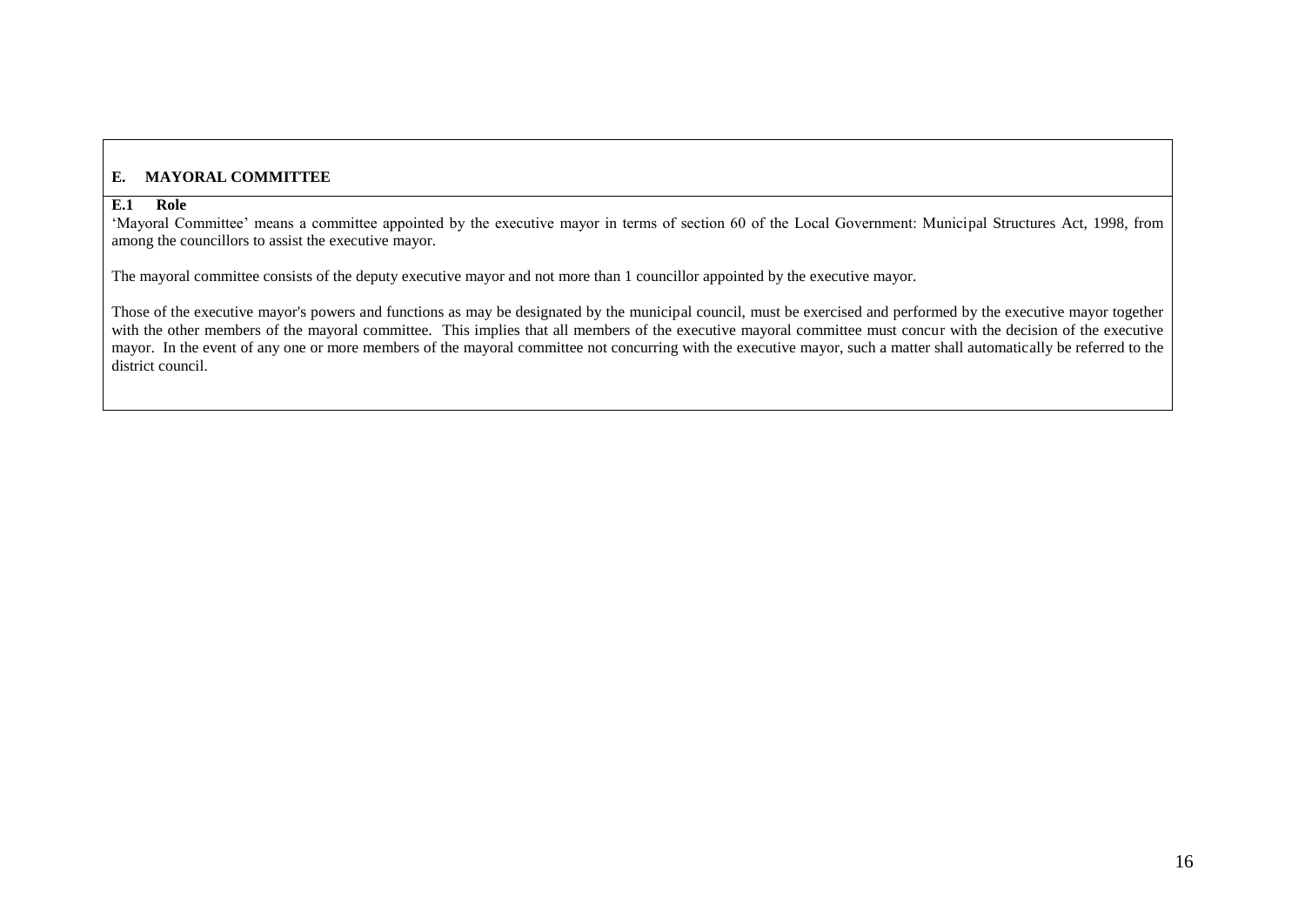# **F. HOUSE COMMITTEE**

#### **F.1 Role**

"House committee" means a committee established in terms of section 79 of the Local Government: Municipal Structures Act, 199. The members of this committee shall be the Speaker and the chief whips of all the recognized political parties on the municipal council.

The House committee reports directly to the municipal council.

<span id="page-26-6"></span><span id="page-26-5"></span><span id="page-26-4"></span><span id="page-26-3"></span><span id="page-26-2"></span><span id="page-26-1"></span><span id="page-26-0"></span>

| F <sub>.2</sub> | <b>Delegations</b>       | Item                              | Origin                                                                           |
|-----------------|--------------------------|-----------------------------------|----------------------------------------------------------------------------------|
| F.2.1           | <b>Breach of code of</b> | To investigate and make a         | Paragraph 13 of the code of conduct, Section $79(2)(b)$ of the Local Government: |
|                 | conduct                  | finding on any alleged breach     | Municipal Structures Act, 1998 and Section 60 of the Local Government Municipal  |
|                 |                          | of a provision of the code of     | Systems Act, 2000.                                                               |
|                 |                          | and<br>conduct<br>to<br>make      |                                                                                  |
|                 |                          | appropriate recommendations       |                                                                                  |
|                 |                          | to the council, when so           |                                                                                  |
|                 |                          | instructed by the speaker.        |                                                                                  |
|                 |                          |                                   |                                                                                  |
| F.2.2           | <b>Policies</b>          | To formulate generic policy in    | Section 79(2)(b) of the Local Government: Municipal Structures Act, 1998 and     |
|                 |                          | respect of matters related to the | Section 60 of the Local Government Municipal Systems Act, 2000.                  |
|                 |                          | code of conduct for councillors,  |                                                                                  |
|                 |                          | inter alia matters related to     |                                                                                  |
|                 |                          | ethical<br>questions<br>and       |                                                                                  |
|                 |                          | councillors remuneration.         |                                                                                  |
| F.2.3           | Code of conduct          | To formulate policies in respect  |                                                                                  |
|                 |                          | Standard Standing<br>the<br>of    |                                                                                  |
|                 |                          | Orders                            |                                                                                  |
| F.2.4           | <b>Administration</b>    | To supervise the performance      |                                                                                  |
|                 |                          | administrative<br>the<br>of       |                                                                                  |
|                 |                          | department in order to ensure     |                                                                                  |
|                 |                          | that agenda material<br>are       |                                                                                  |
|                 |                          | circulated in such a manner as    |                                                                                  |
|                 |                          | to enable councillors to perform  |                                                                                  |
|                 |                          | their official business.          |                                                                                  |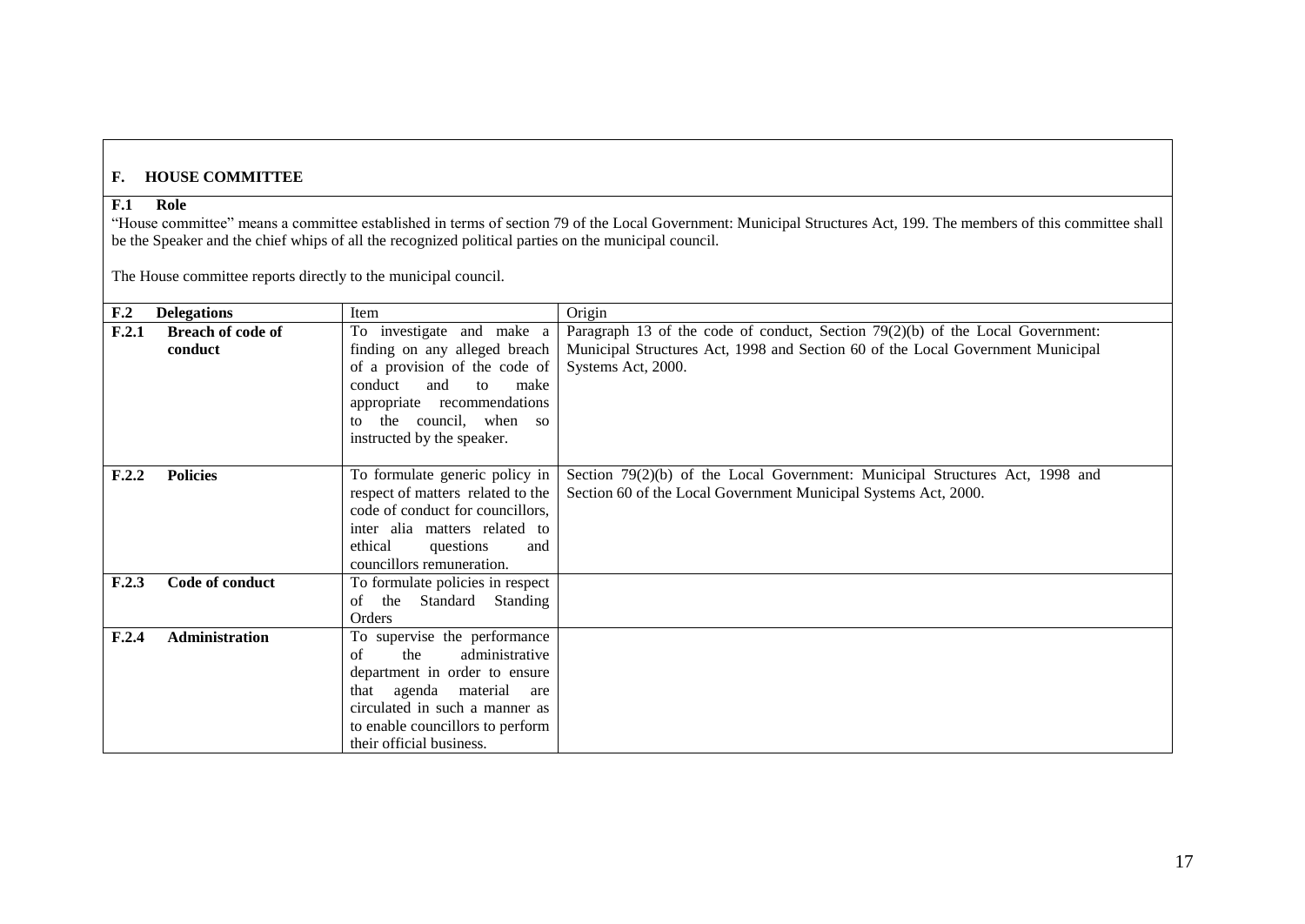## **G. MEMBER OF COUNCIL RESPONSIBLE FOR ADMIN AND PERSONNEL COMMITTEE**

#### **G.1 Role**

To take political responsibility for the performance of the specific portfolio.

<span id="page-27-9"></span><span id="page-27-8"></span><span id="page-27-7"></span><span id="page-27-6"></span><span id="page-27-5"></span><span id="page-27-4"></span><span id="page-27-3"></span><span id="page-27-2"></span><span id="page-27-1"></span><span id="page-27-0"></span>

| G.2   | <b>Delegations</b>               | <b>Item</b>                                 | Origin                                | <b>Conditions:</b> | Delegable: As    | <b>Reporting</b>        |
|-------|----------------------------------|---------------------------------------------|---------------------------------------|--------------------|------------------|-------------------------|
|       |                                  |                                             |                                       | As                 | determined       | <b>Frequency:</b><br>As |
|       |                                  |                                             |                                       | determined         | by<br>the        | determined by           |
|       |                                  |                                             |                                       | the<br>bv          | <b>Executive</b> | <b>Executive</b><br>the |
|       |                                  |                                             |                                       | <b>Executive</b>   | <b>Mayor</b>     | <b>Mayor</b>            |
|       |                                  |                                             |                                       | <b>Mayor</b>       |                  |                         |
| G.2.1 | Chairperson                      | To act as chairperson of the portfolio      | Section $79(3)(a)$ of the Local       |                    |                  |                         |
|       |                                  | committee subject to the member being       | Government:<br>Municipal              |                    |                  |                         |
|       |                                  | appointed by the Council.                   | Structures Act, 1998                  |                    |                  |                         |
| G.2.2 | Reporting to the                 | To report to the executive mayor at         | Section $60(1)(a)$ of the Local       |                    |                  |                         |
|       | executive mayor                  | meetings of the mayoral committee in a      | Government:<br>Municipal              |                    |                  |                         |
|       |                                  | manner as determined by the executive       | Structures Act, 1998                  |                    |                  |                         |
|       |                                  | mayor.                                      |                                       |                    |                  |                         |
| G.2.3 | <b>Specific responsibilities</b> | To perform specific responsibilities of the | Section $60(1)(b)$ of the Local       |                    |                  |                         |
|       |                                  | executive mayor as delegated by the         | Government:<br>Municipal              |                    |                  |                         |
|       |                                  | executive mayor.                            | Structures Act, 1998                  |                    |                  |                         |
| G.2.4 | <b>Specific powers</b>           | To perform any of the executive mayor's     | Section $60(1)(c)$ of the Local       |                    |                  |                         |
|       |                                  | powers as delegated by the executive        | Government:<br>Municipal              |                    |                  |                         |
|       |                                  | mayor.                                      | Structures Act, 1998                  |                    |                  |                         |
| G.2.5 | <b>Identify needs</b>            | To identify the needs of the portfolio and  | Section $56(2)(a)$ of the             |                    |                  |                         |
|       |                                  | review and evaluate those needs in order    | Local<br>Government                   |                    |                  |                         |
|       |                                  | of priority on a yearly base and            | <b>Municipal</b><br><b>Structures</b> |                    |                  |                         |
|       |                                  | recommend to th Executive Mayor             | <b>Act, 1998</b>                      |                    |                  |                         |
| G.2.6 | Strategies :                     | To recommend to the Executive Mayor         | Section $56(2)(c)$ of the Local       |                    |                  |                         |
|       | Recommendation                   | on a yearly base strategies, programmes     | Government<br><b>Municipal</b>        |                    |                  |                         |
|       |                                  | and services to address needs through the   | <b>Structures Act, 1998</b>           |                    |                  |                         |
|       |                                  | IDP, related to the portfolio               |                                       |                    |                  |                         |
| G.2.7 | <b>Strategies:</b>               | To recommend to the Executive Mayor         | Section $56(2)(d)$ of the Local       |                    |                  |                         |
|       | recommendation of                | the best way, including partnership and     | <b>Municipal</b><br>Government        |                    |                  |                         |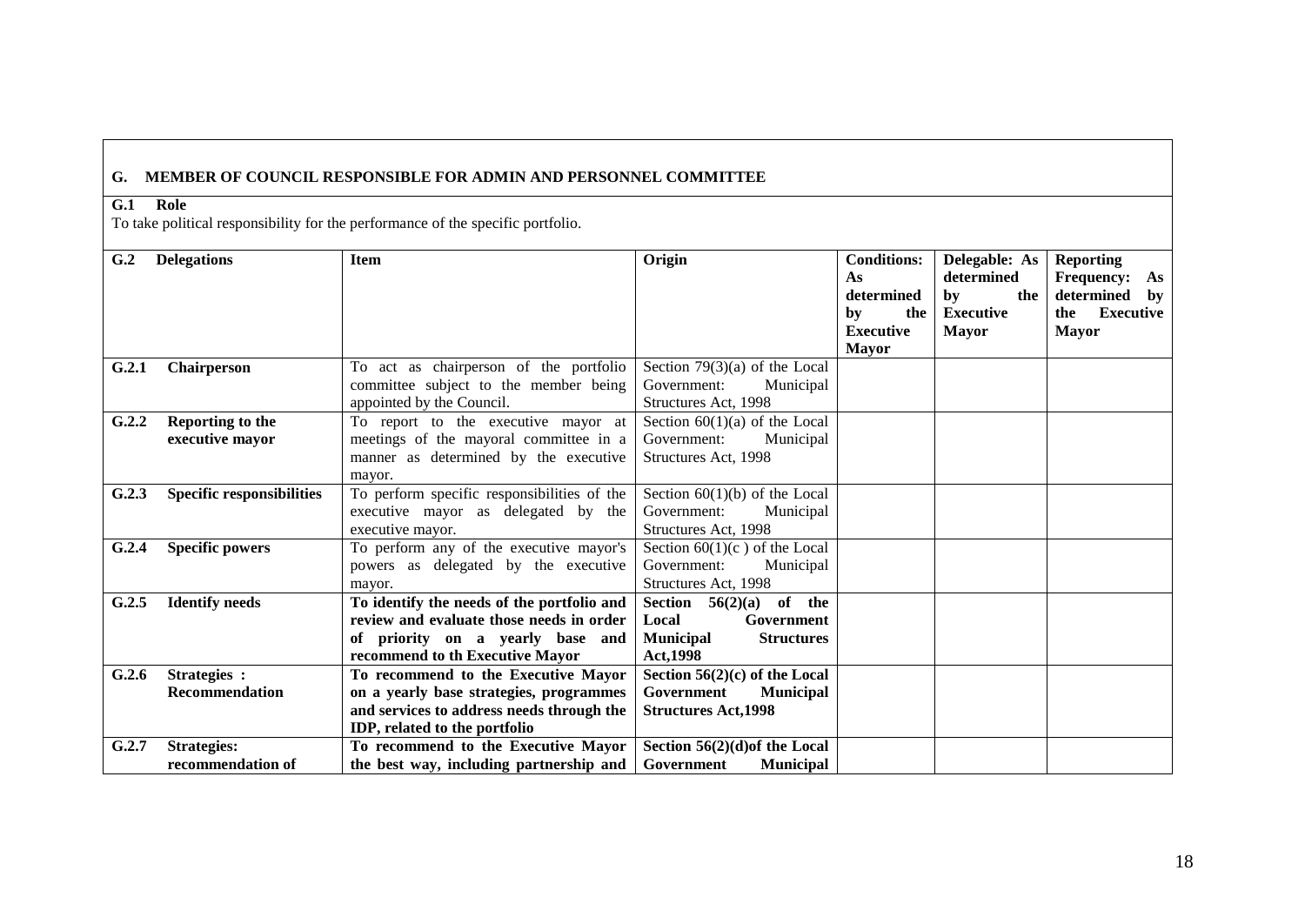<span id="page-28-8"></span><span id="page-28-7"></span><span id="page-28-6"></span><span id="page-28-5"></span><span id="page-28-4"></span><span id="page-28-3"></span><span id="page-28-2"></span><span id="page-28-1"></span><span id="page-28-0"></span>

|             | implementation                                 | other approaches, to deliver those<br>strategies, programmes and services<br>related to the portfolio                                                                   | <b>Structures Act, 1998</b>                                                                                             |  |
|-------------|------------------------------------------------|-------------------------------------------------------------------------------------------------------------------------------------------------------------------------|-------------------------------------------------------------------------------------------------------------------------|--|
| G.2.8       | <b>Report on involvement</b><br>of communities | To report on the involvement of<br><b>communities</b><br>and<br>community<br>organisations in the affairs of the<br>municipality in respect of the portfolio            | of the<br>Section $56(3)(g)$<br>Local<br>Government<br><b>Municipal</b><br><b>Structures</b><br>Act, 1998               |  |
| G.2.9       | <b>Consultation with public</b>                | To ensure that regard is given to the<br>public views and report on the effect of<br>consultation on the decision of the<br>portfolio                                   | Section<br>$56(3)(h)$ of the<br>Local<br><b>Government</b><br><b>Structures</b><br><b>Municipal</b><br><b>Act, 1998</b> |  |
|             | G.2.10 Liasion                                 | To liase with the manager responsible for<br>Corporate services on matters related to the<br>portfolio.                                                                 | Section 59 of the Local<br>Government:<br>Municipal<br>Systems Act, 2000.                                               |  |
|             | G.2.11 Appointment                             | To serve on any appointment committee on<br>behalf of the employer in an observation<br>capacity.                                                                       | the Local<br>Section 59 of<br>Government:<br>Municipal<br>Systems Act, 2000.                                            |  |
|             | G.2.12 Complaints                              | To deal with complaints from the public not<br>disposed of by the Portfolio Manager.                                                                                    |                                                                                                                         |  |
|             | G.2.13 Representative                          | To serve as council representative on all<br>regional, provincial or national bodies in<br>respect of matters related to the Corporate<br>portfolio.                    | Section 59 of the Local<br>Government:<br>Municipal<br>Systems Act, 2000.                                               |  |
|             | G.2.14 Representative                          | To nominate any member of the portfolio<br>Committee to represent him/her as<br>representative in respect of matters related<br>to his/her portfolio, if not available. | Section 59 of the Local<br>Municipal<br>Government:<br>Systems Act, 2000.                                               |  |
|             | G.2.15 Ceremonial Role                         | To perform ceremonial functions in his/ her<br>portfolio.                                                                                                               |                                                                                                                         |  |
| G.2.16 Pims |                                                | To serve as Chairperson of the section 79<br><b>Pims Management Committee</b>                                                                                           | Section 59 of the Local<br>Municipal<br>Government:<br>Systems Act, 2000.                                               |  |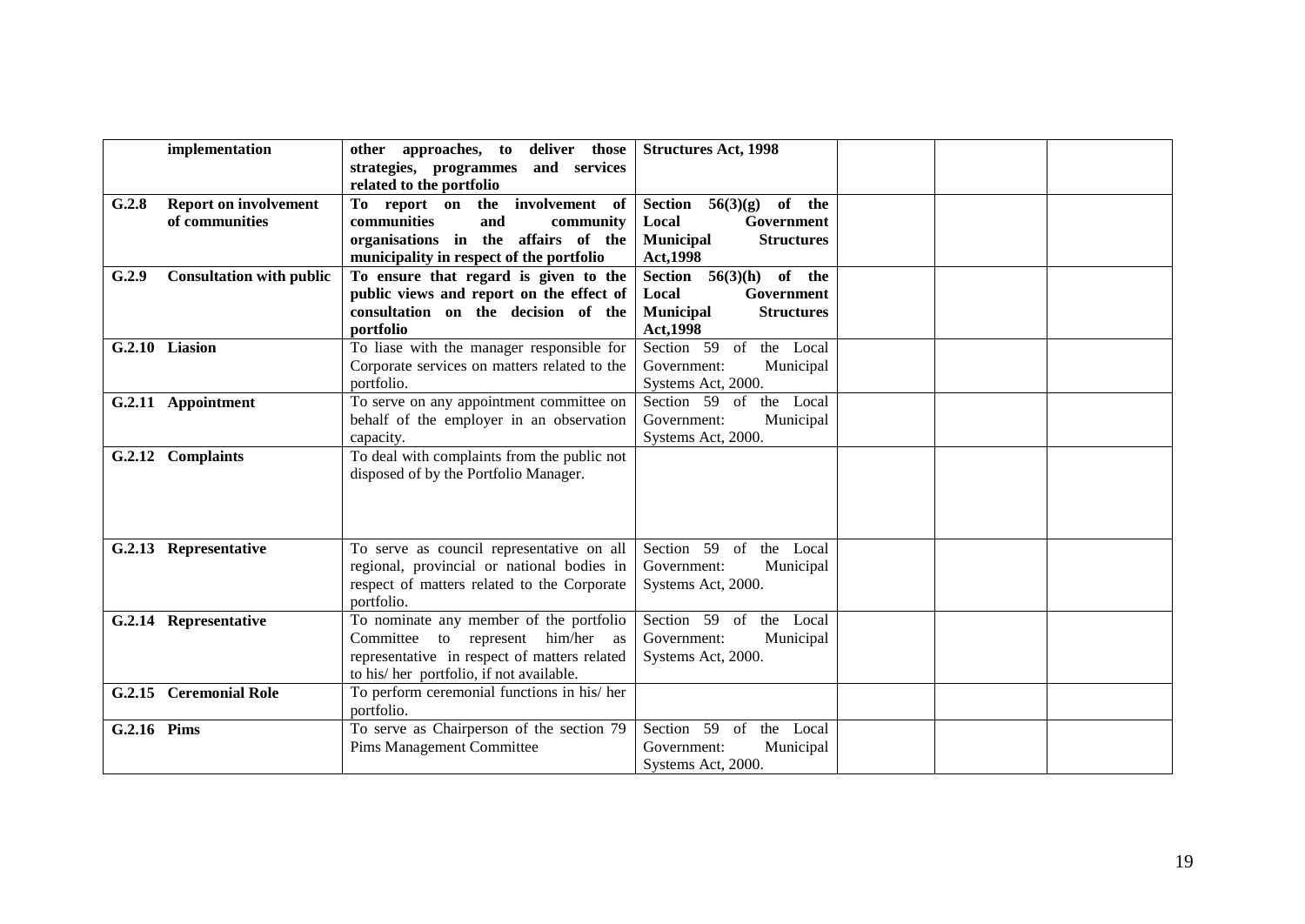#### **H. ADMIN AND PERSONEL COMMITTEE**

#### **H.1 Role**

This committee is established to assiste the Executive Mayor. The committee shall deal with matters associated with its portfolio and whre it does not hav ethe delegated powers to dispose of a matter, formulate specific recommendations to the Executive Mayor.

<span id="page-29-9"></span><span id="page-29-8"></span><span id="page-29-7"></span><span id="page-29-6"></span><span id="page-29-5"></span><span id="page-29-4"></span><span id="page-29-3"></span><span id="page-29-2"></span><span id="page-29-1"></span><span id="page-29-0"></span>

| H <sub>.2</sub> | <b>Delegations</b>              | <b>Item</b>                               | Origin                          | <b>Conditions</b> | <b>Delegable</b> | <b>Reporting</b> |
|-----------------|---------------------------------|-------------------------------------------|---------------------------------|-------------------|------------------|------------------|
|                 |                                 |                                           |                                 |                   |                  | <b>Frequency</b> |
| H.2.1           | <b>Report to executive</b>      | To report to the executive mayor in       | Section $80(4)$ of the Local    | To<br>be          | N <sub>o</sub>   | determined<br>As |
|                 | mayor                           | accordance with the directions of the     | Government:<br>Municipal        | determined        |                  | by the executive |
|                 |                                 | executive mayor.                          | Structures Act, 1998            |                   |                  | mayor            |
| H.2.2           | <b>Policies staff matters</b>   | To formulate & recommend<br>the<br>to     | Section $80(3)(b)$ of the Local |                   | No               | determined<br>As |
|                 |                                 | Executive Mayor policies to deal with the | Government:<br>Municipal        |                   |                  | by the executive |
|                 |                                 | staff matters of the municipality.        | Structures Act, 1998            |                   |                  | mayor            |
| H.2.3           | <b>Exemption: bargaining</b>    | To approve exemption from Bargaining      | Section $80(3)(b)$ of the Local |                   | No               | determined<br>As |
|                 | council                         | council agreements.                       | Municipal<br>Government:        |                   |                  | by the executive |
|                 |                                 |                                           | Structures Act, 1998            |                   |                  | mayor            |
| H.2.4           | <b>Conditions of service:</b>   | To approve and amend local conditions of  | Section $80(3)(b)$ of the Local |                   | N <sub>o</sub>   | determined<br>As |
|                 | local                           | service within the constraints of the     | Government:<br>Municipal        |                   |                  | by the executive |
|                 |                                 | operating budget.                         | Structures Act, 1998            |                   |                  | mayor            |
| H.2.5           | <b>Ad Hoc Tenders</b>           | To recommend to the Executive Mayor ad    |                                 |                   |                  |                  |
|                 |                                 | hoc tenders associated with the portfolio |                                 |                   |                  |                  |
|                 |                                 | and of a value higher than R120 000 (one  |                                 |                   |                  |                  |
|                 |                                 | hundred and twenty thousand rand).        |                                 |                   |                  |                  |
| H.2.6           | <b>Staff matters: Training</b>  | To approve suitable training and exposure |                                 | <b>Receive</b>    |                  |                  |
|                 |                                 | of staff of the municipality              |                                 | recommendat       |                  |                  |
|                 |                                 |                                           |                                 | from<br>ion       |                  |                  |
|                 |                                 |                                           |                                 | other             |                  |                  |
|                 |                                 |                                           |                                 | <b>Portfolio</b>  |                  |                  |
|                 |                                 |                                           |                                 | <b>Committees</b> |                  |                  |
| H.2.7           | <b>Staff matters: Vacancies</b> | To approve the filling of vacancies,      |                                 |                   |                  |                  |
|                 |                                 | associated with the portfolio, within the |                                 |                   |                  |                  |
|                 |                                 | restrictions of the operating budget.     |                                 |                   |                  |                  |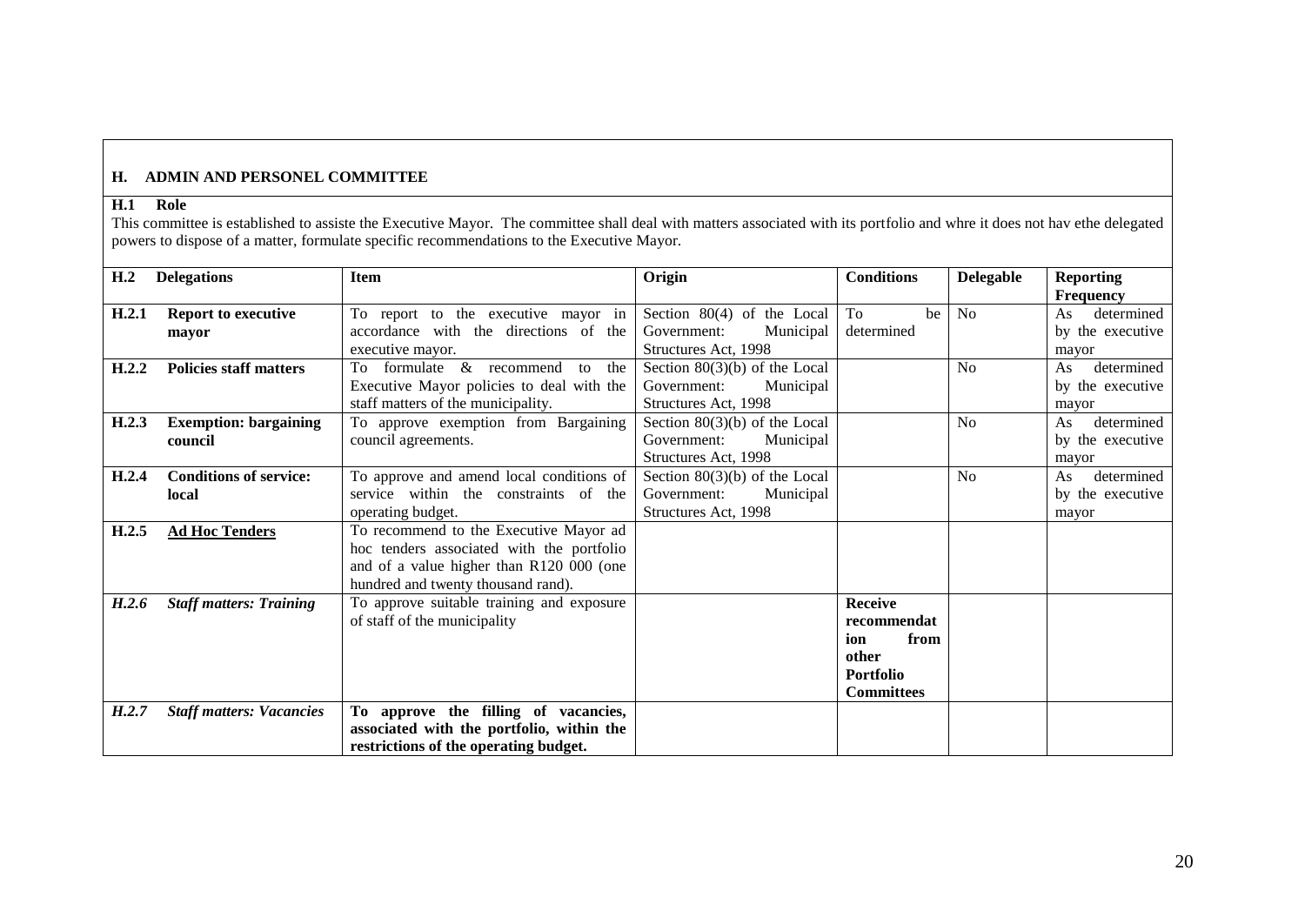#### **I. MEMBER OF COUNCIL RESPONSIBLE FOR THE FINANCE COMMITTEE**

## **I.1 Role**

To take political responsibility for the performance of the specific portfolio.

<span id="page-30-8"></span><span id="page-30-7"></span><span id="page-30-6"></span><span id="page-30-5"></span><span id="page-30-4"></span><span id="page-30-3"></span><span id="page-30-2"></span><span id="page-30-1"></span><span id="page-30-0"></span>

| I.2   | <b>Delegations</b>               | <b>Item</b>                                         | Origin                          | <b>Conditions:</b> | Delegable:       | <b>Reporting</b>        |
|-------|----------------------------------|-----------------------------------------------------|---------------------------------|--------------------|------------------|-------------------------|
|       |                                  |                                                     |                                 | As                 | As               | <b>Frequency:</b><br>As |
|       |                                  |                                                     |                                 | determined         | determined       | determined<br>by        |
|       |                                  |                                                     |                                 | by<br>the          | the<br>by        | <b>Executive</b><br>the |
|       |                                  |                                                     |                                 | <b>Executive</b>   | <b>Executive</b> | <b>Mayor</b>            |
|       |                                  |                                                     |                                 | <b>Mayor</b>       | <b>Mayor</b>     |                         |
| I.2.1 | Chairperson                      | To act as chairperson of the finance                | Section $79(3)(a)$ of the Local |                    | N <sub>o</sub>   |                         |
|       |                                  | portfolio committee, subject to the member          | Municipal<br>Government:        |                    |                  |                         |
|       |                                  | being appointed by the Council.                     | Structures Act, 1998            |                    |                  |                         |
| I.2.2 | Reporting to the                 | To report to the executive mayor at                 | Section 63 of<br>the Local      | To<br>be           | Yes              |                         |
|       | executive mayor                  | meetings of the mayoral committee in a              | Municipal<br>Government:        | completed          |                  |                         |
|       |                                  | manner as determined by the executive               | Structures Act, 1998            |                    |                  |                         |
|       |                                  | mayor.                                              |                                 |                    |                  |                         |
| I.2.3 | <b>Specific responsibilities</b> | To perform specific responsibilities of the         | Section $60(1)(b)$ of the Local | <b>Based</b><br>on | No               |                         |
|       |                                  | executive mayor as delegated by the                 | Government:<br>Municipal        | individual         |                  |                         |
|       |                                  | executive mayor.                                    | Structures Act, 1998            | delegation         |                  |                         |
| I.2.4 | <b>Specific powers</b>           | To perform any of the executive mayor's             | Section $60(1)(c)$ of the Local | Based<br>on        | No               |                         |
|       |                                  | powers as delegated by the executive                | Government:<br>Municipal        | individual         |                  |                         |
|       |                                  | mayor.                                              | Structures Act, 1998            | delegation         |                  |                         |
| I.2.5 | <b>Identify needs</b>            | To identify the needs of the portfolio and          | Section $56(2)(a)$ of the Local |                    |                  |                         |
|       |                                  | review and evaluate those needs in order of         | Government<br>Municipal         |                    |                  |                         |
|       |                                  | priority on a yearly base and recommend to          | Structures Act, 1998            |                    |                  |                         |
|       |                                  | th Executive Mayor                                  |                                 |                    |                  |                         |
| I.2.6 | Strategies :                     | To recommend to the Executive Mayor on a yearly     | Section $56(2)(c)$ of the Local |                    |                  |                         |
|       | <b>Recommendation</b>            | base strategies, programmes and services to address | Municipal<br>Government         |                    |                  |                         |
|       |                                  | needs through the IDP, related to the portfolio     | Structures Act, 1998            |                    |                  |                         |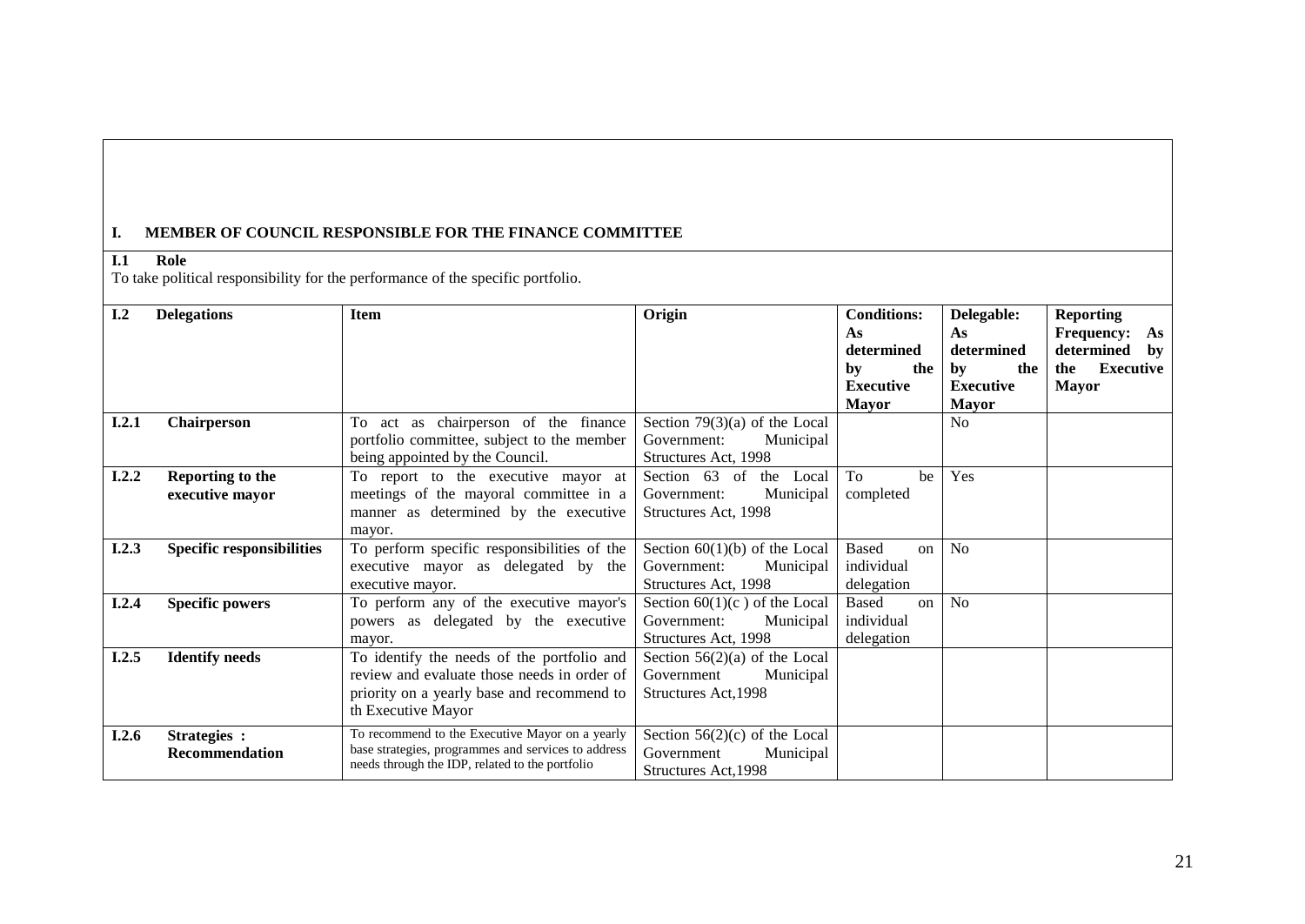<span id="page-31-7"></span><span id="page-31-6"></span><span id="page-31-5"></span><span id="page-31-4"></span><span id="page-31-3"></span><span id="page-31-2"></span><span id="page-31-1"></span><span id="page-31-0"></span>

| I.2.7  | <b>Strategies:</b>              | To recommend to the Executive Mayor the       | Section $56(2)(d)$ of the Local |  |  |
|--------|---------------------------------|-----------------------------------------------|---------------------------------|--|--|
|        | recommendation of               | best way, including partnership and other     | Government<br>Municipal         |  |  |
|        | implementation                  | approaches, to deliver those strategies,      | Structures Act, 1998            |  |  |
|        |                                 | programmes and services related to the        |                                 |  |  |
|        |                                 | portfolio                                     |                                 |  |  |
| I.2.8  | <b>Report on involvement</b>    | To<br>report on the involvement<br>of         | Section $56(3)(g)$ of the Local |  |  |
|        | of communities                  | communities and community organisations       | Government<br>Municipal         |  |  |
|        |                                 | in the affairs of the municipality in respect | Structures Act, 1998            |  |  |
|        |                                 | of the portfolio                              |                                 |  |  |
| I.2.9  | <b>Consultation with public</b> | To ensure that regard is given to the public  | Section $56(3)(h)$ of the Local |  |  |
|        |                                 | views and report on the effect of             | Government<br>Municipal         |  |  |
|        |                                 | consultation on the decision of the portfolio | Structures Act, 1998            |  |  |
| I.2.10 | Liaison                         | To liase with the manager responsible for     | Section 59 of<br>the Local      |  |  |
|        |                                 | financial services on matters related to the  | Government:<br>Municipal        |  |  |
|        |                                 | portfolio.                                    | Systems Act, 2000.              |  |  |
| I.2.11 | <b>Complaints</b>               | To deal with complaints from the public not   |                                 |  |  |
|        |                                 | disposed of by the Portfolio Manager.         |                                 |  |  |
|        |                                 |                                               |                                 |  |  |
| I.2.12 | Representative                  | To serve as council representative on all     | Section 59 of the Local         |  |  |
|        |                                 | regional, provincial or national bodies in    | Government:<br>Municipal        |  |  |
|        |                                 | respect of matters related to the Finance     | Systems Act, 2000.              |  |  |
|        |                                 | portfolio.                                    |                                 |  |  |
| I.2.13 | Representative                  | To nominate any member of the portfolio       | Section 59 of the Local         |  |  |
|        |                                 | Committee to represent him/her as             | Government:<br>Municipal        |  |  |
|        |                                 | representative in respect of matters related  | Systems Act, 2000.              |  |  |
|        |                                 | to his/her portfolio, if not available.       |                                 |  |  |
| I.2.14 | <b>Ceremonial Role</b>          | To perform ceremonial functions in his/ her   |                                 |  |  |
|        |                                 | portfolio.                                    |                                 |  |  |
|        |                                 |                                               |                                 |  |  |
|        |                                 |                                               |                                 |  |  |
|        |                                 |                                               |                                 |  |  |
|        |                                 |                                               |                                 |  |  |
|        |                                 |                                               |                                 |  |  |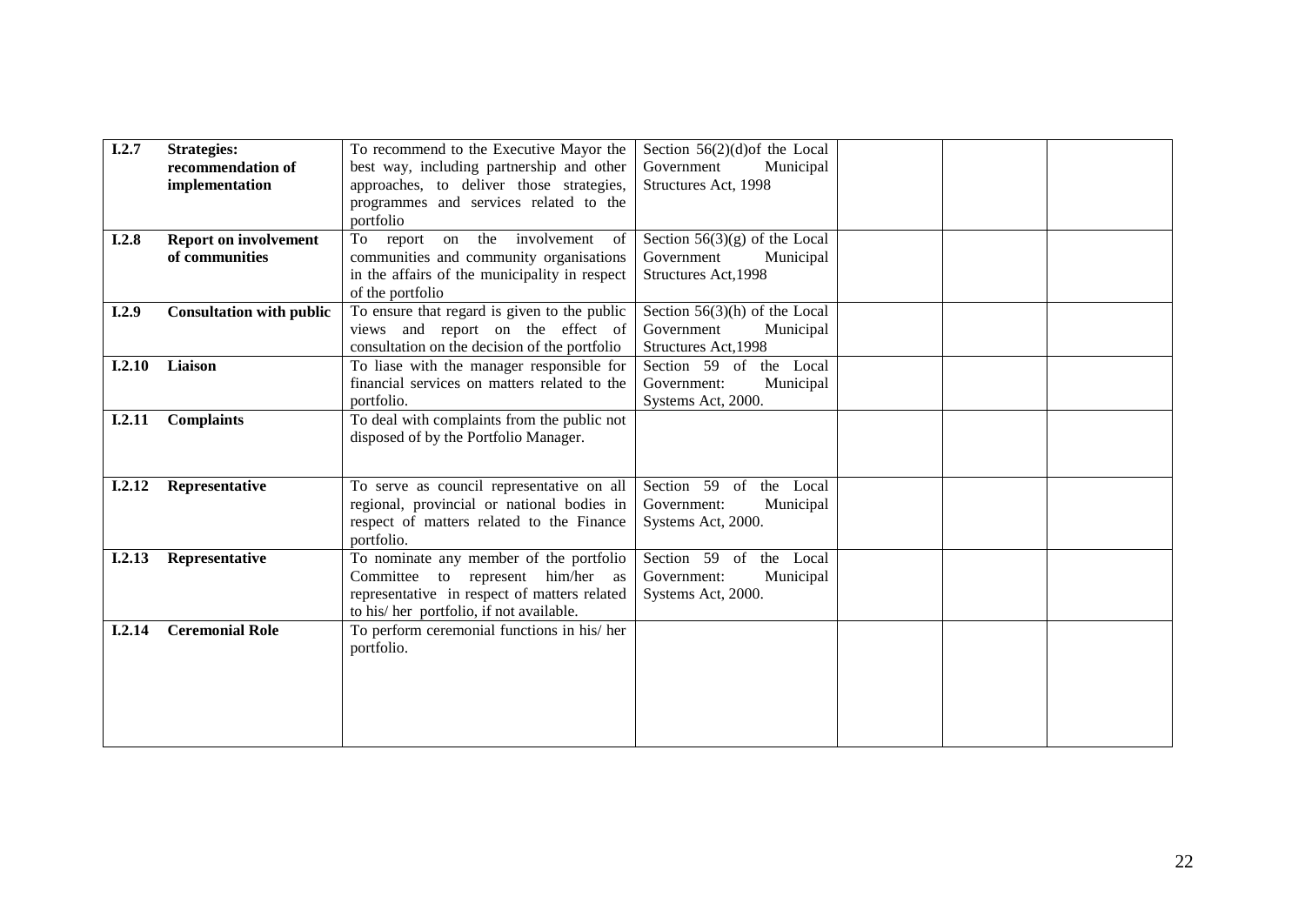# **J. FINANCE COMMITTEE**

#### **J.1 Role**

This committee is established to assiste the Executive Mayor. The committee shall deal with matters associated with its portfolio and whre it does not hav ethe delegated powers to dispose of a matter, formulate specific recommendations to the Executive Mayor.

<span id="page-32-5"></span><span id="page-32-4"></span><span id="page-32-3"></span><span id="page-32-2"></span><span id="page-32-1"></span><span id="page-32-0"></span>

| J.2   | <b>Delegations</b>            | <b>Item</b>                                  | Origin                          | <b>Conditions</b> | <b>Delegable</b> | <b>Reporting</b> |
|-------|-------------------------------|----------------------------------------------|---------------------------------|-------------------|------------------|------------------|
|       |                               |                                              |                                 |                   |                  | <b>Frequency</b> |
| J.2.1 | <b>Report to executive</b>    | To report to the executive mayor in          | Section 80(4) of the Local      | To<br>be          | N <sub>o</sub>   | determined<br>As |
|       | mayor                         | accordance with the directions of the        | Government:<br>Municipal        | determined        |                  | by the executive |
|       |                               | executive mayor.                             | Structures Act, 1998            |                   |                  | mayor            |
| J.2.2 | <b>Draft Municipal Budget</b> | To annually manage the compilation of the    | Section $80(3)(b)$ of the Local | To<br>be          | N <sub>o</sub>   | Annually         |
|       |                               | draft municipal budget for submission to the | Municipal<br>Government:        | determined        |                  |                  |
|       |                               | executive mayor prior to 1 March of every    | Structures Act, 1998            |                   |                  |                  |
|       |                               | year.                                        |                                 |                   |                  |                  |
|       |                               |                                              |                                 |                   |                  |                  |
|       |                               |                                              |                                 |                   |                  |                  |
|       |                               |                                              |                                 |                   |                  |                  |
|       |                               |                                              |                                 |                   |                  |                  |
|       |                               |                                              |                                 |                   |                  |                  |
| J.2.3 | <b>Priority allocations</b>   | To recommend to the Exexutive Mayor the      | Section 59(1) of the Local      | Recommendati      |                  |                  |
|       |                               | allocation of funds in terms of section 83   | Government:<br><b>Municipal</b> | shall<br>on       |                  |                  |
|       |                               | of the Local Government: Municipal           | Systems Act, 2000               | comply<br>to      |                  |                  |
|       |                               | Structures Act, 1998 within a policy         |                                 | Central Karoo     |                  |                  |
|       |                               | framework determined by the municipal        |                                 | District          |                  |                  |
|       |                               | council.                                     |                                 | Municipality      |                  |                  |
|       |                               |                                              |                                 | integrated        |                  |                  |
|       |                               |                                              |                                 | development       |                  |                  |
|       |                               |                                              |                                 | plan and any      |                  |                  |
|       |                               |                                              |                                 | other financial   |                  |                  |
|       |                               |                                              |                                 | policies<br>as    |                  |                  |
|       |                               |                                              |                                 | council<br>may    |                  |                  |
|       |                               |                                              |                                 | formulate.        |                  |                  |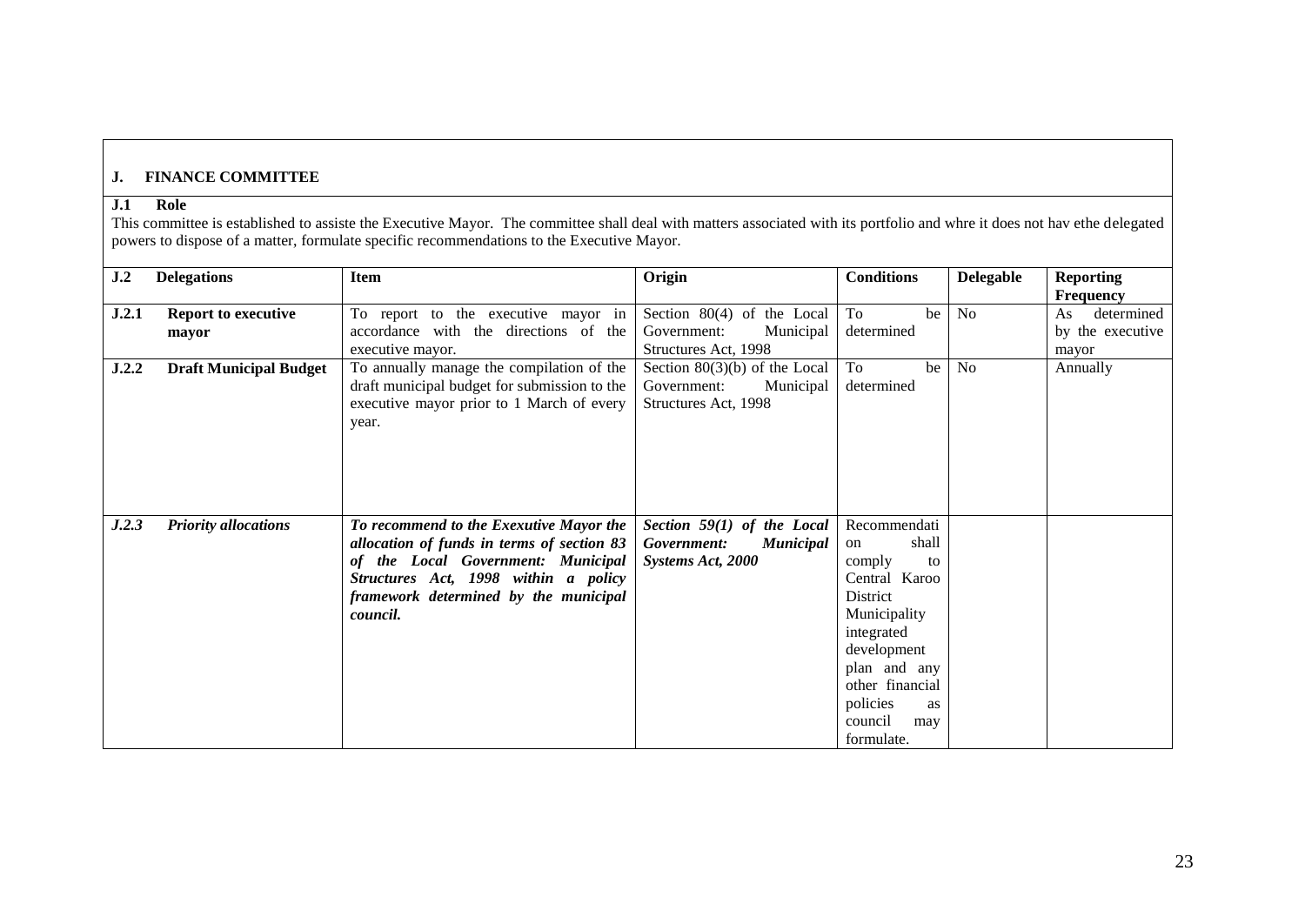<span id="page-33-7"></span><span id="page-33-6"></span><span id="page-33-5"></span><span id="page-33-4"></span><span id="page-33-3"></span><span id="page-33-2"></span><span id="page-33-1"></span><span id="page-33-0"></span>

| J.2.4  | <b>Ad Hoc Tenders</b>           | To recommend to the Executive Mayor ad        | Section $80(3)(b)$ of the Local | Shall comply |  |
|--------|---------------------------------|-----------------------------------------------|---------------------------------|--------------|--|
|        |                                 | hoc tenders associated with the portfolio     | Government:<br><b>Municipal</b> | with         |  |
|        |                                 | and of a value higher than R120 000 (one      | <b>Structures Act, 1998</b>     | Procurement  |  |
|        |                                 | hundred and twenty thousand rand).            |                                 | policy       |  |
| J.2.5  | <b>Appointment: Bankers</b>     | To recommend a banking institution as the     | Section 59(1) of the Local      |              |  |
|        |                                 | banker of the municipality.<br>(The           | Government:<br><b>Municipal</b> |              |  |
|        |                                 | appointment of bankers shall be for a         | Systems Act, 2000               |              |  |
|        |                                 | maximum period of five years.                 |                                 |              |  |
|        |                                 | Only banking institution with a AAA           |                                 |              |  |
|        |                                 | rating by the Registrar of Banking may be     |                                 |              |  |
|        |                                 | considered.)                                  |                                 |              |  |
|        |                                 |                                               |                                 |              |  |
| J.2.6  | <b>Appointment:</b> insurers    | To recommend insurers and brokers for         | Section 59(1) of the Local      |              |  |
|        | and brokers                     | the municipality                              | Government:<br><b>Municipal</b> |              |  |
|        |                                 |                                               | Systems Act, 2000               |              |  |
|        |                                 |                                               |                                 |              |  |
|        |                                 |                                               |                                 |              |  |
| J.2.7  | <b>Supervision of financial</b> | To supervise all financial activities of the  | Section $80(3)(b)$ of the Local | Shall comply |  |
|        | activities                      | municipality<br>and<br>make<br>suitable       | Government:<br>Municipal        | with         |  |
|        |                                 | recommendations to the executive mayor.       | Structures Act, 1998            | Procurement  |  |
|        |                                 |                                               |                                 | policy       |  |
| J.2.8  | <b>Policies: formulation</b>    | To recommend to the Executive Mayor           |                                 |              |  |
|        |                                 | suitable policies in respect of the portfolio |                                 |              |  |
|        |                                 | activities of the municipality.               |                                 |              |  |
|        |                                 |                                               |                                 |              |  |
| J.2.9  | <b>Policies: Implementation</b> | To ensure that all municipal policies         |                                 |              |  |
|        |                                 | associated with the portfolio is executed.    |                                 |              |  |
| J.2.10 | <b>Staff matters: Training</b>  | To recommend suitable training<br>and         |                                 | Recommend to |  |
|        |                                 | exposure of staff within the portfolio        |                                 | Admin<br>and |  |
|        |                                 |                                               |                                 | Personnel    |  |
|        |                                 |                                               |                                 | Committee    |  |
| J.2.11 | <b>Staff matters: Vacancies</b> | To approve the filling of vacancies           |                                 |              |  |
|        |                                 | associated with the portfolio, within the     |                                 |              |  |
|        |                                 | restrictions of the operating budget.         |                                 |              |  |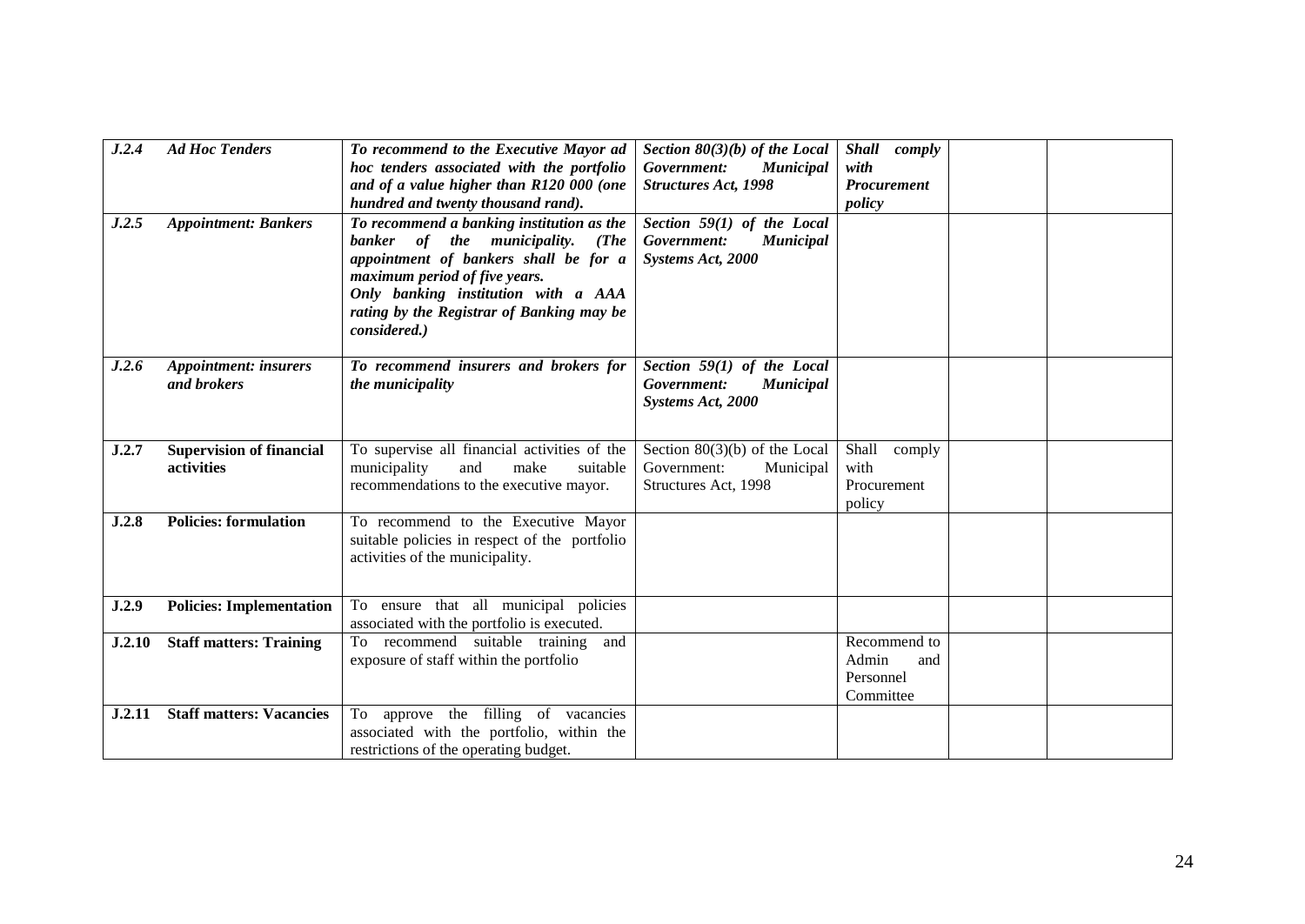#### **K. MEMBER OF COUNCIL RESPONSIBLE FOR THE DMA COMMITTEE**

K.1 Role

To take political responsibility for the performance of the specific portfolio.

<span id="page-34-8"></span><span id="page-34-7"></span><span id="page-34-6"></span><span id="page-34-5"></span><span id="page-34-4"></span><span id="page-34-3"></span><span id="page-34-2"></span><span id="page-34-1"></span><span id="page-34-0"></span>

| K <sub>2</sub> | <b>Delegations</b>               | <b>Item</b>                                                                                            | Origin                                | <b>Conditions:</b> | Delegable:       | <b>Reporting</b>        |
|----------------|----------------------------------|--------------------------------------------------------------------------------------------------------|---------------------------------------|--------------------|------------------|-------------------------|
|                |                                  |                                                                                                        |                                       | As                 | As               | <b>Frequency:</b><br>As |
|                |                                  |                                                                                                        |                                       | determined         | determined       | determined<br>by        |
|                |                                  |                                                                                                        |                                       | by<br>the          | by<br>the        | <b>Executive</b><br>the |
|                |                                  |                                                                                                        |                                       | <b>Executive</b>   | <b>Executive</b> | <b>Mayor</b>            |
|                |                                  |                                                                                                        |                                       | <b>Mayor</b>       | <b>Mayor</b>     |                         |
| K.2.1          | Chairperson                      | To act as chairperson of the development                                                               | Section $79(3)(a)$ of the Local       |                    |                  |                         |
|                |                                  | and planning portfolio committee, subject to                                                           | Government:<br>Municipal              |                    |                  |                         |
|                |                                  | the member being appointed by the Council.                                                             | Structures Act, 1998                  |                    |                  |                         |
| K.2.2          | Reporting to the                 | To report to the executive mayor at                                                                    | Section 63 of<br>the Local            |                    |                  |                         |
|                | executive mayor                  | meetings of the mayoral committee in a                                                                 | Municipal<br>Government:              |                    |                  |                         |
|                |                                  | manner as determined by the executive                                                                  | Structures Act, 1998                  |                    |                  |                         |
|                |                                  | mayor.                                                                                                 |                                       |                    |                  |                         |
| K.2.3          | <b>Specific responsibilities</b> | To perform specific responsibilities of the                                                            | Section $60(1)(b)$ of the Local       |                    |                  |                         |
|                |                                  | executive mayor as delegated by the                                                                    | Government:<br>Municipal              |                    |                  |                         |
|                |                                  | executive mayor.                                                                                       | Structures Act, 1998                  |                    |                  |                         |
| K.2.4          | <b>Specific powers</b>           | To perform any of the executive mayor's                                                                | Section $60(1)(c)$ of the Local       |                    |                  |                         |
|                |                                  | powers as delegated by the executive                                                                   | Municipal<br>Government:              |                    |                  |                         |
|                |                                  | mayor.                                                                                                 | Structures Act, 1998                  |                    |                  |                         |
| K.2.5          | <b>Identify needs</b>            | To identify the needs of the portfolio and                                                             | the<br>Section<br>56(2)(a)<br>of      |                    |                  |                         |
|                |                                  | review and evaluate those needs in order                                                               | Government<br>Local                   |                    |                  |                         |
|                |                                  | of priority on a yearly base and                                                                       | <b>Municipal</b><br><b>Structures</b> |                    |                  |                         |
|                |                                  | recommend to th Executive Mayor                                                                        | <b>Act, 1998</b>                      |                    |                  |                         |
| K.2.6          | Strategies :                     | To recommend to the Executive Mayor on a yearly                                                        | Section $56(2)(c)$ of the Local       |                    |                  |                         |
|                | <b>Recommendation</b>            | base strategies, programmes and services to address<br>needs through the IDP, related to the portfolio | Government<br><b>Municipal</b>        |                    |                  |                         |
|                |                                  |                                                                                                        | <b>Structures Act, 1998</b>           |                    |                  |                         |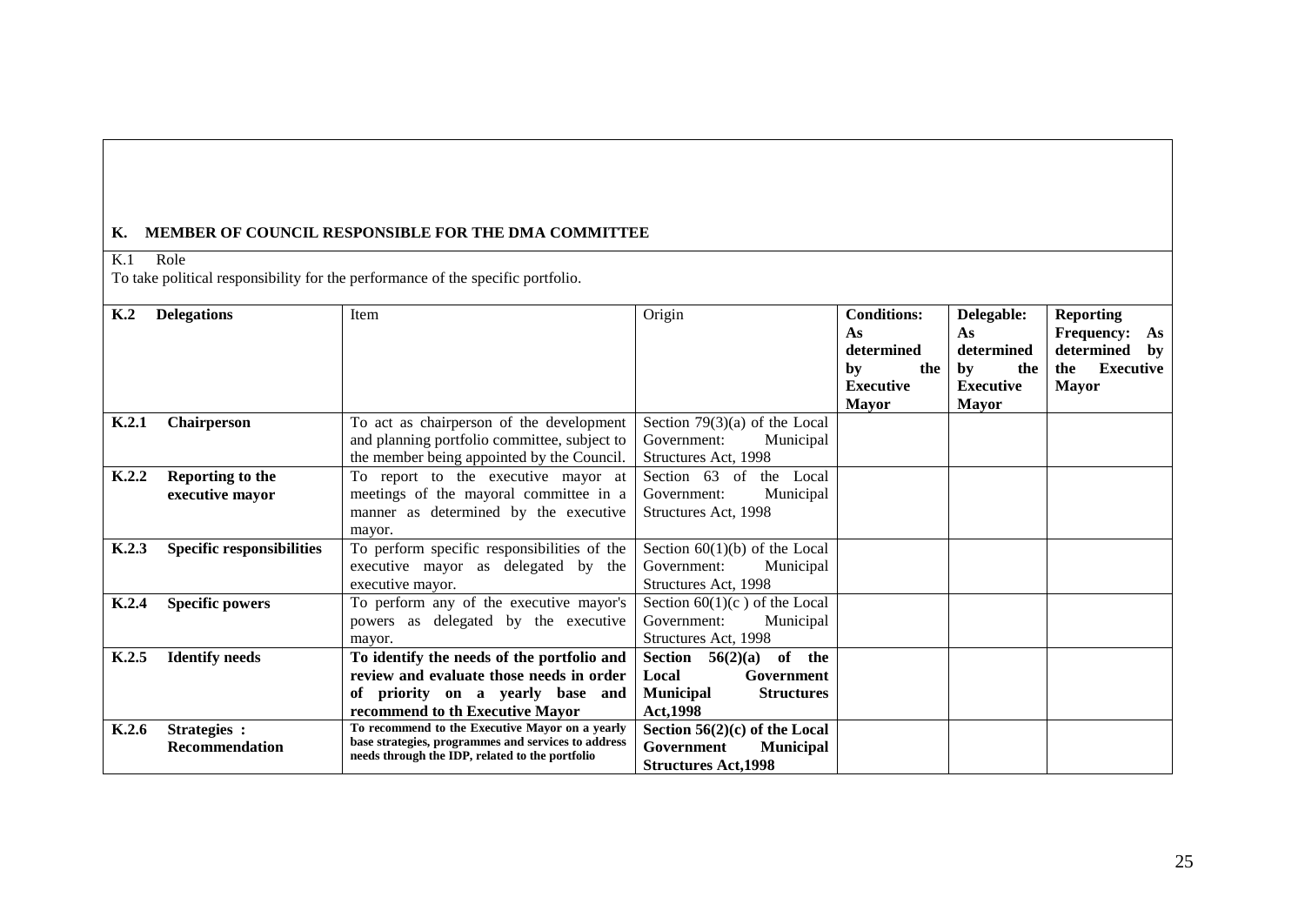<span id="page-35-7"></span><span id="page-35-6"></span><span id="page-35-5"></span><span id="page-35-4"></span><span id="page-35-3"></span><span id="page-35-2"></span><span id="page-35-1"></span><span id="page-35-0"></span>

| K.2.7 | <b>Strategies:</b>              | To recommend to the Executive Mayor         | Section $56(2)(d)$ of the Local       |  |  |
|-------|---------------------------------|---------------------------------------------|---------------------------------------|--|--|
|       | recommendation of               | the best way, including partnership and     | Government<br><b>Municipal</b>        |  |  |
|       | implementation                  | other approaches, to deliver those          | <b>Structures Act, 1998</b>           |  |  |
|       |                                 | strategies, programmes and services         |                                       |  |  |
|       |                                 | related to the portfolio                    |                                       |  |  |
| K.2.8 | <b>Report on involvement</b>    | To report on the involvement of             | of the<br>Section<br>56(3)(g)         |  |  |
|       | of communities                  |                                             |                                       |  |  |
|       |                                 | communities<br>and<br>community             | Government<br>Local                   |  |  |
|       |                                 | organisations in the affairs of the         | <b>Municipal</b><br><b>Structures</b> |  |  |
|       |                                 | municipality in respect of the portfolio    | <b>Act, 1998</b>                      |  |  |
| K.2.9 | <b>Consultation with public</b> | To ensure that regard is given to the       | Section $56(3)(h)$<br>of the          |  |  |
|       |                                 | public views and report on the effect of    | Government<br>Local                   |  |  |
|       |                                 | consultation on the decision of the         | <b>Municipal</b><br><b>Structures</b> |  |  |
|       |                                 | portfolio                                   | <b>Act, 1998</b>                      |  |  |
|       | K.2.10 Liasion                  | To liase with the manager responsible for   | Section 59 of the Local               |  |  |
|       |                                 | development and planning services on        | Government:<br>Municipal              |  |  |
|       |                                 | matters related to the portfolio.           | Systems Act, 2000.                    |  |  |
|       | K.2.11 Complaints               | To deal with complaints from the public not |                                       |  |  |
|       |                                 | disposed of by the Portfolio Manager.       |                                       |  |  |
|       |                                 | To serve as council representative on all   | Section 59 of                         |  |  |
|       | K.2.12 Representative           |                                             | the Local                             |  |  |
|       |                                 | regional, provincial or national bodies in  | Government:<br>Municipal              |  |  |
|       |                                 | respect of matters related to the           | Systems Act, 2000.                    |  |  |
|       |                                 | Development and planning portfolio.         |                                       |  |  |
|       | K.2.13 Representative           | To nominate any member of the portfolio     | Section 59 of the Local               |  |  |
|       |                                 | Committee to represent him/her as           | Government:<br><b>Municipal</b>       |  |  |
|       |                                 | representative in respect of matters        | Systems Act, 2000.                    |  |  |
|       |                                 | related to his/ her portfolio, if not       |                                       |  |  |
|       |                                 | available.                                  |                                       |  |  |
|       | K.2.14 Ceremonial Role          | To perform ceremonial functions in his/     |                                       |  |  |
|       |                                 | her portfolio.                              |                                       |  |  |
|       |                                 |                                             |                                       |  |  |
|       |                                 |                                             |                                       |  |  |
|       |                                 |                                             |                                       |  |  |
|       |                                 |                                             |                                       |  |  |
|       |                                 |                                             |                                       |  |  |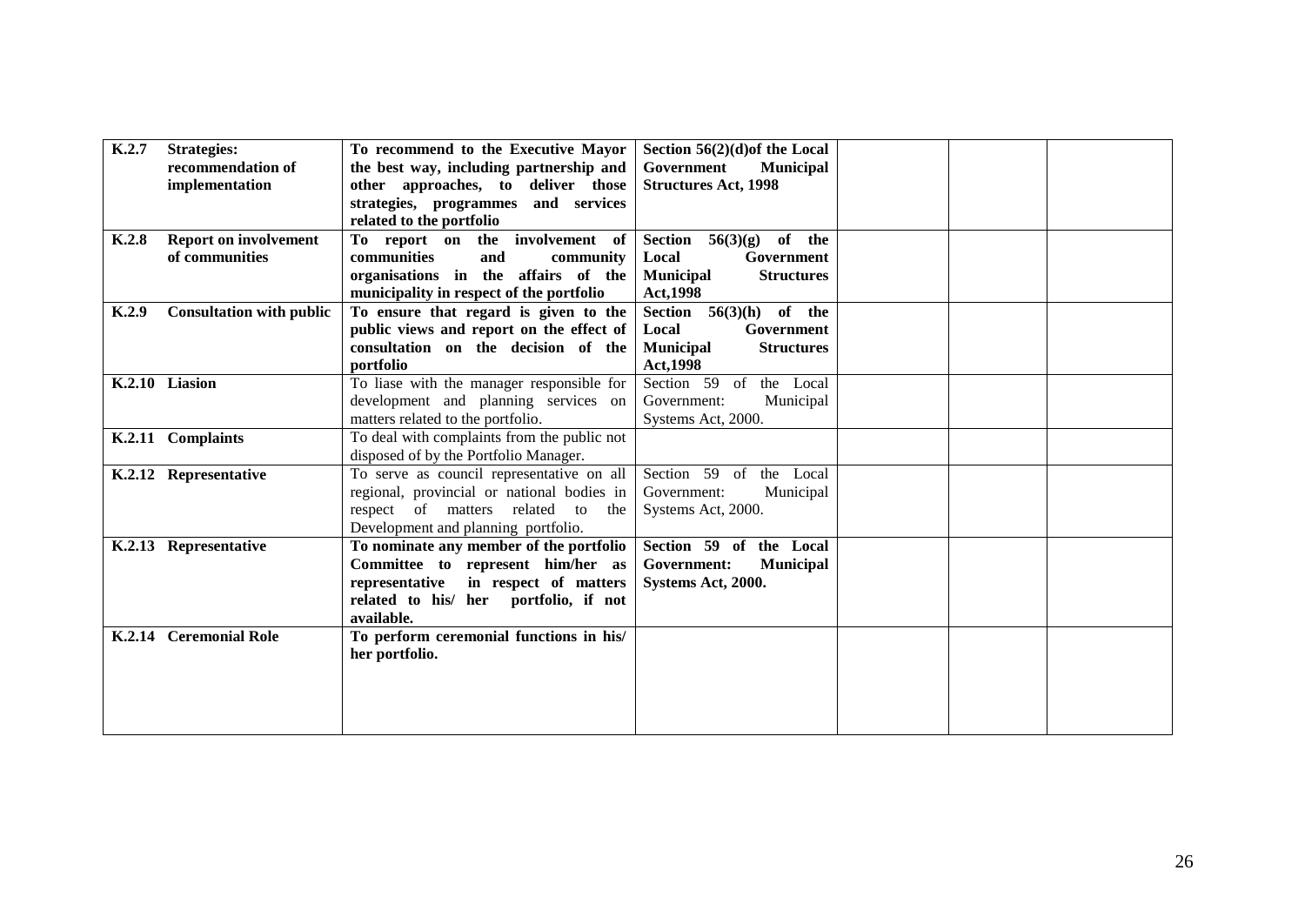# **L. DMA COMMITTEE**

# **L.1 Role**

This committee is established to assiste the Executive Mayor. The committee shall deal with matters associated with its portfolio and whre it does not hav ethe delegated powers to dispose of a matter, formulate specific recommendations to the Executive Mayor.

| L.2   | <b>Delegations</b>     | <b>Item</b>                                          | Origin                          | <b>Conditions</b> | <b>Delegable</b> | Reporting        |
|-------|------------------------|------------------------------------------------------|---------------------------------|-------------------|------------------|------------------|
|       |                        |                                                      |                                 |                   |                  | Frequency        |
| L.2.1 | <b>Report to</b>       | To report to the executive mayor in accordance with  | Section 80(4) of the Local      | To<br>be          | <b>No</b>        | determined<br>As |
|       | executive mayor        | the directions of the executive mayor.               | Municipal<br>Government:        | determined        |                  | by the executive |
|       |                        |                                                      | Structures Act, 1998            |                   |                  | mayor            |
| L.2.2 | <b>Draft Portfolio</b> | To annually manage the compilation of the draft      | Section $80(3)(b)$ of the Local |                   |                  |                  |
|       | <b>Budget</b>          | portfolio budget prior to 1 November every year.     | Government:<br>Municipal        |                   |                  |                  |
|       |                        |                                                      | Structures Act, 1998            |                   |                  |                  |
| L.2.3 | <b>Projects</b>        | take complete responsibility for project<br>To.      |                                 |                   |                  |                  |
|       |                        | management as a strategic objective within the       |                                 |                   |                  |                  |
|       |                        | DMA area.                                            |                                 |                   |                  |                  |
| L.2.4 | <b>Staff matters:</b>  | To recommend suitable training and exposure of       |                                 | Recommend to      |                  |                  |
|       | <b>Training</b>        | staff within the portfolio                           |                                 | Admin<br>and      |                  |                  |
|       |                        |                                                      |                                 | Pers.             |                  |                  |
| L.2.5 | <b>Staff matters:</b>  | To approve the filling of vacancies within the       |                                 |                   |                  |                  |
|       | <b>Vacancies</b>       | portfolio, within the restrictions of the operating  |                                 |                   |                  |                  |
|       |                        | budget.                                              |                                 |                   |                  |                  |
| L.2.6 | <b>Ad Hoc Tenders</b>  | To recommend to the Executive Mayor ad hoc           |                                 |                   |                  |                  |
|       |                        | tenders associated with the portfolio and of a value |                                 |                   |                  |                  |
|       |                        | higher than R120 000 (one hundred and twenty         |                                 |                   |                  |                  |
|       |                        | thousand rand).                                      |                                 |                   |                  |                  |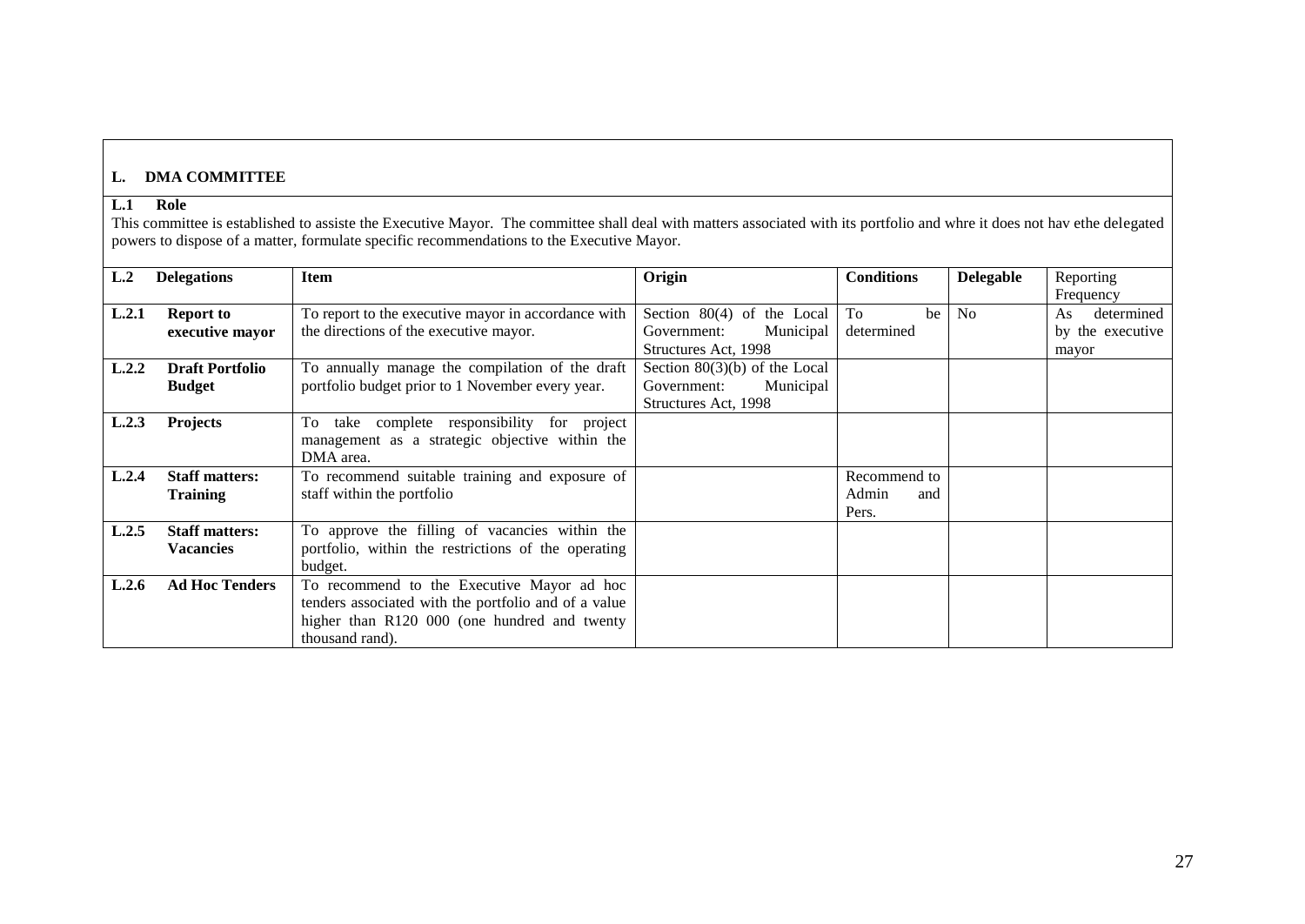# **M. MEMBER OF COUNCIL RESPONSIBLE FOR THE HEALTH SERVICES PORTFOLIO COMMITTEE**

#### **M.1 Role**

To take political responsibility for the performance of the specific portfolio.

|                |                                                           | To take pointed responsibility for the performance of the specific portrollor.                                                                                                          |                                                                                                  |                                                                         |                                                                                 |                                                                                            |
|----------------|-----------------------------------------------------------|-----------------------------------------------------------------------------------------------------------------------------------------------------------------------------------------|--------------------------------------------------------------------------------------------------|-------------------------------------------------------------------------|---------------------------------------------------------------------------------|--------------------------------------------------------------------------------------------|
| M <sub>1</sub> | <b>Delegations</b>                                        | <b>Item</b>                                                                                                                                                                             | Origin                                                                                           | <b>Conditions: As</b><br>determined by<br>the Executive<br><b>Mayor</b> | Delegable:<br>As<br>determined<br>by<br>the<br><b>Executive</b><br><b>Mayor</b> | <b>Reporting</b><br><b>Frequency:</b><br>As<br>determined by the<br><b>Executive Mayor</b> |
| M.2.1          | Chairperson                                               | To act as chairperson of the health services<br>portfolio committee, subject to the member<br>being appointed by the Council.                                                           | Section $79(3)(a)$ of the Local<br>Government:<br>Municipal<br>Structures Act, 1998              |                                                                         |                                                                                 |                                                                                            |
| M.2.2          | Reporting to the executive<br>mayor                       | To report to the executive mayor at meetings of<br>the mayoral committee in a manner as<br>determined by the executive mayor.                                                           | Section 63<br>Local<br>of<br>the<br>Municipal<br>Government:<br>Structures Act, 1998             |                                                                         |                                                                                 |                                                                                            |
| M.2.3          | <b>Specific responsibilities</b>                          | To perform specific responsibilities of the<br>executive mayor as delegated by the executive<br>mayor.                                                                                  | Section $60(1)(b)$ of the Local<br>Municipal<br>Government:<br>Structures Act, 1998              |                                                                         |                                                                                 |                                                                                            |
| M.2.4          | <b>Specific powers</b>                                    | To perform any of the executive mayor's powers<br>as delegated by the executive mayor.                                                                                                  | Section $60(1)(c)$ of the Local<br>Government:<br>Municipal<br>Structures Act, 1998              |                                                                         |                                                                                 |                                                                                            |
| M.2.5          | <b>Identify needs</b>                                     | To identify the needs of the portfolio and<br>review and evaluate those needs in order of<br>priority on a yearly base and recommend to<br>th Executive Mayor                           | Section $56(2)(a)$ of the Local<br>Government<br><b>Municipal</b><br><b>Structures Act, 1998</b> |                                                                         |                                                                                 |                                                                                            |
| M.2.6          | Strategies :<br><b>Recommendation</b>                     | To recommend to the Executive Mayor on a<br>yearly base strategies, programmes and<br>services to address needs through the IDP,<br>related to the portfolio                            | Section $56(2)(c)$ of the Local<br>Government<br><b>Municipal</b><br><b>Structures Act, 1998</b> |                                                                         |                                                                                 |                                                                                            |
| M.2.7          | <b>Strategies:</b><br>recommendation of<br>implementation | To recommend to the Executive Mayor the<br>best way, including partnership and other<br>approaches, to deliver those strategies,<br>programmes and services related to the<br>portfolio | Section $56(2)(d)$ of the Local<br>Government<br><b>Municipal</b><br><b>Structures Act, 1998</b> |                                                                         |                                                                                 |                                                                                            |
| M.2.8          | Report on involvement of<br>communities                   | To report on the involvement of communities<br>and community organisations in the affairs of<br>the municipality in respect of the portfolio                                            | Section $56(3)(g)$ of the Local<br>Government<br><b>Municipal</b><br><b>Structures Act, 1998</b> |                                                                         |                                                                                 |                                                                                            |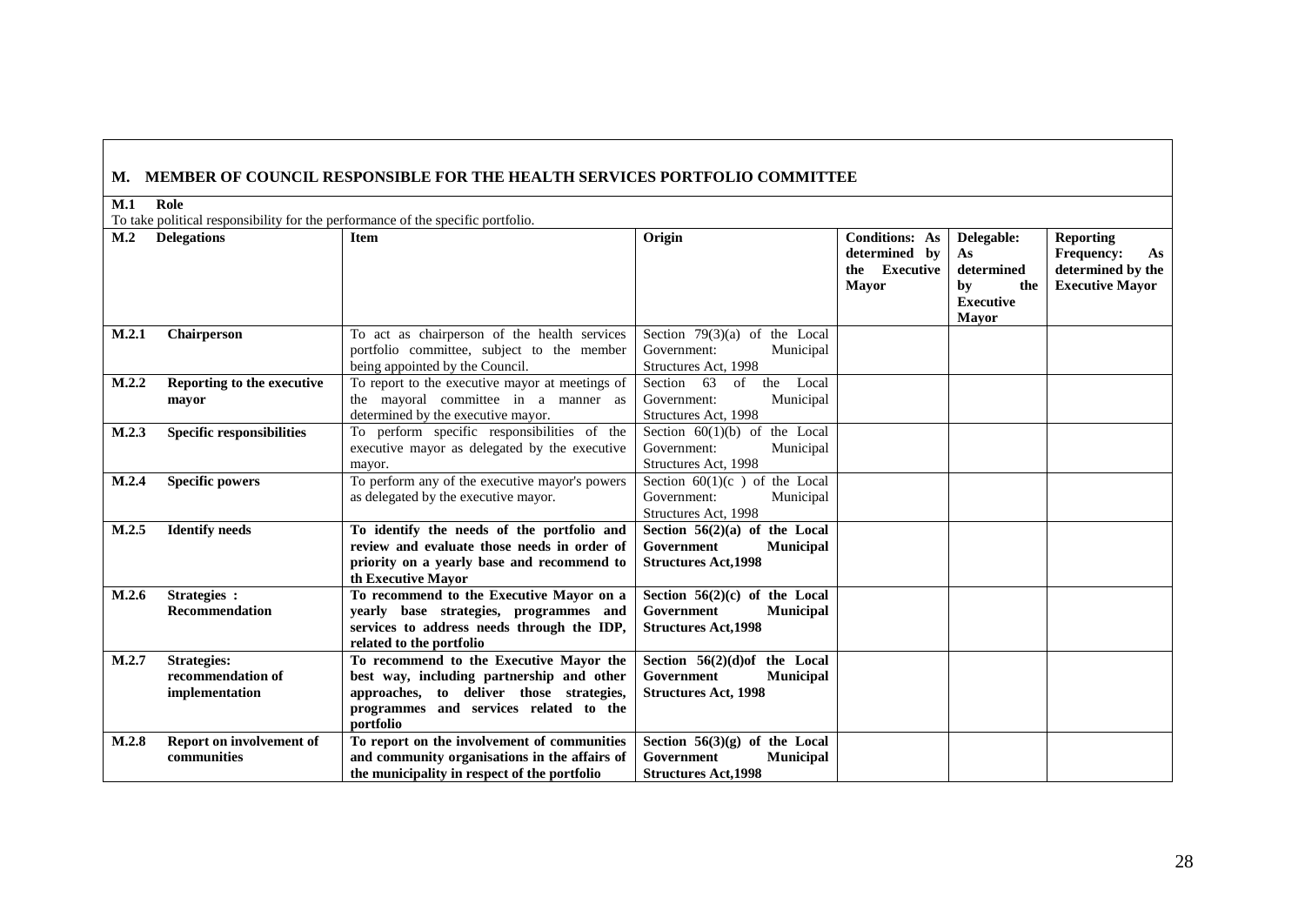| M.2.9 | <b>Consultation with public</b> | To ensure that regard is given to the<br>public views and report on the effect of<br>consultation on the decision of the<br>portfolio                                          | of the<br>Section $56(3)(h)$<br>Local<br>Government<br><b>Municipal</b><br><b>Structures</b><br>Act, 1998 |  |  |
|-------|---------------------------------|--------------------------------------------------------------------------------------------------------------------------------------------------------------------------------|-----------------------------------------------------------------------------------------------------------|--|--|
|       | M.2.10 Liasion                  | To liase with the manager responsible for<br>community services on matters related to<br>the portfolio.                                                                        |                                                                                                           |  |  |
|       | M.2.11 Complaints               | To deal with complaints from the public not<br>disposed of by the Portfolio Manager.                                                                                           |                                                                                                           |  |  |
|       | M.2.12 Representative           | To serve as council representative on all<br>regional, provincial or national bodies in<br>respect of matters related to the Community<br>services portfolio.                  | Section 59 of the Local<br>Municipal<br>Government:<br>Systems Act, 2000.                                 |  |  |
|       | M.2.13 Representative           | To nominate any member of the portfolio<br>Committee to represent him/her as<br>representative<br>in respect of matters<br>related to his/ her portfolio, if not<br>available. | Section 59 of the Local<br>Government:<br><b>Municipal</b><br>Systems Act, 2000.                          |  |  |
|       | M.2.14 Ceremonial Role          | To perform ceremonial functions in his/<br>her portfolio.                                                                                                                      |                                                                                                           |  |  |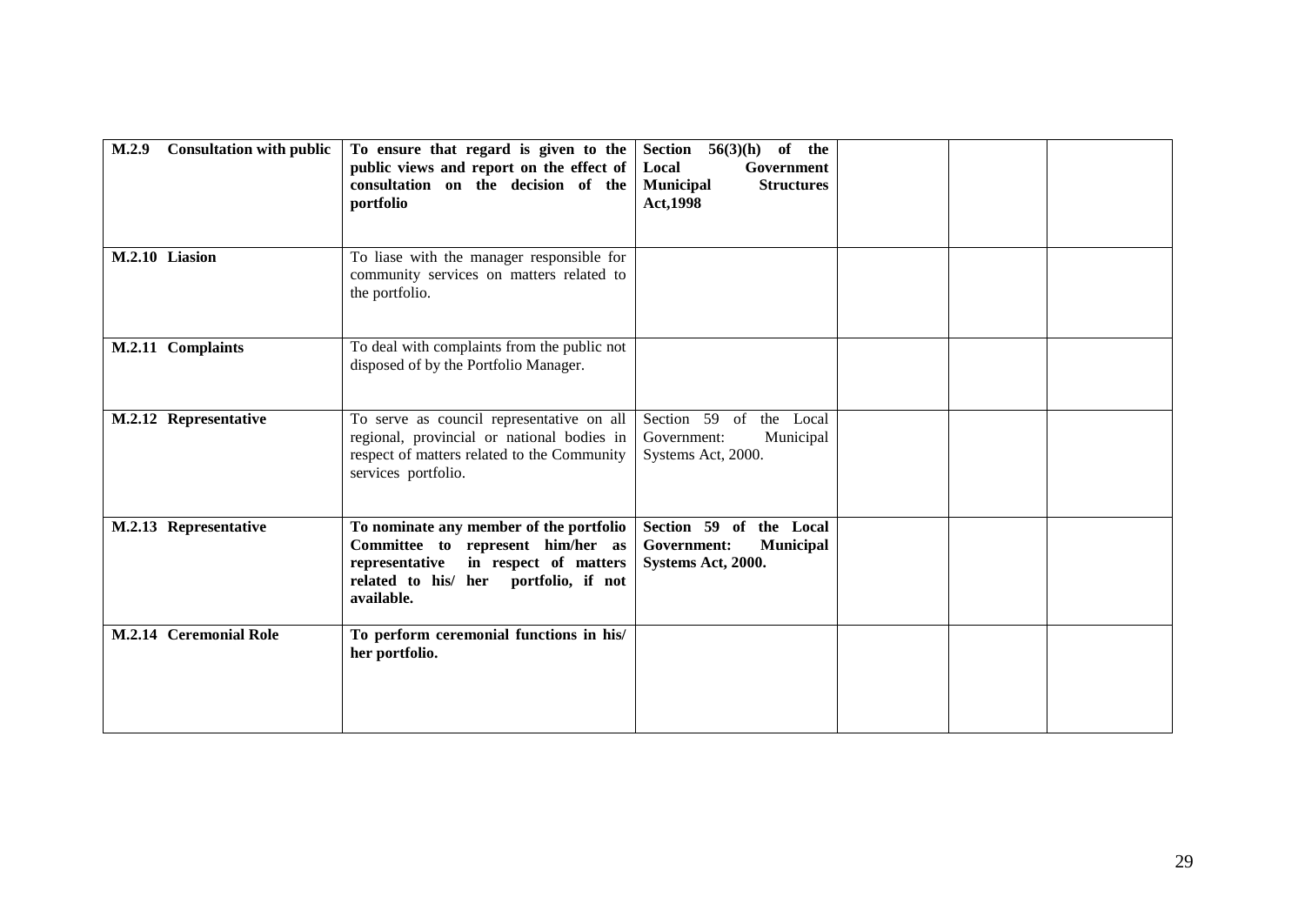# **N. HEALTH SERVICES COMMITTEE**

# **N.1 Role**

This committee is established to assiste the Executive Mayor. The committee shall deal with matters associated with its portfolio and whre it does not hav ethe delegated powers to dispose of a matter, formulate specific recommendations to the Executive Mayor.

| N <sub>0</sub> | <b>Delegations</b>                      | <b>Item</b>                                                                                                                                                           | Origin                                                                              | <b>Conditions</b>                                       | <b>Delegable</b> | <b>Reporting</b><br>Frequency                 |
|----------------|-----------------------------------------|-----------------------------------------------------------------------------------------------------------------------------------------------------------------------|-------------------------------------------------------------------------------------|---------------------------------------------------------|------------------|-----------------------------------------------|
| N.2.1          | <b>Report to</b><br>executive mayor     | To report to the executive mayor in accordance with<br>the directions of the executive mayor.                                                                         | Section 80(4) of the Local<br>Government:<br>Municipal<br>Structures Act, 1998      | To<br>be<br>determined                                  | N <sub>0</sub>   | determined<br>As<br>by the executive<br>mayor |
| N.2.2          | <b>Draft Portfolio</b><br><b>Budget</b> | To annually manage the compilation of the draft<br>portfolio budget prior to 1 November every year.                                                                   |                                                                                     |                                                         |                  |                                               |
| N.2.3          | <b>Draft Municipal</b><br><b>Budget</b> | To annually manage the compilation of the draft<br>municipal budget for submission to the executive<br>mayor prior to 1 March of every year.                          | Section $80(3)(b)$ of the Local<br>Government:<br>Municipal<br>Structures Act, 1998 | To<br>be<br>determined                                  | N <sub>0</sub>   |                                               |
| N.2.4          | <b>Staff matters</b>                    | To recommend suitable training and exposure of<br>staff within the portfolio                                                                                          |                                                                                     | Recommend to<br>Admin<br>and<br>Personnel<br>Committee. |                  |                                               |
| N.2.5          | <b>DMA</b>                              | To approve recommendations from the DMA<br>committee in respect of matters it can dispose of.                                                                         |                                                                                     |                                                         |                  |                                               |
| N.2.6          | <b>Ad Hoc Tenders</b>                   | To recommend to the Executive Mayor ad hoc<br>tenders associated with the portfolio and of a value<br>higher than R120 000 (one hundred and twenty<br>thousand rand). |                                                                                     |                                                         |                  |                                               |
| N.2.7          | <b>Staff matters:</b><br>Vacancies      | To approve the filling of vacancies within the<br>portfolio, within the restrictions of the operating<br>budget.                                                      |                                                                                     |                                                         |                  |                                               |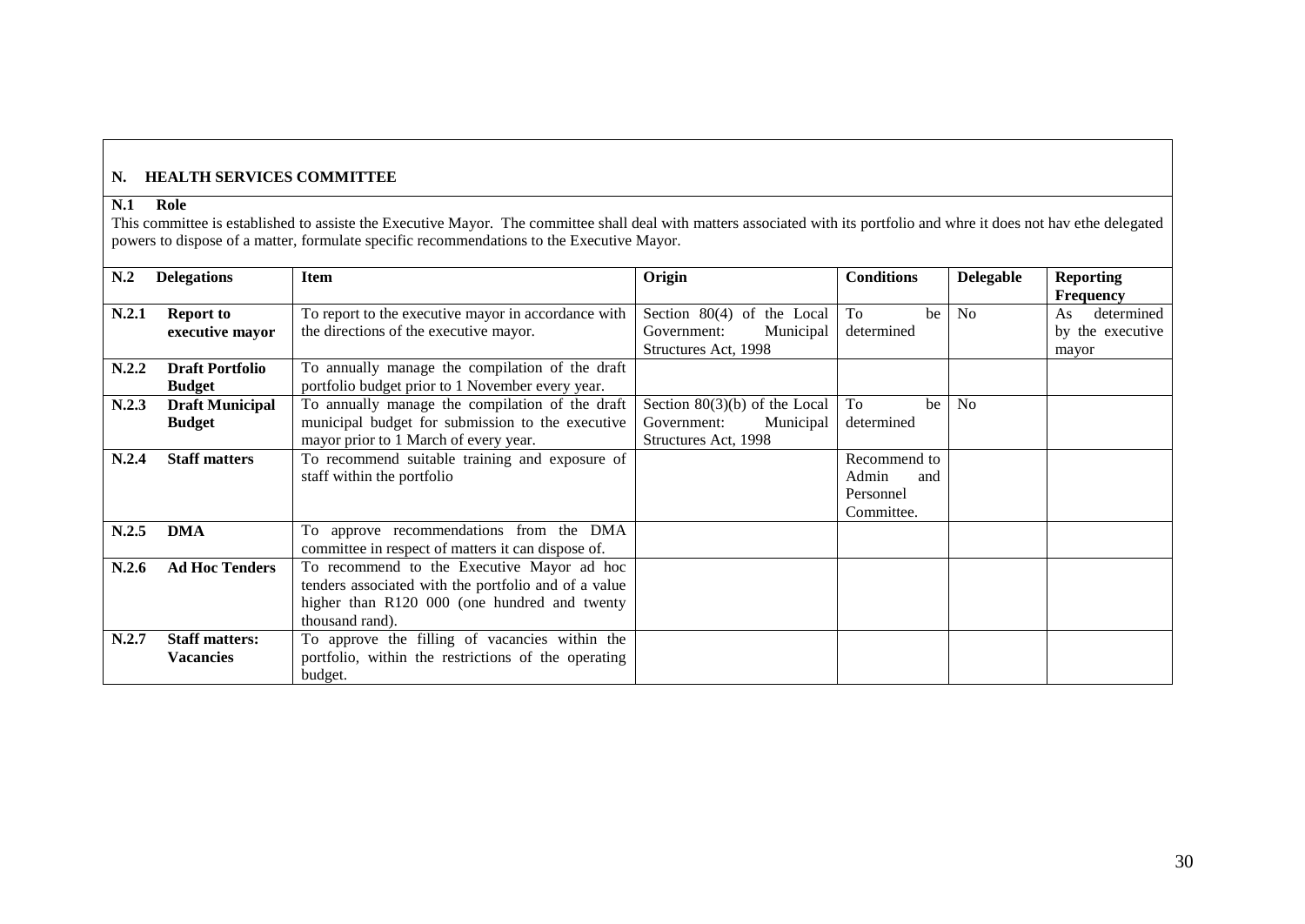# **O. MEMBER OF COUNCIL RESPONSIBLE FOR THE TECHNICAL SERVICES COMMITTEE**

## **O.1 Role**

To take political responsibility for the performance of the specific portfolio.

| 0.2   | <b>Delegations</b>               | <b>Item</b>                                  | Origin                                | <b>Conditions:</b> | Delegable:       | <b>Reporting</b>        |
|-------|----------------------------------|----------------------------------------------|---------------------------------------|--------------------|------------------|-------------------------|
|       |                                  |                                              |                                       | As                 | As               | <b>Frequency:</b><br>As |
|       |                                  |                                              |                                       | determined         | determined       | determined<br>by        |
|       |                                  |                                              |                                       | bv<br>the          | the<br>by        | Executive<br>the        |
|       |                                  |                                              |                                       | <b>Executive</b>   | <b>Executive</b> | <b>Mayor</b>            |
|       |                                  |                                              |                                       | <b>Mayor</b>       | <b>Mayor</b>     |                         |
| 0.2.1 | Chairperson                      | To act as chairperson of the roads portfolio | Section $79(3)(a)$ of the Local       |                    |                  |                         |
|       |                                  | committee, subject to the member being       | Government:<br>Municipal              |                    |                  |                         |
|       |                                  | appointed by the Council.                    | Structures Act, 1998                  |                    |                  |                         |
| 0.2.2 | Reporting to the                 | To report to the executive mayor at          | Section 63 of<br>the Local            |                    |                  |                         |
|       | executive mayor                  | meetings of the mayoral committee in a       | Municipal<br>Government:              |                    |                  |                         |
|       |                                  | manner as determined by the executive        | Structures Act, 1998                  |                    |                  |                         |
|       |                                  | mayor.                                       |                                       |                    |                  |                         |
| 0.2.3 | <b>Specific responsibilities</b> | To perform specific responsibilities of the  | Section $60(1)(b)$ of the Local       |                    |                  |                         |
|       |                                  | executive mayor as delegated by the          | Government:<br>Municipal              |                    |                  |                         |
|       |                                  | executive mayor.                             | Structures Act, 1998                  |                    |                  |                         |
| 0.2.4 | <b>Specific powers</b>           | To perform any of the executive mayor's      | Section $60(1)(c)$ of the Local       |                    |                  |                         |
|       |                                  | powers as delegated by the executive         | Government:<br>Municipal              |                    |                  |                         |
|       |                                  | mayor.                                       | Structures Act, 1998                  |                    |                  |                         |
| 0.2.5 | <b>Identify needs</b>            | To identify the needs of the portfolio and   | Section $56(2)(a)$ of the             |                    |                  |                         |
|       |                                  | review and evaluate those needs in order     | Government<br>Local                   |                    |                  |                         |
|       |                                  | of priority on a yearly base and             | <b>Municipal</b><br><b>Structures</b> |                    |                  |                         |
|       |                                  | recommend to th Executive Mayor              | <b>Act.1998</b>                       |                    |                  |                         |
| 0.2.6 | <b>Strategies:</b>               | To recommend to the Executive Mayor          | Section $56(2)(c)$ of the Local       |                    |                  |                         |
|       | <b>Recommendation</b>            | on a yearly base strategies, programmes      | Government<br><b>Municipal</b>        |                    |                  |                         |
|       |                                  | and services to address needs through the    | <b>Structures Act, 1998</b>           |                    |                  |                         |
|       |                                  | IDP, related to the portfolio                |                                       |                    |                  |                         |
| 0.2.7 | <b>Strategies:</b>               | To recommend to the Executive Mayor          | Section $56(2)(d)$ of the Local       |                    |                  |                         |
|       | recommendation of                | the best way, including partnership and      | Government<br><b>Municipal</b>        |                    |                  |                         |
|       | implementation                   | other approaches, to deliver those           | <b>Structures Act, 1998</b>           |                    |                  |                         |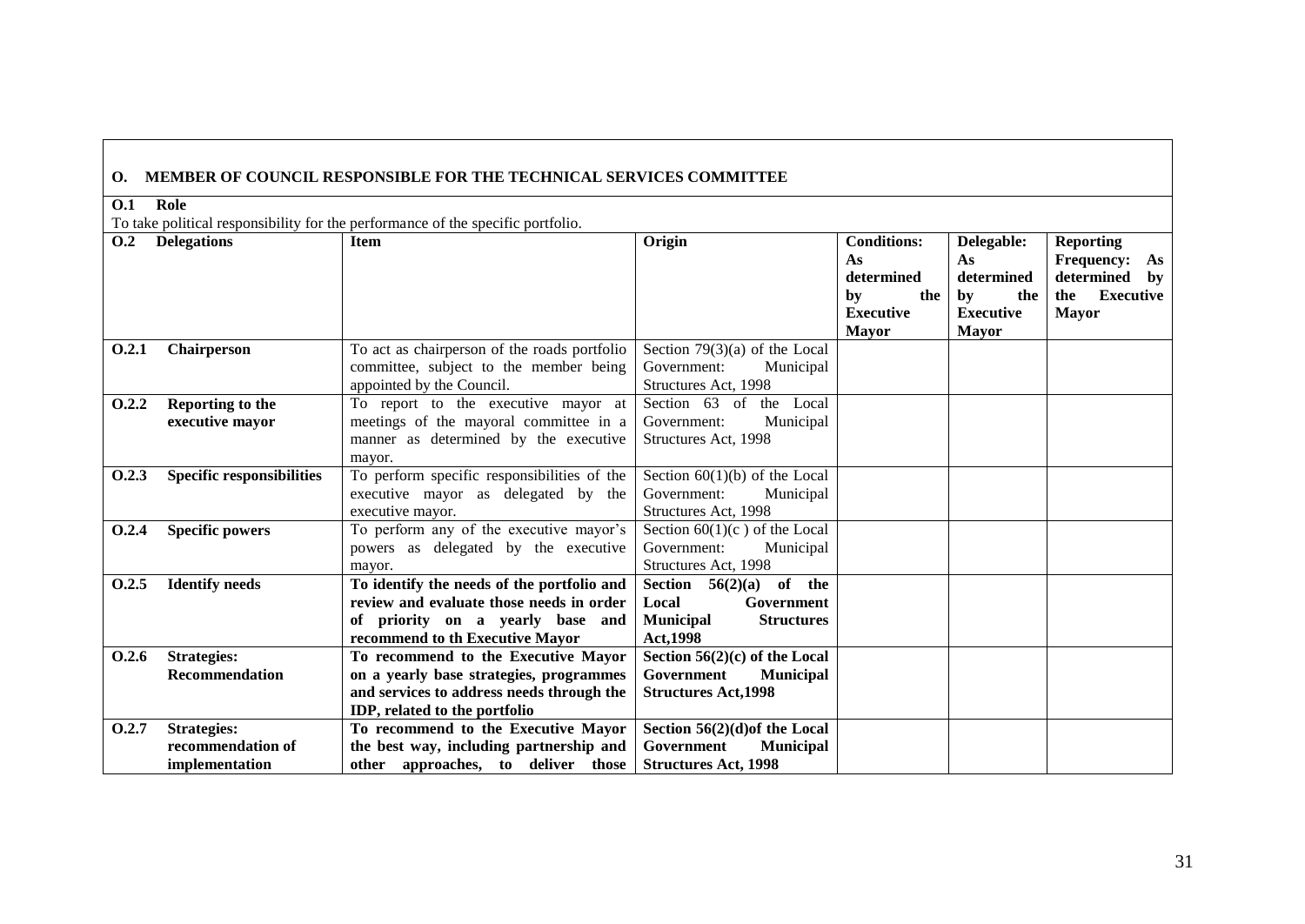|       |                                 | services<br>strategies, programmes and       |                                          |  |  |
|-------|---------------------------------|----------------------------------------------|------------------------------------------|--|--|
|       |                                 | related to the portfolio                     |                                          |  |  |
| 0.2.8 | <b>Report on involvement</b>    | the involvement of<br>To report on           | Section<br>of the<br>56(3)(g)            |  |  |
|       | of communities                  | <b>communities</b><br>and<br>community       | Local<br>Government                      |  |  |
|       |                                 | organisations in the affairs of the          | <b>Municipal</b><br><b>Structures</b>    |  |  |
|       |                                 | municipality in respect of the portfolio     | Act, 1998                                |  |  |
| 0.2.9 | <b>Consultation with public</b> | To ensure that regard is given to the        | of the<br>Section<br>56(3)(h)            |  |  |
|       |                                 | public views and report on the effect of     | Local<br>Government                      |  |  |
|       |                                 | consultation on the decision of the          | <b>Municipal</b><br><b>Structures</b>    |  |  |
|       |                                 | portfolio                                    | <b>Act, 1998</b>                         |  |  |
|       | O.2.10 Liasion                  | To liase with the manager responsible for    |                                          |  |  |
|       |                                 | roads services on matters related to the     |                                          |  |  |
|       |                                 | portfolio.                                   |                                          |  |  |
|       | O.2.11 Complaints               | To deal with complaints from the public not  |                                          |  |  |
|       |                                 | disposed of by the Portfolio Manager.        |                                          |  |  |
|       |                                 |                                              |                                          |  |  |
|       |                                 |                                              |                                          |  |  |
|       |                                 |                                              |                                          |  |  |
|       |                                 |                                              |                                          |  |  |
|       | O.2.12 Representative           | To serve as council representative on all    | Section 59<br>the Local<br><sub>of</sub> |  |  |
|       |                                 | regional, provincial or national bodies in   | Municipal<br>Government:                 |  |  |
|       |                                 | respect of matters related to the Community  | Systems Act, 2000.                       |  |  |
|       |                                 | services portfolio.                          |                                          |  |  |
|       | O.2.13 Representative           | To nominate any member of the portfolio      | Section 59 of<br>the Local               |  |  |
|       |                                 | Committee to represent him/her as            | Municipal<br>Government:                 |  |  |
|       |                                 | representative in respect of matters related | Systems Act, 2000.                       |  |  |
|       |                                 | to his/her portfolio, if not available.      |                                          |  |  |
|       | <b>O.2.14</b> Ceremonial Role   | To perform ceremonial functions in his/ her  |                                          |  |  |
|       |                                 | portfolio.                                   |                                          |  |  |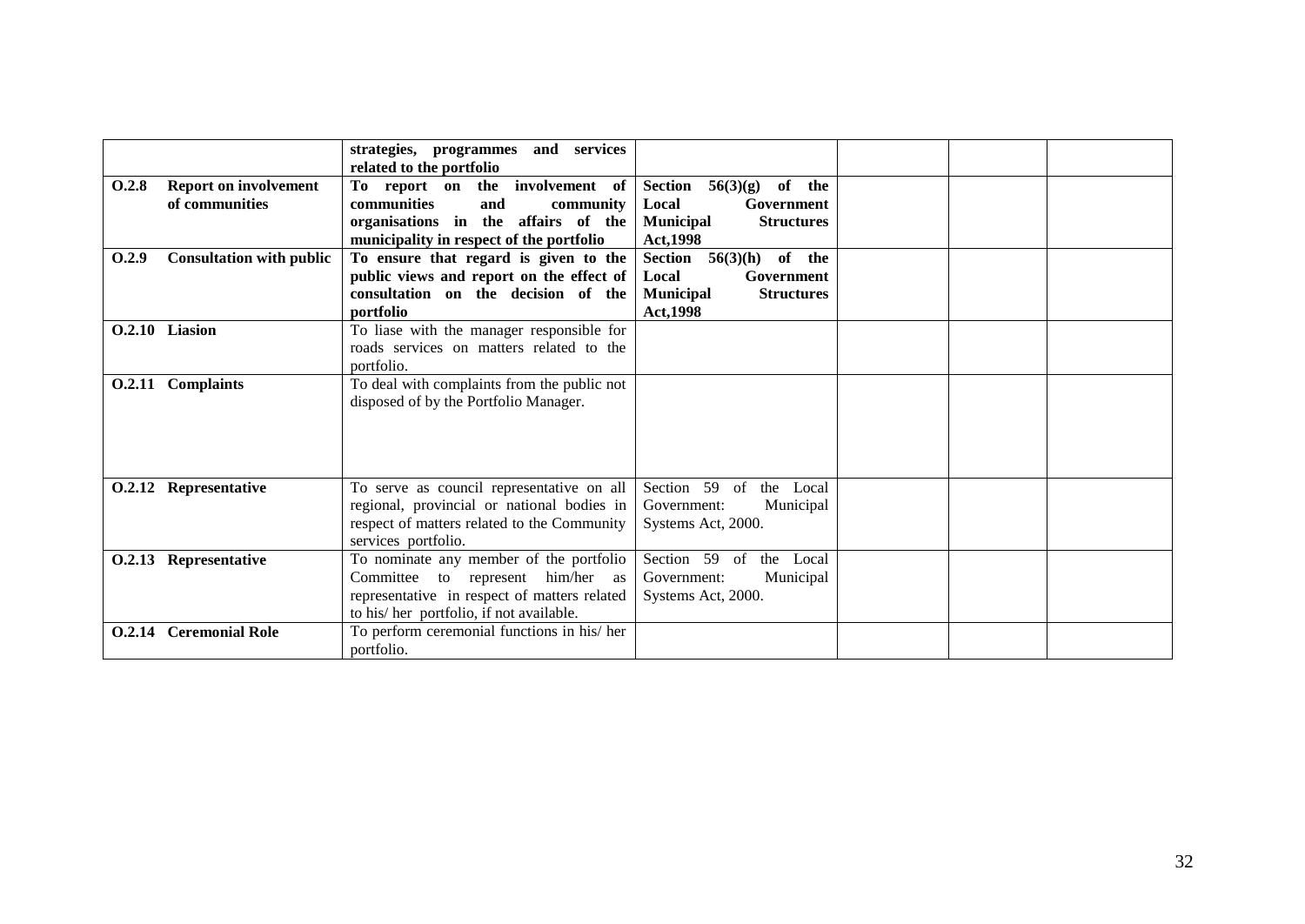# **P. TECHNICAL COMMITTEE**

## **P.1 Role**

This committee is established to assiste the Executive Mayor. The committee shall deal with matters associated with its portfolio and whre it does not hav ethe delegated powers to dispose of a matter, formulate specific recommendations to the Executive Mayor.

| P.2   | <b>Delegations</b>                        | <b>Item</b>                                                                                                                                                                                      | Origin                                                                                           | <b>Conditions</b>                     | <b>Delegable</b> | <b>Reporting</b>                                                  |
|-------|-------------------------------------------|--------------------------------------------------------------------------------------------------------------------------------------------------------------------------------------------------|--------------------------------------------------------------------------------------------------|---------------------------------------|------------------|-------------------------------------------------------------------|
| P.2.1 | <b>Report to</b><br>executive mayor       | To report to the executive mayor in<br>accordance with the directions of the<br>executive mayor.                                                                                                 | $80(4)$ of the<br>Section<br>Local<br>Government:<br>Municipal<br><b>Structures</b><br>Act, 1998 | To be determined                      | N <sub>o</sub>   | <b>Frequency</b><br>determined<br>As<br>by the executive<br>mayor |
| P.2.2 | <b>Agency Function</b>                    | To supervise the execution of Central<br>District<br>Municipality's<br>Karoo<br>responsibilities in respect of the agency<br>with the<br>Provincial<br>agreement<br>Administration Western Cape. |                                                                                                  |                                       |                  |                                                                   |
| P.2.3 | <b>Staff matters:</b><br><b>Training</b>  | To recommend suitable training and<br>exposure of staff within the portfolio                                                                                                                     |                                                                                                  | Admin<br>Recommend<br>to<br>and Pers. |                  |                                                                   |
| P.2.4 | <b>Yearly tenders</b>                     | To recommend specific contractors for<br>the yearly approval of tenders to the<br><b>Executive Mayor</b>                                                                                         |                                                                                                  |                                       |                  |                                                                   |
| P.2.5 | <b>Ad Hoc Tenders</b>                     | To recommend to the Executive Mayor<br>ad hoc tenders associated with the<br>portfolio and of a value higher than<br>R120 000 (one hundred and twenty<br>thousand rand).                         |                                                                                                  |                                       |                  |                                                                   |
| P.2.6 | <b>Staff matters:</b><br><b>Vacancies</b> | To approve the filling of vacancies<br>within the portfolio, within the<br>restrictions of the operating budget.                                                                                 |                                                                                                  |                                       |                  |                                                                   |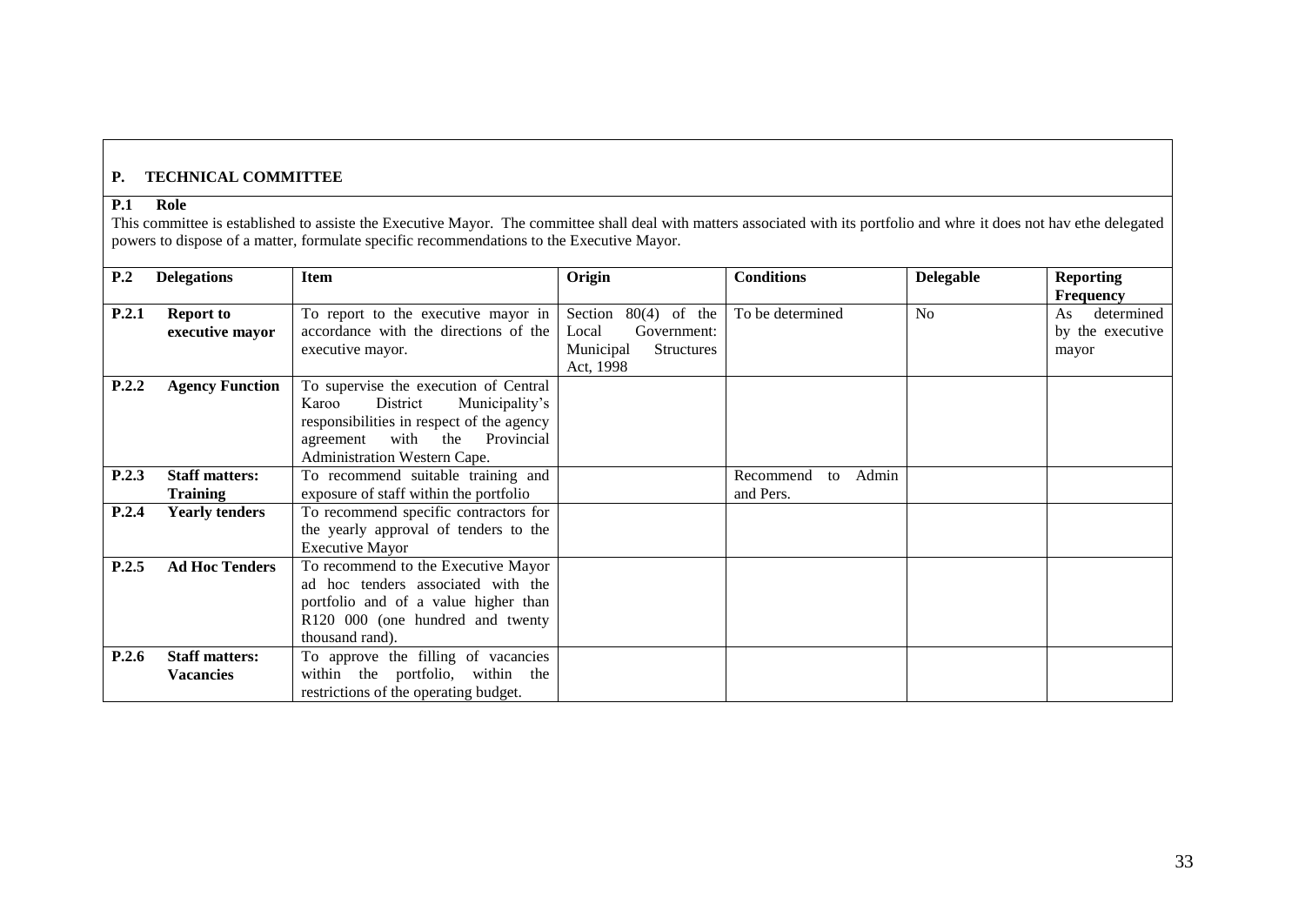# **Q. EXTERNAL AUDIT COMMITTEE (SECTION 79)**

# **Q.1 CONSTITUTION**

The District Municipality has established a Committee to be known as the Audit Committee ("Committee") to assist the Council and the Municipal Manager in discharging their duties relating to the safeguarding of assets, the operation of adequate systems, control processes and the preparation of accurate financial reporting and statements in compliance with all applicable legal requirements and accounting standards. The Committee should not perform any management functions or assume any management responsibilities; it provides a forum for discussing business risk and control issues for developing relevant recommendations for consideration by the Council. The Committee should mainly make recommendations to the Council for its approval or final decision. The membership, resources, responsibilities and authorities (composition, functions and operation) of the Committee to perform its role effectively, are stipulated in these terms of reference, which may be amended by the Council from time to time. The Committee is constituted in terms of the requirements of sound corporate governance practices and operates within that framework.

## **Q.2 MEMBERSHIP**

Audit Committee members shall be appointed by Council:

The Audit Committee will comprise of five members of whom:

- The chairman will be an outsider.
- one member shall be the Municipal Manager (as Accounting Officer to the Authority)
- The remaining members shall be outsiders appointed by the Council. Assisted by:

The Director Finance and the Internal Auditor will assist the Audit Committee in an advisory and reporting capacity. The quorum for the transaction of business shall be three members of the Audit Committee.

# **Q.3 RESPONSIBILITIES OF THE COMMITTEE**

## **Q.3.1 Auditors and external audit**

The Office of the Auditor General conducts the external audit of the District Municipality, in terms of:

- a) Section 10G(2)(ii) of the Local Government Transition Act and
- b) Section 80(1) of the Municipal Finance Management Bill.

The Committee will attend to the following matters in conjunction with duly authorised representatives from the Office of the Auditor General: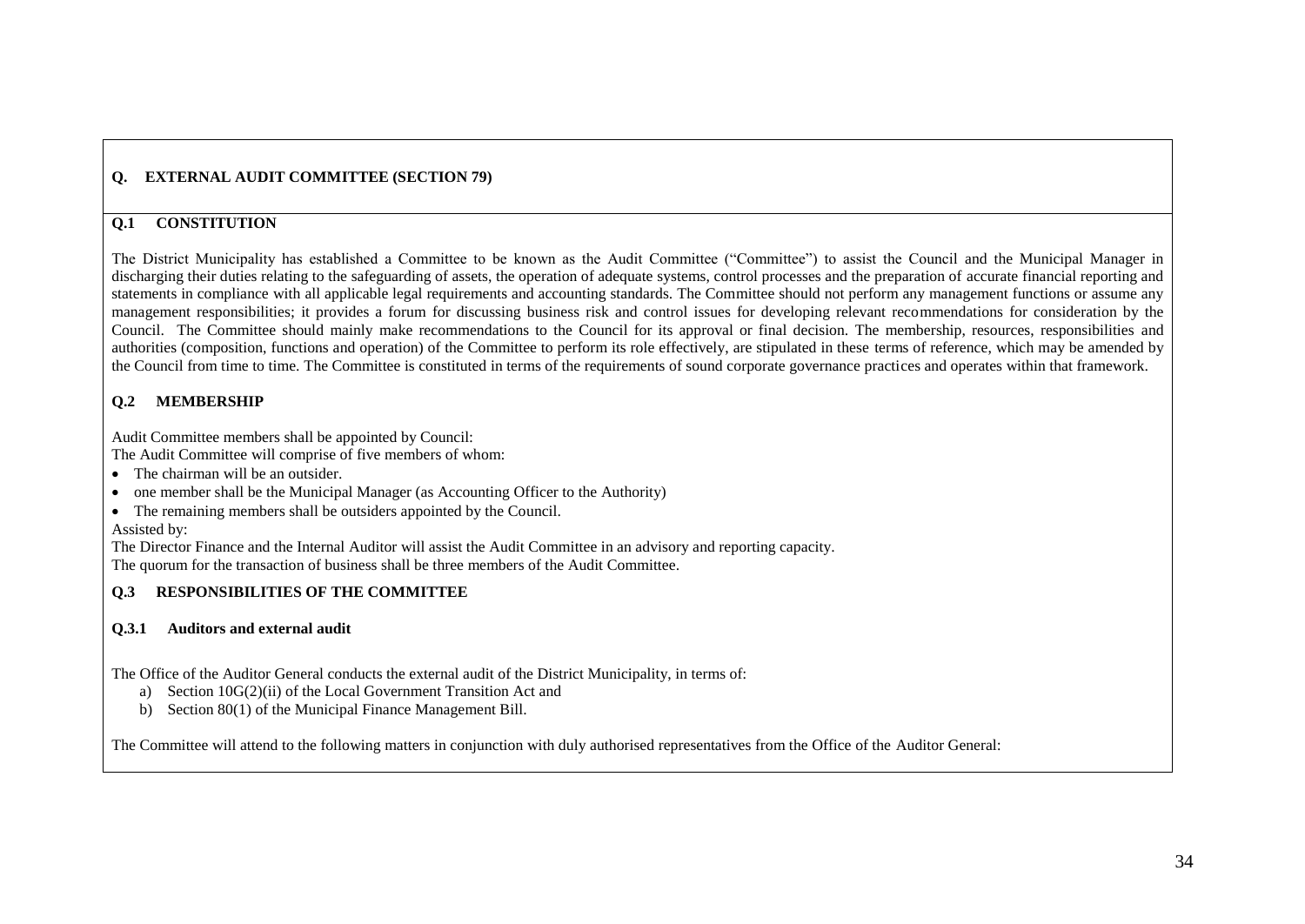- (i) Discuss and review, with the external auditor(s) before the audit commences the auditor(s) engagement letter, the terms, nature and scope of the audit function, procedure and engagement, the audit fee, and to ensure co-ordination where more than one audit firm is involved and maintenance of a professional relationship between them;
- (ii) Negotiate procedures, subject to agreement, beyond minimum statutory and professional duties there are certain minimum procedures required from the external auditors which are not negotiable;
- (iii) Agree to the timing and nature of reports from the external auditor(s);
- (iv) Consider any problems identified in going concern or statement of internal control;
- (v) Make suggestions as to problem areas which the audit can address;
- (vi) Consider any accounting treatments, significant unusual transactions, or accounting judgments, which could be contentious;
- (vii) Identify key matters arising in the current year"s management letter and satisfy itself that they are being properly followed up;
- (viii) Consider whether any significant ventures, investments or operations are not subject to external audit;
- (ix) Review overall audit role, to explore objectives, minimise duplication, discuss implications of new auditing standards and ensure that external audit fee will sustain a proper audit and provide value for money;
- $(x)$  Agree to the timing and nature of reports from the external auditor(s);
- (xi) Obtain assurance from the external auditor(s) that adequate accounting records are being maintained.

Where "Municipal entities", as envisaged in terms of Chapter 9 of the Municipal Finance Management Bill (and in terms of Section 84 of the Local Government Municipal Systems Act, 2000) are in existence, the Committee may be requested to recommend to the Council which firm(s) should be appointed as external auditor(s) in terms of Section 82 (2) (a) of the Municipal Finance Management Bill. Several firms should be screened and the Committee should obtain written or verbal proposals to enable them to arrive at their recommendation.

In addition to the matters listed in items (i) to (xi) above, the Committee will also attend to the following:

- (a) Evaluate the independence and effectiveness of the external auditor(s) and consider any non-audit services rendered by such auditors as to whether this materially impairs their independence;
- (b) Evaluate the performance of the external auditor(s);
- (c) Consider and make recommendations on the appointment and retention of the external auditor(s), and any questions of resignation or dismissal of the auditor(s);

#### **Q.3.2 Financial statements**

The Committee will examine and review the annual financial statements and accompanying reports to stakeholders, and any other announcements regarding the District Municipality"s results or other financial information to be made public, prior to submission and approval by the Council, focusing particularly on: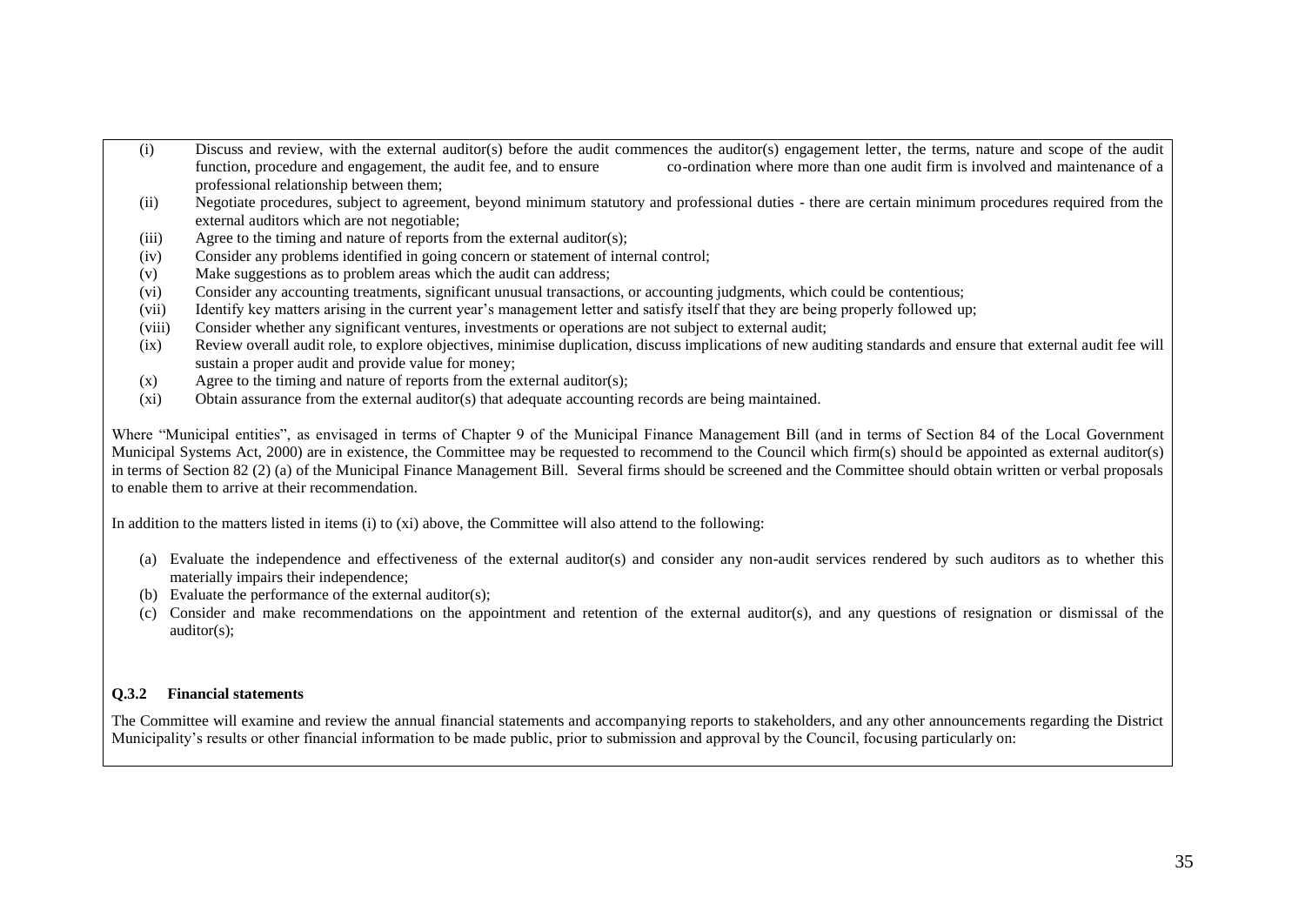- The implementation of new systems;
- Fiscal and litigation matters involving uncertainty;
- Any changes in accounting policies and practices:
- Major judgmental areas:
- $\bullet$  Significant adjustments resulting from the audit;
- $\bullet$  The basis on which the District Municipality has been determined to be a going concern;
- Capital adequacy:
- $\bullet$  Internal control:
- Compliance with accounting standards and with legal requirements;
- The efficacy of major adjustments processed at year end;
- Compliance with the financial conditions of loan covenants; and
- Reviewing special documents as and when prepared.

#### **Q.3.3 Internal control and internal audit**

An important role of the Committee will be to monitor and supervise the effective function of the internal audit, ensuring that the roles and functions of the external audit with internal audit are sufficiently clarified and co-ordinated to provide an objective overview of the operational effectiveness of the company's systems of internal control and reporting. This will include:

- Evaluating the performance of internal audit;
- Reviewing the internal audit function"s compliance with its mandate as approved by the Committee;
- Reviewing the effectiveness of the company"s systems of internal control, including internal financial control and business risk management and to maintain effective internal control systems;
- Considering the appointment, dismissal or re-assignment of the head of the internal audit function;
- Reviewing and approving the internal audit charter, internal audit plans and internal audit"s conclusions with regard to internal control;
- Reviewing the adequacy of corrective action taken in response to significant internal audit findings;
- Reviewing significant matters reported by the internal audit function;
- Reviewing the objectives and the operations of the internal audit function;
- Assessing the adequacy of performance of the internal audit function, and the adequacy of available internal audit resources;
- Reviewing the co-operation and co-ordination between the internal and external audit functions and co-ordinating the formal internal audit work plan with external auditors to avoid duplication of work;
- Reviewing significant differences of opinion between management and the internal audit function;
- Evaluating whether or not proper and adequate accounting records are maintained;
- Evaluating the independence and effectiveness of the internal auditors;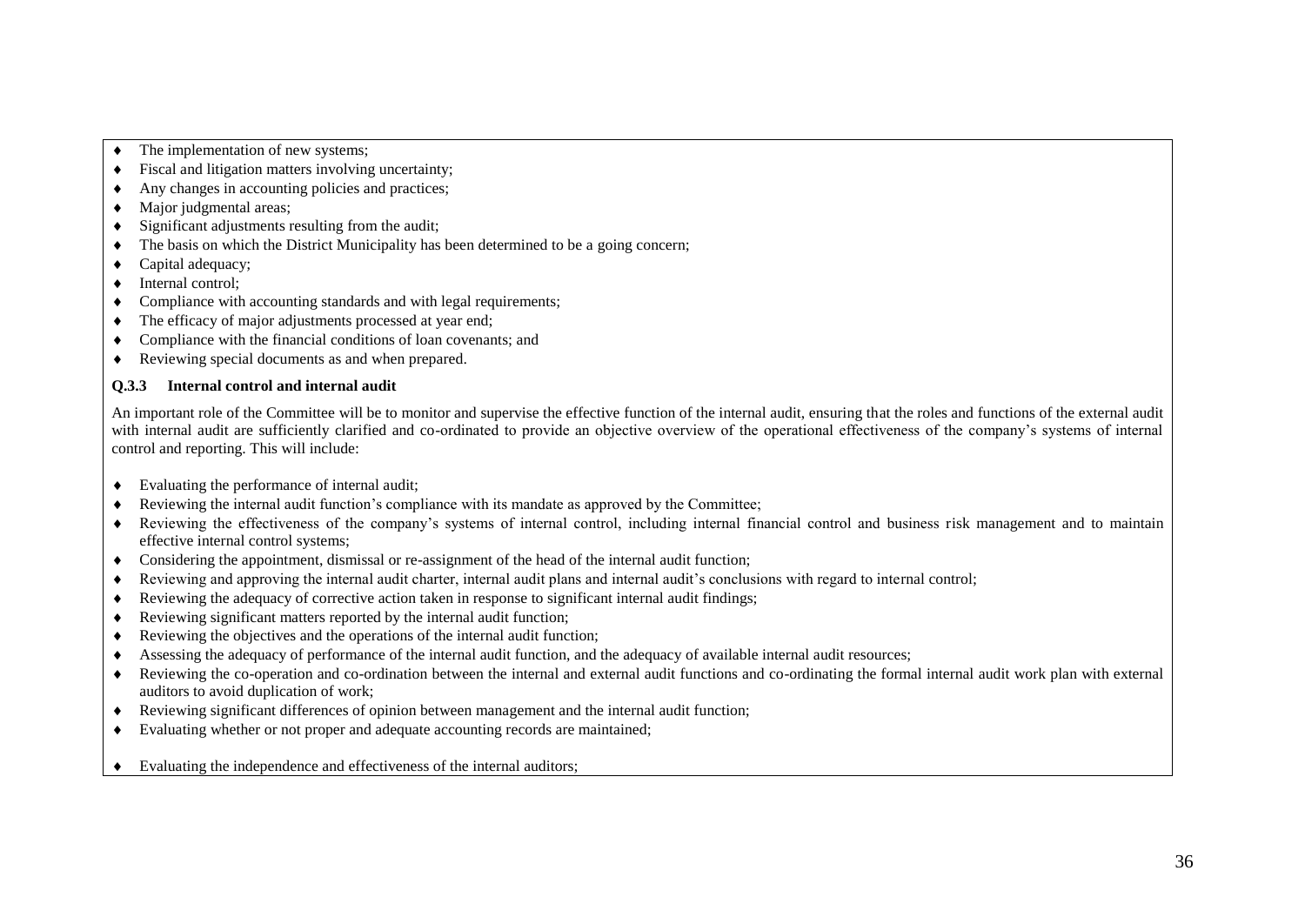- Evaluating controls over the overall operational and financial reporting environment;
- Evaluating whether or not the District Municipality"s assets are safeguarded against unauthorised use or disposal;
- Initiating investigations into matters within its scope, for example, evaluations of the effectiveness of the District Municipality"s internal control, cases of employee fraud, misconduct or conflict of interest.

#### **Q.3.4 Ethics**

There are a number of statutory, common law and other requirements, which cover the ethical behaviour of Councillors, Municipal Managers and Council Officials. In addition, the Local Government: Municipal Systems Act, 2000 prescribes:

- a) A code of conduct for Councillors; and
- b) A code of conduct for Municipal Staff Members.

The Committee will be responsible for ensuring that adequate mechanisms are in place for:

- (i) Monitoring the ethical conduct of Councillors and Municipal staff members;
- (ii) Ensuring compliance with the requirements of the Local Government: Municipal Systems Act, 2000;
- (iii) Ensuring compliance with the laws and regulations of any other applicable statute and of controlling bodies;
- (iv) Identification and reporting of any material violations of ethical conduct;
- (v) Identification and reporting of environmental and social issues;

The Committee will also make recommendations regarding any potential conflicts of interest or questionable situations of a material nature, which are brought to its attention.

# **Q.4 REPORTING AND ACCOUNTABILITY**

The chairperson of the Committee shall account to the Council for its activities and make recommendations to the Council concerning the adoption of the annual financial statements and any other matters arising from the above responsibilities.

The chairperson (or, in his or her absence, an alternate member) of the Committee shall attend the meeting, required in terms of section 68(1) (a) of the Municipal Finance Management Bill where the annual report, the financial statements and the audit report are tabled, to answer questions concerning matters falling within the ambit of the Committee.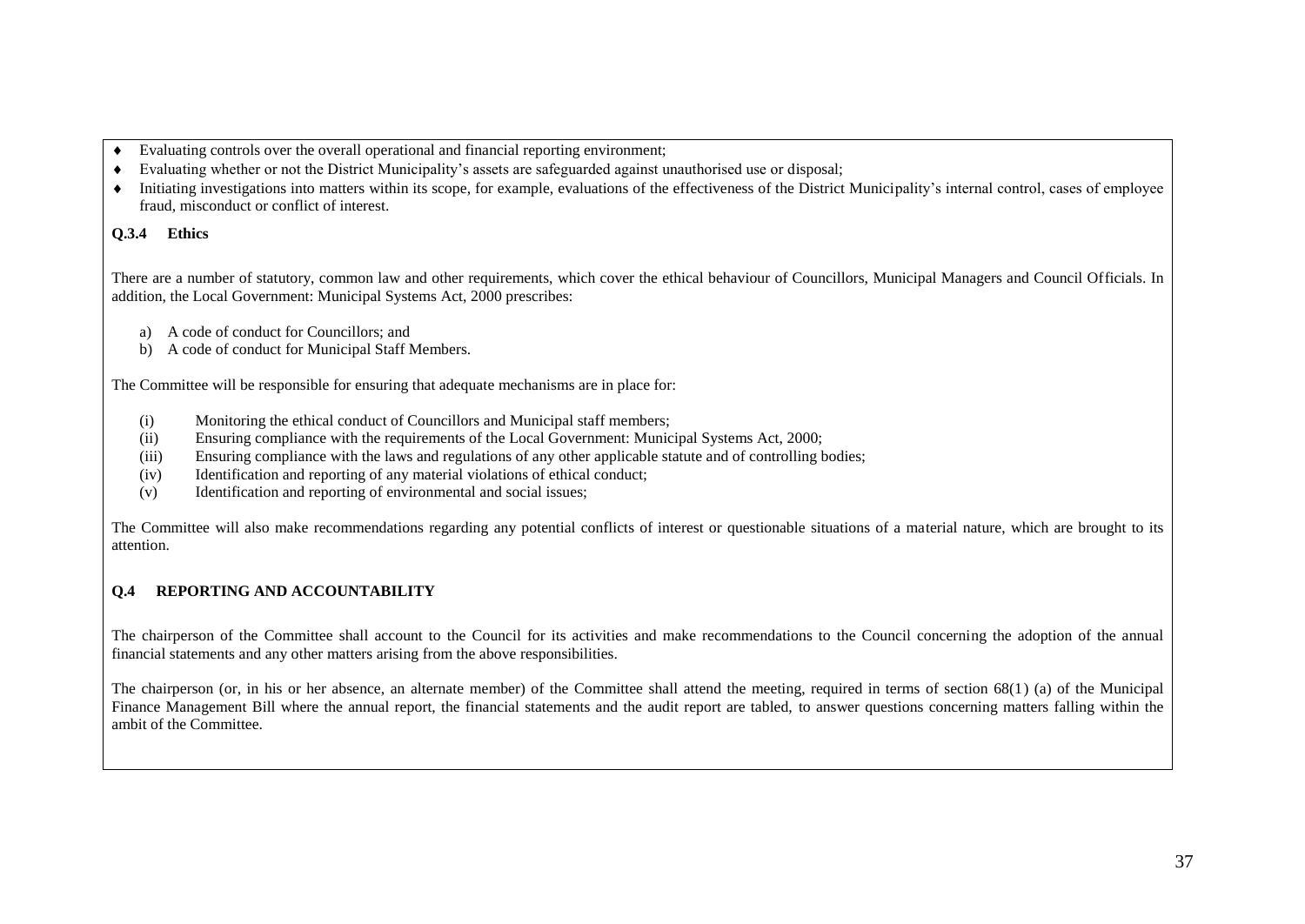# **Q.5 ACTIVITIES OF THE COMMITTEE**

In discharging its responsibilities, the Committee will:

#### **Q.5.1 Financial statements**

- Review the quality of financial information, financial statements and other public and regulatory reporting;
- Review the annual report and accounts taken as a whole to ensure they present a balanced and understandable assessment of the position, performance and prospects of the District Municipality;
- Review the external auditor(s) proposed audit report;
- Discuss problems and reservations arising from the audit, and any matters the auditor(s) may wish to discuss.
- Review the external auditors' management letter and management response;
- Review the credibility, independence and objectivity of the auditor(s), taking into account their audit and non-audit fees. Where the auditors also supply a substantial volume of non-audit services to the District Municipality, the Committee should keep the nature and extent of such services under review, seeking to balance the maintenance of objectivity and value for money.

## **Q.5.2 Internal control and internal audit**

Review the District Municipality"s statement on internal control systems (if and when made mandatory for Local Government) prior to endorsement by the Council, and in particular to review:

- The procedures for identifying business risks and controlling their impact on the District Municipality;
- The District Municipality's policies for preventing or detecting fraud;
- The District Municipality"s policies for ensuring that it complies with relevant regulatory and legal requirements;
- The operational effectiveness of the policies and procedures:
- Consider whether the objectives, organisation, staffing plans, financial budgets, audit plans and standing of the internal audit function provides adequate support to enable the Committee to meet its objectives;
- Review the results of work performed by the internal audit function in relation to financial reporting, corporate governance, internal control, and any significant investigations and management response;
- Review co-ordination between the internal audit function and the external auditors and deal with any issues of material or significant dispute or concern;
- Make enquiries regarding the existence or otherwise of significant transactions not directly related to the District Municipality's normal business as the Committee might deem appropriate;
- Review significant cases of employee conflicts of interest, misconduct or fraud, or any other unethical activity by employees or the District Municipality;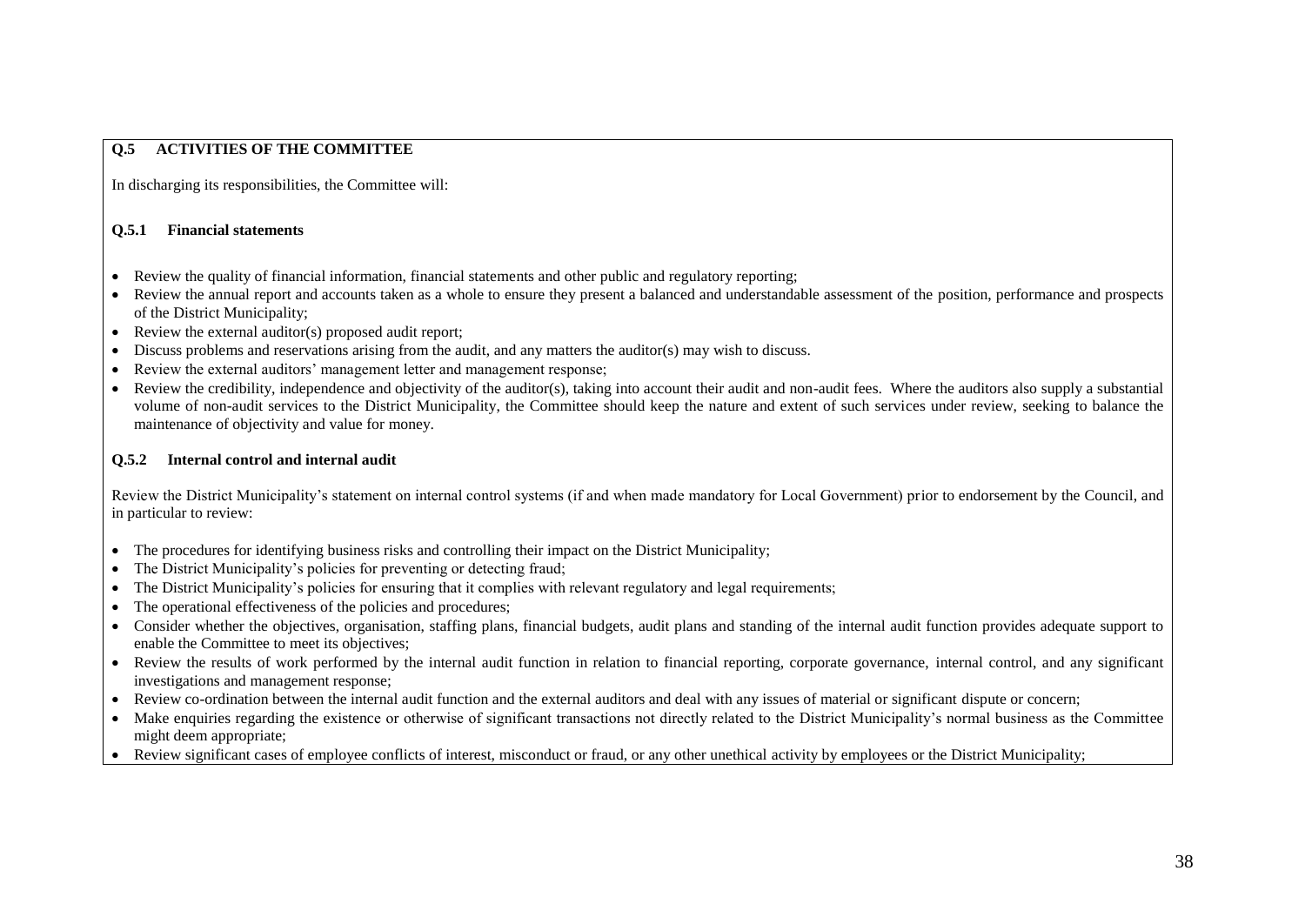• Review the controls over significant risks;

- Consider other relevant matters referred to it by the Council.
- The Committee in carrying out its duties under these terms of reference will have due regard to the principles of governance and code of best practise as contained in the Report on Corporate Governance for South Africa.

# **Q.6 MEETINGS**

Meetings of the Committee will be held as frequently as the Committee considers appropriate, but it will normally meet not less than three times a year. Any member of the committee, the external auditors and the head of internal audit may call further meetings of the Committee when deemed necessary.

Reasonable notice of meetings and the business to be conducted shall be given to the members of the Committee, the Chief Finance Officer and the head of internal audit to make proposals as necessary. The quorum for decisions of the Committee shall be any three members of the Committee present throughout the meeting of the Committee.

The Chief Financial Officer, and head of internal audit shall be in attendance at meetings of the Committee and shall have unrestricted access to the chairperson or any other member of the Committee as is required in relation to any matter falling within the scope of the Committee.

The chairperson, in his or her discretion, may invite other Councillors or Officials to attend and be heard at meetings of the Committee. No such attendee shall have a vote at meetings of the Committee.

Committee agendas, briefing papers and minutes of meetings should be forwarded to the Department Head: Corporate Services for information, and for attending to any Council actions as may be required in consequence of such agendas, briefing papers and minutes.

# **Q.7 PROCEEDINGS**

Unless varied by these terms of reference, meetings and proceedings of the Committee will be governed by the District Municipality"s code regulating the meetings and proceedings of the Council and sub-committees of the Council.

Minutes of meetings shall be taken by the committee secretary and shall be reviewed and approved by the members of the Committee.

# **Q.8 AUTHORITY OF THE COMMITTEE AND RESOURCES AVAILABLE TO IT**

The Committee in carrying out its tasks under these terms of reference:

Is authorised to investigate any activity within its terms of reference;

May, at the discretion of the Committee, require other Councillors and officials of the District Municipality to attend meetings or parts of meetings;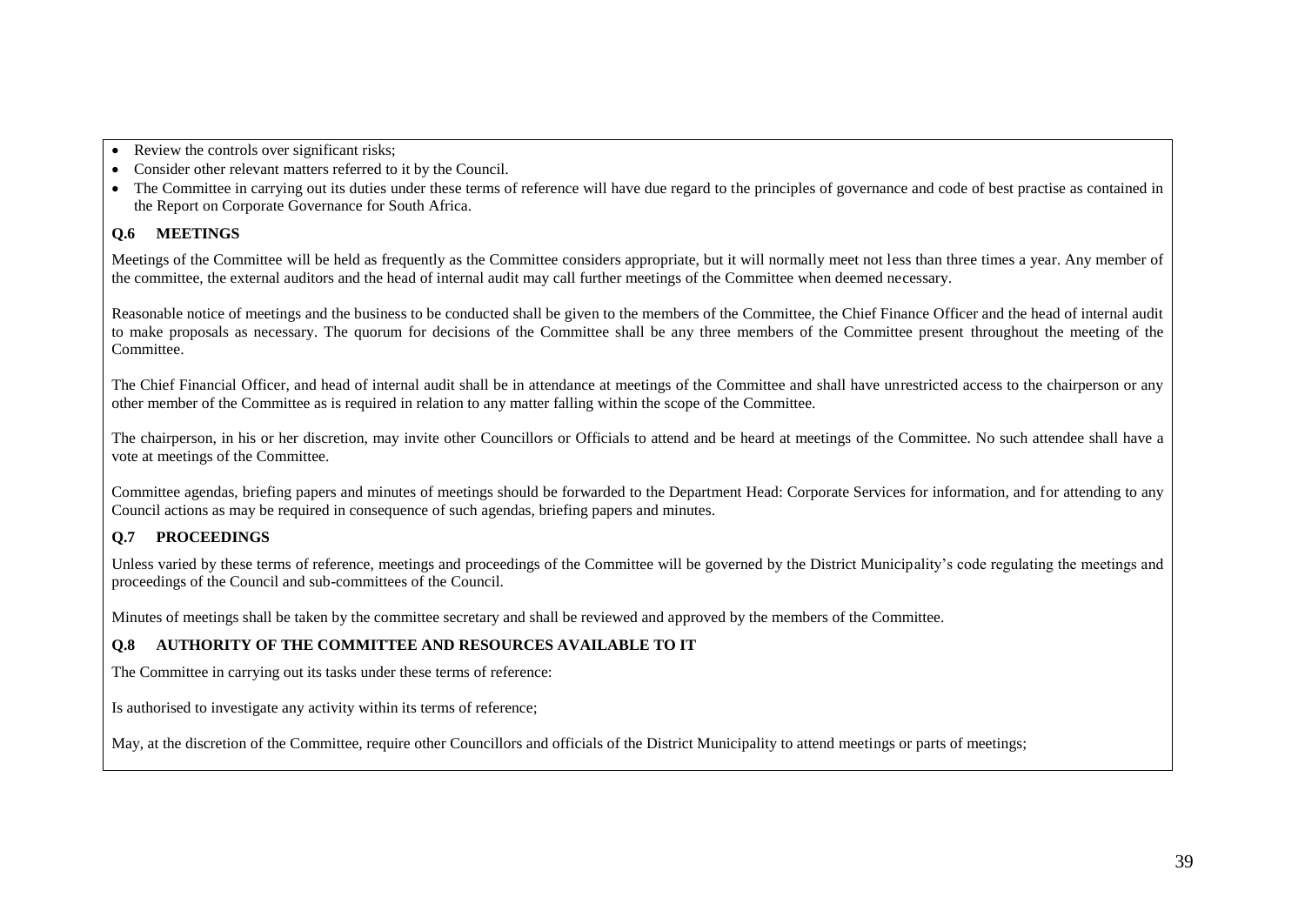May consult with and seek any information it requires from any Councillors or officials and all Councillors and officials shall be required to co-operate with any request made by the Committee in the course of its duties;

May meet privately with the external or internal auditors, if so requested, without any Councillor or Official of the District Municipality in attendance.

May, through the chairperson, request that Councillors or Officials of the District Municipality or the Internal Auditors in attendance recuse themselves from meetings where warranted by the circumstances.

# **Q.9 REMUNERATION**

Having regard to the functions performed by the members of the Committee, and pursuant to the powers of the Council, members of the Committee shall be paid such remuneration in respect of their appointment as shall be fixed by the Council from time to time.

## **Q.10 GENERAL**

The Committee in carrying out its tasks under these terms of reference may obtain such outside or other independent professional advice, as it considers necessary to carry out its duties.

The Council will ensure that the Committee will have access to professional advice both inside and outside of the District Municipality in order for it to perform its duties.

These terms of reference may from time to time be amended as required, subject to the approval of the Council.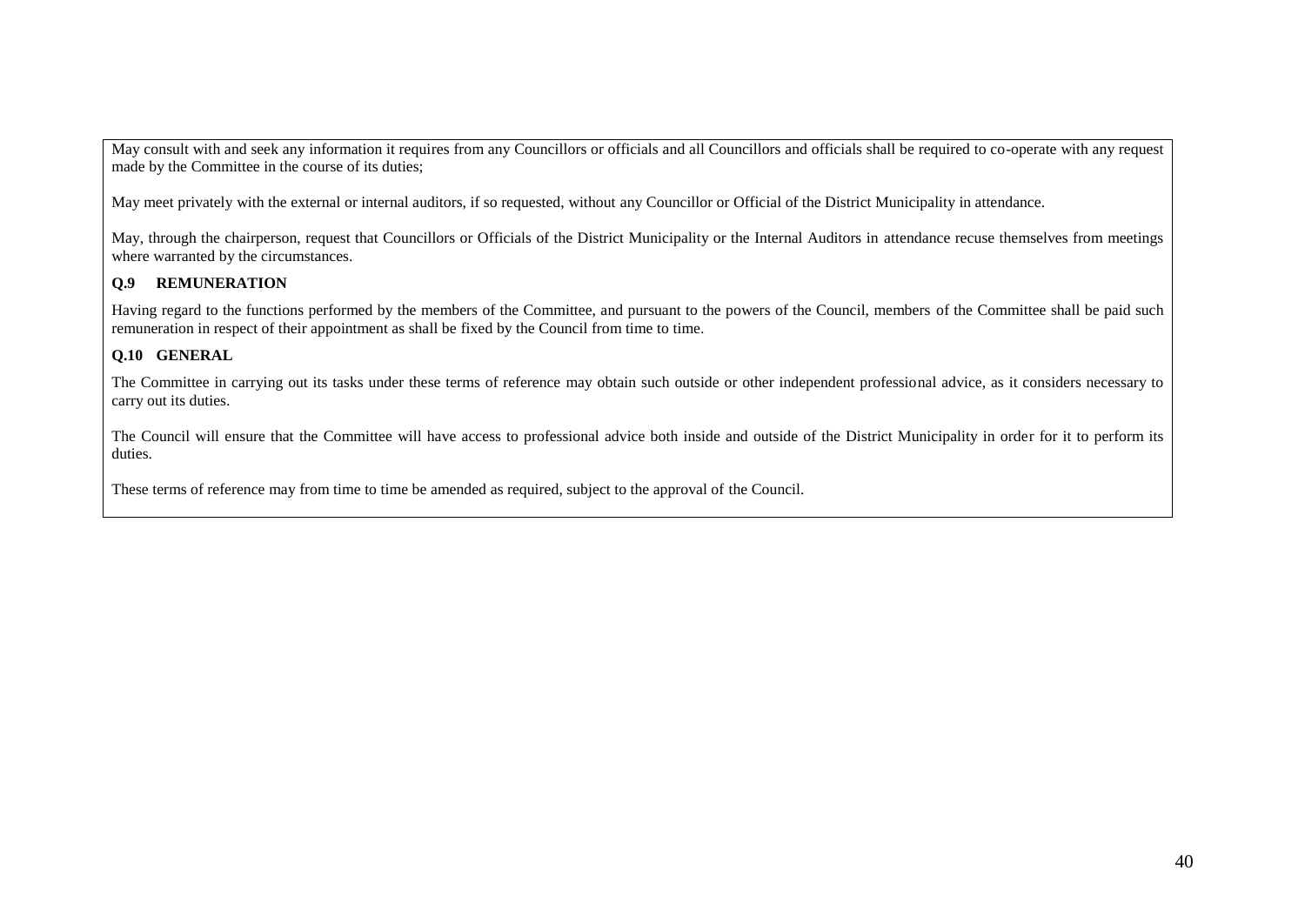# **R. PIMS MANAGEMENT COMMITTEE**

#### **R.1 Establishment**

#### (1) A municipal council may-

(a) establish one or more committees necessary for the effective and efficient performance of any of its functions or the exercise of any of its

#### powers;

- (b) appoint the members of such a committee from among its members; and
- (c) dissolve a committee at any time.

## (2) The municipal council-

- (a) must determine the functions of a committee;
- (b) may delegate duties and powers to it in terms of section 32;
- (c) must appoint the chairperson;
- (d) may authorise a committee to co-opt advisory members who are not members of the council within the limits determined by the council;
- (e) may remove a member of a committee at any time; and
- (f) may determine a committee's procedure.

## **R.2 Objectives of the Management Committee**

The objectives of the management committee are:

- to approve the budget set out by the centre staff and to ensure that the budget complies with the Municipal Finance Management Act;
- to approve the work plan prepared by the centre staff. In considering whether or not to approve a work plan, the management committee must ensure that the work plan:
- provides the centre staff with a framework for organizing monthly work plans and serves as a management tool for the management committee in terms of monitoring the PIMS centre's performance:
- reflects the support requirements of municipalities based on the municipal needs assessment done by the centre staff within the district municipality;
- sets priorities for the centre:
- establishes the amount of time that the PIMS centre will devote to each municipality ensuring that not more than 1/3 of its time is utilized to provide support to the municipality and that the needs of less-resourced municipalities are prioritised;
- maintains the accessibility of the centre to all the municipalities within the municipality; and
- allows the centre staff to attend all the PIMS forums and all the PIMS-related events.
- to ensure that the PIMS centre implements its mandate of supporting participating municipalities and ensuring that it does not duplicate or perform any of the regular functions of any participating municipality or take over the planning responsibilities of participating municipalities; and
- to develop the identity of the centre into that of a strategic support service that is distinct from the day-to-day operations of the administration.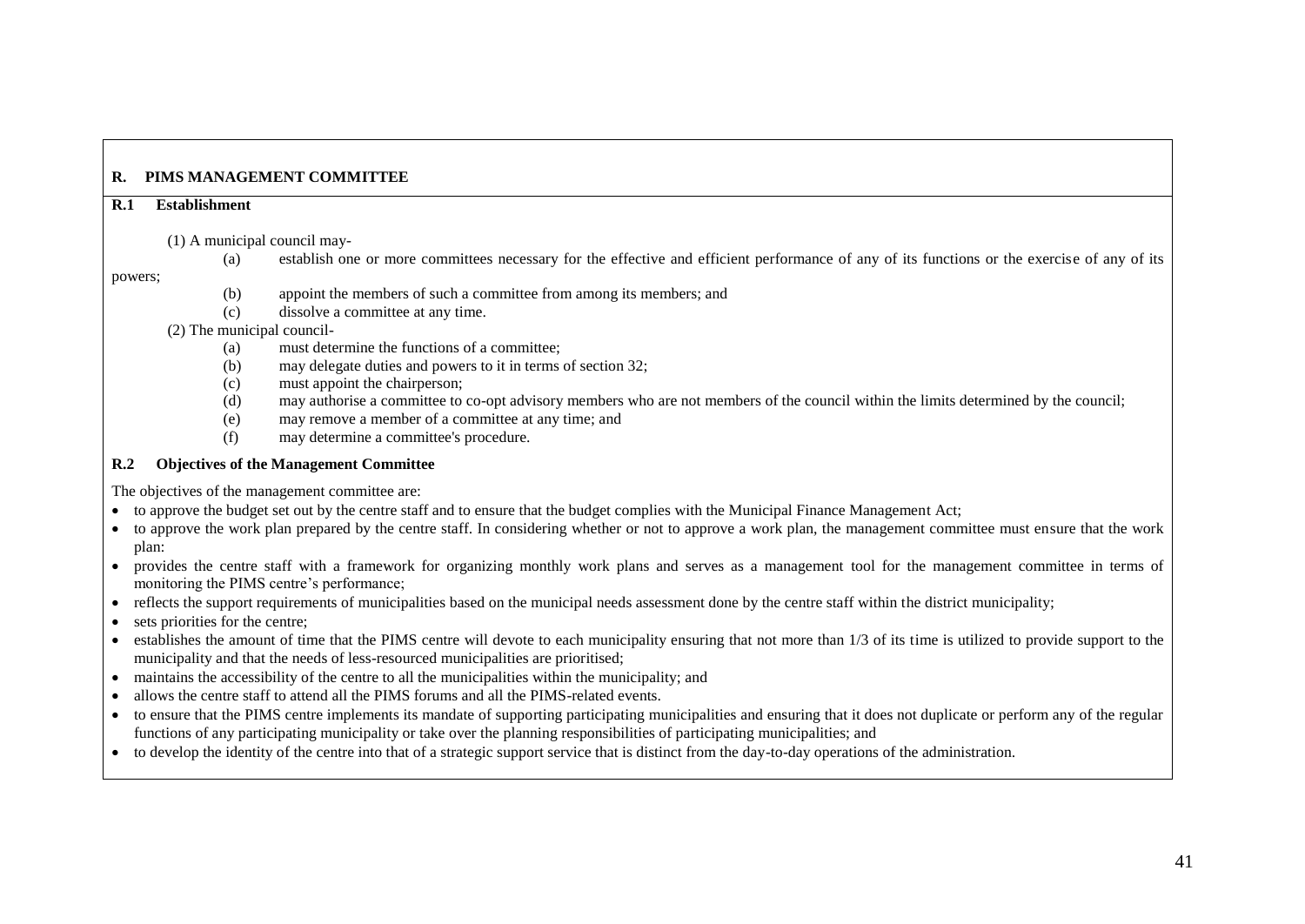#### **R.3 Establishment and composition**

The management committee was established by resolution of the district municipality on …………….. ……… . The management committee is constituted as follows:

- Full members:
	- o One councillor from the district municipality and
	- o one councillor from each of the three local municipalities;
- Advisory members
	- o Each participating municipality may, at its sole discretion, nominate two other persons that should be "advisory members" on the management committee. One of these persons must be the municipal manager of the participating municipality or his delegate;
	- o A provincial delegate from the Provincial Administration Western Cape;
	- $\circ$  The municipality must appoint the Manager of the PIMS centre as an advisory member;

Chairperson: The chairperson of the committee is the councillor from the district municipality. Secretary:The secretary of the committee is the administrative officer from the PIMS centre.

#### **R.4 Meetings of the Management Committee**

The management committee must have an annual general meeting. The annual general meeting must be held within a month of the approval of the municipal budget by the district municipal council.

Other general meetings of the management committee may be held at any time, but must be held at least quarterly.

Annual general meetings and general meetings must be held at such date, time and place as the chairperson may determine but if a majority of the management committee members requests the secretary in writing to convene a meeting, the secretary must convene a meeting at a time set out in the request.

| R.5<br><b>Delegations</b> | Item                                                                                                                                                                | Origin                                                                                     | Conditions |  |
|---------------------------|---------------------------------------------------------------------------------------------------------------------------------------------------------------------|--------------------------------------------------------------------------------------------|------------|--|
| R.5.1<br><b>Reporting</b> | To report to the Council.                                                                                                                                           | Section 79 $(2)(f)$ of the<br>Government:<br>Local<br>Municipal<br>Structures<br>Act, 1998 |            |  |
| Approval Work Plan        | to approve the work plan prepared by<br>the centre staff and in approving such a<br>work plan, ensure that it complies with<br>the principles set out in clause 5.2 |                                                                                            |            |  |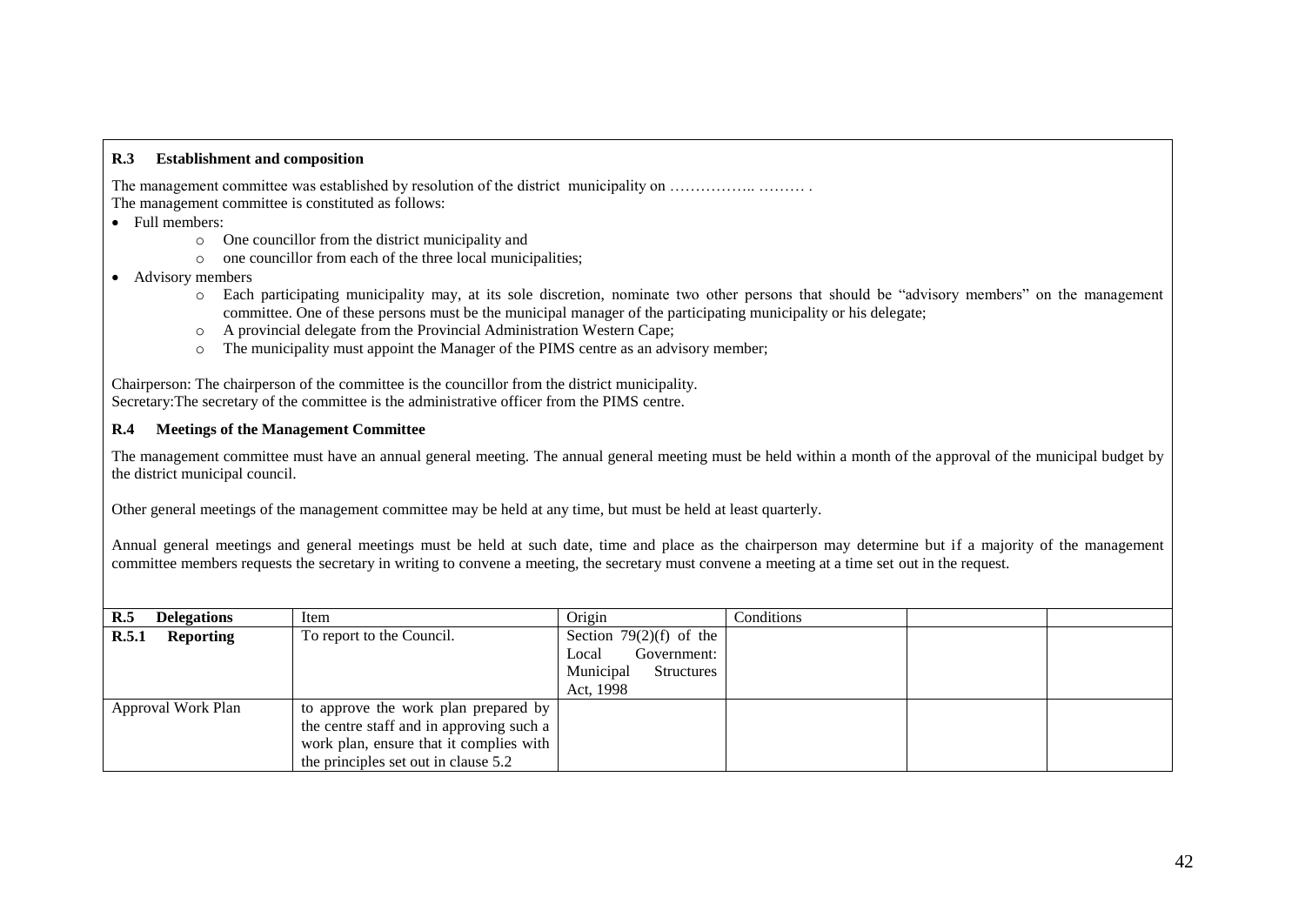| <b>Monitor Progress</b>        | to monitor the progress made by the       |  |  |
|--------------------------------|-------------------------------------------|--|--|
|                                | centre staff in implementing the work     |  |  |
|                                | plan;                                     |  |  |
| Approve Budget                 | to approve the budget set out by the      |  |  |
|                                | centre staff, to ensure that the budget   |  |  |
|                                | complies with the Municipal Finance       |  |  |
|                                | Management Act and refer disputes         |  |  |
|                                | around the budget to the MEC              |  |  |
|                                | responsible for local government;         |  |  |
| <b>Additional Services</b>     | to decide on additional services and the  |  |  |
|                                | support that will be necessary for these  |  |  |
|                                | additional services;                      |  |  |
| <b>Appointment Chairperson</b> | to appoint from its members a new         |  |  |
|                                | chairperson should the position become    |  |  |
|                                | vacant, provided that the appointment     |  |  |
|                                | is approved by the municipal council at   |  |  |
|                                | the next meeting following the            |  |  |
|                                | appointment. The municipal council        |  |  |
|                                | may either approve the appointment or     |  |  |
|                                | appoint an alternative chairman;          |  |  |
| Recommendations                | to recommend to the Municipality that     |  |  |
| Delegations                    | amendments of the delegations of          |  |  |
|                                | powers to the centre should include       |  |  |
|                                | additional functions and services and     |  |  |
|                                | specify in a supporting report the        |  |  |
|                                | reasons for these additional functions    |  |  |
|                                | and the additional human and financial    |  |  |
|                                | resources that will be necessary to carry |  |  |
|                                | out these additional services;            |  |  |
| Recommendations:               | to make recommendations to the            |  |  |
| Conditions<br>of<br>Service    | district municipality in respect of the   |  |  |
| Manager: PIMS Centre           | dismissal and employment of the           |  |  |
|                                | Manager: PIMS centre.                     |  |  |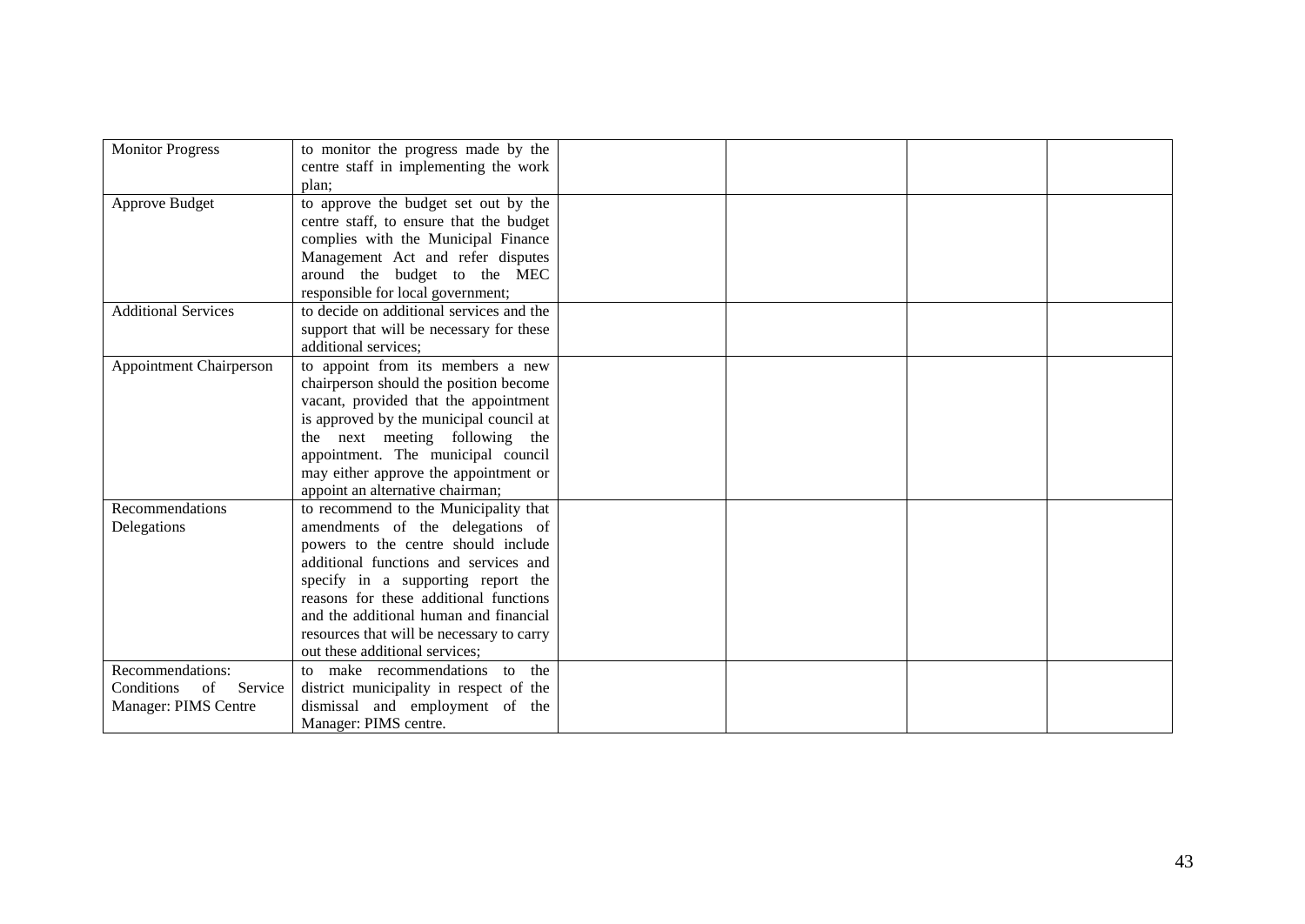# **S. MUNICIPAL MANAGER**

# **S.1 Role**

'municipal manager' means a person appointed in terms of section 82 of the Municipal Structures Act;Municipal managers (s 82)

# [a117y1998s82]82 Appointment

(1) A municipal council must appoint-

| (a) | a municipal manager who is the head of administration and also the accounting officer for the municipality; and |  |  |
|-----|-----------------------------------------------------------------------------------------------------------------|--|--|
|     |                                                                                                                 |  |  |

| S <sub>0</sub> | <b>Delegations</b>                    | <b>Item</b>                                                                                                                                                                                                                                                          | Origin                                                                                             | <b>Conditions</b> | <b>Delegable</b> | <b>Reporting</b><br><b>Frequency</b> |
|----------------|---------------------------------------|----------------------------------------------------------------------------------------------------------------------------------------------------------------------------------------------------------------------------------------------------------------------|----------------------------------------------------------------------------------------------------|-------------------|------------------|--------------------------------------|
| <b>S.2.1</b>   | <b>First meeting</b>                  | To call the first meeting of the council of that<br>municipality within 14 days after all the<br>members to be appointed by local councils,<br>have been appointed.                                                                                                  | $18(2)$ of<br>Section<br>the<br>Local<br>Municipal Systems<br>Government:<br>Act, 2000             |                   |                  |                                      |
| S.2.2          | <b>Election of speaker</b>            | To preside over the election of a speaker.                                                                                                                                                                                                                           | Section<br>36(3)<br>of<br>Local<br>the<br>Municipal Systems<br>Government:<br>Act, 2000            |                   |                  |                                      |
| S.2.3          | Vacancy as<br>councillor              | To inform the Chief electoral officer within<br>seven days when a councillor ceases to hold<br>office.                                                                                                                                                               | Section<br>18<br>of<br>the<br>Local<br>Municipal Systems<br>Government:<br>Act, 2000               |                   |                  |                                      |
| S.2.4          | <b>Integrated</b><br>development plan | To submit a copy of the integrated development<br>plan as adopted by the council of the<br>municipality, and any subsequent amendment<br>to the plan, to the MEC for local government in<br>the province within 10 days of the adoption or<br>amendment of the plan. | 32<br>Section<br>of<br>the<br>Local<br>Municipal Systems<br>Government:<br>Act, 2000               |                   |                  |                                      |
| S.2.5          | <b>Annual report</b>                  | To prepare for each financial year an annual<br>report consisting of-<br>$(1)(a)$ a performance report reflecting-<br>the municipality's, and any service<br>provider's, performance during that financial                                                           | <b>Section</b><br>the<br>Local<br>46<br>of<br><b>Municipal</b> Systems<br>Government:<br>Act, 2000 |                   |                  |                                      |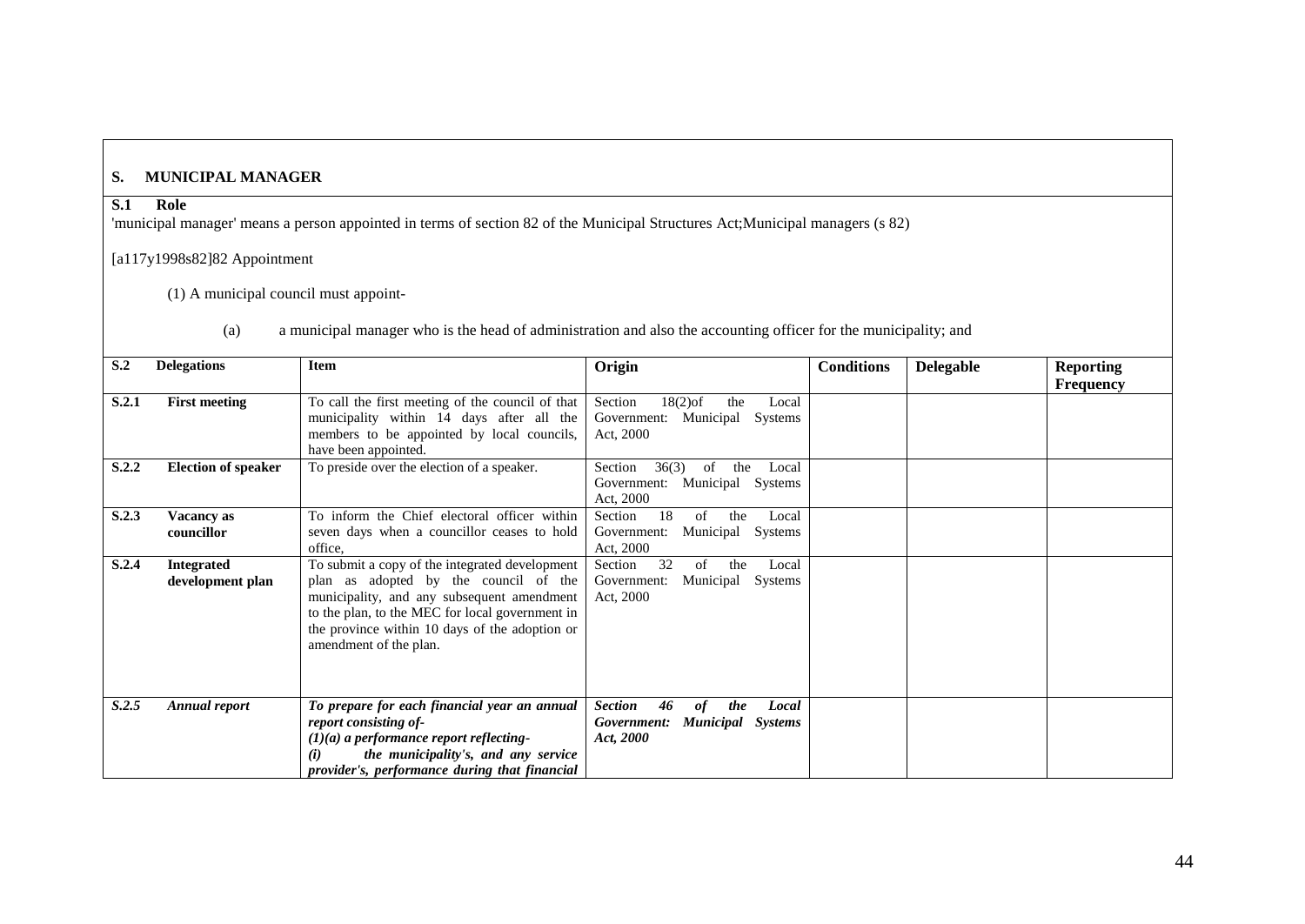| year, also in comparison with targets of and      |  |  |
|---------------------------------------------------|--|--|
| with performance in the previous financial        |  |  |
| year;                                             |  |  |
| (ii)<br>the development and service delivery      |  |  |
| priorities and the performance targets set by     |  |  |
| the municipality for the following financial      |  |  |
| year; and                                         |  |  |
| (iii)<br>measures that were or are to be          |  |  |
| <i>taken to improve performance;</i>              |  |  |
|                                                   |  |  |
|                                                   |  |  |
| (b)the financial statements for that financial    |  |  |
| year prepared in accordance with the              |  |  |
| standards of generally recognised accounting      |  |  |
| practice referred to in section 89 of the Public  |  |  |
| Finance Management Act, 1999 (Act 1 of            |  |  |
| $1999$ ;                                          |  |  |
|                                                   |  |  |
| $(c)$ an audit report on the financial statements |  |  |
| and the report on the audit performed in terms    |  |  |
| of section 45 $(b)$ ; and                         |  |  |
|                                                   |  |  |
| (d) Any other reporting requirements in terms     |  |  |
| of other applicable legislation.                  |  |  |
|                                                   |  |  |
| To table its annual audit report within one       |  |  |
|                                                   |  |  |
| month of receiving the audit report referred to   |  |  |
| in subsection $(1)(c)$ .                          |  |  |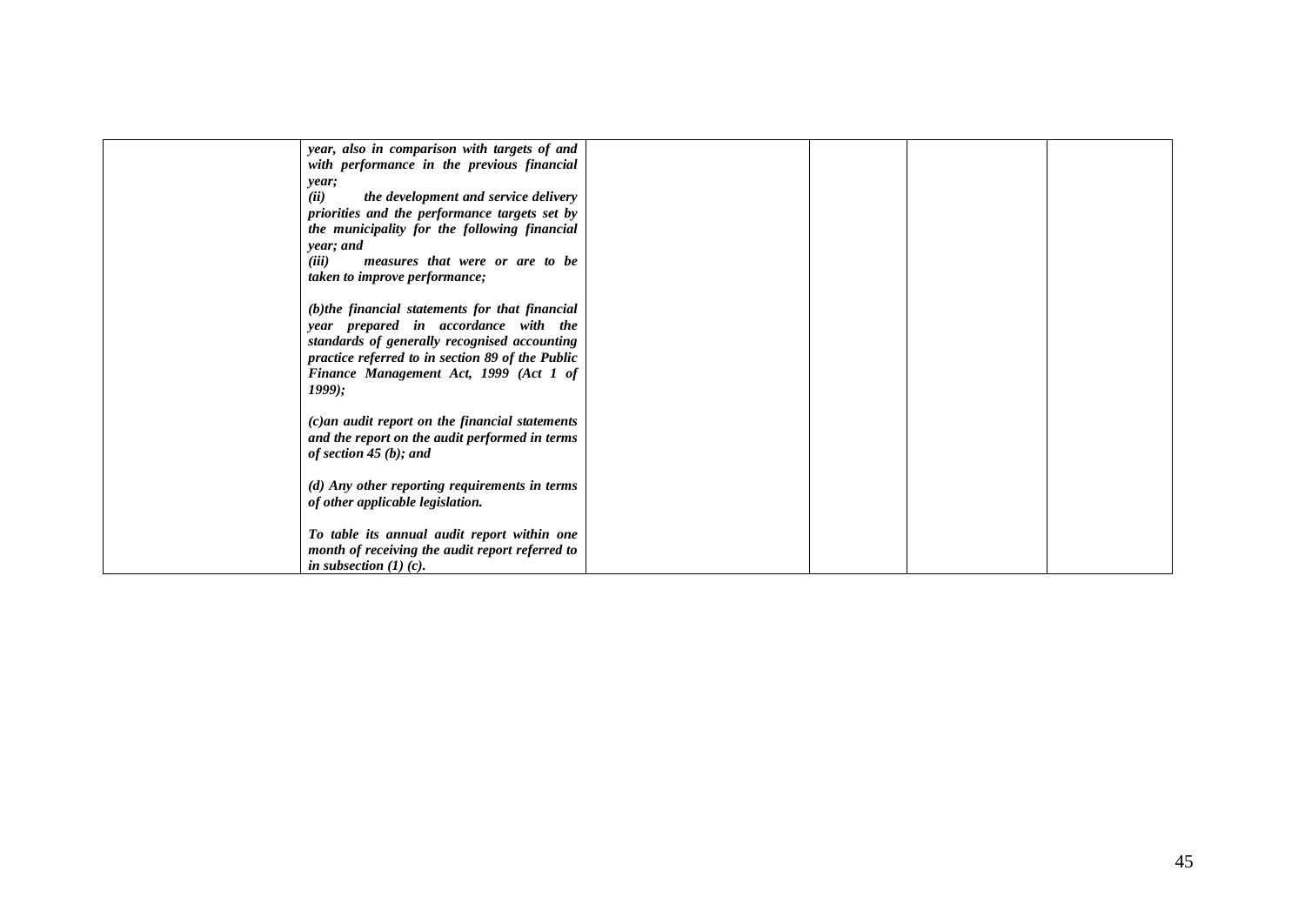| S.2.6 | <b>Annual report</b>                      | To inform, by prior notice in the media, the<br>local community of the meeting or meetings of<br>the council at which the municipality's annual<br>report is tabled or discussed, which meetings<br>must be open to the public; | Section<br>45<br>of<br>the<br>Local<br>Government: Municipal Systems<br>Act, 2000 |  |  |
|-------|-------------------------------------------|---------------------------------------------------------------------------------------------------------------------------------------------------------------------------------------------------------------------------------|-----------------------------------------------------------------------------------|--|--|
|       |                                           | To give written notice of such meetings to the<br>Auditor-General and the MEC for local<br>government in the province;                                                                                                          |                                                                                   |  |  |
|       |                                           | To submit copies of the minutes of those<br>meetings to the Auditor-General and the MEC<br>for local government in the province;                                                                                                |                                                                                   |  |  |
|       |                                           | To be available to respond to questions related<br>to the annual report at a meeting during which<br>representatives of the Auditor-General and the<br>MEC for local government in the province are<br>entitled to attend.      |                                                                                   |  |  |
|       |                                           | To ensure, that after adoption of Central Karoo<br>District Municipality's annual report, and<br>within 14 days-                                                                                                                |                                                                                   |  |  |
|       |                                           | make copies of the report accessible<br>(a)<br>to the public, interested organisations and the<br>media, free of charge or at a reasonable price;<br>and                                                                        |                                                                                   |  |  |
|       |                                           | submit a copy of the report to-<br>(b)<br>(i)<br>the<br>MEC<br>local<br>for<br>government in the province;<br>the Auditor-General; and<br>(ii)<br>(iii)<br>such other institutions<br>as may be prescribed                      |                                                                                   |  |  |
|       |                                           | by regulation.                                                                                                                                                                                                                  |                                                                                   |  |  |
| S.2.7 | <b>Approval of powers</b><br>of signature | To approve powers of signature                                                                                                                                                                                                  | Section $59(1)$ of the<br>Local<br>Government: Municipal Systems<br>Act, 2000     |  |  |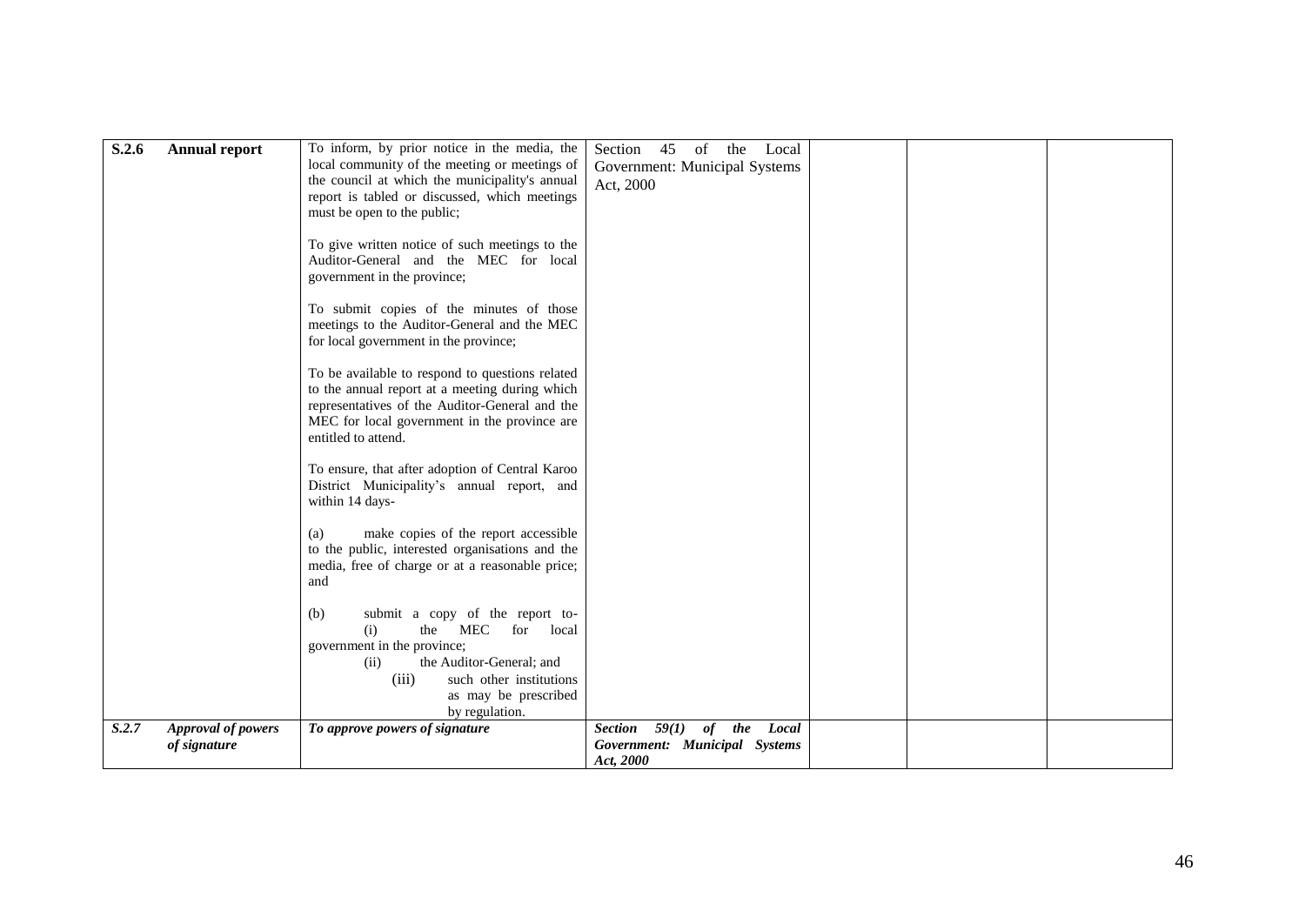| S.2.8         | <b>Performance of</b>        | To be accountable to the district council for the | 51<br>of<br>the<br>Section<br>Local |  |  |
|---------------|------------------------------|---------------------------------------------------|-------------------------------------|--|--|
|               | administration               | overall performance of the administration.        | Government: Municipal Systems       |  |  |
|               |                              |                                                   | Act, 2000                           |  |  |
| S.2.9         | <b>Accountability:</b>       | To be, as head of the administration and          | $55(1)(a)$ of the Local Government: |  |  |
|               | administration               | subject to the policy directions of the district  | Municipal Systems Act, 2000         |  |  |
|               |                              | council, responsible and accountable for-         |                                     |  |  |
|               |                              | the formation and development of an<br>(a)        |                                     |  |  |
|               |                              | economical, effective, efficient and accountable  |                                     |  |  |
|               |                              | administration-                                   |                                     |  |  |
|               |                              | equipped to carry out the task of<br>(i)          |                                     |  |  |
|               |                              | implementing the municipality's integrated        |                                     |  |  |
|               |                              | development plan in accordance with Chapter 5     |                                     |  |  |
|               |                              | of the Local Government: Municipal Systems        |                                     |  |  |
|               |                              | Act, 2000;                                        |                                     |  |  |
|               |                              | operating in accordance with the<br>(ii)          |                                     |  |  |
|               |                              | performance<br>municipality's<br>management       |                                     |  |  |
|               |                              | system in accordance with Chapter 6; and          |                                     |  |  |
|               |                              | responsive to the needs of the local<br>(iii)     |                                     |  |  |
|               |                              | community to participate in the affairs of the    |                                     |  |  |
|               |                              | municipality.                                     |                                     |  |  |
| <b>S.2.10</b> | Accountability:              | To be, as head of the administration and subject  | $55(1)(b)$ of the Local Government: |  |  |
|               | management of                | to the policy directions of the district council, | Municipal Systems Act, 2000         |  |  |
|               | administration               | responsible<br>and<br>accountable<br>for the      |                                     |  |  |
|               |                              | management<br>of<br>municipality's<br>the         |                                     |  |  |
|               |                              | administration in accordance with this Act and    |                                     |  |  |
|               |                              | other legislation applicable to the municipality. |                                     |  |  |
| S.2.11        | <b>Integrated</b>            | To be, as head of the administration and subject  | $55(1)(c)$ of the Local Government: |  |  |
|               | development plan             | to the policy directions of the district council, | Municipal Systems Act, 2000         |  |  |
|               |                              | responsible and accountable<br>for the            |                                     |  |  |
|               |                              | implementation of the municipality's integrated   |                                     |  |  |
|               |                              | development plan, and the monitoring of           |                                     |  |  |
|               |                              | progress with implementation of the plan.         |                                     |  |  |
| S.2.12        | <b>Provision of services</b> | To be, as head of the administration and subject  | $55(1)(d)$ of the Local Government: |  |  |
|               |                              | to the policy directions of the district council, | Municipal Systems Act, 2000         |  |  |
|               |                              | responsible and<br>accountable for the            |                                     |  |  |
|               |                              | management of the provision of services to the    |                                     |  |  |
|               |                              | local community in a sustainable and equitable    |                                     |  |  |
|               |                              | manner.                                           |                                     |  |  |
|               |                              |                                                   |                                     |  |  |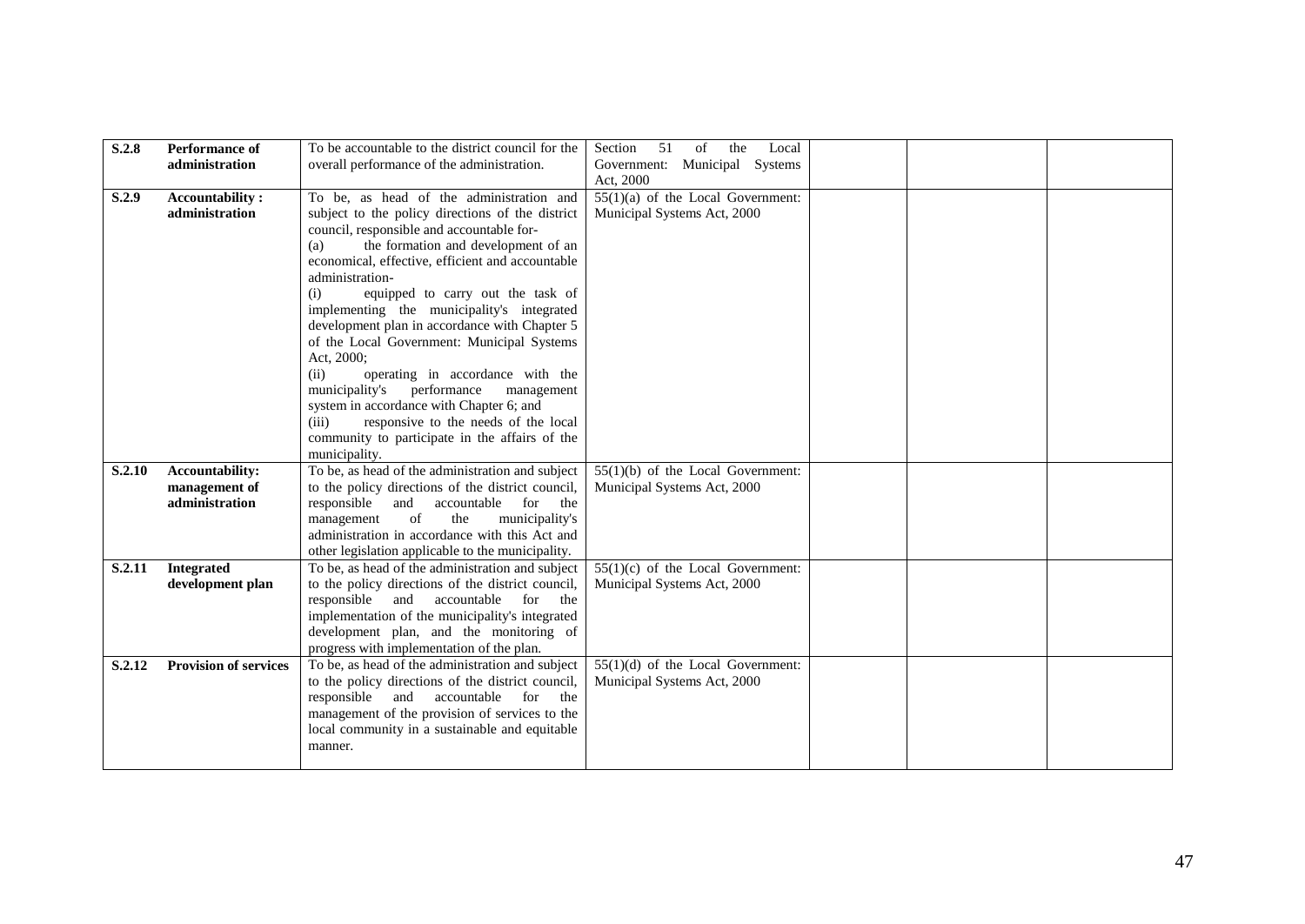| S.2.13<br>S.2.14 | <b>Appointment of staff</b><br>Management,<br>effective utilisation<br>and training of staff | To be, as head of the administration and<br>subject to the policy directions of the district<br>council, responsible and accountable for the<br>appointment of staff other than those referred to<br>in section 56 (a), subject to the Employment<br>Equity Act, 1998 (Act 55 of 1998);<br>To be, as head of the administration and subject<br>to the policy directions of the district council,<br>responsible<br>accountable<br>and<br>for<br>the | of<br>55(1)(e)<br>the<br>Local<br>Government: Municipal Systems<br>Act, 2000<br>of<br>55(1)(f)<br>the<br>Local<br>Government: Municipal Systems<br>Act, 2000 |  |  |
|------------------|----------------------------------------------------------------------------------------------|-----------------------------------------------------------------------------------------------------------------------------------------------------------------------------------------------------------------------------------------------------------------------------------------------------------------------------------------------------------------------------------------------------------------------------------------------------|--------------------------------------------------------------------------------------------------------------------------------------------------------------|--|--|
| S.2.15           | Discipline of staff                                                                          | management, effective utilisation and training<br>of staff.<br>To be, as head of the administration and subject                                                                                                                                                                                                                                                                                                                                     | of<br>the<br>55(1)(g)<br>Local                                                                                                                               |  |  |
|                  |                                                                                              | to the policy directions of the district council,<br>responsible<br>and<br>accountable<br>for<br>the<br>maintenance of discipline of staff.                                                                                                                                                                                                                                                                                                         | Government: Municipal Systems<br>Act, 2000                                                                                                                   |  |  |
| S.2.16           | <b>Labour relations</b>                                                                      | To be, as head of the administration and subject<br>to the policy directions of the district council,<br>responsible and accountable for the promotion<br>of sound labour relations and compliance by the<br>municipality with applicable labour legislation.                                                                                                                                                                                       | 55(1)(h)<br>of<br>the<br>Local<br>Government: Municipal Systems<br>Act, 2000                                                                                 |  |  |
| S.2.17           | <b>Advise councillors</b>                                                                    | To be, as head of the administration and<br>subject to the policy directions of the district<br>council, responsible and accountable for<br>advising the political structures and political<br>office bearers of the municipality;                                                                                                                                                                                                                  | 55(1)(i)<br>of<br>the<br>Local<br>Government: Municipal Systems<br>Act, 2000                                                                                 |  |  |
| <b>S.2.18</b>    | <b>Communications</b>                                                                        | To be, as head of the administration and<br>subject to the policy directions of the<br>district<br>council,<br>responsible<br>and<br>accountable for managing communications<br>between the municipality's administration<br>and its political structures and political<br>office bearers.                                                                                                                                                          | of<br>55(1)(i)<br>the<br>Local<br>Government: Municipal Systems<br>Act, 2000                                                                                 |  |  |
| S.2.19           | <b>Decisions</b>                                                                             | To be, as head of the administration and subject<br>to the policy directions of the district council,<br>responsible and accountable for carrying out the<br>decisions of the political structures and political<br>office bearers of the municipality.                                                                                                                                                                                             | 55(1)(k)<br>of<br>the<br>Local<br>Government: Municipal Systems<br>Act, 2000                                                                                 |  |  |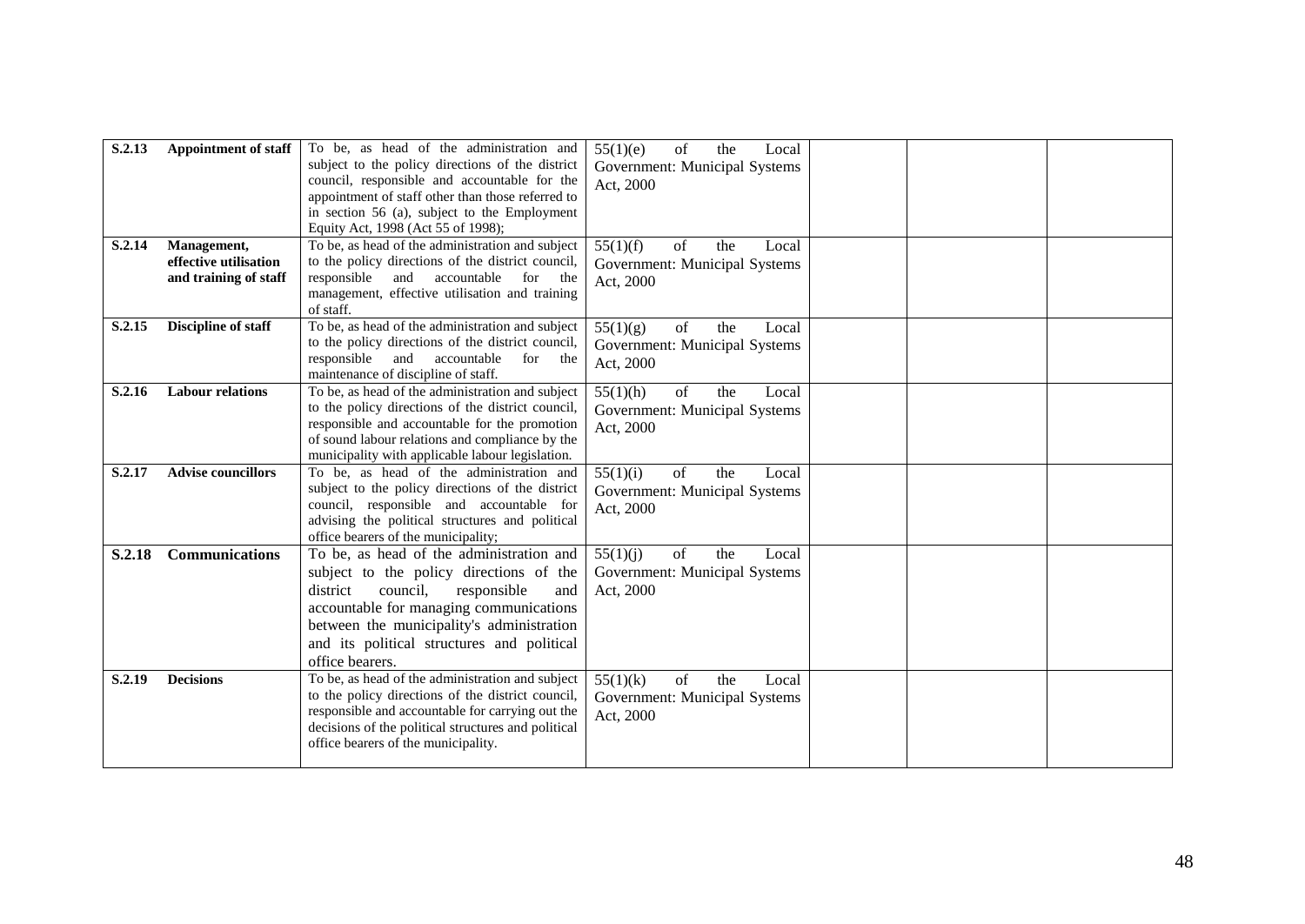| S.2.20 | <b>By-laws</b>              | To be, as head of the administration and subject<br>to the policy directions of the district council,<br>responsible<br>and<br>accountable<br>for the<br>administration and implementation of the<br>municipality's by-laws and other legislation.                                                                                                                               | 55(1)(1)<br>of<br>the<br>Local<br>Government: Municipal Systems<br>Act, 2000 |  |  |
|--------|-----------------------------|----------------------------------------------------------------------------------------------------------------------------------------------------------------------------------------------------------------------------------------------------------------------------------------------------------------------------------------------------------------------------------|------------------------------------------------------------------------------|--|--|
| S.2.21 | <b>Delegated duties</b>     | To be, as head of the administration and subject<br>to the policy directions of the district council,<br>responsible and accountable for the exercise of<br>any powers and the performance of any duties<br>delegated by the municipal council, or sub-<br>delegated by other delegating authorities of the<br>municipality, to the municipal manager in terms<br>of section 59. | 55(1)(m)<br>of<br>the<br>Local<br>Government: Municipal Systems<br>Act, 2000 |  |  |
| S.2.22 | Community<br>participation  | To be, as head of the administration and subject<br>to the policy directions of the district council,<br>responsible and accountable for facilitating<br>participation by the local community in the<br>affairs of the municipality.                                                                                                                                             | of<br>55(1)(n)<br>the<br>Local<br>Government: Municipal Systems<br>Act, 2000 |  |  |
| S.2.23 | <b>Municipal services</b>   | To be, as head of the administration and subject<br>to the policy directions of the district council,<br>responsible and accountable for developing and<br>maintaining a system whereby community<br>satisfaction with municipal services is assessed.                                                                                                                           | 55(1)(0)<br>of<br>the<br>Local<br>Government: Municipal Systems<br>Act, 2000 |  |  |
| S.2.24 | <b>National legislation</b> | To be, as head of the administration and<br>subject to the policy directions of the district<br>council, responsible and accountable for the<br>implementation of national and provincial<br>legislation applicable to the municipality; and                                                                                                                                     | $55(1)(p)$ of the Local Government:<br>Municipal Systems Act, 2000           |  |  |
| S.2.25 | <b>Other functions</b>      | To be, as head of the administration and subject<br>to the policy directions of the district council,<br>responsible and<br>accountable<br>for the<br>performance of any other function that may be<br>assigned by the municipal council.                                                                                                                                        | $55(1)(q)$ of the Local Government:<br>Municipal Systems Act, 2000           |  |  |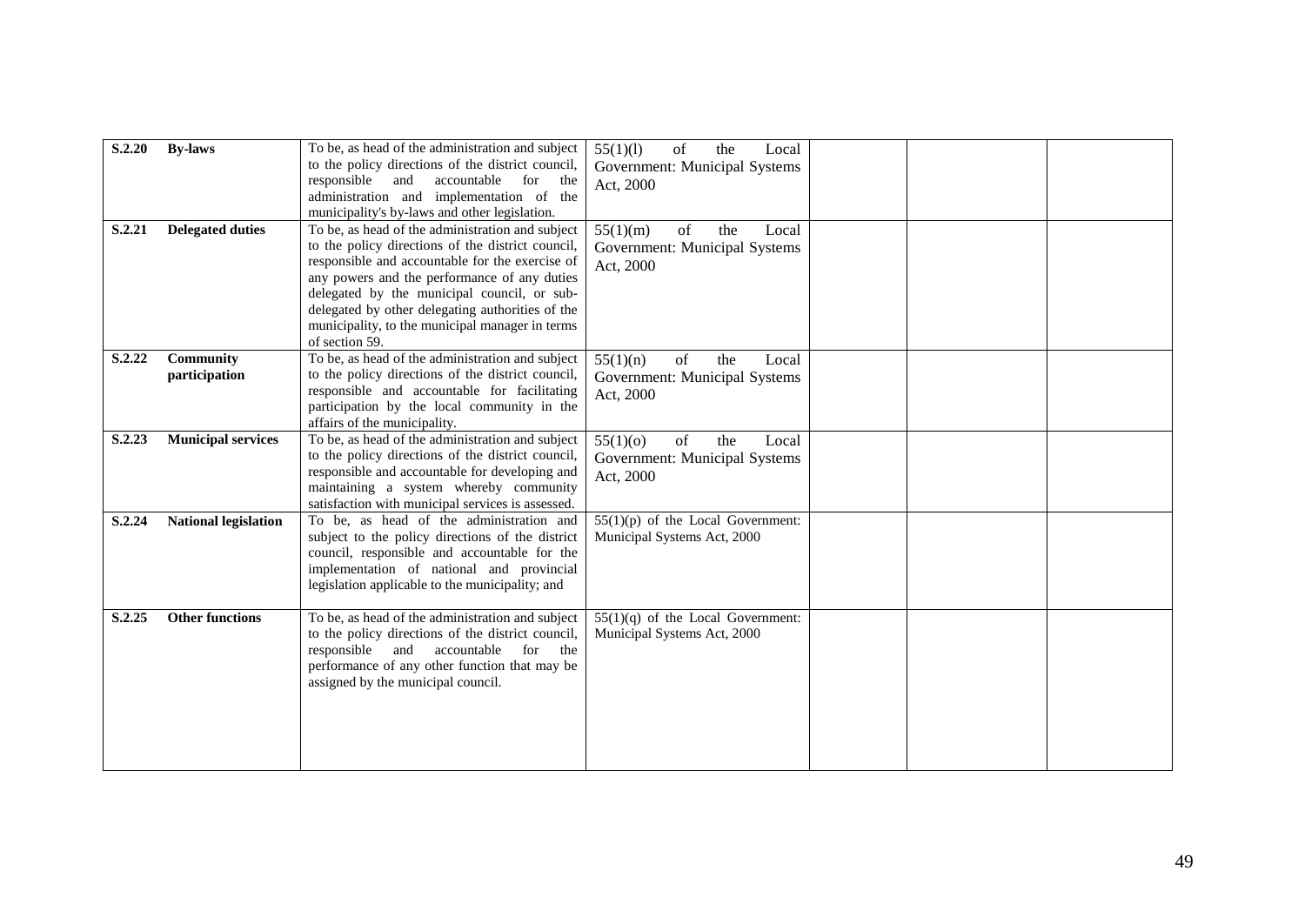| S.2.26 | <b>Accounting officer</b>  | $(2)$ As accounting officer of the<br>To be,    | 55(2) of the Local Government:     |                 |  |
|--------|----------------------------|-------------------------------------------------|------------------------------------|-----------------|--|
|        |                            | municipality the municipal manager is           | Municipal Systems Act, 2000        |                 |  |
|        |                            | responsible and accountable for-                |                                    |                 |  |
|        |                            | all income and expenditure of the<br>(a)        |                                    |                 |  |
|        |                            | municipality;                                   |                                    |                 |  |
|        |                            | all assets and the discharge of all<br>(b)      |                                    |                 |  |
|        |                            | liabilities of the municipality; and            |                                    |                 |  |
|        |                            | Proper and diligent compliance with<br>(c)      |                                    |                 |  |
|        |                            | applicable municipal finance management         |                                    |                 |  |
|        |                            | legislation.                                    |                                    |                 |  |
| S.2.27 | <b>Appeals: submission</b> | To submit appeals received in terms of section  | Section<br>$62(2)$ of the Local    |                 |  |
|        |                            | 62 of the Local Government: Municipal           | Government: Municipal Systems      |                 |  |
|        |                            | Systems Act, 2000 to the appropriate appeal     | Act, 2000                          |                 |  |
|        |                            | authority.                                      |                                    |                 |  |
| S.2.28 | <b>Appeal authority</b>    | To act as authority to a appeal submitted in    | Section $62(4)(a)$ of the Local    | No<br>such      |  |
|        |                            | terms of Local Government: Municipal            | Government: Municipal Systems      | variation<br>or |  |
|        |                            | Systems Act, 2000 against a decision taken by a | Act, 2000                          | revocation of   |  |
|        |                            | staff member, and confirm, vary or revoke the   |                                    | decision<br>a   |  |
|        |                            | decision,                                       |                                    | detract<br>may  |  |
|        |                            |                                                 |                                    | from<br>any     |  |
|        |                            |                                                 |                                    | rights<br>that  |  |
|        |                            |                                                 |                                    | may<br>have     |  |
|        |                            |                                                 |                                    | accrued as a    |  |
|        |                            |                                                 |                                    | result of the   |  |
|        |                            |                                                 |                                    | decision.       |  |
| S.2.29 | <b>Review of</b>           | To submit to the executive mayor an annual      | $65(2)$ of the<br>Section<br>Local |                 |  |
|        | delegations                | report on the existing delegations issued in    | Government: Municipal Systems      |                 |  |
|        |                            | terms of section 59 by the council and other    | Act, 2000                          |                 |  |
|        |                            | delegating authorities of the municipality; and |                                    |                 |  |
|        |                            | make recommendations on any changes to the      |                                    |                 |  |
|        |                            | existing delegations, which the municipal       |                                    |                 |  |
|        |                            | manager may consider necessary.                 |                                    |                 |  |
|        |                            |                                                 |                                    |                 |  |
|        |                            |                                                 |                                    |                 |  |
|        |                            |                                                 |                                    |                 |  |
|        |                            |                                                 |                                    |                 |  |
|        |                            |                                                 |                                    |                 |  |
|        |                            |                                                 |                                    |                 |  |
|        |                            |                                                 |                                    |                 |  |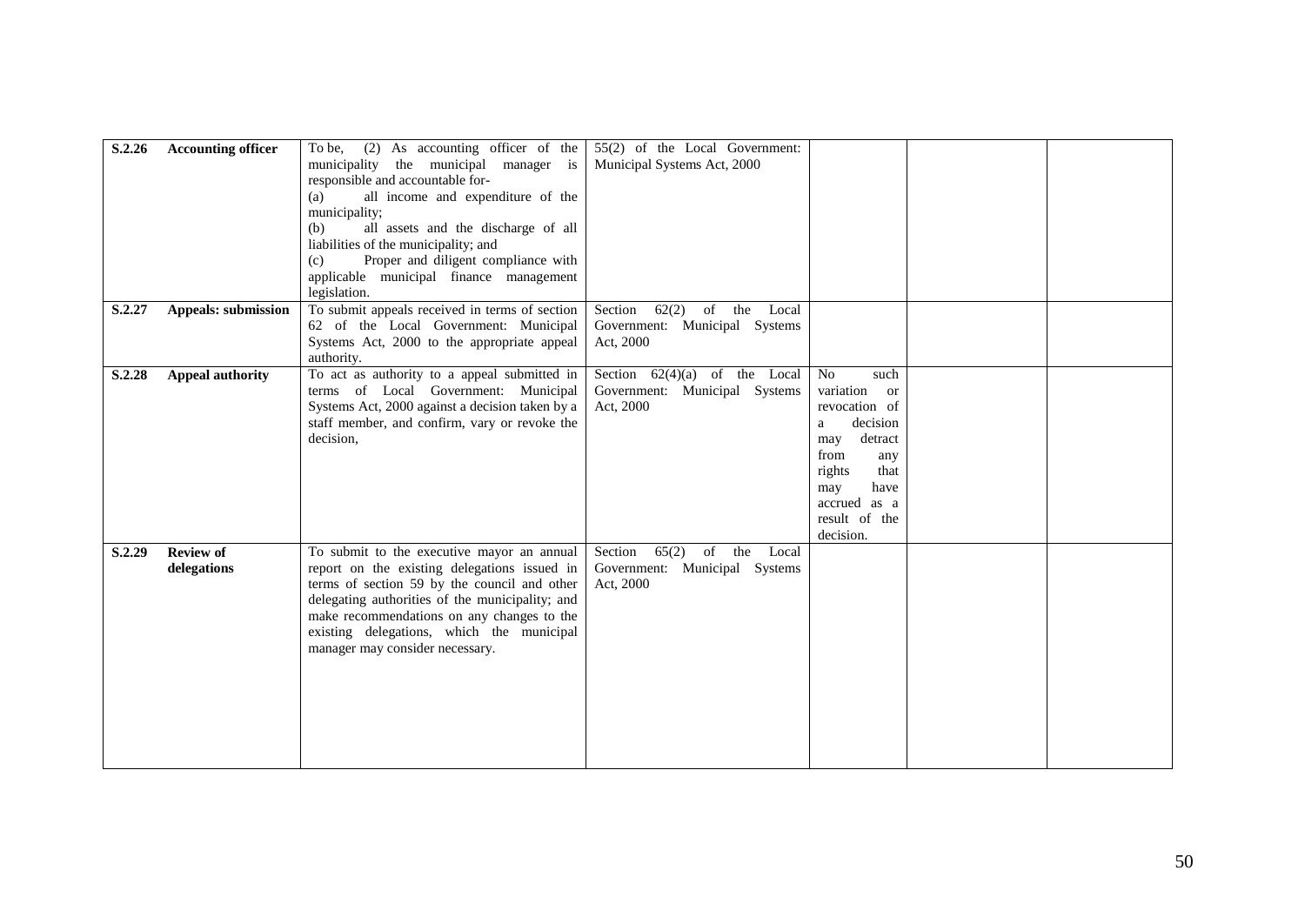| S.2.30 | Approval of staff<br>establishment                                   | To<br>approve a staff establishment for the<br>municipality, within a policy framework<br>determined by the municipal council and                                                                                                                                               | Section 66(a) of the Local<br>Government: Municipal Systems<br>Act, 2000   | Do not apply<br>to<br>remuneration<br>and                                                                                                                                                                                                            |  |
|--------|----------------------------------------------------------------------|---------------------------------------------------------------------------------------------------------------------------------------------------------------------------------------------------------------------------------------------------------------------------------|----------------------------------------------------------------------------|------------------------------------------------------------------------------------------------------------------------------------------------------------------------------------------------------------------------------------------------------|--|
|        |                                                                      | subject to any applicable legislation.                                                                                                                                                                                                                                          |                                                                            | conditions of<br>service<br>regulated by<br>employment<br>contracts<br>referred to in<br>section 57 the                                                                                                                                              |  |
|        |                                                                      |                                                                                                                                                                                                                                                                                 |                                                                            | Local<br>Government:<br>Municipal<br>Systems Act,<br>2000                                                                                                                                                                                            |  |
| S.2.31 | <b>Job describtions</b>                                              | To provide a job description for each post on<br>the staff establishment; within a policy<br>framework determined by the municipal council<br>and subject to any applicable legislation                                                                                         | Section 66(b) of the Local<br>Government: Municipal Systems<br>Act, 2000   | Do<br>not<br>apply<br>to<br>remuneratio<br>and<br>n<br>conditions<br>$\sigma$ f<br>service<br>regulated by<br>employment<br>contracts<br>referred to in<br>57<br>section<br>Local<br>the<br>Government<br>: Municipal<br><b>Systems</b><br>Act, 2000 |  |
| S.2.32 | <b>Determination of</b><br>remuneration and<br>conditions of service | To attach to those posts the remuneration and<br>other conditions of service as may be<br>determined in accordance with any applicable<br>labour legislation; and within a policy<br>framework determined by the municipal council<br>and subject to any applicable legislation | Section $66(c)$ of the Local<br>Government: Municipal Systems<br>Act, 2000 | Do<br>not<br>apply<br>to<br>remuneratio<br>and<br>n<br>conditions                                                                                                                                                                                    |  |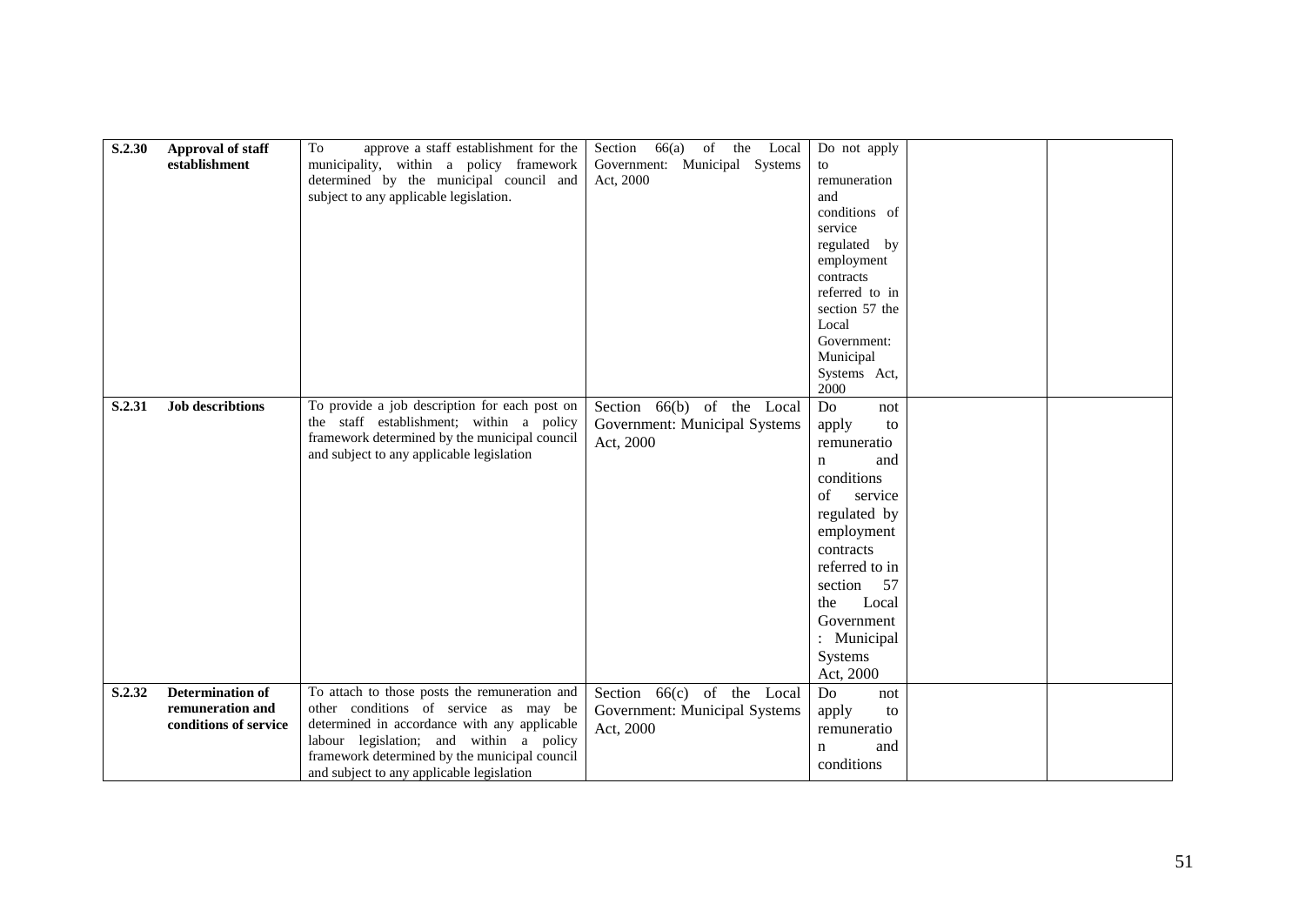| service<br>of  |  |
|----------------|--|
| regulated by   |  |
| employment     |  |
| contracts      |  |
| referred to in |  |
| section 57     |  |
| the<br>Local   |  |
| Government     |  |
| : Municipal    |  |
| Systems        |  |
| Act, 2000      |  |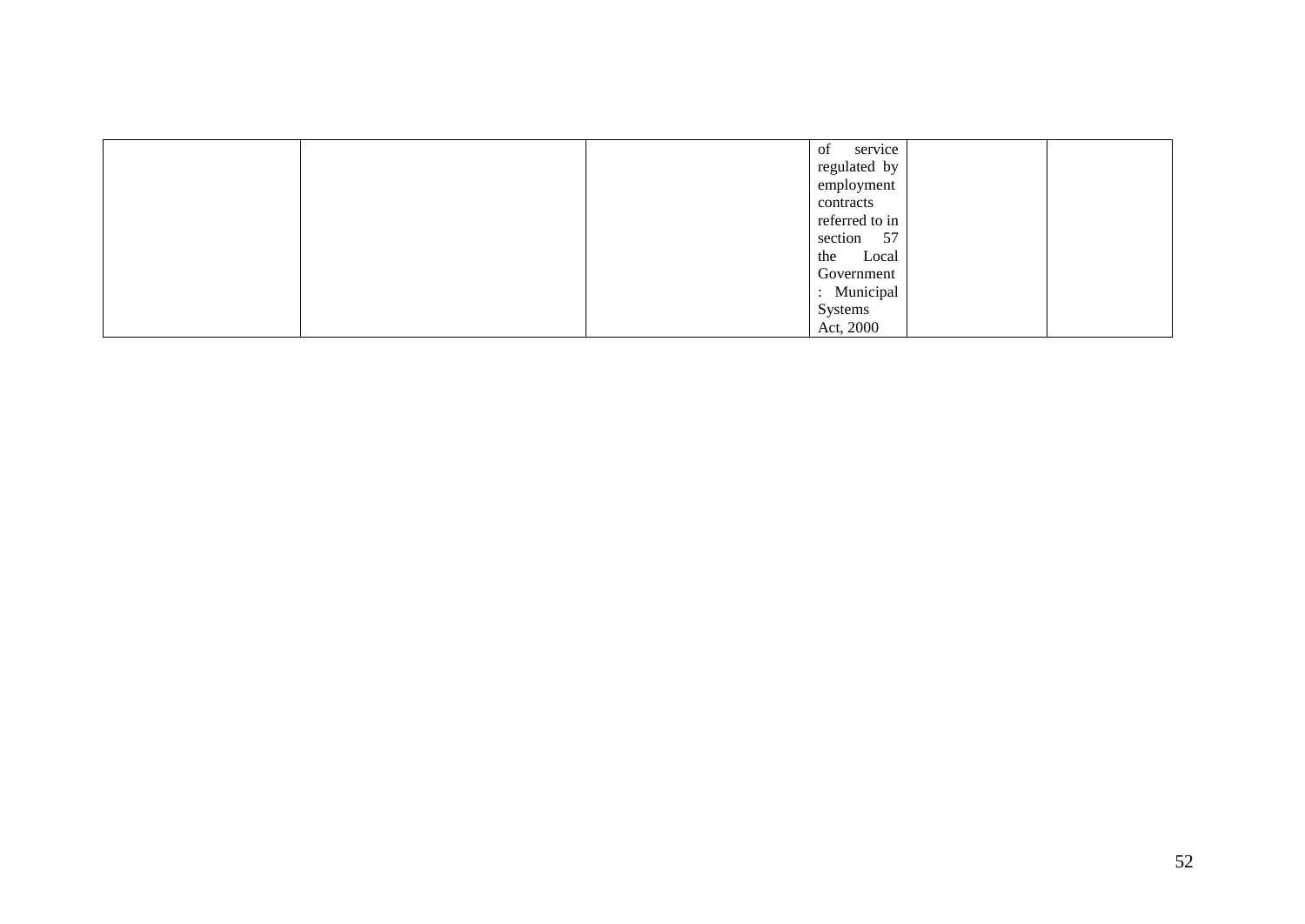| S.2.33 | <b>Evaluation of staff</b><br>remuneration and<br>conditions of service | To establish a process or mechanism to<br>regularly evaluate the staff establishment and, if<br>necessary, review the staff establishment and<br>the remuneration and conditions of service<br>within a policy framework determined by the<br>municipal council and subject to any applicable<br>legislation                                                                                                                                                                                                                 | Section 66(d) of the Local<br>Government: Municipal Systems<br>Act, 2000       | Do<br>not<br>apply<br>to<br>remuneratio<br>and<br>n<br>conditions<br>of<br>service<br>regulated by<br>employment<br>contracts<br>referred to in<br>section 57<br>Local<br>the<br>Government<br>: Municipal<br>Systems<br>Act, 2000 |  |
|--------|-------------------------------------------------------------------------|------------------------------------------------------------------------------------------------------------------------------------------------------------------------------------------------------------------------------------------------------------------------------------------------------------------------------------------------------------------------------------------------------------------------------------------------------------------------------------------------------------------------------|--------------------------------------------------------------------------------|------------------------------------------------------------------------------------------------------------------------------------------------------------------------------------------------------------------------------------|--|
| S.2.34 | Availability of staff<br>systems                                        | To ensure that every staff member and every<br>relevant representative trade union has easy<br>access to a copy of these staff systems and<br>procedures, including any amendments,<br>To make a copy of or extract from these staff<br>systems and procedures, including any<br>amendments, available to that staff member<br>on written request by a staff member.<br>To ensure that the purpose, contents and<br>consequences of these staff systems and<br>procedures are explained to staff members who<br>cannot read. | 67(4)<br>Section<br>the<br>Local<br>Government: Municipal Systems<br>Act, 2000 |                                                                                                                                                                                                                                    |  |
| S.2.35 | Copies of code of<br>conduct                                            | To provide a copy of the Code of Conduct to<br>every member of the staff of the municipality,<br>and<br>To provide every staff member with any<br>amendment of the Code of Conduct.<br>To ensure that the purpose, contents and<br>consequences of the Code of Conduct are<br>explained to staff members who cannot read;<br>and                                                                                                                                                                                             | Section 70 the Local Government:<br>Municipal Systems Act, 2000                |                                                                                                                                                                                                                                    |  |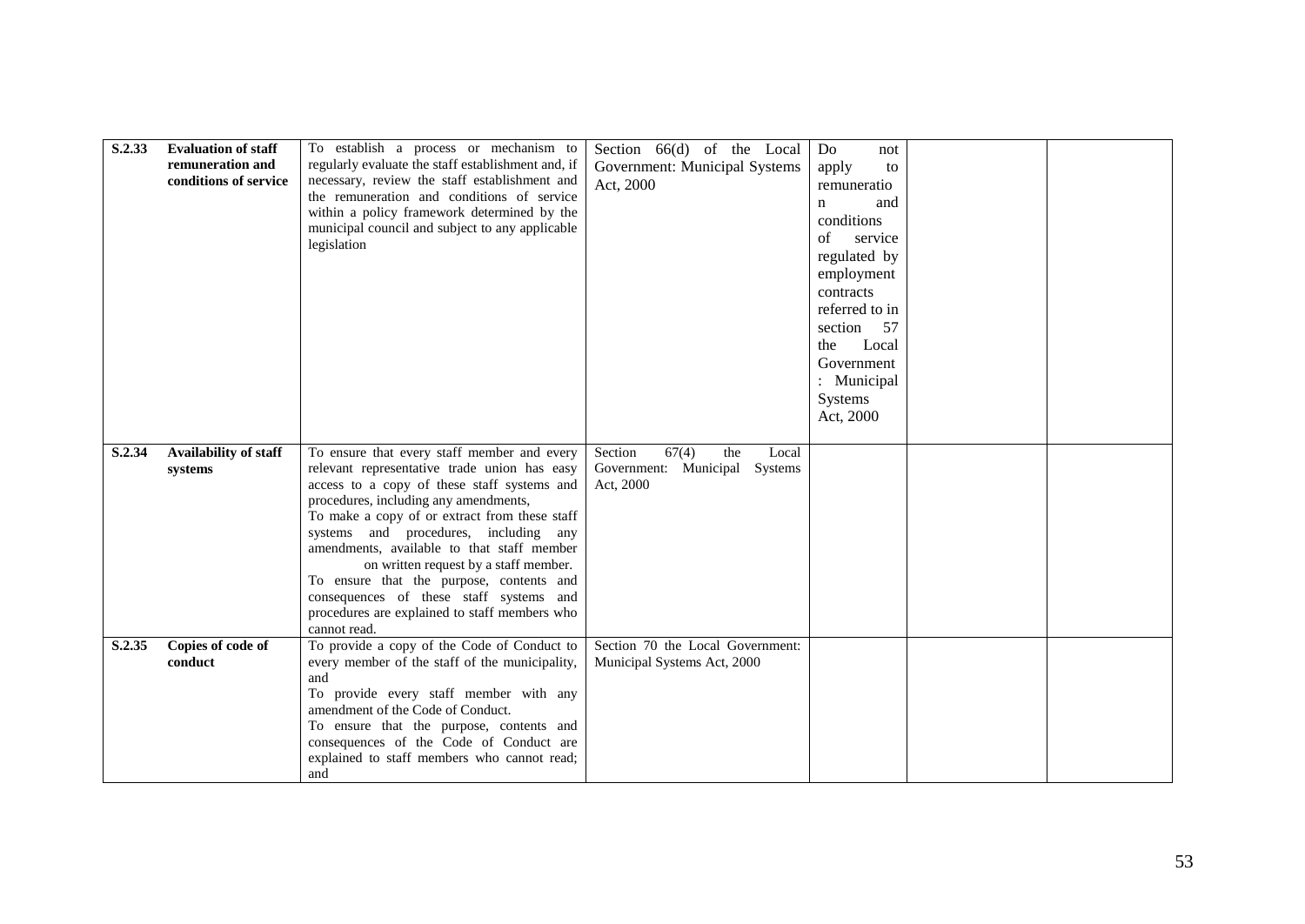| Code<br>sections<br>the<br>ОŤ<br>cate<br>`uni∩.<br>OI.           |  |  |
|------------------------------------------------------------------|--|--|
| local<br>the<br>the<br>that<br>public<br>to<br>affect<br>conduct |  |  |
| community                                                        |  |  |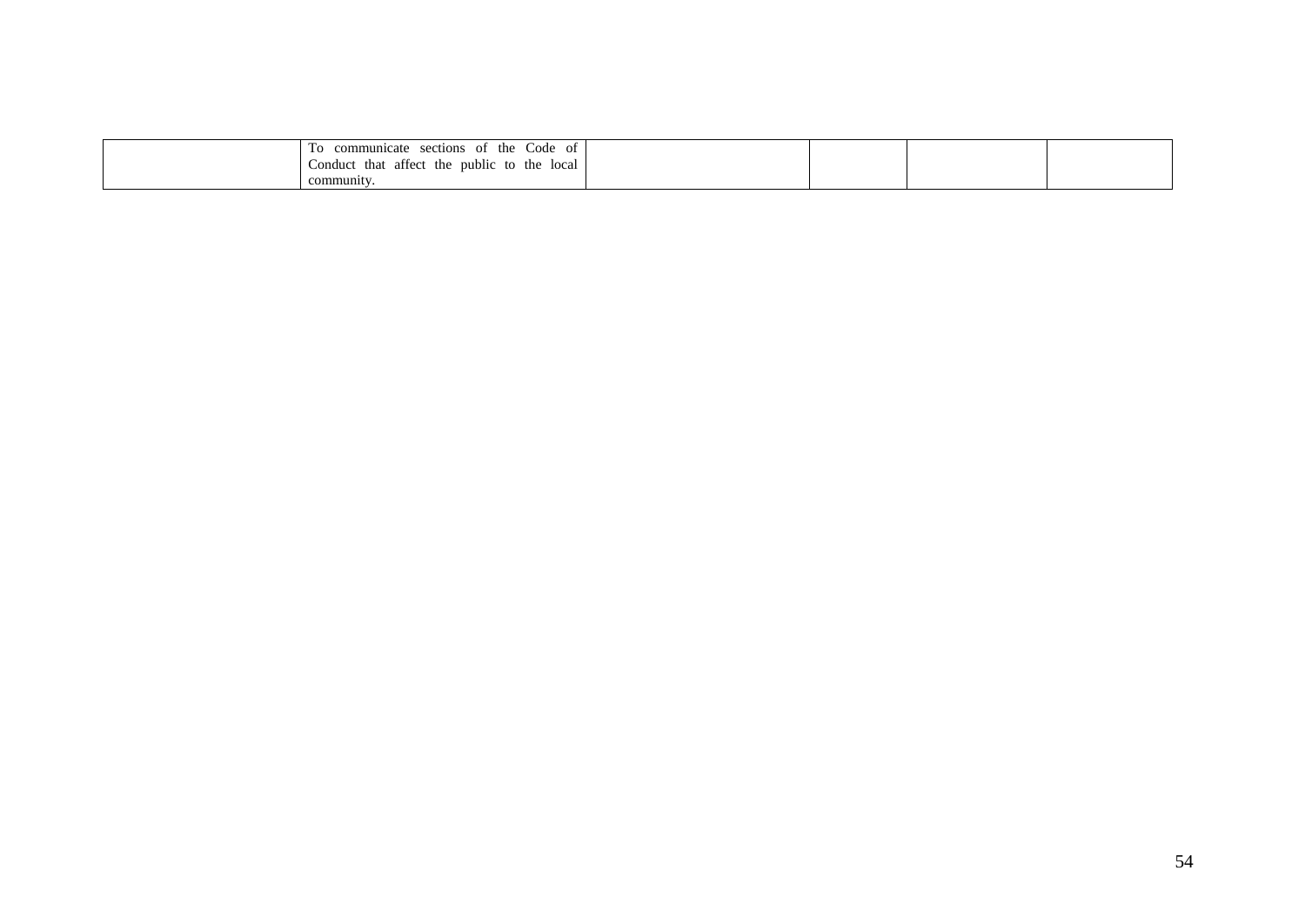| S.2.36        | <b>Resolutions rates</b><br>and levies | To conspicuously display a copy of the<br>resolution taken in terms of section 75A of the     | of the<br>the<br>75A<br>of<br>Local        |  |  |
|---------------|----------------------------------------|-----------------------------------------------------------------------------------------------|--------------------------------------------|--|--|
|               |                                        | of the Local Government: Municipal Systems                                                    | Government: Municipal Systems<br>Act, 2000 |  |  |
|               |                                        | Act, 2000, for a period of at least 30 days at the                                            |                                            |  |  |
|               |                                        | main administrative office of the municipality                                                |                                            |  |  |
|               |                                        | and at such other places within the municipality                                              |                                            |  |  |
|               |                                        | to which the public has access as the municipal                                               |                                            |  |  |
|               |                                        | manager may determine.                                                                        |                                            |  |  |
| S.2.37        | <b>Implementing</b>                    | To implement and enforce the municipality's                                                   | Section 100 of the of the Local            |  |  |
|               | authority                              | credit control and debt collection policy and                                                 | Government: Municipal Systems              |  |  |
|               |                                        | any by-laws enacted in terms of section 98 of                                                 | Act, 2000                                  |  |  |
|               |                                        | the of the Local Government: Municipal                                                        |                                            |  |  |
|               |                                        | Systems Act, 2000; in accordance with the<br>credit control and debt collection policy and    |                                            |  |  |
|               |                                        | any such by-laws, establish effective                                                         |                                            |  |  |
|               |                                        | administrative mechanisms, processes and                                                      |                                            |  |  |
|               |                                        | procedures to collect money that is due and                                                   |                                            |  |  |
|               |                                        | payable to the municipality; and at such                                                      |                                            |  |  |
|               |                                        | intervals as may be determined by the council                                                 |                                            |  |  |
|               |                                        | report the prescribed particulars to a meeting of                                             |                                            |  |  |
|               |                                        | the supervisory authority referred to in section                                              |                                            |  |  |
|               |                                        | 99 of the of the Local Government: Municipal                                                  |                                            |  |  |
|               |                                        | Systems Act, 2000.                                                                            |                                            |  |  |
| S.2.38        | <b>Applications for</b>                | To consider and approve all applications for                                                  | Section $59(1)(a)$ of the Local            |  |  |
|               | leave: managers                        | leave, attendance of meetings, seminars,                                                      | Government: Municipal Systems              |  |  |
|               |                                        | training congresses, courses by managers                                                      | Act, 2000                                  |  |  |
|               |                                        | reporting to the municipal manager                                                            |                                            |  |  |
| S.2.39        | Overtime, loans and                    | To consider and approve overtime applications,                                                | Section $59(1)(a)$ of the Local            |  |  |
|               | travel expences                        | subsistence and travel<br>claims for<br>loans                                                 | Government: Municipal Systems              |  |  |
|               |                                        | managers reporting to the municipal manager                                                   | Act, 2000                                  |  |  |
| <b>S.2.40</b> | <b>Relocation expences</b>             | To consider and approve relocation expences                                                   | Section $59(1)(a)$ of the Local            |  |  |
|               |                                        | for staff reporting to the municipal manager<br>appointed on the municipality's establishment | Government: Municipal Systems              |  |  |
|               |                                        |                                                                                               | Act, 2000                                  |  |  |
| S.2.41        | <b>Tenders and quotes</b>              | To consider and approve tenders or quotes of a                                                | Section $80(3)(b)$ of the Local            |  |  |
|               |                                        | higher value than R50 000 and not exceeding                                                   | Government:<br>Municipal                   |  |  |
|               |                                        | R120 000, subject to the municipality's<br>procurement policy                                 | Structures Act, 1998                       |  |  |
|               |                                        |                                                                                               |                                            |  |  |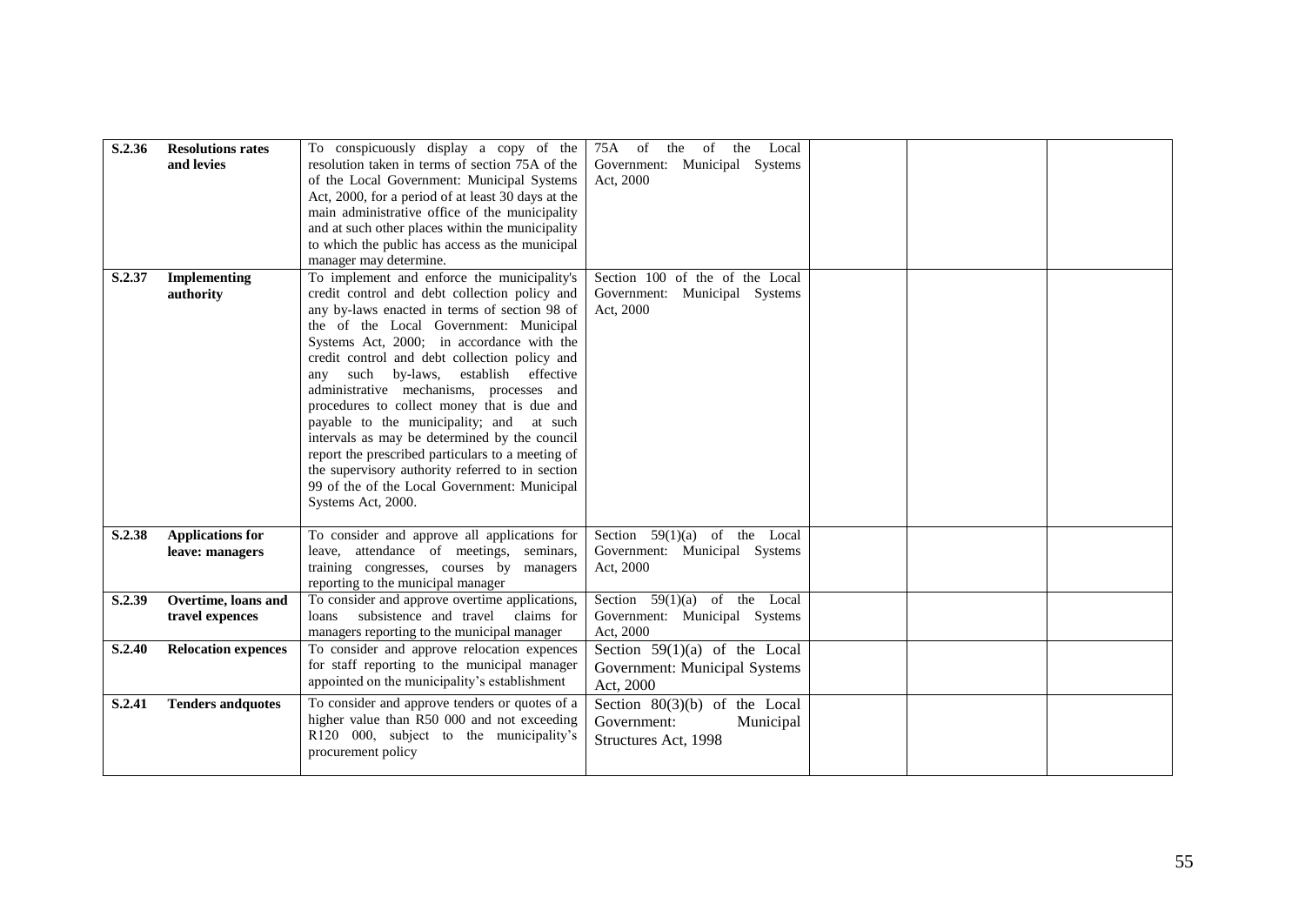| S.2.42        | Power of                | To sign all documents, agreements and                                                 | Section $59(1)(a)$ of the Local            |           | Yes            |  |
|---------------|-------------------------|---------------------------------------------------------------------------------------|--------------------------------------------|-----------|----------------|--|
|               | signature               | sertificates on behalf of the municipality                                            | Government: Municipal Systems<br>Act, 2000 |           |                |  |
| S.2.43        | Ex gratia pensions      | Approval of ex-gratia pensions of                                                     | Section $59(1)(a)$ of the Local            |           |                |  |
|               |                         | employees, subject to the municipality's<br>procurement policy                        | Government: Municipal Systems<br>Act, 2000 |           |                |  |
| S.2.44        | <b>Disaster</b>         | To perform all duties and functions as                                                | Section $59(1)(a)$ of the Local            |           |                |  |
|               | management              | Head of Disaster Management in terms of<br>Disaster Management Act, 2000              | Government: Municipal Systems<br>Act, 2000 |           |                |  |
| S.2.45        | <b>Press statements</b> | To issue press statements on all matters                                              | Section $59(1)(a)$ of the Local            |           |                |  |
|               |                         | concerning the municipality, excluding<br>matters of a political nature               | Government: Municipal Systems<br>Act, 2000 |           |                |  |
| <b>S.2.46</b> | <b>Acting managers</b>  | To appoint staff to act in the position of                                            | Section $59(1)(a)$ of the Local            |           |                |  |
|               |                         | manager                                                                               | Government: Municipal Systems<br>Act, 2000 |           |                |  |
| S.2.47        | <b>Movement</b> of      | To consider and approve the movement of                                               | Section $59(1)(a)$ of the Local            |           |                |  |
|               | funds                   | budgeted funds between vote numbers,<br>within a cost centre on request of a          | Government: Municipal Systems<br>Act, 2000 |           |                |  |
|               |                         | portfolio managerand after comments by                                                |                                            |           |                |  |
|               |                         | the Finance Manager                                                                   |                                            |           |                |  |
| S.2.48        | <b>National Archive</b> | To determine in terms of the National                                                 | Section $59(1)(a)$ of the Local            |           |                |  |
|               | Act, 1996               | Archive Act, 1996, the retention period for<br>records with a D-classification and to | Government: Municipal Systems<br>Act, 2000 |           |                |  |
|               |                         | approve the disposal of records with these                                            |                                            |           |                |  |
|               |                         | retension periods                                                                     |                                            |           |                |  |
| S.2.49        | <b>Virementation of</b> | To approve the virementation of funds on                                              | Section $59(1)$ of the Local               | <b>No</b> | N <sub>0</sub> |  |
|               | <b>Funds</b>            | any budget, where such virementation does                                             | Government: Municipal Systems              |           |                |  |
|               |                         | not exceed R100 000,00 and does not                                                   | Act, 2000                                  |           |                |  |
|               |                         | constitute an amendment of council's<br>budget or IDP.                                |                                            |           |                |  |
| S.2.50        | Commercial              | To decide on any commercial activity of                                               | Section $59(1)$ of the Local               | <b>No</b> | No             |  |
|               | <b>Activity</b>         | council where the value of such activity                                              | Government: Municipal Systems              |           |                |  |
|               |                         | does not exceed R200 000,00                                                           | Act, 2000                                  |           |                |  |
| S.2.51        | <b>Sub-Delegation</b>   | To sub-delegate any power which is not                                                |                                            |           |                |  |
|               |                         | prohibited by law.                                                                    |                                            |           |                |  |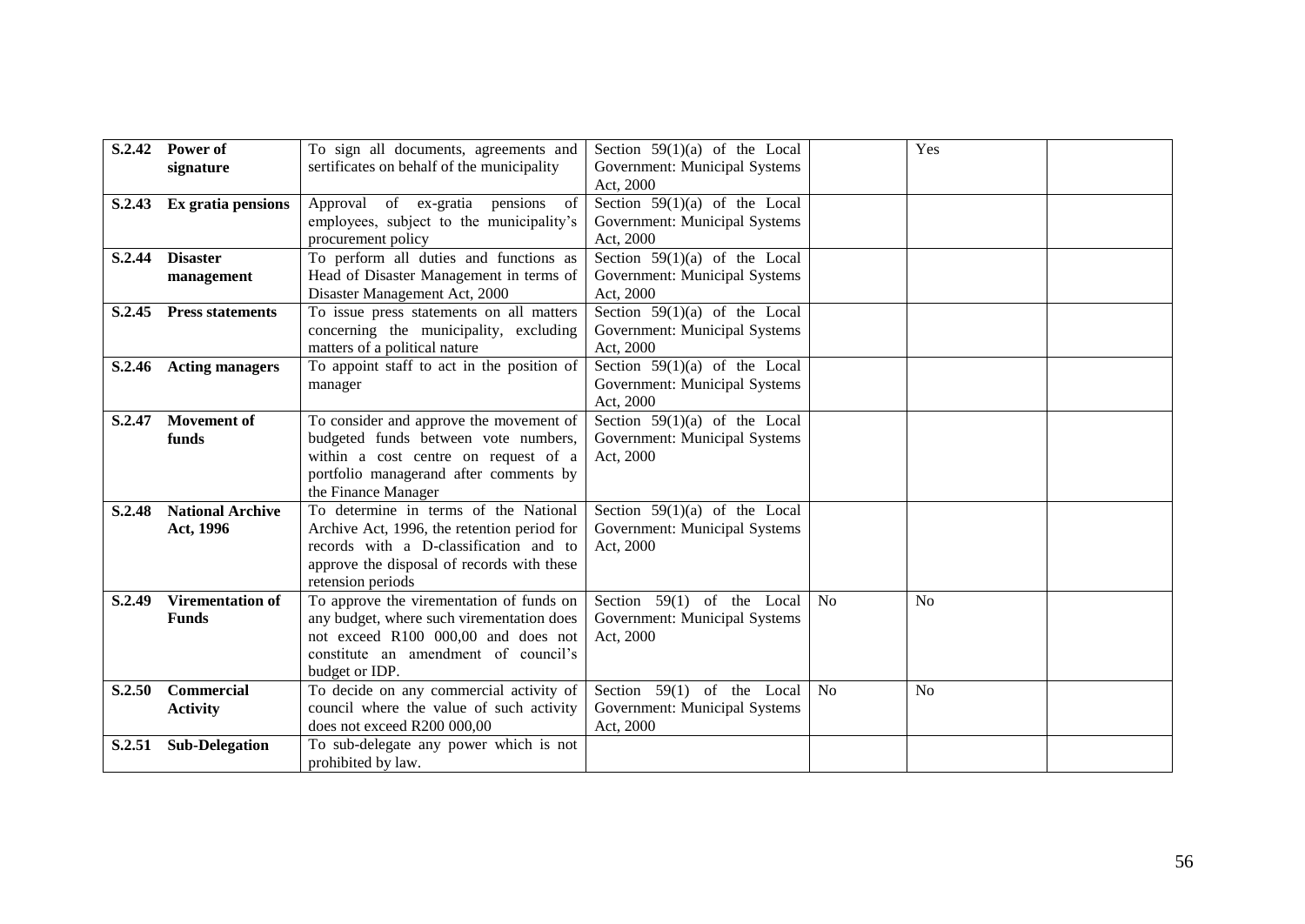## **T. DIRECTOR: CORPORATE SERVICES**

**T.1 Role**

#### **T.2 Delegations** Item **Interval Conditions** Conditions **Conditions** Delegable Reporting Frequency **T.2.1 General performance** To report to the Municipal manager in respect of the general perpormance of the portfolio Section  $59(1)(a)$  of the Local Government: Municipal Systems Act, 2000 To be determined No As determined by the municipal manager **T.2.2 Applications for leave: managers** To consider and approve all applications for leave, attendance of<br>meetings. seminars. training seminars, training congresses, courses by staff reporting to the manager. Section  $59(1)(a)$  of the Local Government: Municipal Systems Act, 2000 To be determined Yes As determined by the municipal manager **T.2.3 Overtime, loans and travel expences** To consider and approve overtime applications, loans subsistence and travel claims for managers reporting to the manager Section 59(1)(a) of the Local Government: Municipal Systems Act, 2000 To be determined Yes As determined by the municipal manager **T.2.4 Relocationexpenc es** To consider relocation expences for staff reporting to the manager, staff reporting to appointed on the municipality"s establishment Section  $59(1)(a)$  of the Local Government: Municipal Systems Act, 2000 To be determined No As determined by the municipal manager **T.2.5 Tenders and quotes** To consider tenders or quotes of a higher value than R5 000 and not exceeding R50 000, subject to the municipality"s procurement policy Section  $59(1)(a)$  of the Local Government: Municipal Systems Act, 2000 To be determined  $\overline{N_0}$  No  $\overline{A_s}$  determined by the municipal manager **T.2.6 Power of signature** To sign all documents, agreements and sertificates on behalf of the municipality, as delegated by the municipal manager Section  $59(1)(a)$  of the Local Government: Municipal Systems Act, 2000 To be determined Yes As determined by the municipal manager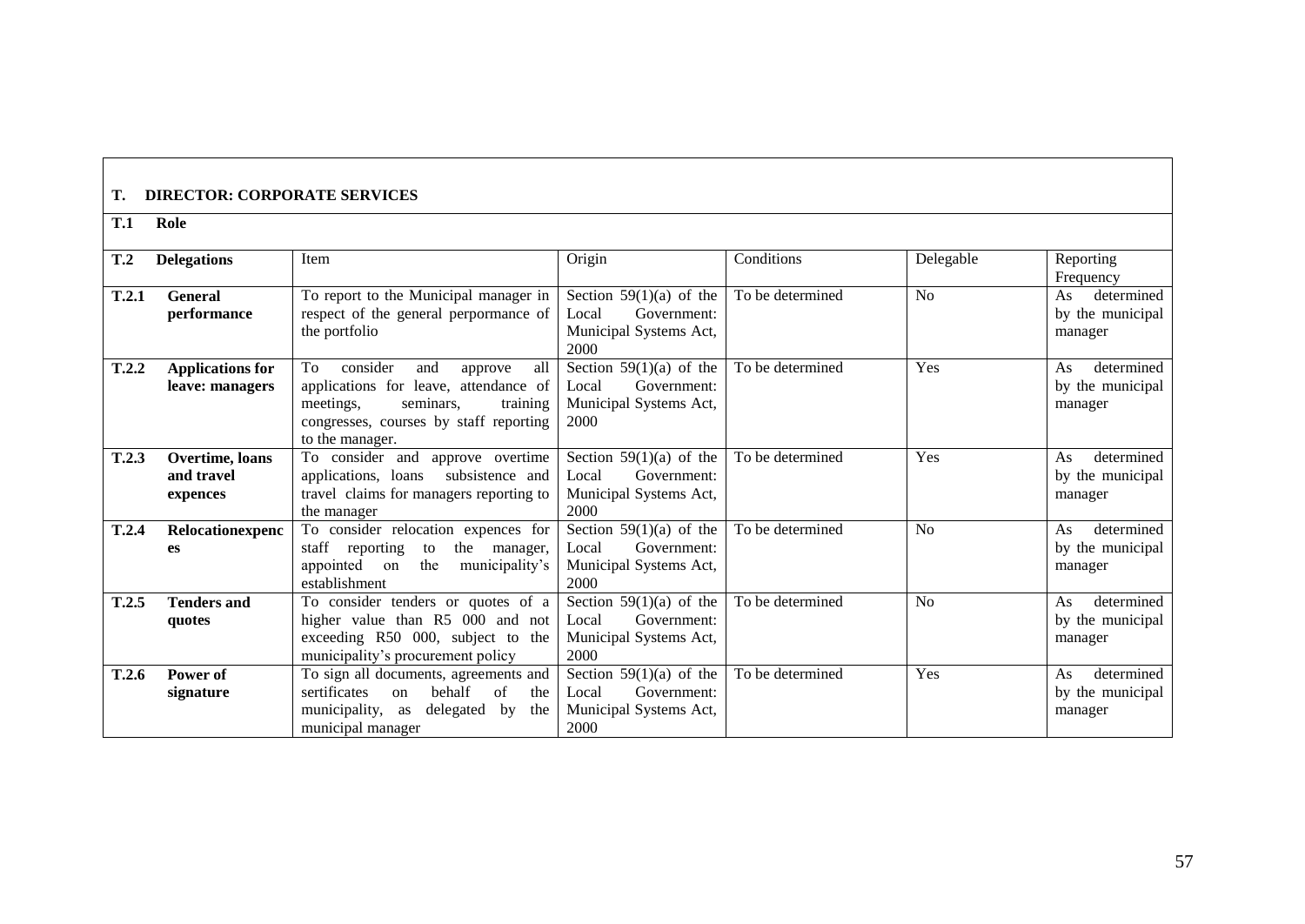# **U. DIRECTOR: FINANCIAL SERVICES**

**U.1 Role**

| U <sub>.2</sub> | <b>Delegations</b>      | <b>Item</b>                               | Origin                    | <b>Conditions</b> | <b>Delegable</b> | <b>Reporting</b> |
|-----------------|-------------------------|-------------------------------------------|---------------------------|-------------------|------------------|------------------|
|                 |                         |                                           |                           |                   |                  | <b>Frequency</b> |
| U.2.1           | <b>General</b>          | To report to the Municipal manager in     | Section $59(1)(a)$ of the | To be determined  | No               | determined<br>As |
|                 | performance             | respect of the general perpormance of     | Local<br>Government:      |                   |                  | by the municipal |
|                 |                         | the portfolio                             | Municipal Systems Act,    |                   |                  | manager          |
|                 |                         |                                           | 2000                      |                   |                  |                  |
| U.2.2           | <b>Applications for</b> | consider<br>all<br>To<br>and<br>approve   | Section $59(1)(a)$ of the | To be determined  | Yes              | determined<br>As |
|                 | leave: managers         | applications for leave, attendance of     | Government:<br>Local      |                   |                  | by the municipal |
|                 |                         | meetings,<br>seminars.<br>training        | Municipal Systems Act,    |                   |                  | manager          |
|                 |                         | congresses, courses by staff reporting    | 2000                      |                   |                  |                  |
|                 |                         | to the manager.                           |                           |                   |                  |                  |
| U.2.3           | Overtime, loans         | To consider and approve overtime          | Section $59(1)(a)$ of the | To be determined  | Yes              | determined<br>As |
|                 | and travel              | subsistence and<br>applications, loans    | Government:<br>Local      |                   |                  | by the municipal |
|                 | expences                | travel claims for managers reporting to   | Municipal Systems Act,    |                   |                  | manager          |
|                 |                         | the manager                               | 2000                      |                   |                  |                  |
| U.2.4           | Relocationexpenc        | To consider relocation expences for       | Section $59(1)(a)$ of the | To be determined  | No               | As<br>determined |
|                 | es                      | staff reporting<br>the<br>manager,<br>to  | Government:<br>Local      |                   |                  | by the municipal |
|                 |                         | appointed<br>the<br>municipality's<br>on  | Municipal Systems Act,    |                   |                  | manager          |
|                 |                         | establishment                             | 2000                      |                   |                  |                  |
| U.2.5           | <b>Tenders</b>          | To consider tenders or quotes of a        | Section $59(1)(a)$ of the | To be determined  | No               | determined<br>As |
|                 | andquotes               | higher value than R5 000 and not          | Government:<br>Local      |                   |                  | by the municipal |
|                 |                         | exceeding R50 000, subject to the         | Municipal Systems Act,    |                   |                  | manager          |
|                 |                         | municipality's procurement policy         | 2000                      |                   |                  |                  |
| U.2.6           | Power of                | To sign all documents, agreements and     | Section $59(1)(a)$ of the | To be determined  | Yes              | determined<br>As |
|                 | signature               | behalf<br>sertificates<br>of<br>the<br>on | Government:<br>Local      |                   |                  | by the municipal |
|                 |                         | municipality, as<br>delegated by<br>the   | Municipal Systems Act,    |                   |                  | manager          |
|                 |                         | municipal manager                         | 2000                      |                   |                  |                  |
|                 |                         |                                           |                           |                   |                  |                  |
|                 |                         |                                           |                           |                   |                  |                  |
|                 |                         |                                           |                           |                   |                  |                  |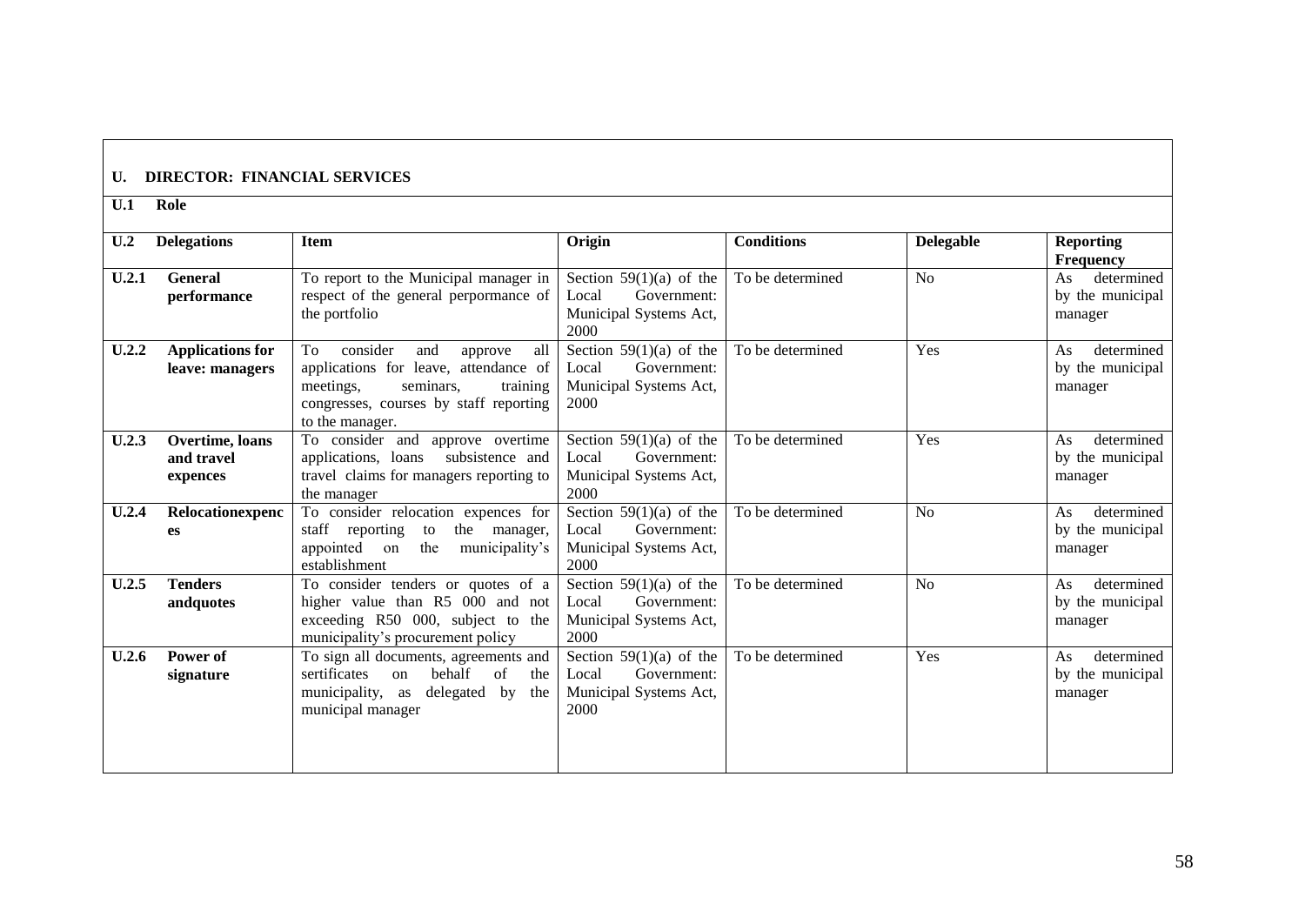| U.2.7         | <b>Payment of</b>      | To grant extension of time for the       | Section $59(1)(a)$ of the |  |  |
|---------------|------------------------|------------------------------------------|---------------------------|--|--|
|               | <b>Levies</b>          | payment of levies                        | Government:<br>Local      |  |  |
|               |                        |                                          | Municipal Systems Act,    |  |  |
|               |                        |                                          | 2000                      |  |  |
| U.2.8         | <b>Asset registers</b> | To ensure that the municipality's assets | Section $59(1)(a)$ of the |  |  |
|               |                        | are adequately contained in a suitable   | Local<br>Government:      |  |  |
|               |                        | asset register.                          | Municipal Systems Act,    |  |  |
|               |                        |                                          | 2000                      |  |  |
| U.2.9         | <b>Insurance</b>       | ensure that the municipality is<br>To    | Section $59(1)(a)$ of the |  |  |
|               |                        | adequately insured.                      | Government:<br>Local      |  |  |
|               |                        |                                          | Municipal Systems Act,    |  |  |
|               |                        |                                          | 2000                      |  |  |
| U.2.10        | <b>Advances</b>        | To consider and approve advances on      | Section $59(1)(a)$ of the |  |  |
|               |                        | remuneration<br>of<br>staff<br>the<br>on | Government:<br>Local      |  |  |
|               |                        | recommendation of the relevant           | Municipal Systems Act,    |  |  |
|               |                        | manager and subject to policy            | 2000                      |  |  |
| <b>U.2.11</b> | Long service           | To consider and approve the payment      | Section $59(1)(a)$ of the |  |  |
|               | <b>bonusses</b>        | service<br>bonusses,<br>of<br>long<br>on | Government:<br>Local      |  |  |
|               |                        | recommendation of<br>the relevant        | Municipal Systems Act,    |  |  |
|               |                        | manager and subject to policy            | 2000                      |  |  |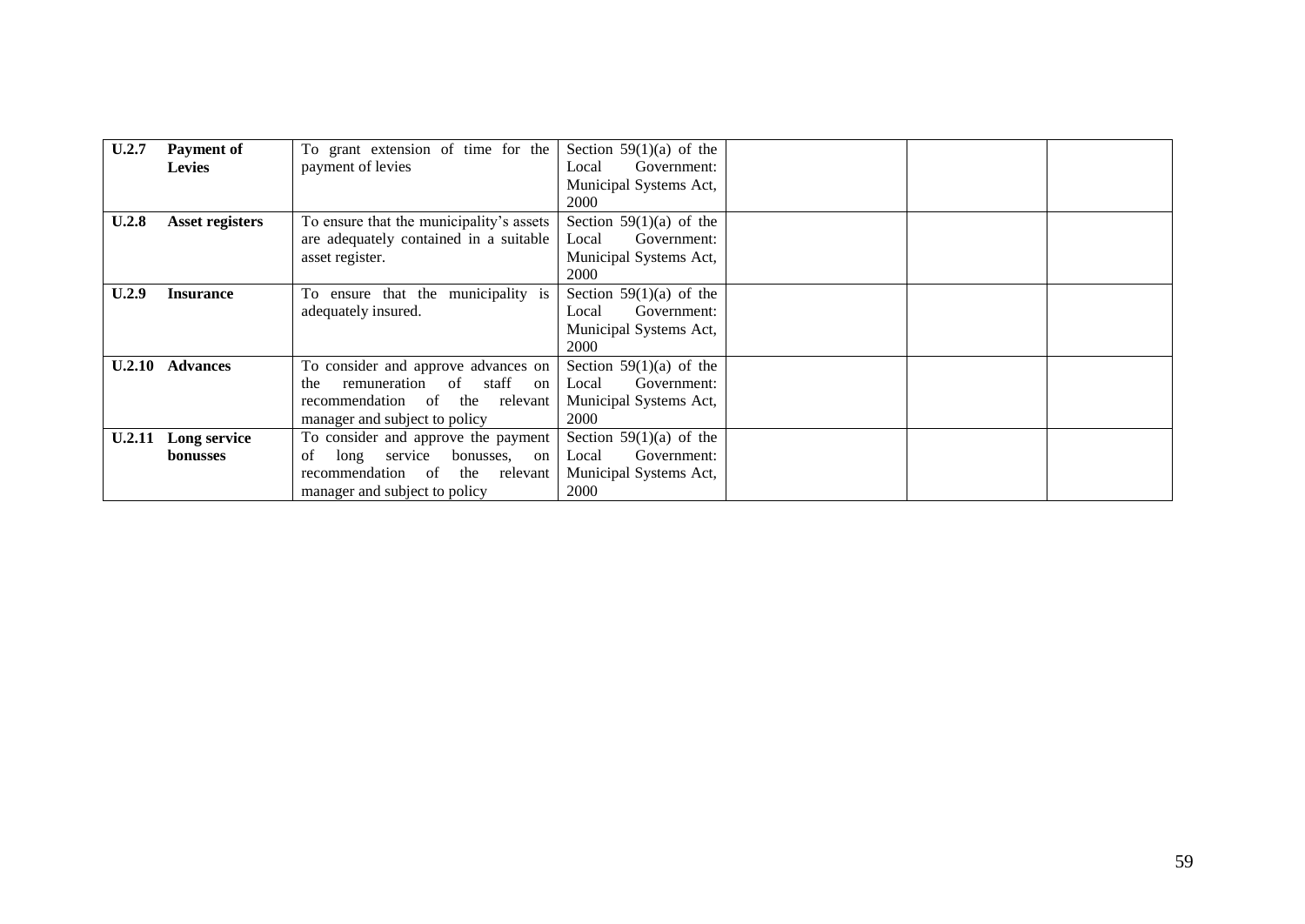# **V. DIRECTOR: HEALTH SERVICES**

| V.1             | Role                                       |                                                                                                                                                                                     |                                                                                     |                   |                  |                                                 |
|-----------------|--------------------------------------------|-------------------------------------------------------------------------------------------------------------------------------------------------------------------------------------|-------------------------------------------------------------------------------------|-------------------|------------------|-------------------------------------------------|
| V <sub>.2</sub> | <b>Delegations</b>                         | <b>Item</b>                                                                                                                                                                         | Origin                                                                              | <b>Conditions</b> | <b>Delegable</b> | <b>Reporting</b><br><b>Frequency</b>            |
| V.2.1           | <b>General</b><br>performance              | To report to the Municipal manager in<br>respect of the general perpormance of<br>the portfolio                                                                                     | Section $59(1)(a)$ of the<br>Government:<br>Local<br>Municipal Systems Act,<br>2000 | To be determined  | No               | determined<br>As<br>by the municipal<br>manager |
| V.2.2           | <b>Applications for</b><br>leave: managers | consider<br>all<br>To<br>and<br>approve<br>applications for leave, attendance of<br>meetings,<br>training<br>seminars.<br>congresses, courses by staff reporting<br>to the manager. | Section $59(1)(a)$ of the<br>Government:<br>Local<br>Municipal Systems Act,<br>2000 | To be determined  | Yes              | determined<br>As<br>by the municipal<br>manager |
| V.2.3           | Overtime, loans<br>and travel<br>expences  | To consider and approve overtime<br>applications, loans<br>subsistence and<br>travel claims for managers reporting to<br>the manager                                                | Section $59(1)(a)$ of the<br>Government:<br>Local<br>Municipal Systems Act,<br>2000 | To be determined  | Yes              | determined<br>As<br>by the municipal<br>manager |
| V.2.4           | Relocationexpenc<br>es                     | To consider relocation expences for<br>staff<br>reporting<br>the<br>manager,<br>to<br>the<br>appointed<br>municipality's<br>on<br>establishment                                     | Section $59(1)(a)$ of the<br>Government:<br>Local<br>Municipal Systems Act,<br>2000 | To be determined  | N <sub>o</sub>   | determined<br>As<br>by the municipal<br>manager |
| V.2.5           | <b>Tenders</b><br>andquotes                | To consider tenders or quotes of a<br>higher value than R5 000 and not<br>exceeding R50 000, subject to the<br>municipality's procurement policy                                    | Section $59(1)(a)$ of the<br>Government:<br>Local<br>Municipal Systems Act,<br>2000 | To be determined  | N <sub>o</sub>   | determined<br>As<br>by the municipal<br>manager |
| V.2.6           | Power of<br>signature                      | To sign all documents, agreements and<br>behalf<br>sertificates<br>$\sigma$ f<br>the<br>$_{\rm on}$<br>municipality,<br>delegated<br>by<br>as<br>the<br>municipal manager           | Section $59(1)(a)$ of the<br>Government:<br>Local<br>Municipal Systems Act,<br>2000 | To be determined  | Yes              | determined<br>As<br>by the municipal<br>manager |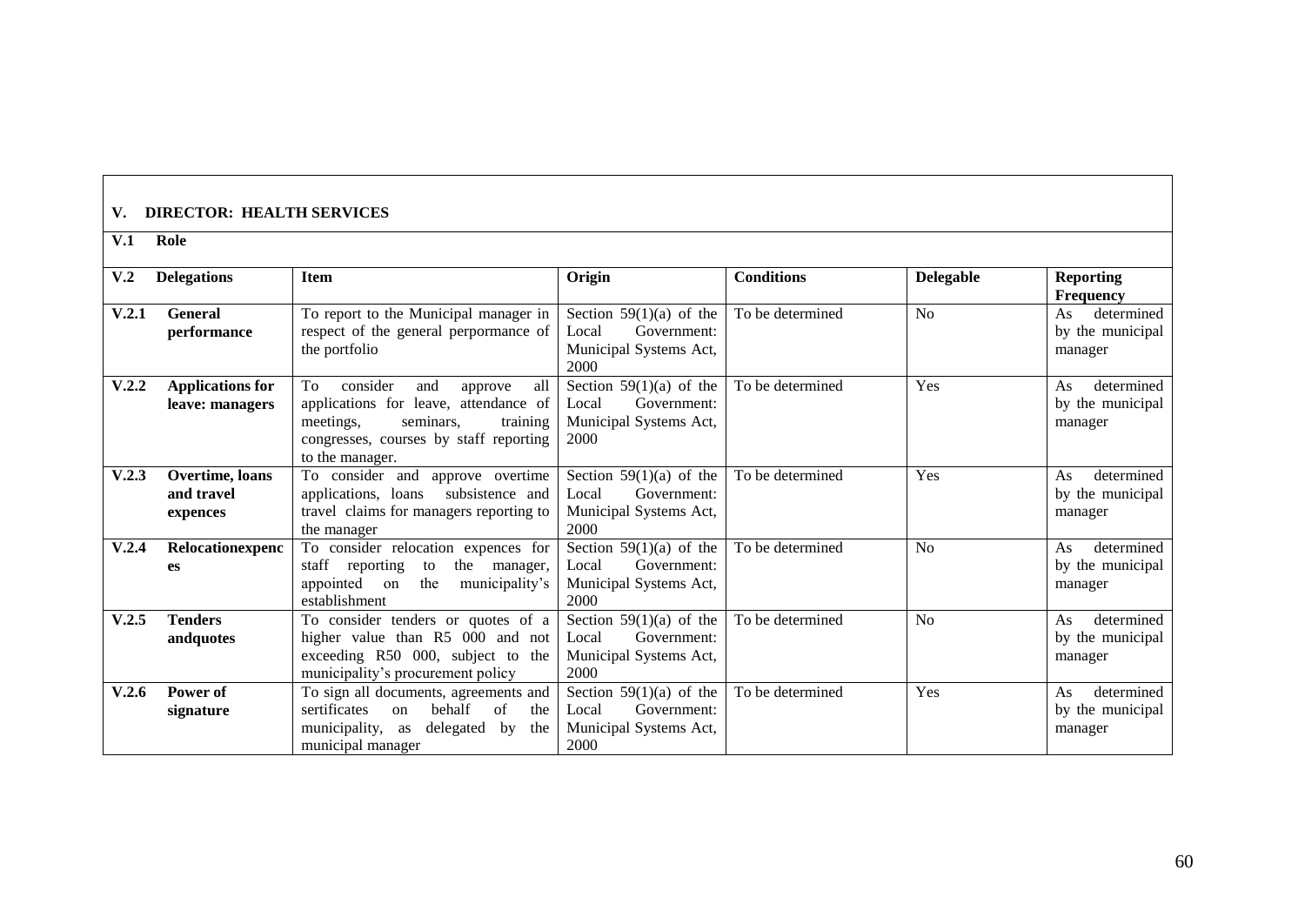# **W. DIRECTOR: TECHNICAL SERVICES**

**W.1 Role**

| W <sub>0</sub> | <b>Delegations</b>                         | <b>Item</b>                                                                                                                                                                         | Origin                                                                              | <b>Conditions</b> | <b>Delegable</b> | <b>Reporting</b><br><b>Frequency</b>            |
|----------------|--------------------------------------------|-------------------------------------------------------------------------------------------------------------------------------------------------------------------------------------|-------------------------------------------------------------------------------------|-------------------|------------------|-------------------------------------------------|
| W.2.1          | General<br>performance                     | To report to the Municipal manager in<br>respect of the general perpormance of<br>the portfolio                                                                                     | Section $59(1)(a)$ of the<br>Local<br>Government:<br>Municipal Systems Act,<br>2000 | To be determined  | N <sub>0</sub>   | determined<br>As<br>by the municipal<br>manager |
| W.2.2          | <b>Applications for</b><br>leave: managers | all<br>consider<br>To<br>and<br>approve<br>applications for leave, attendance of<br>meetings.<br>seminars,<br>training<br>congresses, courses by staff reporting<br>to the manager. | Section $59(1)(a)$ of the<br>Government:<br>Local<br>Municipal Systems Act,<br>2000 | To be determined  | Yes              | As<br>determined<br>by the municipal<br>manager |
| W.2.3          | Overtime, loans<br>and travel<br>expences  | To consider and approve overtime<br>subsistence and<br>applications, loans<br>travel claims for managers reporting to<br>the manager                                                | Section $59(1)(a)$ of the<br>Government:<br>Local<br>Municipal Systems Act,<br>2000 | To be determined  | Yes              | determined<br>As<br>by the municipal<br>manager |
| W.2.4          | Relocationexpenc<br>es                     | To consider relocation expences for<br>staff reporting<br>the<br>manager,<br>to<br>appointed<br>the<br>on<br>municipality's<br>establishment                                        | Section $59(1)(a)$ of the<br>Government:<br>Local<br>Municipal Systems Act,<br>2000 | To be determined  | N <sub>0</sub>   | determined<br>As<br>by the municipal<br>manager |
| W.2.5          | <b>Tenders</b><br>andquotes                | To consider and approve tenders or<br>quotes of a higher value than R5 000<br>and not exceeding R50 000, subject to<br>the municipality's procurement policy                        | Section $59(1)(a)$ of the<br>Local<br>Government:<br>Municipal Systems Act,<br>2000 | To be determined  | No               | determined<br>As<br>by the municipal<br>manager |
| W.2.6          | Power of<br>signature                      | To sign all documents, agreements and<br>sertificates<br>behalf<br>of<br>the<br>on<br>municipality,<br>delegated by<br>as<br>the<br>municipal manager                               | Section $59(1)(a)$ of the<br>Government:<br>Local<br>Municipal Systems Act,<br>2000 | To be determined  | Yes              | determined<br>As<br>by the municipal<br>manager |
| W.2.7          | Road signs                                 | To place road signs according to the<br>policy of PAWC                                                                                                                              |                                                                                     |                   |                  |                                                 |
| W.2.8          | <b>Rental of fleet</b>                     | To consider the rental of either private                                                                                                                                            |                                                                                     |                   |                  |                                                 |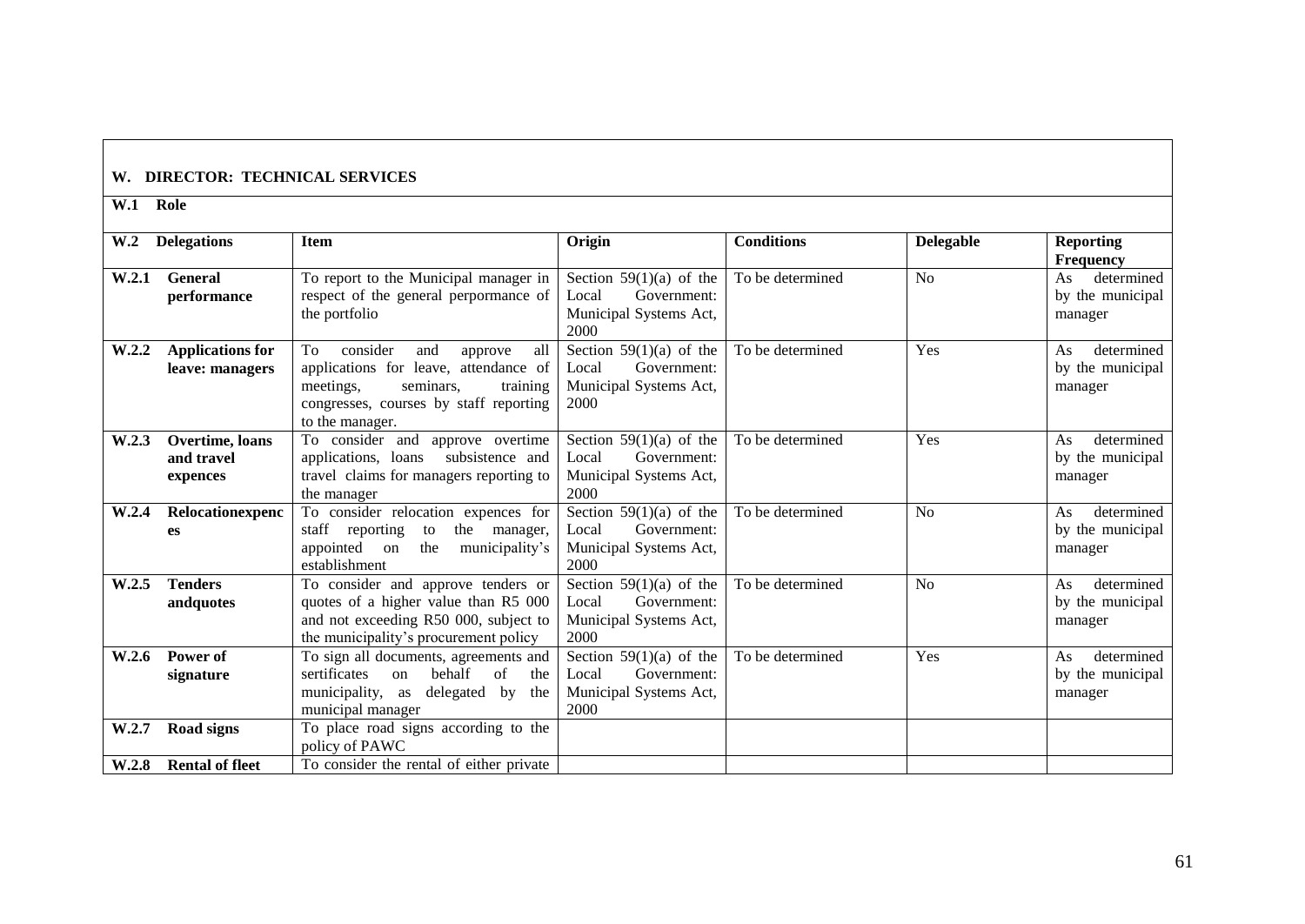|       |                    | or PAWC fleet in co-operation with the<br>District Roads Inspector                                               |  |  |
|-------|--------------------|------------------------------------------------------------------------------------------------------------------|--|--|
| W.2.9 | Emergency<br>Funds | prioritise the utelization of<br>To<br>emergency funds during a disastrer<br>situation within the policy of PAWC |  |  |
|       |                    |                                                                                                                  |  |  |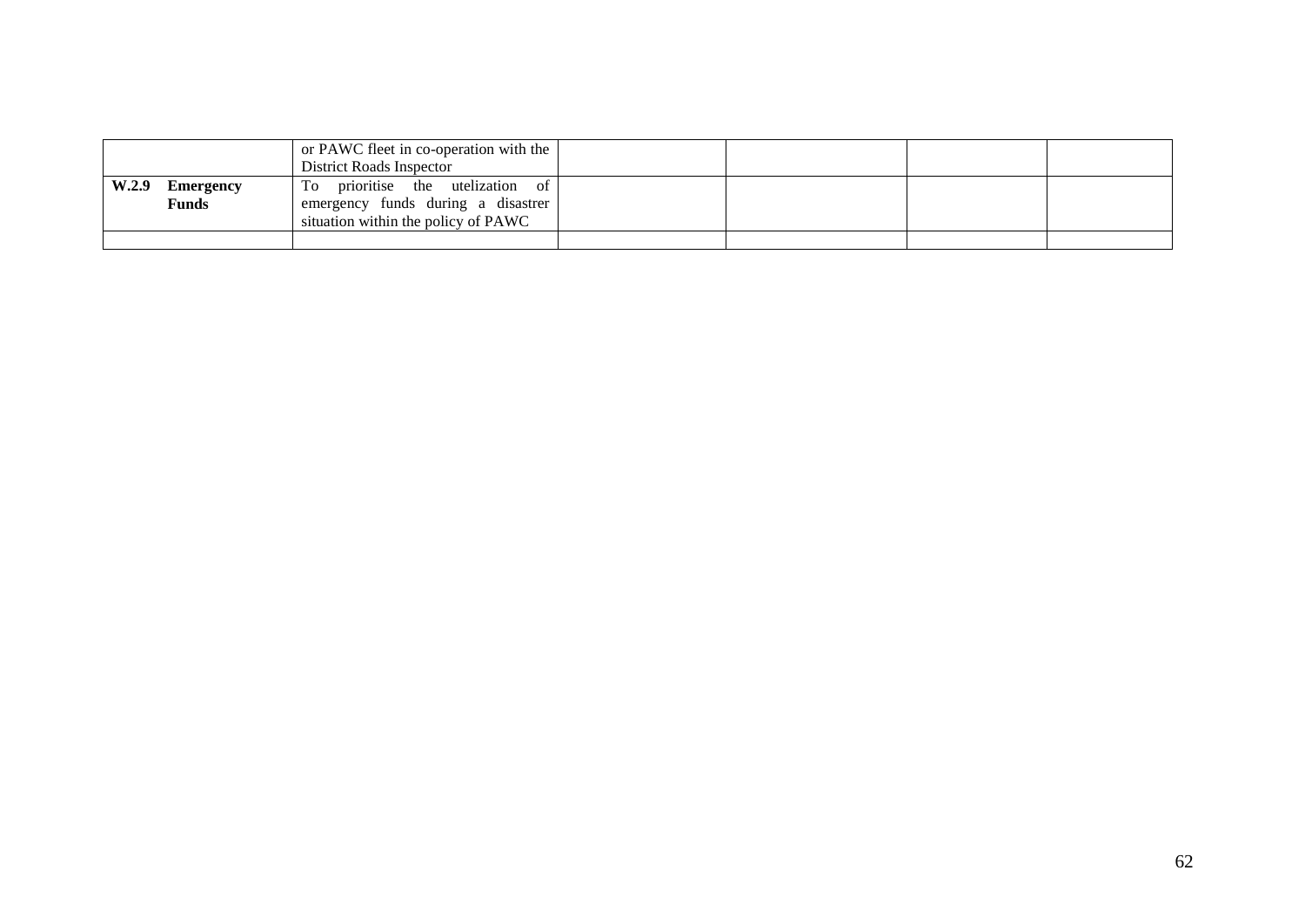## **X. ANNEXURE A: CODE OF CONDUCT FOR COUNCILLORS**

Schedule 1 CODE OF CONDUCT FOR COUNCILLORS

[Schedule 1 amended by ss.45 and 46 of Act 51 of 2002.]

#### Preamble

Councillors are elected to represent local communities on municipal councils, to ensure that municipalities have structured mechanisms of accountability to local communities, and to meet the priority needs of communities by providing services equitably, effectively and sustainably within the means of the municipality. In fulfilling this role councillors must be accountable to local communities and report back at least quarterly to constituencies on council matters, including the performance of the municipality in terms of established indicators. In order to ensure that councillors fulfil their obligations to their communities, and support the achievement by the municipality of its objectives set out in section 19 of the Municipal Structures Act, the following Code of Conduct is established.

#### **1 Definitions**

In this Schedule 'partner' means a person who permanently lives with another person in a manner as if married.

### **2 General conduct of councillors**

### A councillor must-

- (a) perform the functions of office in good faith, honestly and a transparent manner; and
- (b) at all times act in the best interest of the municipality and in such a way that the credibility and integrity of the municipality are not compromised.

#### **3 Attendance at meetings**

A councillor must attend each meeting of the municipal council and of a committee of which that councillor is a member, except when-

- (a) leave of absence is granted in terms of an applicable law or as determined by the rules and orders of the council; or
- (b) that councillor is required in terms of this Code to withdraw from the meeting.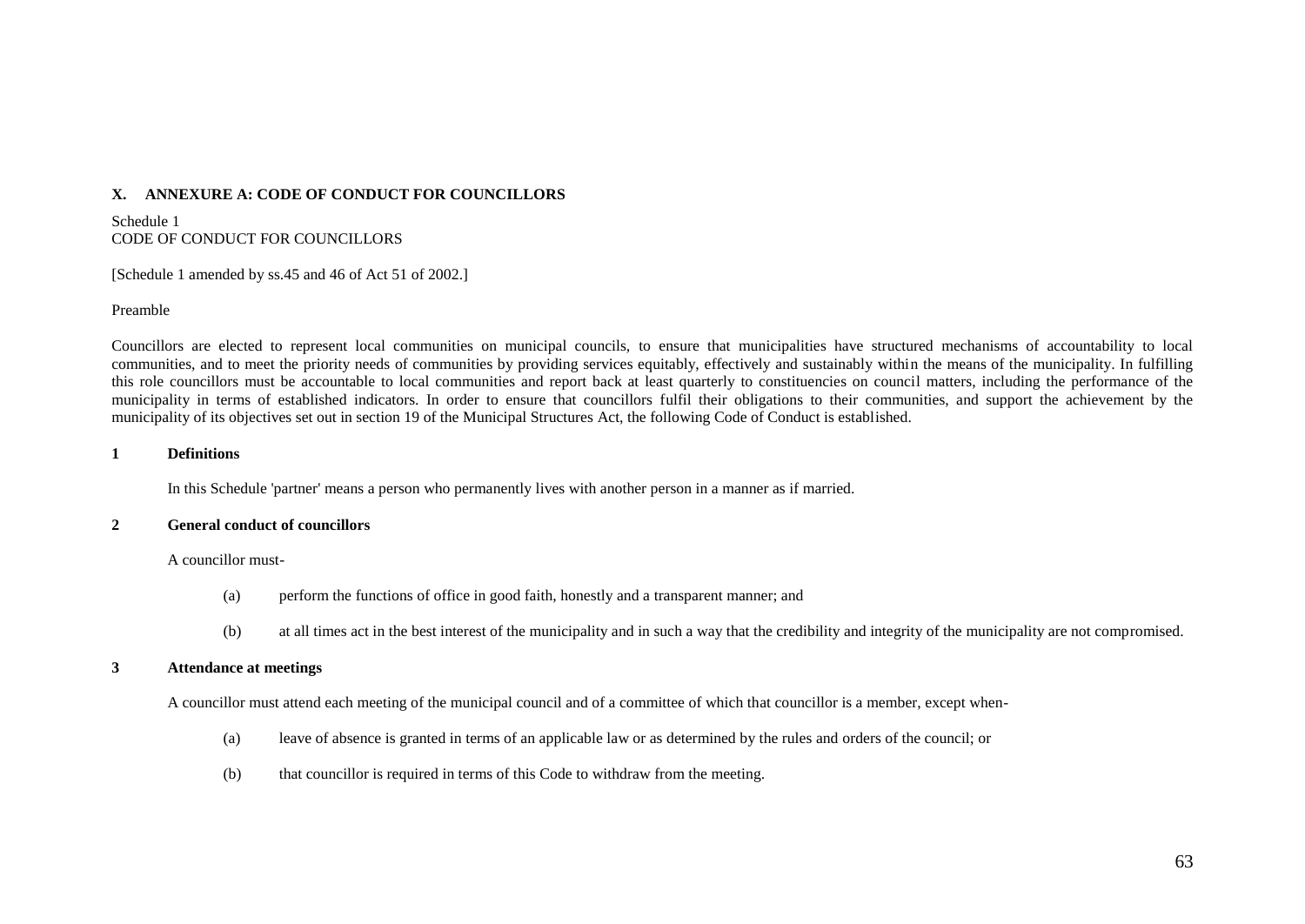### **4 Sanctions for non-attendance of meetings**

(1) A municipal council may impose a fine as determined by the standing rules and orders of the municipal council on a councillor for:

- (a) not attending a meeting which that councillor is required to attend in terms of item 3; or
- (b) failing to remain in attendance at such a meeting.

(2) A councillor who is absent from three or more consecutive meetings of a municipal council, or from three or more consecutive meetings of a committee, which that councillor is required to attend in terms of item 3, must be removed from office as a councillor.

(3) Proceedings for the imposition of a fine or the removal of a councillor must be conducted in accordance with a uniform standing procedure which each municipal council must adopt for the purposes of this item. The uniform standing procedure must comply with the rules of natural justice.

### **5 Disclosure of interests**

- (1) A councillor must-
	- (a) disclose to the municipal council, or to any committee of which that councillor is a member, any direct or indirect personal or private business interest that that councillor, or any spouse, partner or business associate of that councillor may have in any matter before the council or the committee; and
	- (b) withdraw from the proceedings of the council or committee when that matter is considered by the council or committee, unless the council or committee decides that the councillor's direct or indirect interest in the matter is trivial or irrelevant.

(2) A councillor who, or whose spouse, partner, business associate or close family member, acquired or stands to acquire any direct benefit from a contract concluded with the municipality, must disclose full particulars of the benefit of which the councillor is aware at the first meeting of the municipal council at which it is possible for the councillor to make the disclosure.

(3) This section does not apply to an interest or benefit which a councillor, or a spouse, partner, business associate or close family member, has or acquires in common with other residents of the municipality.

#### **6 Personal gain**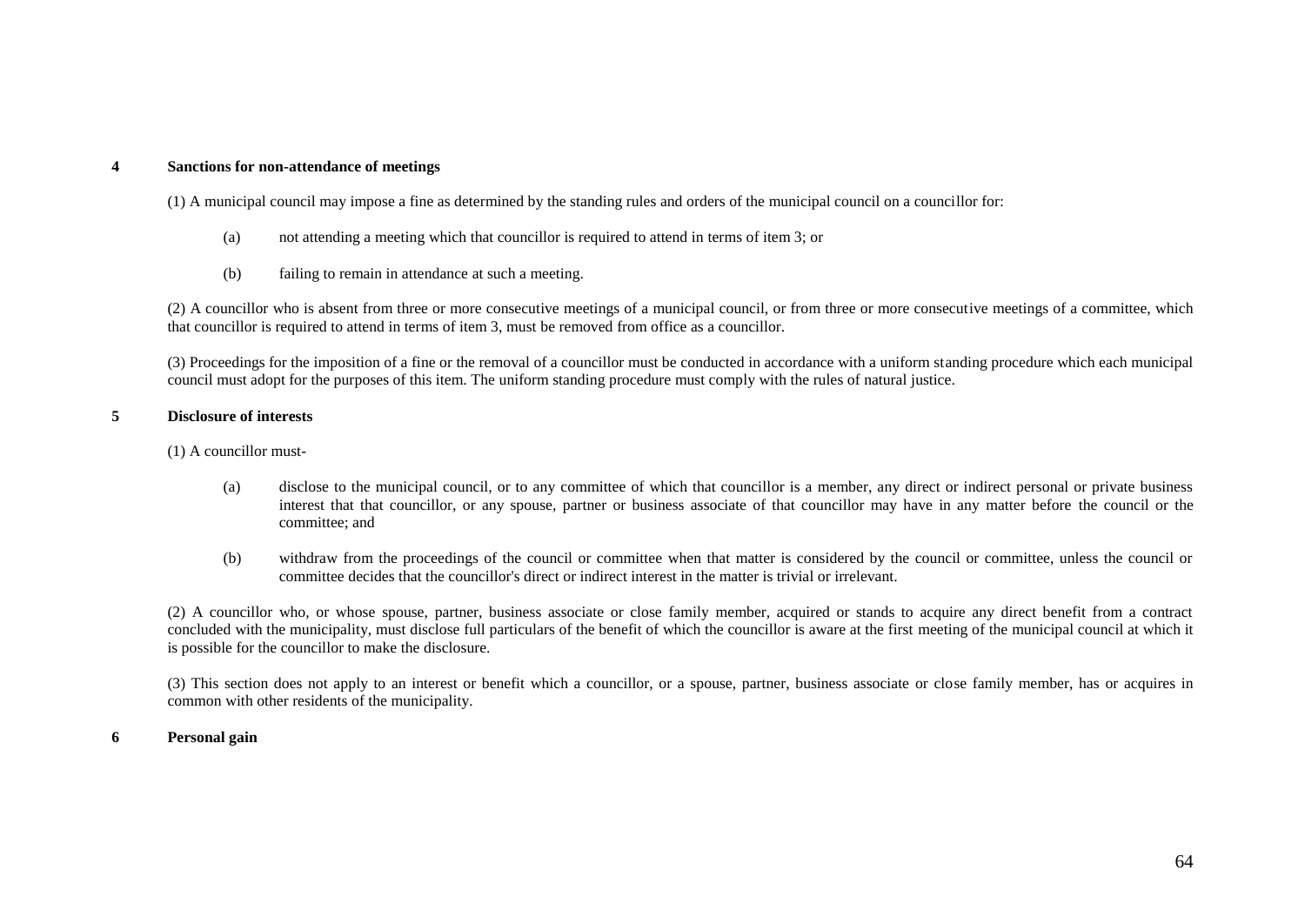(1) A councillor may not use the position or privileges of a councillor, or confidential information obtained as a councillor, for private gain or to improperly benefit another person.

(2) Except with the prior consent of the municipal council, a councillor may not-

- (a) be a party to or beneficiary under a contract for-
	- (i) the provision of goods or services to the municipality; or
	- (ii) the performance of any work otherwise than as a councillor for the municipality;
- (b) obtain a financial interest in any business of the municipality; or
- (c) for a fee or other consideration appear on behalf of any other person before the council or a committee.

(3) If more than one quarter of the councillors object to consent being given to a councillor in terms of subitem (2), such consent may only be given to the councillor with the approval of the MEC for local government in the province.

### **7 Declaration of interests**

(1) When elected or appointed, a councillor must within 60 days declare in writing to the municipal manager the following financial interests held by that councillor:

- (a) shares and securities in any company;
- (b) membership of any close corporation;
- (c) interest in any trust;
- (d) directorships;
- (e) partnerships;
- (f) other financial interests in any business undertaking;
- (g) employment and remuneration;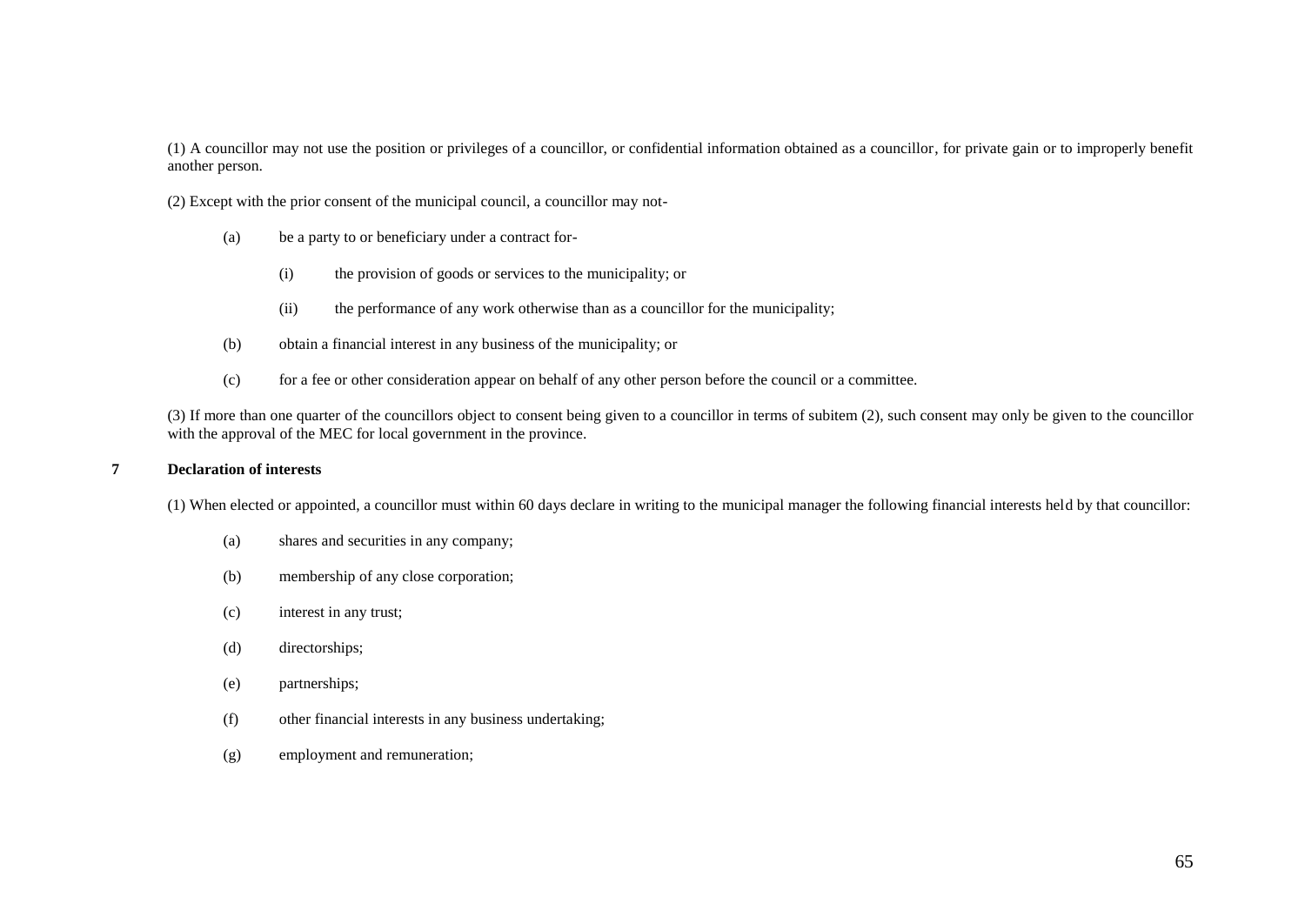(h) interest in property;

### (i) pension; and

(j) subsidies, grants and sponsorships by any organisation.

(2) Any change in the nature or detail of the financial interests of a councillor must be declared in writing to the municipal manager annually.

(3) Gifts received by a councillor above a prescribed amount must also be declared in accordance with subitem (1).

(4) The municipal council must determine which of the financial interests referred in subitem (1) must be made public having regard to the need for confidentiality and the public interest for disclosure.

### **8 Full-time councillors**

A councillor who is a full-time councillor may not undertake any other paid work except with the consent of a municipal council which consent shall not unreasonably be withheld.

### **9 Rewards, gifts and favours**

A councillor may not request, solicit or accept any reward, gift or favour for-

- (a) voting or not voting in a particular manner on any matter before the municipal council or before a committee of which that councillor is a member;
- (b) persuading the council or any committee in regard to the exercise of any power, function or duty;
- (c) making a representation to the council or any committee of the council; or
- (d) disclosing privileged or confidential information.

### **10 Unauthorised disclosure of information**

(1) A councillor may not without the permission of the municipal council or a committee disclose any privileged or confidential information of the council or committee to any unauthorised person.

(2) For the purpose of this item 'privileged or confidential information' includes any information-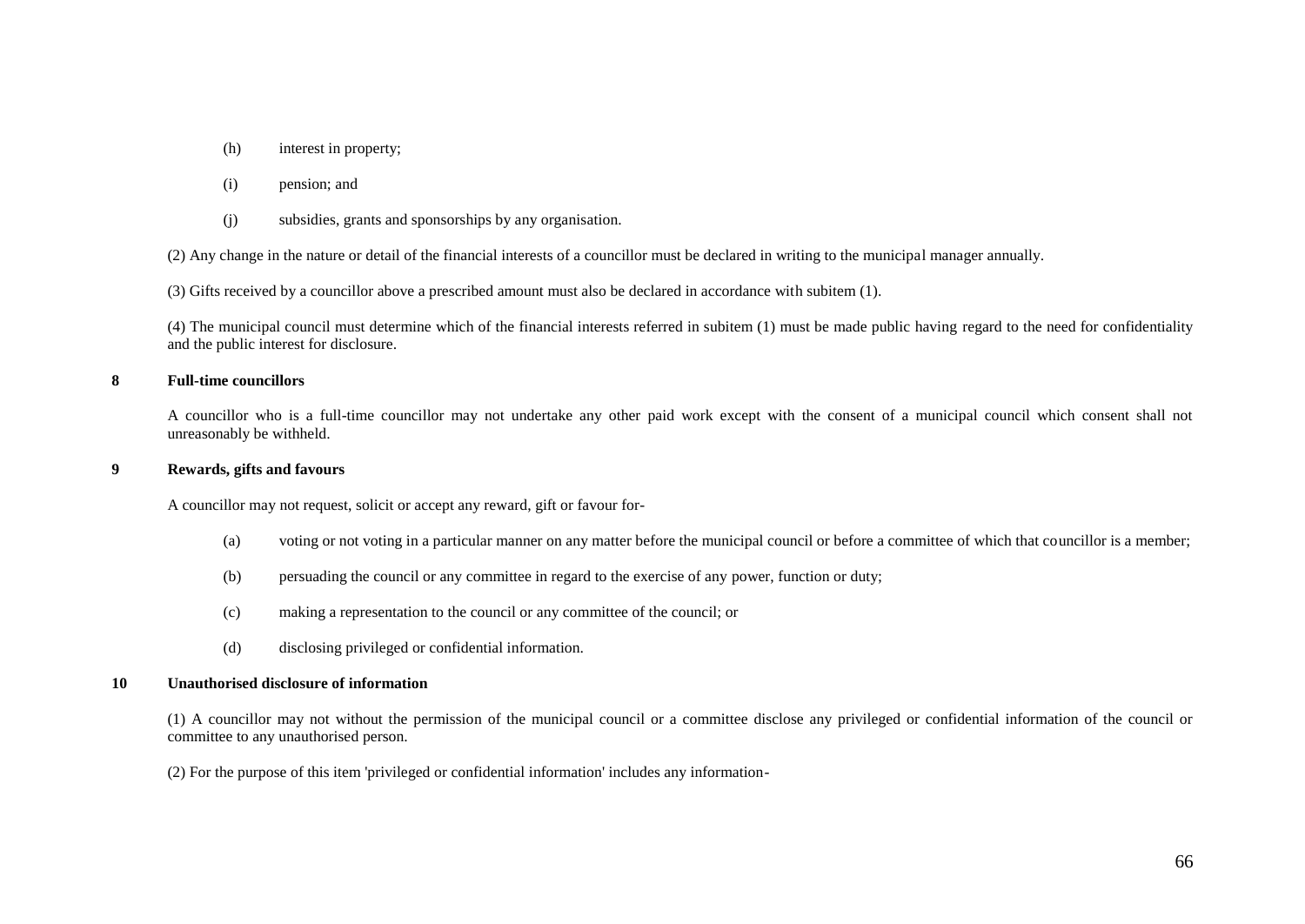- (a) determined by the municipal council or committee to be privileged or confidential;
- (b) discussed in closed session by the council or committee;
- (c) disclosure of which would violate a person's right to privacy; or
- (d) declared to be privileged, confidential or secret in terms of law.

(3) This item does not derogate from the right of any person to access to information in terms of national legislation.

### **11 Intervention in administration**

A councillor may not, except as provided by law-

- (a) interfere in the management or administration of any department of the municipal council unless mandated by council;
- (b) give or purport to give any instruction to any employee of the council except when authorised to do so;
- (c) obstruct or attempt to obstruct the implementation of any decision of the council or a committee by an employee of the council; or
- (d) encourage or participate in any conduct which would cause or contribute to maladministration in the council.

## **12 Council property**

A councillor may not use, take, acquire or benefit from any property or asset owned, controlled or managed by the municipality to which that councillor has no right.

#### **12A Councillor in arrears**

A councillor may not be in arrears to the municipality for rates and service charges for a period longer than 3 months.

[Item 12A inserted by s. 45 of Act 51 of 2002.]

### **13 Duty of chairpersons of municipal councils**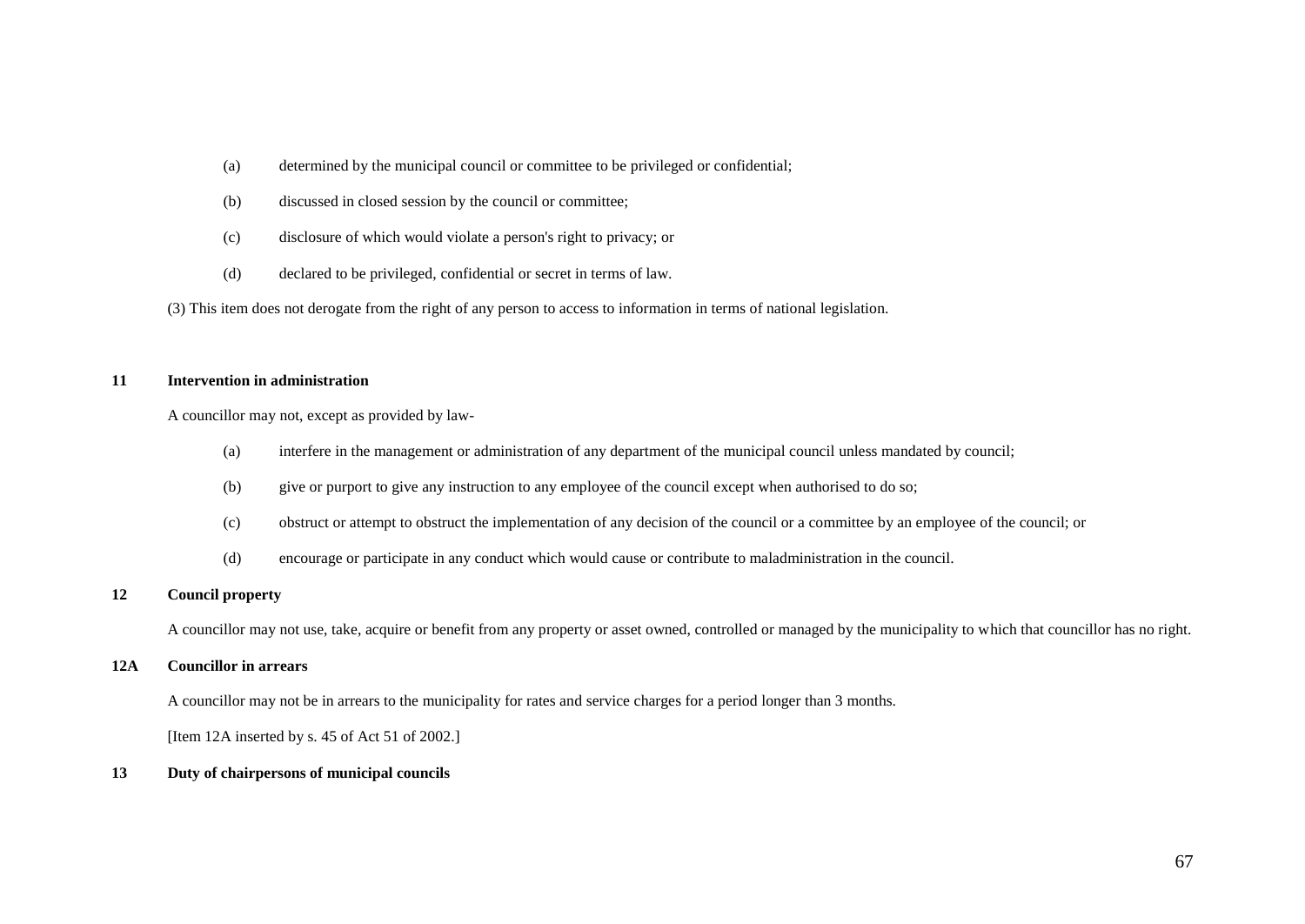(1) If the chairperson of a municipal council, on reasonable suspicion, is of the opinion that a provision of this Code has been breached, the chairperson must-

- (a) authorise an investigation of the facts and circumstances of the alleged breach;
- (b) give the councillor a reasonable opportunity to reply in writing regarding the alleged breach; and
- (c) report the matter to a meeting of the municipal council after paragraphs (a) and (b) have been complied with.

(2) A report in terms of subitem (1) (c) is open to the public.

(3) The chairperson must report the outcome of the investigation to the MEC for local government in the province concerned.

(4) The chairperson must ensure that each councillor when taking office is given a copy of this Code and that a copy of the Code is available in every room or place where the council meets.

### **14 Breaches of Code**

(1) A municipal council may-

- (a) investigate and make a finding on any alleged breach of a provision of this Code; or
- (b) establish a special committee-
	- (i) to investigate and make a finding on any alleged breach of this Code; and
	- (ii) to make appropriate recommendations to the council.

(2) If the council or a special committee finds that a councillor has breached a provision of this Code, the council may-

- (a) issue a formal warning to the councillor;
- (b) reprimand the councillor;
- (c) request the MEC for local government in the province to suspend the councillor for a period;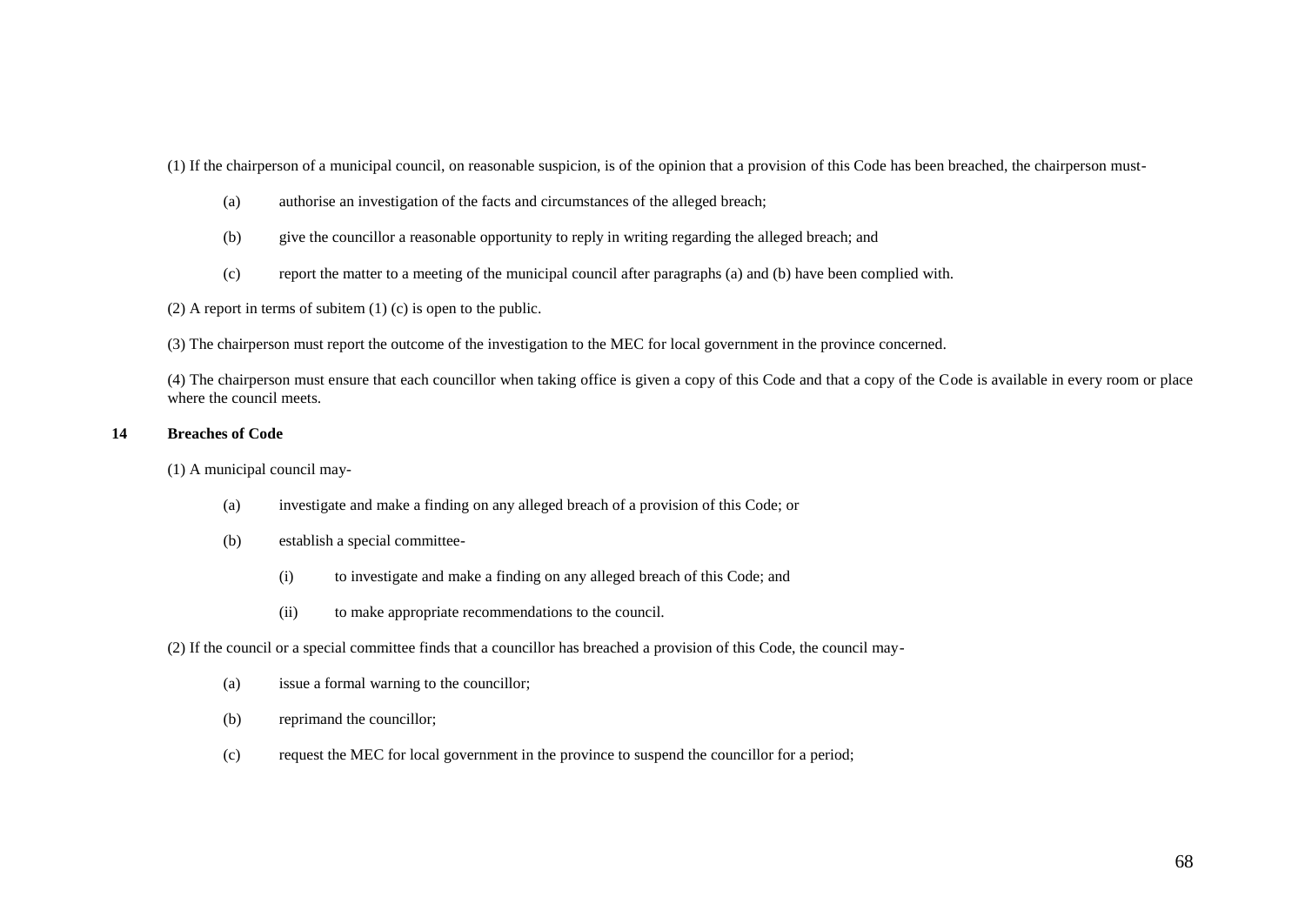- (d) fine the councillor; and
- (e) request the MEC to remove the councillor from office.

(3) (a) Any councillor who has been warned, reprimanded or fined in terms of paragraph (a), (b) or (d) of subitem (2) may within 14 days of having been notified of the decision of council appeal to the MEC for local government in writing setting out the reasons on which the appeal is based.

(b) A copy of the appeal must be provided to the council.

(c) The council may within 14 days of receipt of the appeal referred to in paragraph (b) make any representation pertaining to the appeal to the MEC for local government in writing.

(d) The MEC for local government may, after having considered the appeal, confirm, set aside or vary the decision of the council and inform the councillor and the council of the outcome of the appeal.

(4) The MEC for local government may appoint a person or a committee to investigate any alleged breach of a provision of this Code and to make a recommendation on whether the councillor should be suspended or removed from office.

(5) The Commissions Act, 1947 (Act 8 of 1947), or, where appropriate, applicable provincial legislation, may be applied to an investigation in terms of sub-item (4).

[Sub-item (5) substituted by s. 46 of Act 51 of 2002.]

(6) If the MEC is of the opinion that the councillor has breached a provision of this Code, and that such contravention warrants a suspension or removal from office, the MEC may-

- (a) suspend the councillor for a period and on conditions determined by the MEC; or
- (b) remove the councillor from office.

(7) Any investigation in terms of this item must be in accordance with the rules of natural justice.

## **15 Application of Code to traditional leaders**

(1) Items 1, 2, 5, 6, 9 (b) to (d), 10, 11, 12, 13 and 14 (1) apply to a traditional leader who participates or has participated in the proceedings of a municipal council in terms of section 81 of the Municipal Structures Act.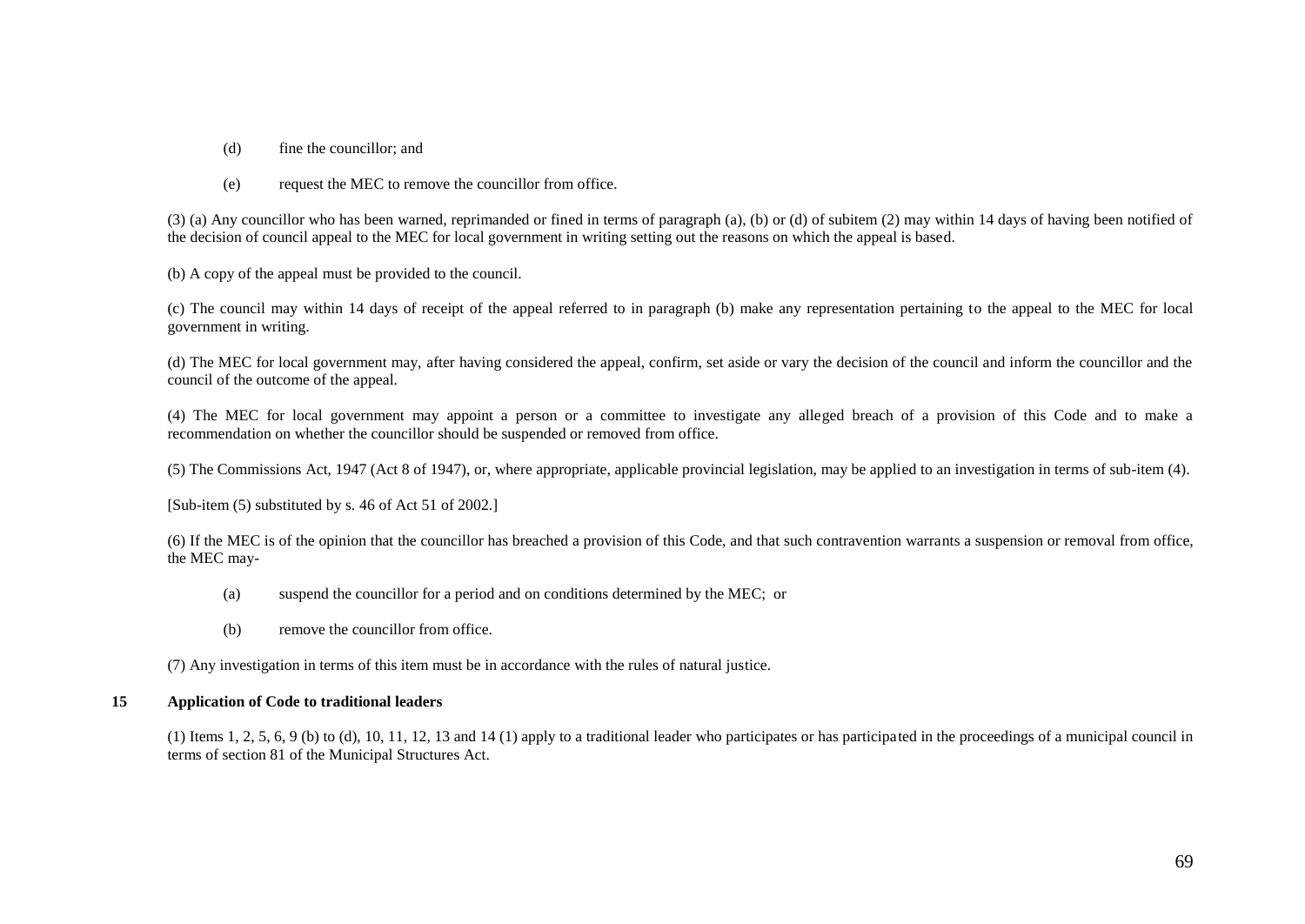(2) These items must be applied to the traditional leader in the same way they apply to councillors.

(3) If a municipal council or a special committee in terms of item 14 (1) finds that a traditional leader has breached a provision of this Code, the council may-

- (a) issue a formal warning to the traditional leader; or
- (b) request the MEC for local government in the province to suspend or cancel the traditional leader's right to participate in the proceedings of the council.

(4) The MEC for local government may appoint a person or a committee to investigate any alleged breach of a provision of this Code and to make a recommendation on whether the right of the traditional leader to participate in the proceedings of the municipal council should be suspended or cancelled.

(5) The Commissions Act, 1947, may be applied to an investigation in terms of subitem (4).

(6) If the MEC is of the opinion that the traditional leader has breached a provision of this Code, and that such breach warrants a suspension or cancellation of the traditional leader's right to participate in the council's proceedings, the MEC may-

- (a) suspend that right for a period and on conditions determined by the MEC; or
- (b) cancel that right.

(7) Any investigation in terms of this item must be in accordance with the rules of natural justice.

(8) The suspension or cancellation of a traditional leader's right to participate in the proceedings of a council does not affect that traditional leader's right to address the council in terms of section 81 (3) of the Municipal Structures Act.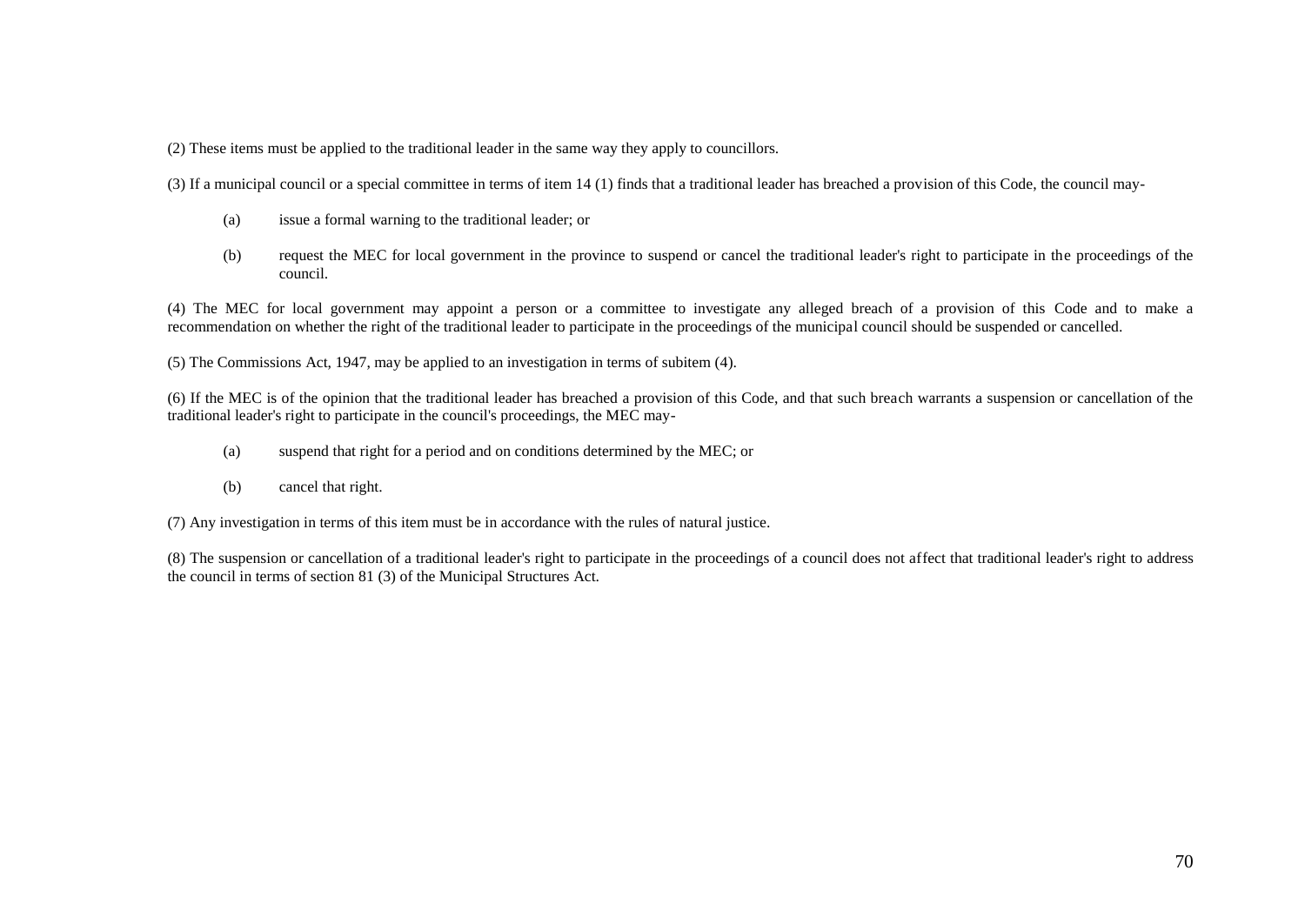## **Y. ANNEXURE B: CODE OF CONDUCT FOR MUNICIPAL STAFF MEMBERS**

### Schedule 2

# CODE OF CONDUCT FOR MUNICIPAL STAFF MEMBERS

## **1 Definitions**

In this Schedule 'partner' means a person who permanently lives with another person in a manner as if married.

## **2 General conduct**

A staff member of a municipality must at all times-

- (a) loyally execute the lawful policies of the municipal council;
- (b) perform the functions of office in good faith, diligently, honestly and in a transparent manner;
- (c) act in such a way that the spirit, purport and objects of section 50 are promoted;
- (d) act in the best interest of the municipality and in such a way that the credibility and integrity of the municipality are not compromised; and
- (e) act impartially and treat all people, including other staff members, equally without favour or prejudice.

# **3 Commitment to serving the public interest**

A staff member of a municipality is a public servant in a developmental local system, and must accordingly-

- (a) implement the provisions of section 50 (2);
- (b) foster a culture of commitment to serving the public and a collective sense of responsibility for performance in terms of standards and targets;
- (c) promote and seek to implement the basic values and principles of public administration described in section 195 (1) of the Constitution;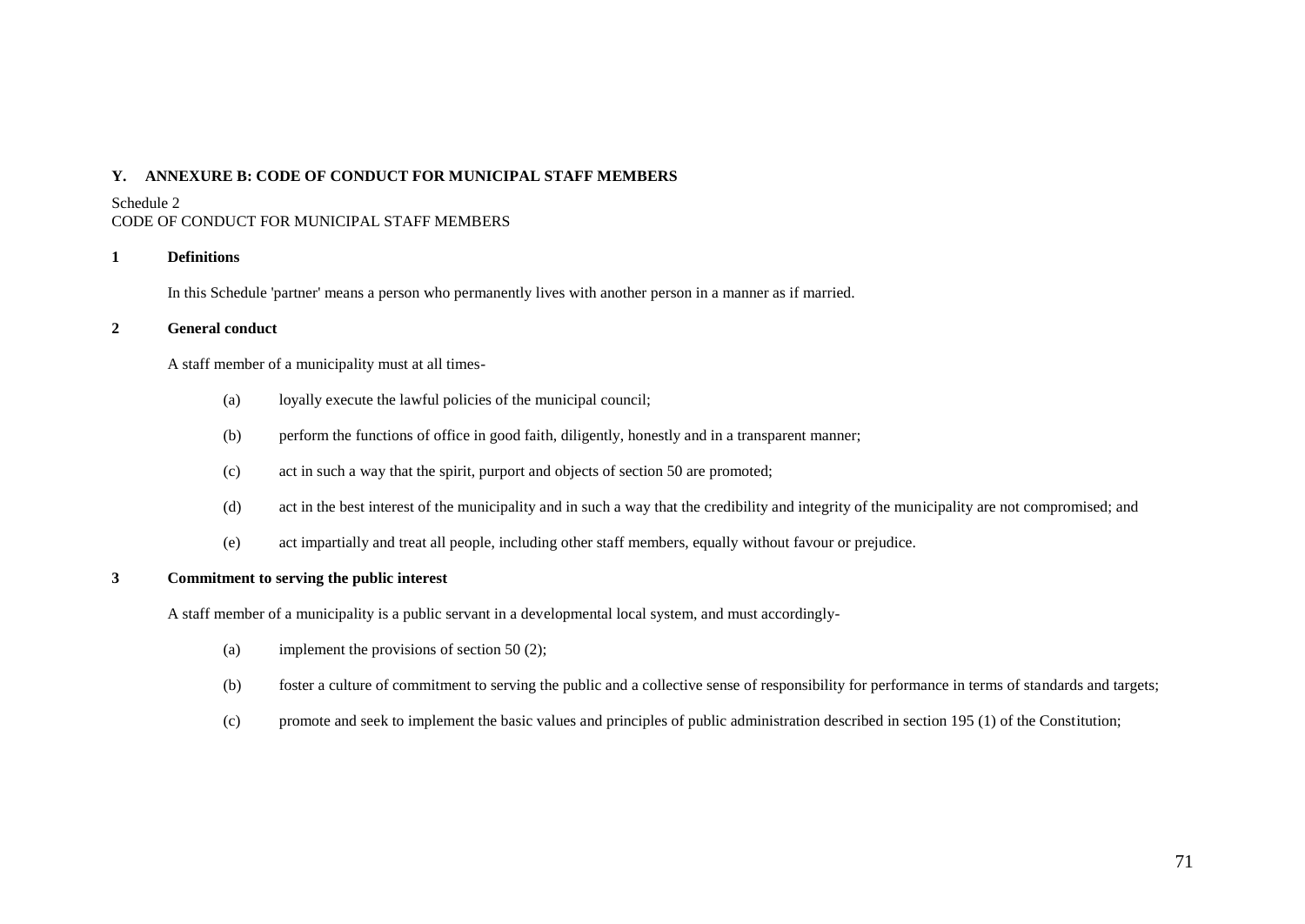- (d) obtain copies of or information about the municipality's integrated development plan, and as far as possible within the ambit of the staff member's job description, seek to implement the objectives set out in the integrated development plan, and achieve the performance targets set for each performance indicator;
- (e) participate in the overall performance management system for the municipality, as well as the staff member's individual performance appraisal and reward system, if such exists, in order to maximise the ability of the municipality as a whole to achieve its objectives and improve the quality of life of its residents.

### **4 Personal gain**

(1) A staff member of a municipality may not-

- (a) use the position or privileges of a staff member, or confidential information obtained as a staff member, for private gain or to improperly benefit another person; or
- (b) take a decision on behalf of the municipality concerning a matter in which that staff member, or that staff member's spouse, partner or business associate, has a direct or indirect personal or private business interest.

(2) Except with the prior consent of the council of a municipality a staff member of the municipality may not-

- (a) be a party to a contract for-
	- (i) the provision of goods or services to the municipality; or
	- (ii) the performance of any work for the municipality otherwise than as a staff member;
- (b) obtain a financial interest in any business of the municipality; or
- (c) be engaged in any business, trade or profession other than the work of the municipality.

### **5 Disclosure of benefits**

(1) A staff member of a municipality who, or whose spouse, partner, business associate or close family member, acquired or stands to acquire any direct benefit from a contract concluded with the municipality, must disclose in writing full particulars of the benefit to the council.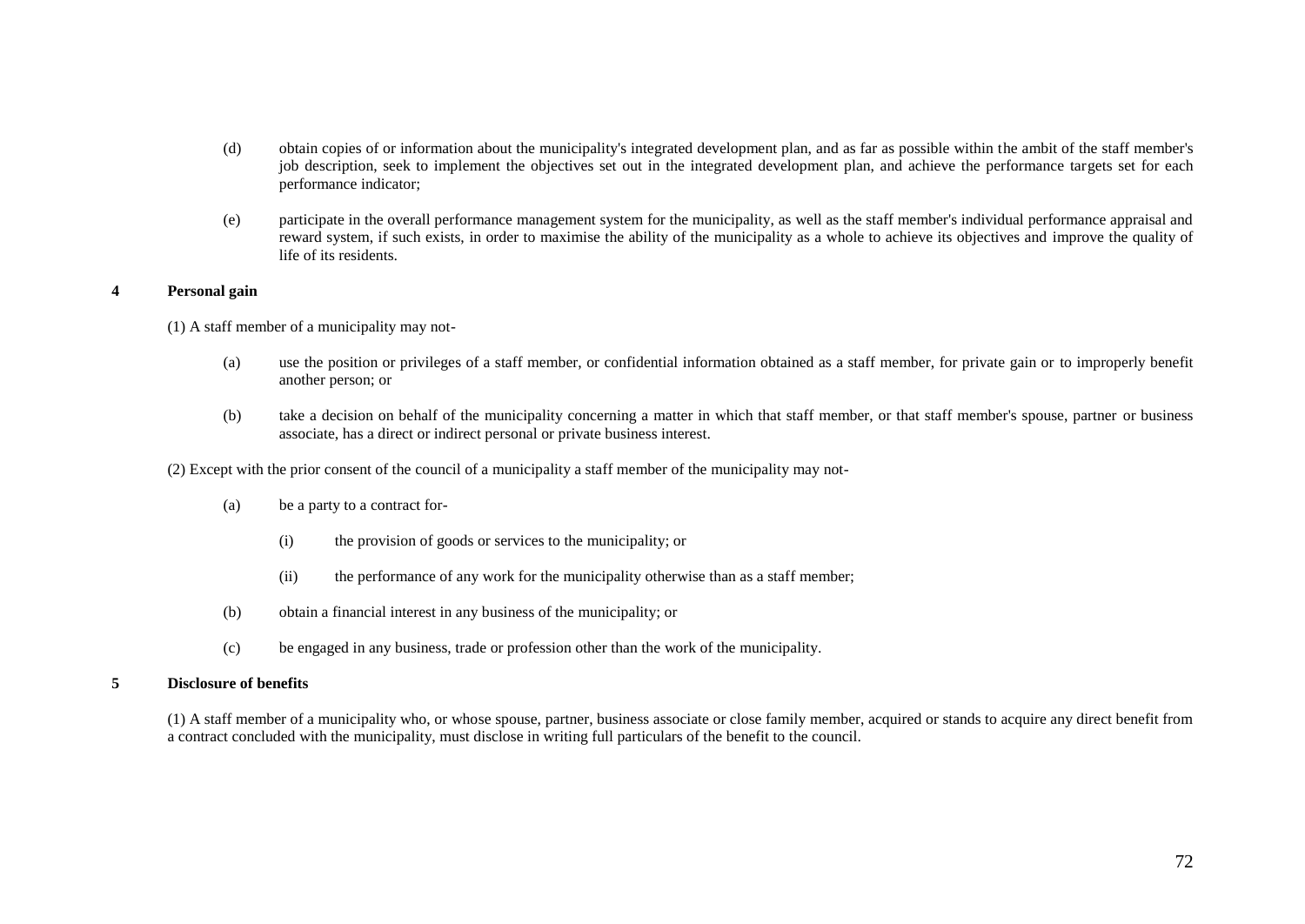(2) This item does not apply to a benefit which a staff member, or a spouse, partner, business associate or close family member, has or acquires in common with all other residents of the municipality.

### **6 Unauthorised disclosure of information**

(1) A staff member of a municipality may not without permission disclose any privileged or confidential information obtained as a staff member of the municipality to an unauthorised person.

(2) For the purpose of this item "privileged or confidential information" includes any information-

- (a) determined by the municipal council or any structure or functionary of the municipality to be privileged or confidential;
- (b) discussed in closed session by the council or a committee of the council;
- (c) disclosure of which would violate a person's right to privacy; or
- (d) declared to be privileged, confidential or secret in terms of any law.

(3) This item does not derogate from a person's right of access to information in terms of national legislation.

## **7 Undue influence**

A staff member of a municipality may not-

- (a) unduly influence or attempt to influence the council of the municipality, or a structure or functionary of the council, or a councillor, with a view to obtaining any appointment, promotion, privilege, advantage or benefit, or for a family member, friend or associate;
- (b) mislead or attempt to mislead the council, or a structure or functionary of the council, in its consideration of any matter; or
- (c) be involved in a business venture with a councillor without the prior written consent of the council of the municipality.

## **8 Rewards, gifts and favours**

(1) A staff member of a municipality may not request, solicit or accept any reward, gift or favour for -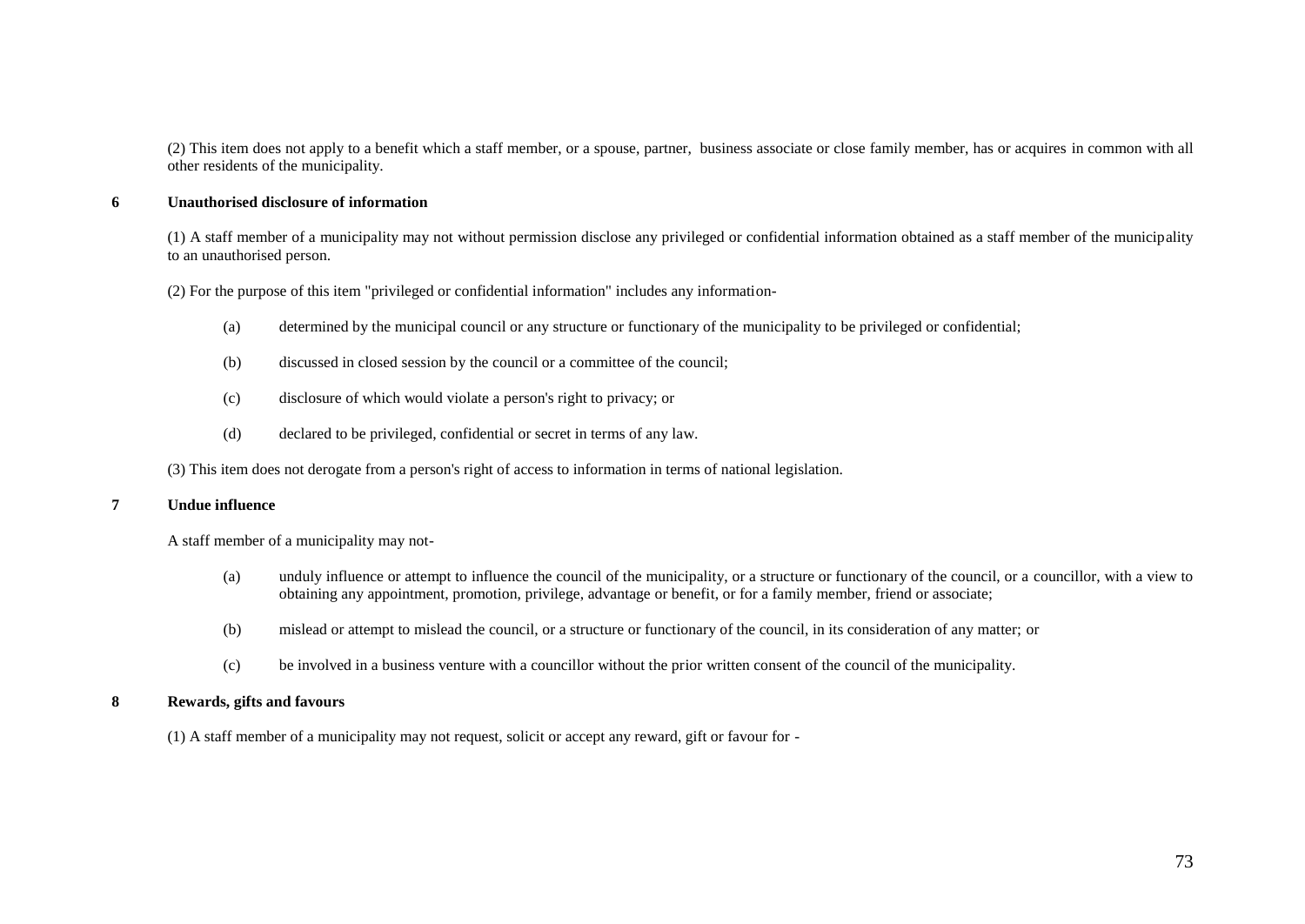- (a) persuading the council of the municipality, or any structure or functionary of the council, with regard to the exercise of any power or the performance of any duty;
- (b) making a representation to the council, or any structure or functionary of the council;
- (c) disclosing any privileged or confidential information; or
- (d) doing or not doing anything within that staff member's powers or duties.

(2) A staff member must without delay report to a superior official or to the speaker of the council any offer which, if accepted by the staff member, would constitute a breach of subitem (1).

### **9 Council property**

A staff member of a municipality may not use, take, acquire, or benefit from any property or asset owned, controlled or managed by the municipality to which that staff member has no right.

#### **10 Payment of arrears**

A staff member of a municipality may not be in arrears to the municipality for rates and service charges for a period longer than 3 months, and a municipality may deduct any outstanding amounts from a staff member's salary after this period.

### **11 Participation in elections**

A staff member of a municipality may not participate in an election of the council of the municipality, other than in an official capacity or pursuant to any constitutional right.

### **12 Sexual harassment**

A staff member of a municipality may not embark on any action amounting to sexual harassment.

#### **13 Reporting duty of staff members**

Whenever a staff member of a municipality has reasonable grounds for believing that there has been a breach of this Code, the staff member must without delay report the matter to a superior officer or to the speaker of the council.